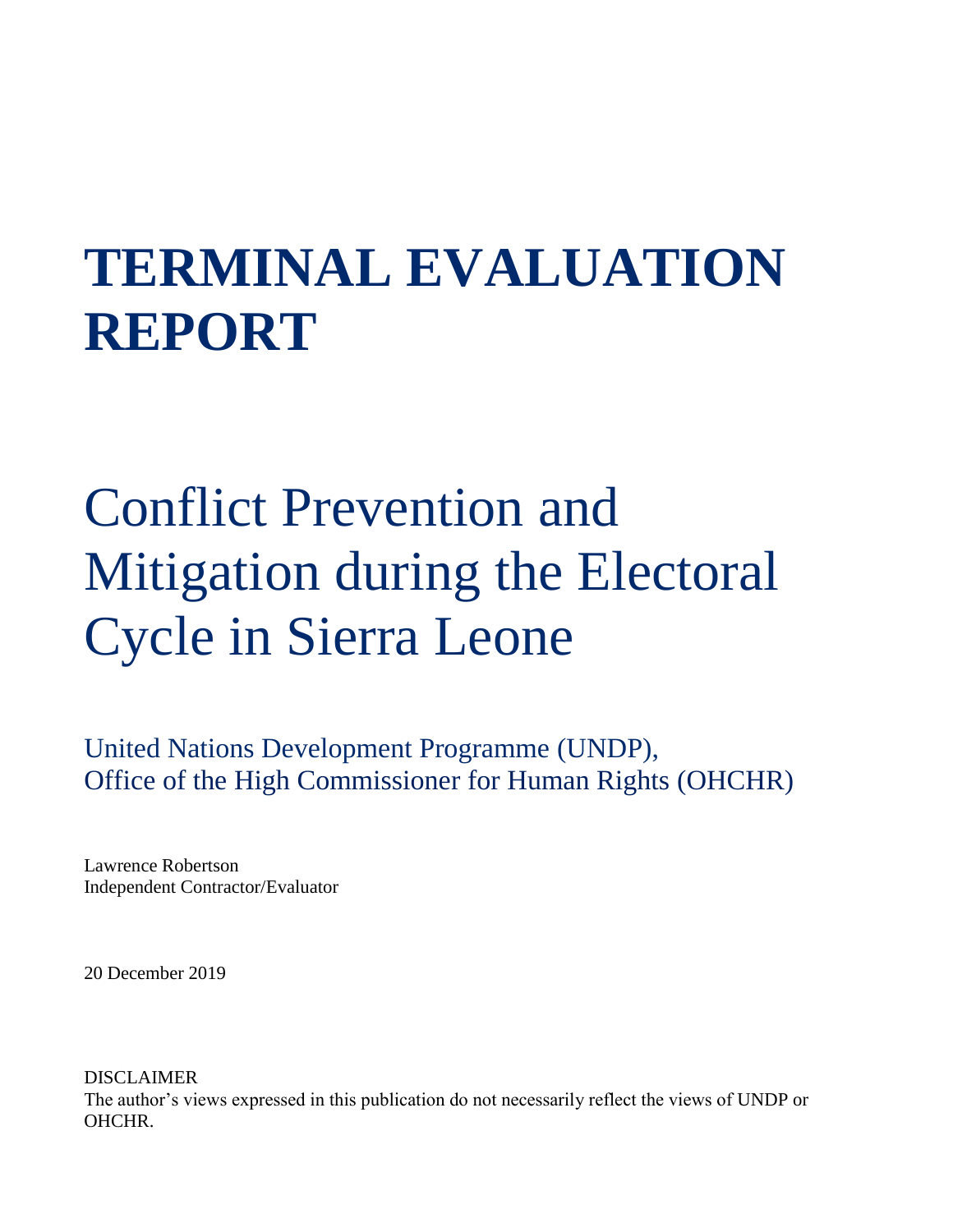# <span id="page-1-0"></span>**ACKNOWLEDGEMENTS**

The evaluator would like to thank the efforts of all United Nations, project, and partner staff for their initiatives to prevent and manage conflict around the March 2018 Parliamentary and Presidential Elections in Sierra Leone and support peace and national reconciliation afterwards – and for sharing this work with the evaluator. The evaluator would particularly like to recognize the support of CPM Project Monitoring and Evaluation (M&E) Coordinator Joseah Mutah for his support for the fieldwork for the evaluation.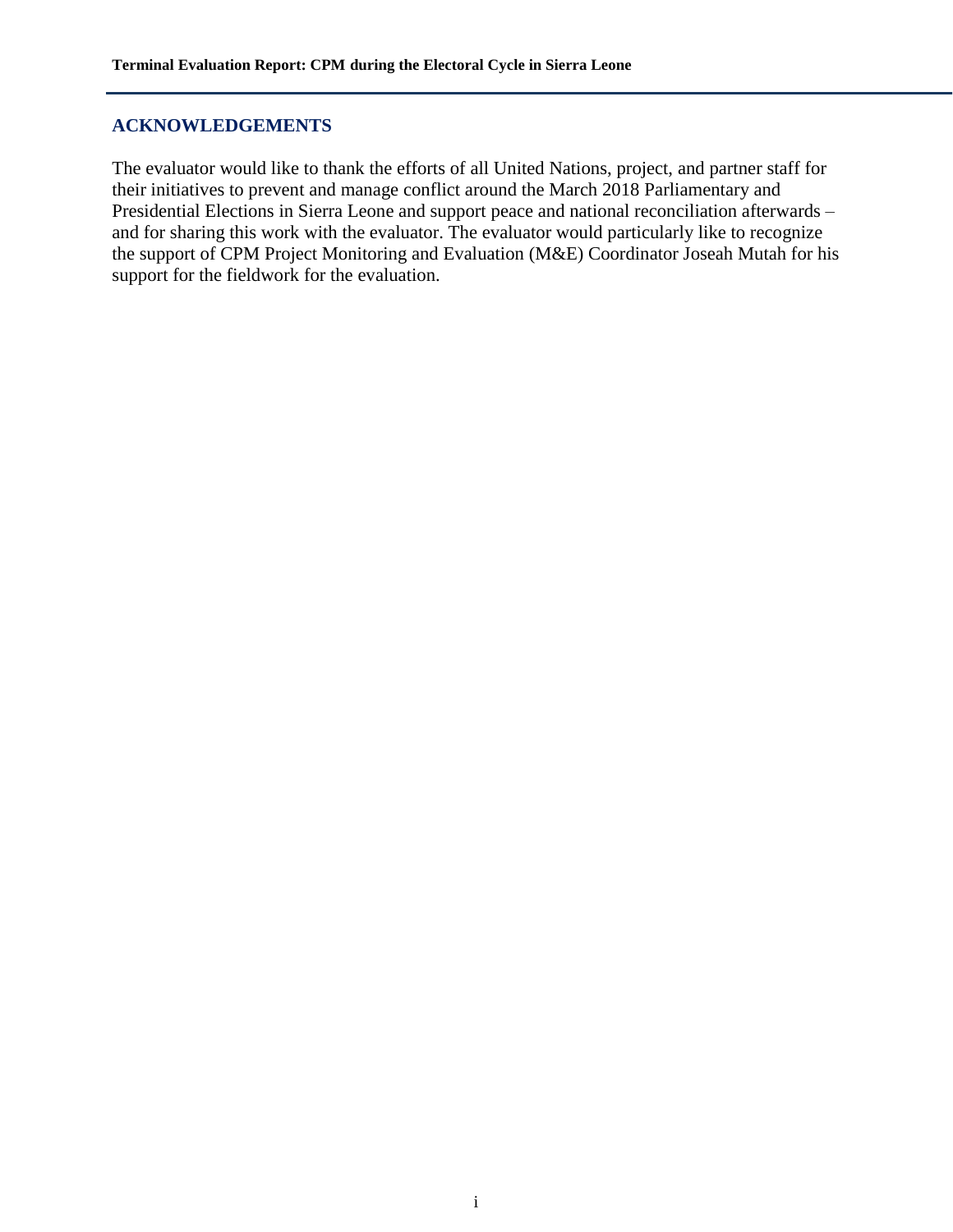# <span id="page-2-0"></span>**EXECUTIVE SUMMARY**

#### **Introduction, Background, and Purpose**

United Nations Development Programme (UNDP) Sierra Leone commissioned a Terminal evaluation of the "Conflict Prevention and Mitigation (CPM) during the Electoral Cycle in Sierra Leone" Project. The project was designed to contribute to a peaceful and secure environment during the 2018 election process through preventative and mitigating activities with a wide range of government and civil society organisation (CSO) partners.

The project was initially funded by almost USD 3 million from the United Nations (UN) Peacebuilding Fund (PBF) to UNDP and United Nations Office of the High Commissioner for Human Rights (OHCHR). The project was augmented by USD 400,000 in support from Canada and almost USD 1.9 million from the United Kingdom through UKAid via the Department for International Development (DFID). The project was implemented for 24 months, including a sixmonth no-cost extension, from 1 June 2017 through 31 May 2019.

The UN has been a key international partner in peacebuilding in Sierra Leone and has had an important, active role in supporting development and governance, including elections, since the end of the civil war in 2002 While the first elections after the civil war were administered by the UN, Sierra Leone had administered subsequent elections in 2007 and 2012 with UN and UNDP support. 2018 was the first election without a UN peacekeeping presence, leading to additional concerns about security and conflict. UNDP thus developed the CPM project to support partners in electoral security and peacebuilding.

The project had two outcomes:

Outcome one (1): enhanced political dialogue, peace advocacy and violence prevention throughout the electoral cycle; and

Outcome two (2): promotion of public security, civil protection, human rights and strong national and local capacities for resolving disputes and building peace.

The Project had three phases:

Phase 1: The induction phase, which focused on establishing the management structure, recruiting staff and consultants, developing and awarding activities to implementing partners, and capacity building, including support for training of trainers and preparing equipment (like re-activating and equipping situation rooms);

Phase 2: The implementation phase which focused on the full rollout of the project;

Phase 3: Post-election period which focused on building national cohesion as well as overall learning through the mid-term and terminal evaluations.

March 2018 was to be the country's second transition of power since the return to multi-party democracy in 1991, as the incumbent president could not run for a third term. The outcome in the first and second rounds of the Presidential Elections were the closest in the history of Sierra Leone. Despite the competitive nature of the elections, divides in society and between the main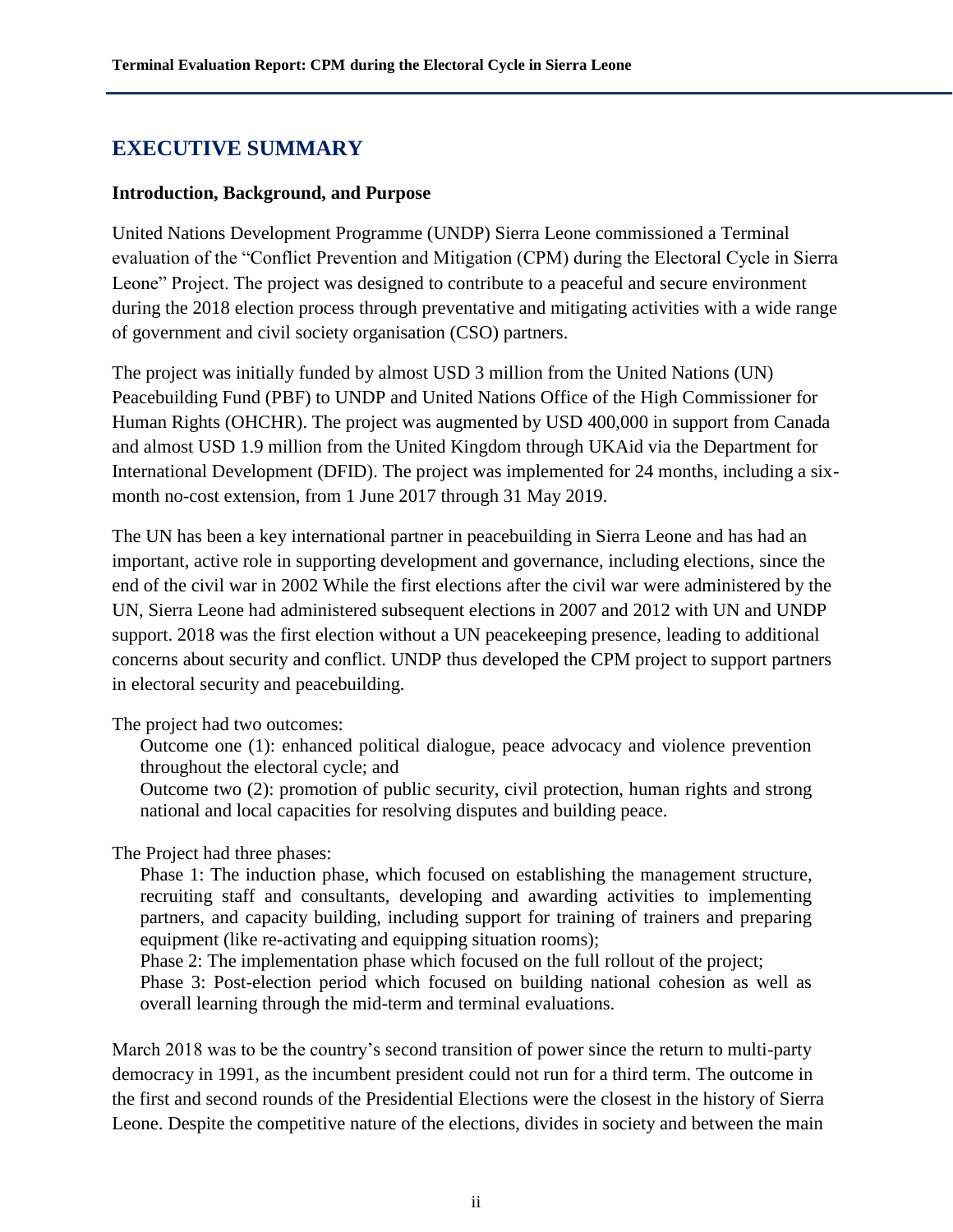political parties, and the close outcomes, the party that lost in practice accepted the results and the extent of electoral violence was generally thought to be less than expected.

#### **Methodology**

The purpose of the evaluation was to assess CPM activities and practices to help UNDP, OHCHR, other UN organisations (including the PBF Secretariat), the Government of Sierra Leone, and other organisations working to support peace and development in the country, including international development partners (IDPs) and CSOs learn from the experience. The TOR for the evaluation identified questions in four main categories: relevance and appropriateness; efficiency; effectiveness; and impact, sustainability, and ownership, that have framed the evaluation.

The Terminal evaluation was conducted in Sierra Leone in August and September 2019 shortly after project implementation with the support of the small remaining CPM project team. The independent evaluator used two methods for the evaluation: document review of analytic sources Sierra Leone and materials from the UN, UNDP, OHCHR, the project, and project partners – and 69 interviews with staff, partners, beneficiaries and stakeholders that worked with the CPM project. Field visits were made to Bo, Kenema, and Kono districts, in addition to Freetown.

#### **Findings and Conclusions**

# *Relevance and Appropriateness*

The CPM project was recognized as relevant to Sierra Leone, and UN support for conflict prevention and mitigation in the electoral cycle seen as appropriate. CPM support was seen as timely because conflict risks are associated with elections. However, interviewees emphasized that CPM project implementation would have been more relevant if further before the elections. Interviewees emphasized the relevance of the CPM project and its activities for their organisations and electoral security, peace, and reconciliation in the country or their district/town, rather than focus on its relevance to the Sustainable Development Goals. The project was responsive to the peacebuilding priorities of the GoSL and key civil society stakeholders, as well as International Development Partners (IDPs). The project focused on gaps in peacebuilding and risks on electoral security; these gaps and risks are ones that the UN and UNDP addressed in previous elections through UN Missions and UNDP electoral cycle projects. The design focused on youth as key electoral security and peacebuilding risks and opportunities and did not engage as much on women's involvement in peace building and social cohesion. The approval of the CPM project by the GoSL and other partners and stakeholders validated the project as appropriate.

# *Efficiency*

The CPM project was not able to achieve all intended results in its proposed timeline; the 2018 mid-term evaluation focused on the many challenges the project faced in implementing specific activities before and during the elections. Staffing, planning and coordination issues within the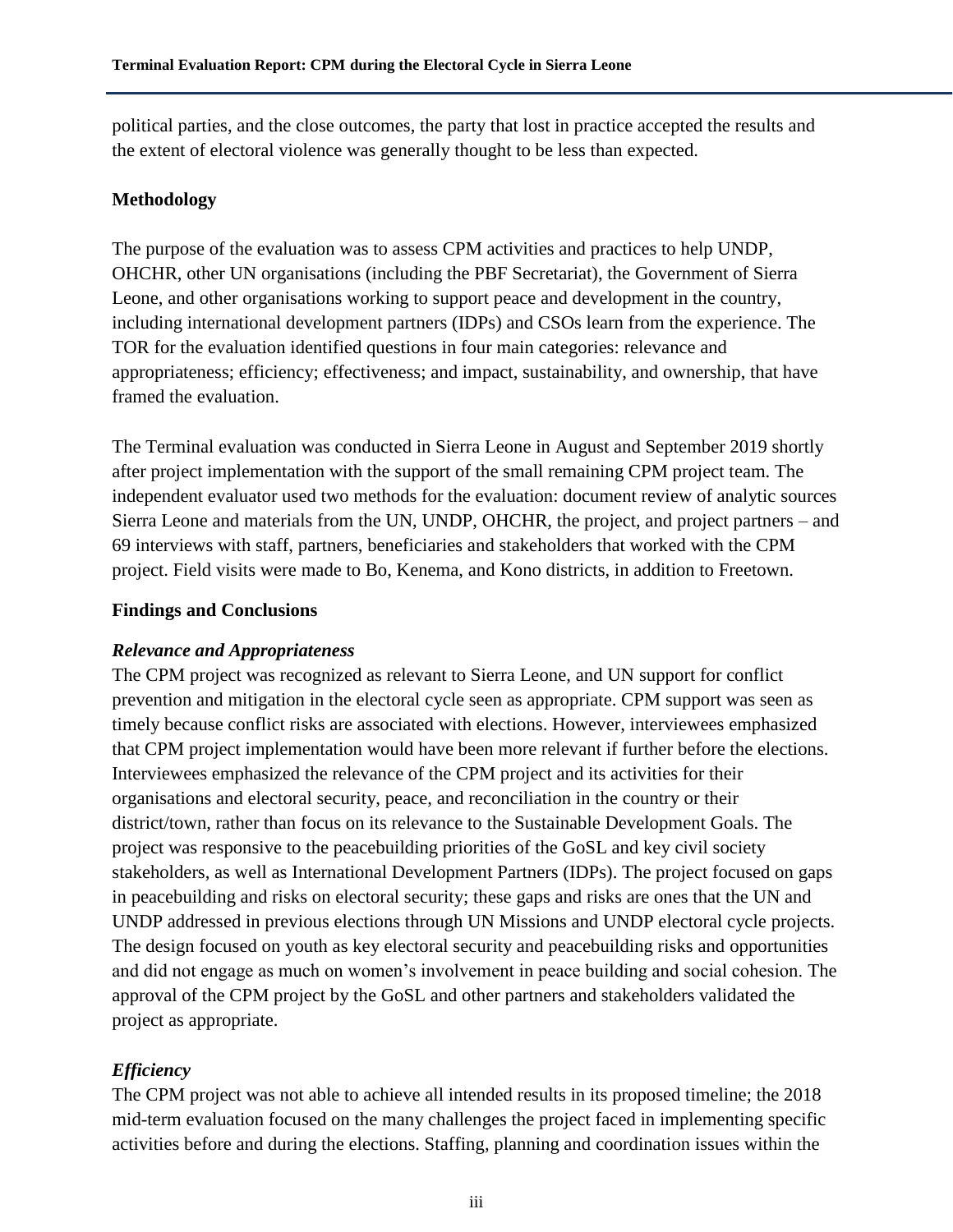project and between the project and other UNDP projects and partners were problematic. The CPM project developed and then delivered a comprehensive set of initiatives post elections to follow up on many of these activities. The project addressed staffing issues and had fewer planning and coordination issues in developed a third set of activities to support peace and social cohesion in 2019. During the tense, tight time period of the elections, the Steering Committee was used extensively to deconflict issues and share information in ways that helped stakeholders and partners. Overall, the CPM project was seen by the UN, UNDP, IDPs, partners, and stakeholders as delivering value for money because the project was able to meet critical needs in electoral security and CPM in the electoral cycle, albeit with notable problems with respect to the efficiency and effectiveness of management in the first two phases of the project.

# *Effectiveness*

The CPM Project was able to successfully achieve its intended outcomes, which made important contributions to electoral security, violence prevention, and peace and national cohesion as intended – although some activities were redesigned and implemented differently than originally planned which led to less immediately relevant outcomes. Perceptions were unanimous that the situation would have been more violent without the initiatives of the CPM project. Project support was recognized as complementing UN and IDP diplomatic engagement, which was seen as critical in such high-stakes elections. The project's strategy successfully targeted key geographic regions identified as at risk of violence and the right beneficiaries to support electoral security and peacebuilding, particularly the security coordinators (ONS), main security providers (SLP), political party regulator (PPRC), and youth.

# *Impact, Sustainability and Ownership*

The CPM Project contributed to the broader strategic outcomes of the UN and UNDP in Sierra Leone, and provided timely enough support for electoral security and CPM in the electoral cycle. Expectations within key GoSL institutions, based on the history of UN and UNDP support for electoral security for each election since the end of the civil war in 2002, are that the UN will support each set of elections in the country; sustainability has not been focused on in these conditions. The GoSL, CSO partners, and other stakeholders lack the resources to sustain specific achievements of the project and will continue to seek support going forward – although they can and have sustained and replicated some project-supported approaches to manage local conflicts.

# **Lessons Learned**

# *Relevance and Appropriateness*

Electoral stakeholders in Sierra Leone expect and need continued UN support for electoral security; The UN and UNDP have the institutional capacity to work on electoral security. The UN needs to deploy police advisors and UNDP needs to develop project capacity well in advance to provide for strong implementation of this key support in a timely way.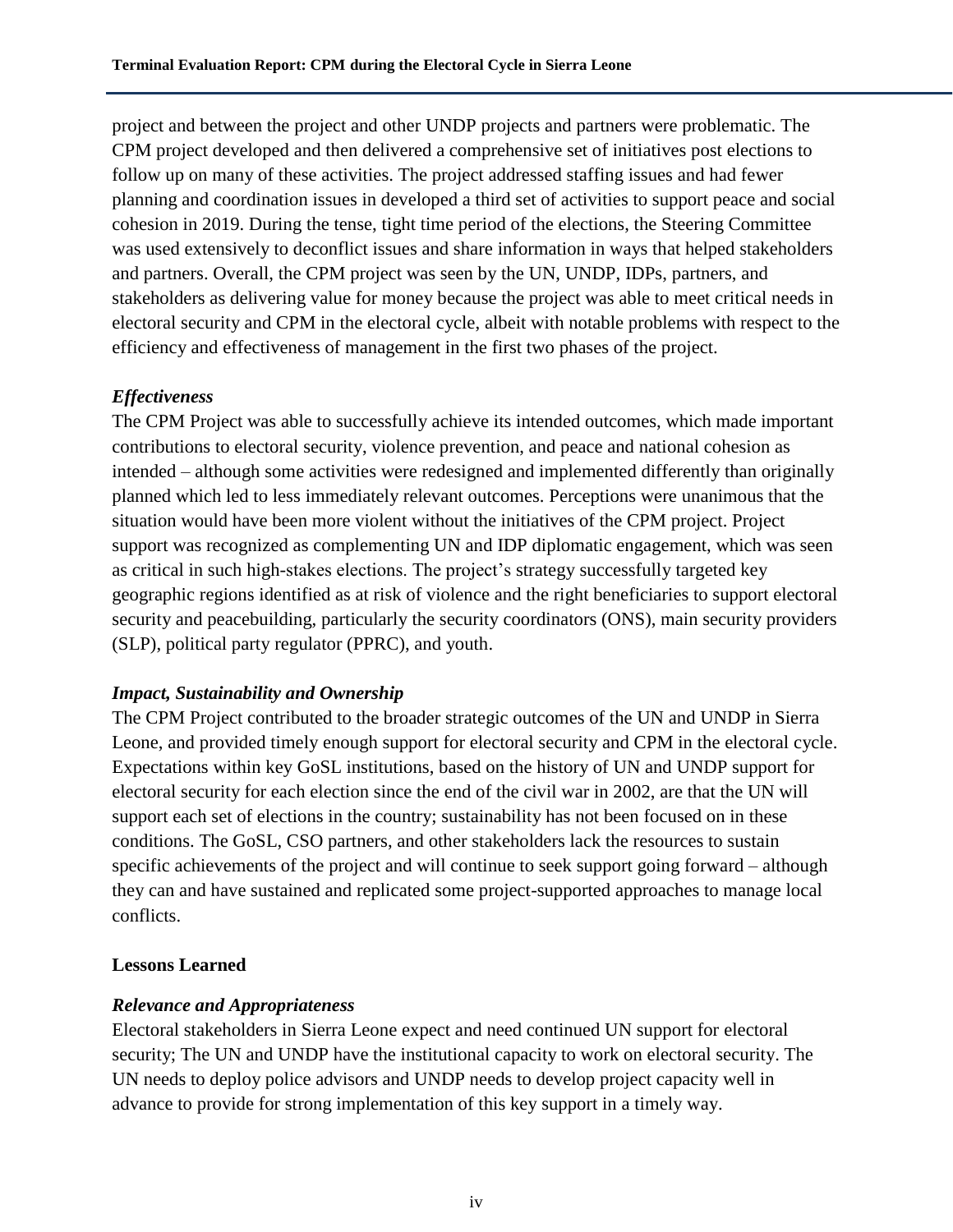UNDP can play critical roles for international and national stakeholders by organizing and cochairing timely steering committees with national counterparts in sensitive political areas like elections.

UNDP should staff up and conduct a comprehensive, participatory conflict analysis as part of project development.

# *Efficiency*

Projects need to staff up early to manage implementation effectively, and have a robust staff to effectively manage projects with many partners and solid prospects for additional donor support. CPM projects need to have strong coordination with complementary UN and other projects to avoid confusion and amplify program impact.

Projects that work in an electoral cycle need to consider the full range of electoral processes. Projects and implementing partners have limited capacity to roll out and use methods that multiply project impact and make project achievements more sustainable in the conditions of Sierra Leone.

Developing a comprehensive project on CPM in the electoral cycle through PBF and UNDP (TRACK) resources provides a valuable framework for national stakeholders and IDPs to coordinate, add resources, and match resources to emerging priorities.

Monitoring and evaluation should be used towards achieving project outcomes as well as broader learning in Sierra Leone and UNDP.

Additional monitoring and evaluation are desired by project partners and stakeholders in Sierra Leone.

# *Effectiveness*

UNDP support to partners that use well-established, tested processes and procedures augments their capacity to provide electoral security in critical ways which helped limit electoral violence in 2018.

Project-level support to the Judiciary to address one component of their work – albeit a key component in managing electoral cases effectively – has limited ability to lead to credible, transparent justice in key electoral cases.

Well-structured technical committees and steering committees provide important benefits to all stakeholders in elections.

Partner approaches that prioritise women supports significantly greater participation of women in peacebuilding activities.

UNDP monitoring and presence is valued by CPM project partners.

# *Impact, Sustainability and Ownership*

UNDP, through the CPM project, was able to make a significant contribution to conflict prevention and management in the 2018 elections as well as support peace and national cohesion after the elections. Project support towards an OHCHR HRA was able to encourage adherence to international human rights standards in national institutions and project activities but was limited in time and reach.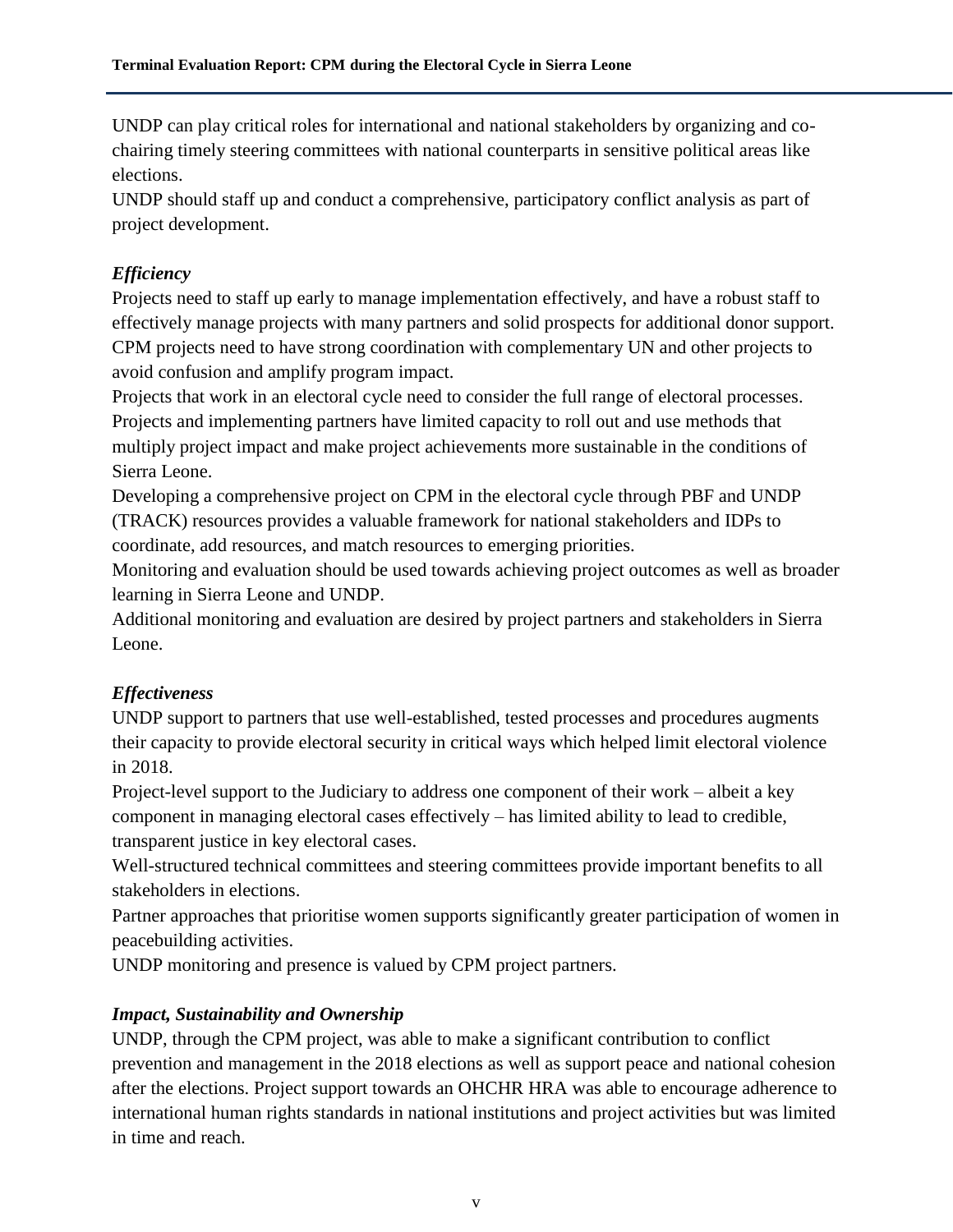Civil society and government partners in Sierra Leone have substantial experience developing and implementing activities to support electoral security and prevent as well as manage electoral conflict, but their limited financial resources continue to limit their ability to carry out these activities as well as make these them sustainable.

Successive investments in electoral security through project-based support suggest that the sustainability of results through these modalities remains limited.

Efforts to sustain peace and national cohesion have been limited in Sierra Leone in the wake of the civil war; consequently, these processes have not been completed and are still needed.

# **Recommendations**

#### *Relevance and Appropriateness*

- 1. As relevant to electoral security in Sierra Leone, UNDP should continue to develop projects to support the needs of national stakeholders and partners in electoral security.
- 2. UNDP should continue to support national stakeholders and partners through support to peace and national cohesion as important challenges in the country and priorities of the government, civil society and key development partners.
- 3. UNDP and partners need to start designing programming early in the electoral cycle in order to implement substantial CPM programming earlier in the electoral cycle.
- 4. UNDP and partners should start program design with a participatory analysis and needs assessment.
- 5. UNDP and the PBPSO should consider developing and funding project support to depoliticise Sierra Leone and reduce the levels of partisanship that are so pervasive and divisive in the country.
- 6. UNDP should continue develop projects and identify funding for supporting key partners in Sierra Leone in preventing and managing electoral conflict as well as supporting peace and national cohesion

# *Efficiency*

- 7. UNDP should continue to engage PBSO and develop and implement PBF-funded projects.
- 8. UNDP projects need to staff up early to manage implementation effectively, and require a robust staff complement to effectively manage projects with many partners and solid prospects for expansion through additional donor support.
- 9. UNDP should work closely with key partners to develop training-of-trainer approaches that are comprehensively rolled out to prevent electoral violence.
- 10. CPM projects should maintain a level of flexibility to adjust to changing circumstances, including as additional partners and ideas for piloting CPM activities emerge.
- 11. UNDP Country Offices should work closely with project teams to ensure that they effectively manage the challenges of supporting LoAs and grants to key partners to work over the end of one financial year and the start of the next financial year to support projects that make critical contributions to time-sensitive processes that span the end of the financial year.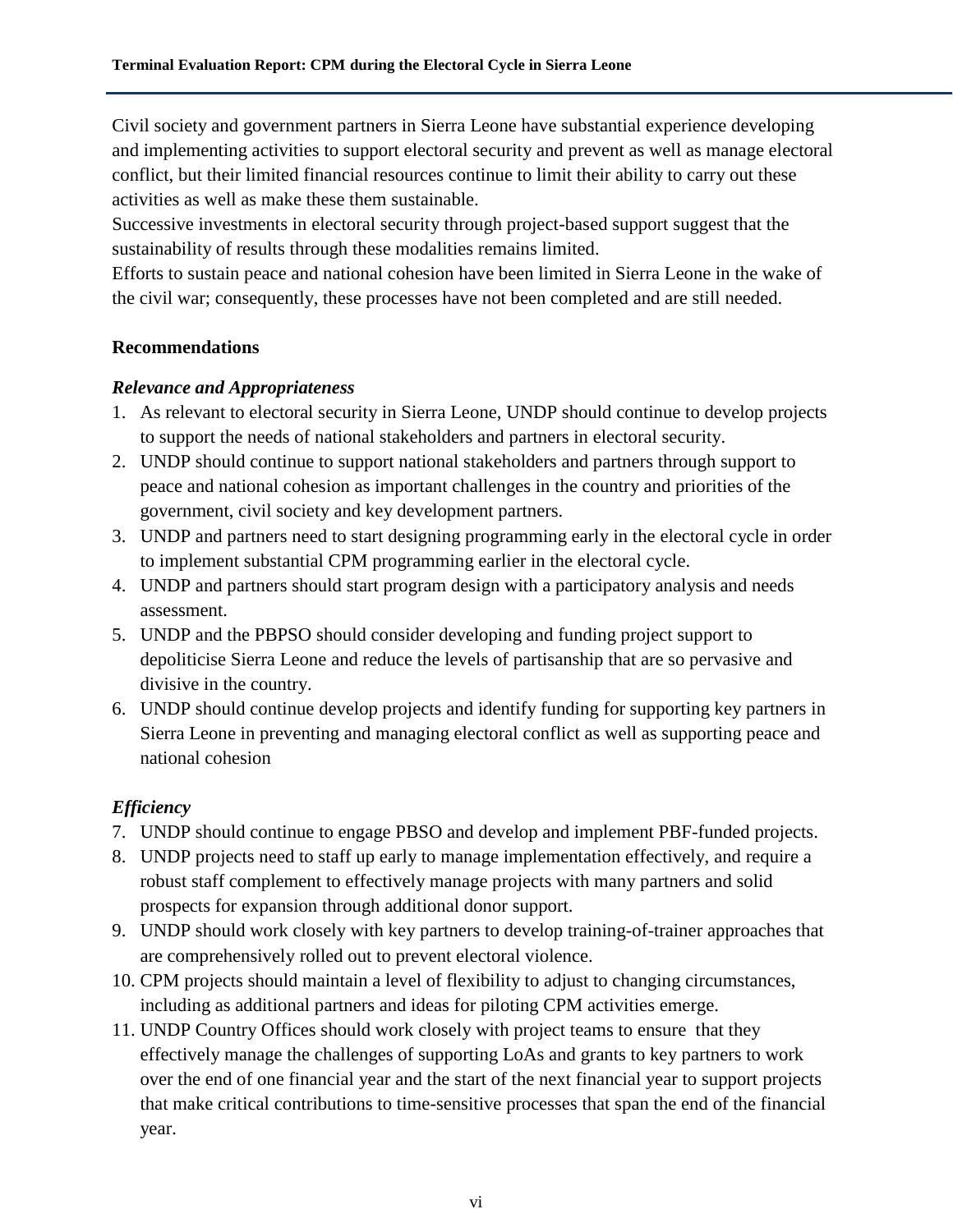- 12. UNDP should develop robust staffing for project implementation as part of anticipating the potential for additional donor resources and need for/benefits of flexibility in implementation.
- 13. UNDP CO teams should review and oversee the preparation, management, and implementation of project teams' work to ensure partners are able to continue implementation in time-sensitive programming from year to year if short-term instruments are used in program implementation.
- 14. UNDP/Sierra Leone should develop, train in, and institutionalize the use of monitoring processes and procedures for project and Country Office management.
- 15. To better support CPM in the electoral cycle, UNDP should begin program implementation substantially before the elections themselves – as well as for the full range of electoral events and their aftermath.
- 16. UNDP and OHCHR should begin project implementation with a robust complement of staff and maintain sufficient staff throughout the implementation of projects.

# *Effectiveness*

- 17. UNDP should continue to use and co-lead technical committees and steering committees with national partners to share information and address challenges and opportunities in a transparent, inclusive ways.
- 18. UNDP and IDPs should consider integrating electoral justice into a larger, comprehensive effort to support the development of judicial independence and access to transparent, credible, equitable justice through the judicial system in Sierra Leone.
- 19. UNDP should develop and use staff capacity in projects to mainstream gender systematically into the development of projects and the activities of project partners based on a clear analysis and understanding of the relevance of gender to project goals and outcomes.
- 20. UNDP projects should staff up to increase monitoring and presence.

# *Impact, Sustainability and Ownership*

- 21. UN and UNDP strategic planning processes should continue to anticipate work in and incorporate electoral security as well as peace and national cohesion in key planning documents for Sierra Leone.
- 22. While UNDP should continue to build towards sustainability and a larger role for GoSL funding for electoral security, the UN should anticipate continued needs for financial support – particularly from civil society – and prepare well in advance to meet these financial needs.
- 23. UNDP Sierra Leone should develop and promote a dedicated web site to promote the use of and learning from CPM project experience and products.
- 24. UNDP project teams should identify key best practices and lessons learned as appropriate from project development and implementation and draft and share brief guidance notes based on these experiences to support replication. UNDP should develop internal processes to vet and verify practices as well as share these experiences across country teams.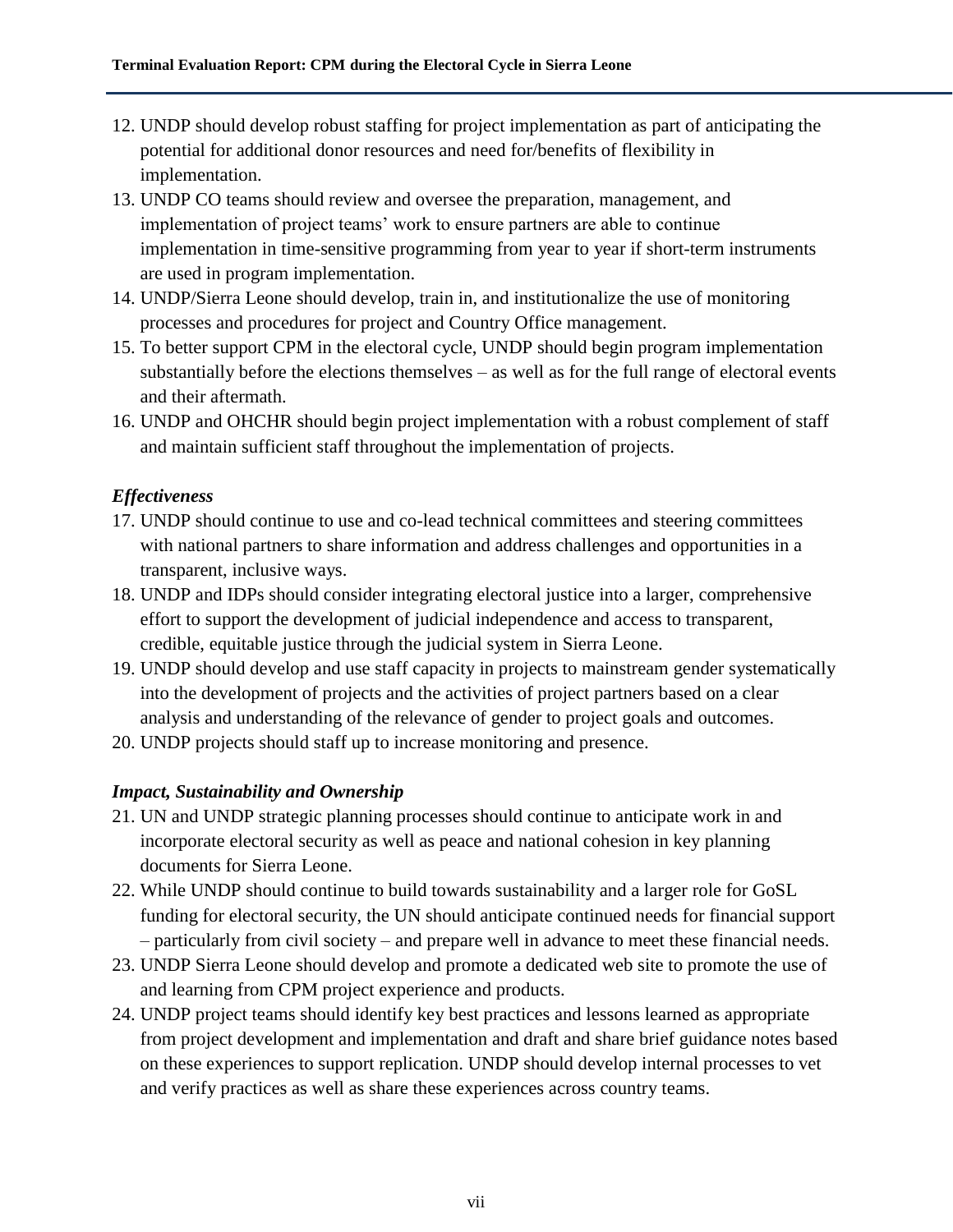# TABLE OF CONTENTS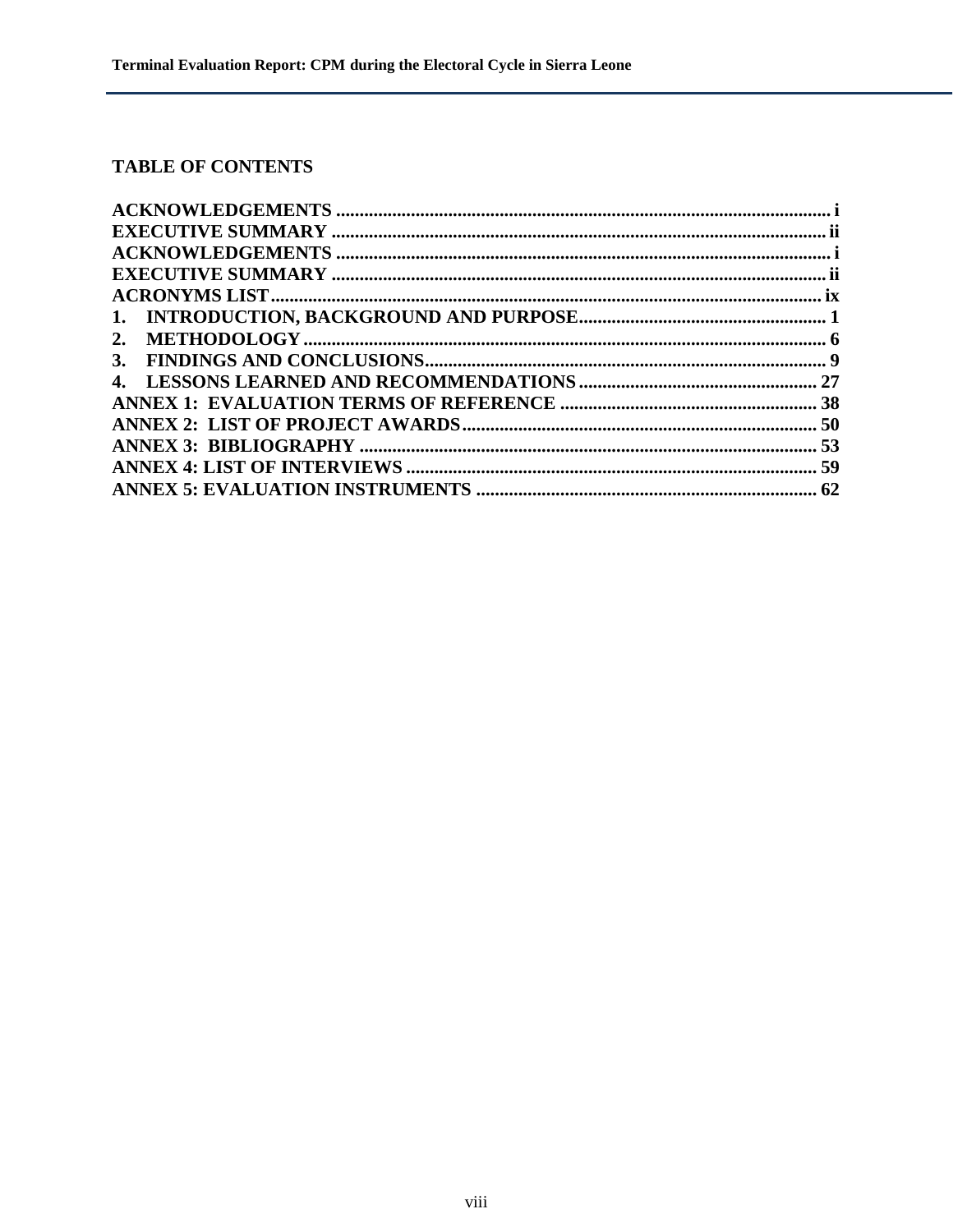# <span id="page-9-0"></span>**ACRONYMS LIST**

| <b>ADR</b>       | alternative dispute resolution                                  |
|------------------|-----------------------------------------------------------------|
| <b>APC</b>       | All People's Congress                                           |
| <b>APPWA</b>     | All Political Parties Women's Association                       |
| <b>APPYA</b>     | All Political Parties Youth Association                         |
| AWP              | Annual Work Plan                                                |
| C <sub>4</sub> C | <b>Coalition for Change</b>                                     |
| CGG              | <b>Campaign for Good Governance</b>                             |
| CoC              | Code of Conduct                                                 |
| <b>CHISEC</b>    | <b>Chiefdom Security Committee</b>                              |
| $\rm CO$         | <b>Country Office</b>                                           |
| <b>CPD</b>       | <b>Country Programme Document</b>                               |
| <b>CPM</b>       | <b>Conflict Prevention and Mitigation</b>                       |
| <b>CSO</b>       | Civil Society Organisation                                      |
| <b>CTA</b>       | <b>Chief Technical Advisor</b>                                  |
| <b>CTS</b>       | <b>Chief Technical Specialist</b>                               |
| <b>DFID</b>      | Department for International Development (United Kingdom)       |
| <b>DISEC</b>     | <b>District Security Committee</b>                              |
| <b>ECOWAS</b>    | <b>Economic Community of West African States</b>                |
| <b>EISA</b>      | Electoral Institute for Sustainable Democracy in Africa         |
| <b>EMB</b>       | <b>Electoral Management Body</b>                                |
| <b>EOC</b>       | <b>Electoral Offenses Court</b>                                 |
| <b>EPG</b>       | <b>Eminent Persons Group</b>                                    |
| <b>EWER</b>      | early warning, early response                                   |
| GoSL             | Government of Sierra Leone                                      |
| <b>HR</b>        | Human Rights                                                    |
| <b>HRA</b>       | Human Rights Advisor                                            |
| <b>HRCSL</b>     | Human Rights Commission of Sierra Leone                         |
| <b>IDP</b>       | <b>International Development Partner</b>                        |
| <b>IGR</b>       | <b>Institute for Governance Reform</b>                          |
| LAB              | Legal Aid Board                                                 |
| LoA              | Letter of Agreement                                             |
| <b>LPAC</b>      | Local Project Appraisal Committee                               |
| <b>LVG</b>       | Low Value Grant                                                 |
| <b>MCG</b>       | Micro Credit Grant                                              |
| <b>MDAs</b>      | Ministries, Departments and Agencies                            |
| <b>MIA</b>       | Ministry of Internal Affairs                                    |
| <b>MRCG</b>      | Media Reform Coordination Group                                 |
| <b>MPPA</b>      | Ministry of Political and Public Affairs                        |
| M&E              | monitoring and evaluation                                       |
| <b>NCD</b>       | National Commission for Democracy                               |
| <b>NCG</b>       | <b>National Grand Coalition</b>                                 |
| <b>NEC</b>       | <b>National Electoral Commission</b>                            |
| <b>NEW</b>       | <b>National Election Watch</b>                                  |
| <b>OHCHR</b>     | United Nations Office of the High Commissioner for Human Rights |
| <b>ONS</b>       | <b>Office of National Security</b>                              |
| <b>OVP</b>       | Office of the Vice President                                    |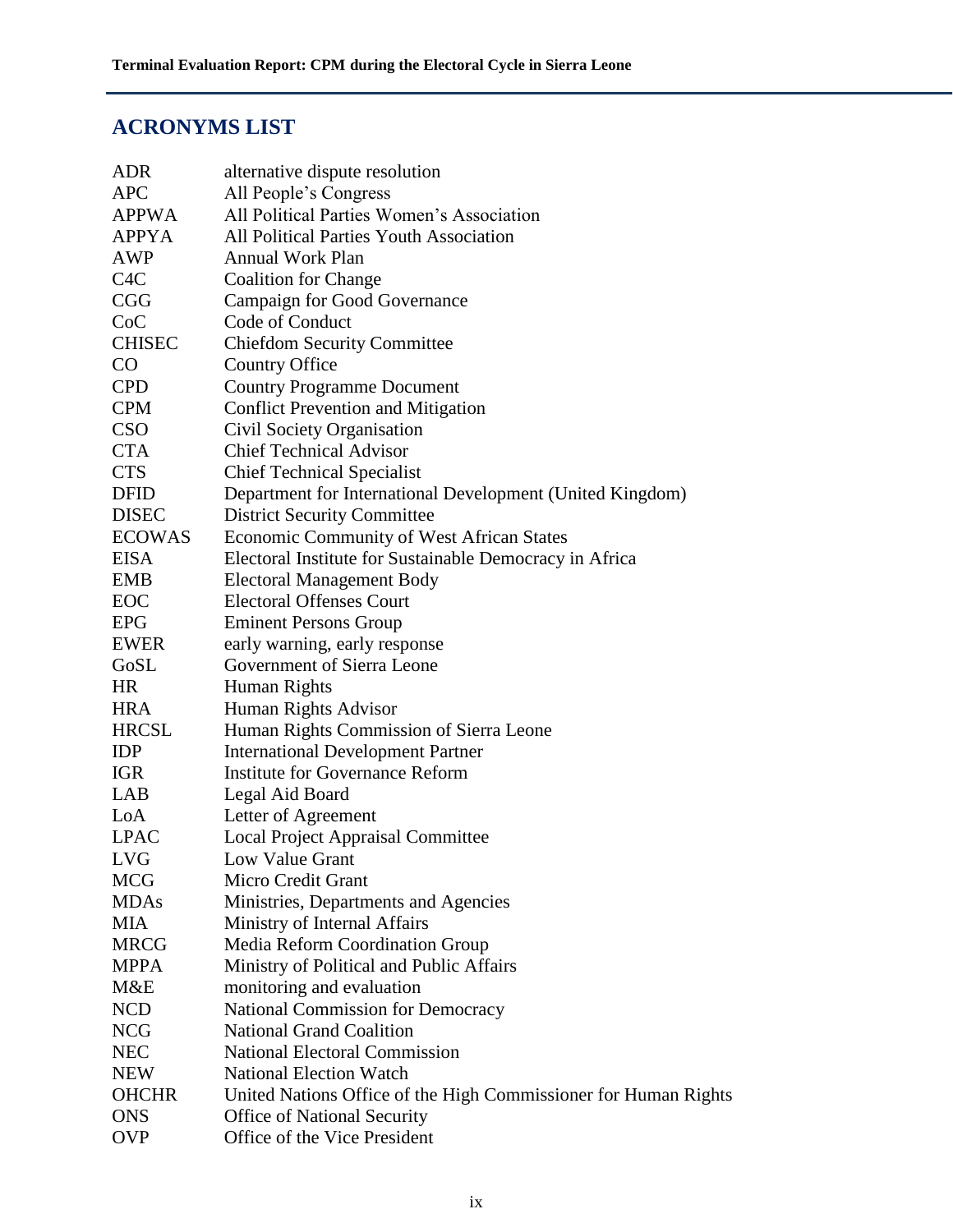| PBF            | Peacebuilding Fund                                              |
|----------------|-----------------------------------------------------------------|
| <b>PBSO</b>    | United Nations Peacebuilding Support Office                     |
| <b>PDA</b>     | Peace and Development Advisor                                   |
| <b>PPRC</b>    | <b>Political Parties Registration Committee</b>                 |
| ProDoc         | Project Document                                                |
| <b>PROSEC</b>  | <b>Provincial Security Committee</b>                            |
| <b>RRF</b>     | <b>Results and Resources Framework</b>                          |
| <b>SDG</b>     | <b>Sustainable Development Goal</b>                             |
| <b>SLP</b>     | Sierra Leone Police                                             |
| <b>SLPP</b>    | Sierra Leone People's Party                                     |
| <b>SNEC</b>    | Support to the National Electoral Commission                    |
| TE             | <b>Terminal Evaluation</b>                                      |
| <b>ToR</b>     | <b>Terms of Reference</b>                                       |
| <b>ToT</b>     | <b>Training of Trainers</b>                                     |
| <b>TRAC</b>    | Target for Resource Assignment from the Core                    |
| <b>UN</b>      | <b>United Nations</b>                                           |
| <b>UNAMSIL</b> | United Nations Mission in Sierra Leone                          |
| <b>UNCT</b>    | <b>United Nations Country Team</b>                              |
| <b>UNDAF</b>   | <b>United Nations Development Assistance Framework</b>          |
| <b>UNDP</b>    | <b>United Nations Development Programme</b>                     |
| <b>UNEG</b>    | <b>United Nations Evaluation Group</b>                          |
| <b>UNIOSIL</b> | United Nations Integrated Office in Sierra Leone                |
| <b>UNIPSIL</b> | United National Integrated Peacebuilding Office in Sierra Leone |
| <b>UNPOL</b>   | <b>United Nations Police</b>                                    |
| <b>USD</b>     | <b>United States Dollar</b>                                     |
| <b>WANEP</b>   | West African Network for Peacebuilding                          |
| WF             | Women's Forum                                                   |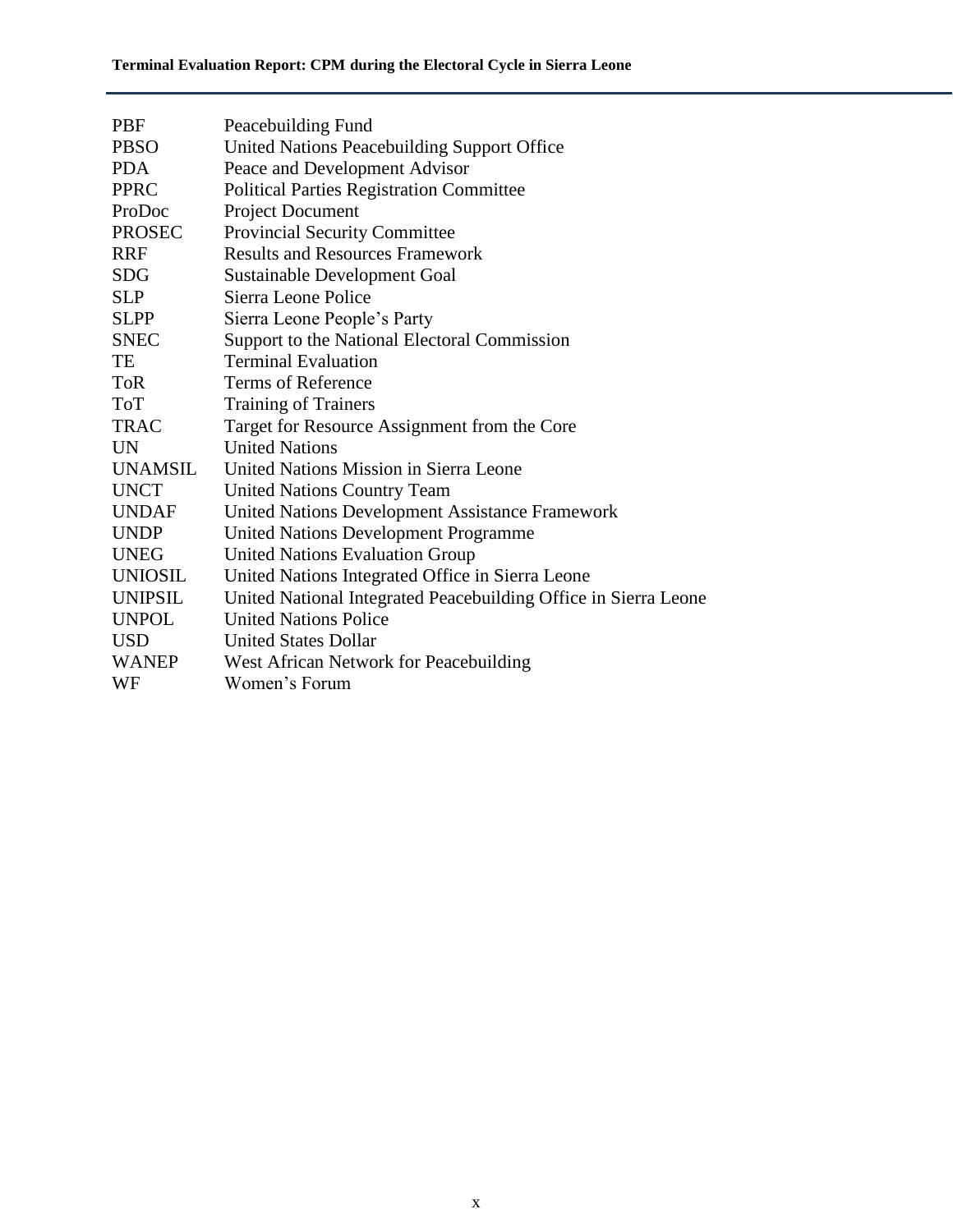# <span id="page-11-0"></span>**1. INTRODUCTION, BACKGROUND AND PURPOSE**

#### **Introduction**

United Nations Development Programme (UNDP) Sierra Leone commissioned a Terminal evaluation of the "Conflict Prevention and Mitigation (CPM) during the Electoral Cycle in Sierra Leone" Project. The CPM during the Electoral Cycle in Sierra Leone Project was initially funded by the United Nations (UN) Peacebuilding Fund (PBF) and was additionally supported by Canada and the United Kingdom through UKAid via the Department for International Development (DFID). UNDP, United Nations Office of the High Commissioner for Human Rights (OHCHR) and its partners implemented the project in Sierra Leone for 24 months, including a six-month nocost extension, from 1 June 2017 through 31 May 2019.

In accordance with PBF, UNDP and donor monitoring and evaluation (M&E) policies and procedures, the project was required to undergo a Terminal Evaluation (TE) to assess the PBFfunded project's achievements in an inclusive way and its overall added value to conflict prevention and mitigation as well as peace and social cohesion during the electoral campaign, the elections themselves, and the post-election period. The evaluation assessed the overall progress of the project against its intended goals and objectives not only help to better understand how the PBF-funded project operated towards its objectives but also help inform future potential contributions of the UN Peacebuilding Fund to Sierra Leone and other countries.

The Terminal evaluation was conducted in August and September 2019 shortly after project implementation. The CPM project team supported the evaluation by facilitating the fieldwork; they were continuing to work using core UNDP resources, Target for Resource Assignment from the Core (TRAC) funds while anticipating the award of a new PBF-funded project.

The TE Report consists of this introduction that explains why the evaluation is being conducted, a background section that briefly describes the context for the Conflict Prevention and Mitigation (CPM) during electoral cycle in Sierra Leone Project and an overview of the Project. Section 2 includes the questions to be answered by the evaluation followed by the evaluation methodologies, used to collect valid and reliable data with integrity and address limitations to the evaluation's methods. Section 3 provides the main findings of the evaluation and draws conclusions to answer the questions posed for the evaluation. Section 4 provides lessons learned and recommendations that follow from these conclusions. The body of the report is followed by four annexes: The Terms of Reference (ToR) for the evaluation, a bibliography, the list of interviewees, and the data collection instrument used in the evaluation.

# **Background**

The UN has been a key international partner in peacebuilding in Sierra Leone has had an important, active role in supporting development and governance, including elections. The 2002 elections that ended the civil war were administered by the UN. Since that time, Sierra Leone, with the help of the UN and other bilateral partners, has developed a system of administering elections and managing risks of political violence in elections. This system, with the support of the UN and other partners, was used to successfully manage elections in 2007 and 2012.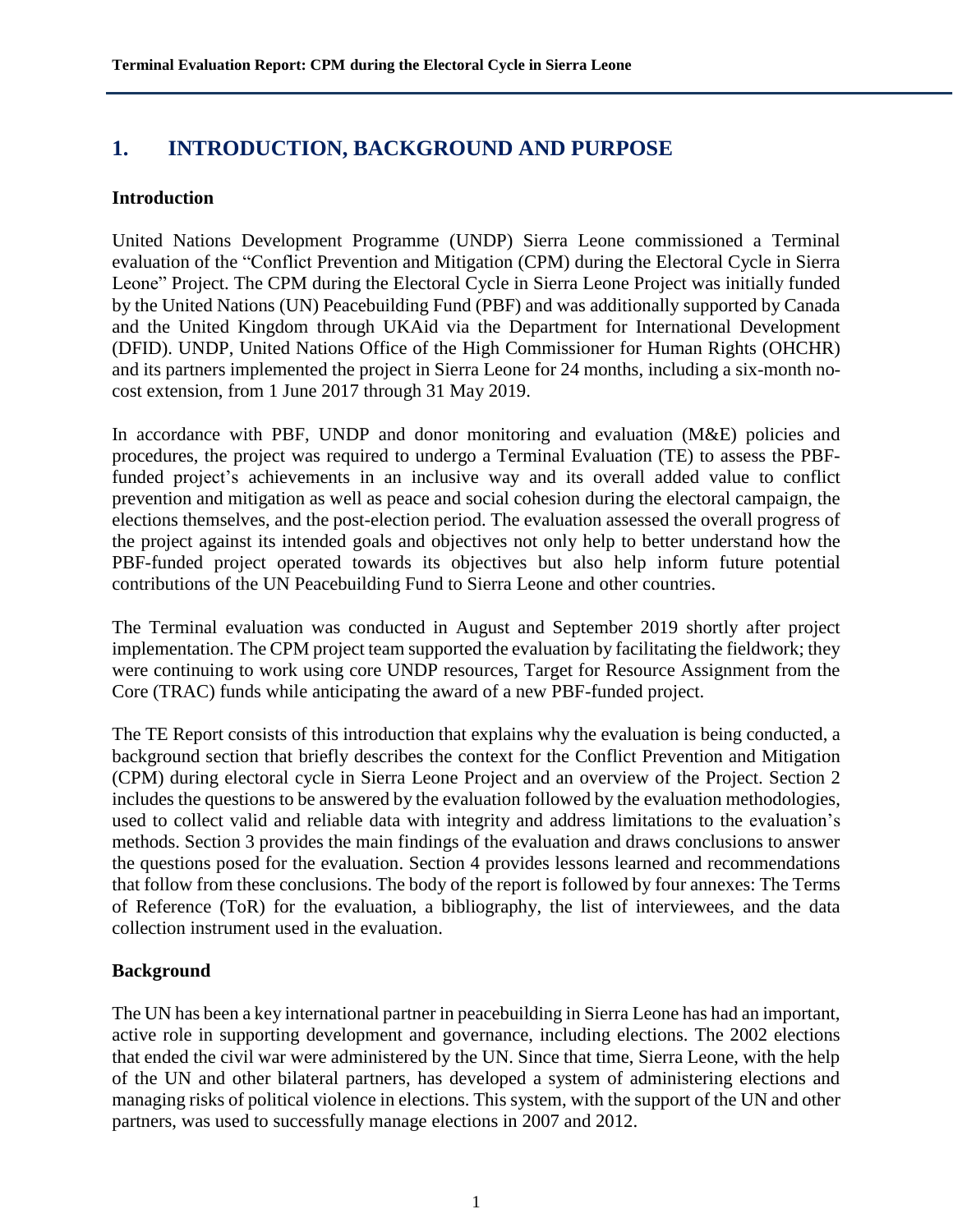The United Nations and its partners have supported elections the reform and development of Sierra Leone's Electoral Management Bodies (EMBs) since 2002. Assistance through the United Nations Mission in Sierra Leone (UNAMSIL) and its successors, the United Nations Integrated Office in Sierra Leone (UNIOSIL) and then the United Nations Integrated Peacebuilding Office in Sierra Leone (UNIPSIL). An important aspect of this activity has focused on supporting peaceful and transparent, professionally-administered elections in conjunction with UNDP and development partners. Support for Inclusive and Effective Democratic Governance has been a key pillar of UNDP's approach in the country, as notable in the most recent Country Programme Document (UNDP 2014).

In 2005, to support the complete restructuring of the National Electoral Commission, UNDP implemented the first electoral cycle project "Support to Electoral Reform and the National Electoral Commission." The project supported a strategic planning and reform process with the Commissions and helped the NEC prepare for and administer the 2007 elections, the country's second national election since the end of the 11-year civil war in 2002. The successful national elections, local elections in 2008, and by-elections demonstrated that Sierra Leone had made important gains in consolidating its post-conflict democracy and progress towards administering its own elections.

However significant concerns remained in Sierra Leone and in the international community going into the next electoral cycle. The political situation in the country was widely characterized as fragile, based on political polarization and regional and ethnic divisions. The run-up to the presidential, parliamentary and local council elections due in 2012 was widely expected to exacerbate political tensions in ways that might lead to violent conflict. With a weak economy with high levels of unemployment, particularly among youth, fears were that electoral tensions – if not managed through a system to address electoral and campaign disputes – had a high risk of breaking out into open conflict that could spread across Sierra Leone. These concerns led to the develop of a second UNDP electoral cycle project entitled "Support to the Electoral Cycle in Sierra Leone 2011-2014." The project, in close cooperation with the United Nations Integrated Peacebuilding Office in Sierra Leone (UNIPSIL), operated through March 2015 towards four outcomes:

- 1. Electoral institutions have the capacity to administer technically sound, credible and sustainable elections (with progressively less international support);
- 2. Improved public confidence and participation in the electoral process; and
- 3. Election-related conflict managed for peaceful polls (before, during and after).

4. Strengthening Civil Register to support NEC with a technically sound, credible and sustainable Voter Register.

UNDP continued to engage with EMBs and other stakeholders after the close of the project. A smaller, targeted project was dedicated to supporting boundary delimitation by the NEC for the drawing of new electoral boundaries in 2016. With Presidential and Parliamentary elections due in 2017, the GoSL and NEC again requested support, which the UN found warranted. This led to the development of a third, smaller electoral cycle project, "Support to the National Electoral Commission (SNEC)" from August 2017 through 2018. The project worked towards ensuring that the NEC could deliver inclusive elections in March 2018. The project focused on improving electoral access for people with disabilities and women, helping NEC design and deliver an electoral results management system, and facilitated NEC's processing of civil registration data into the Register of Voters. A key difference from the prior electoral cycle project was that the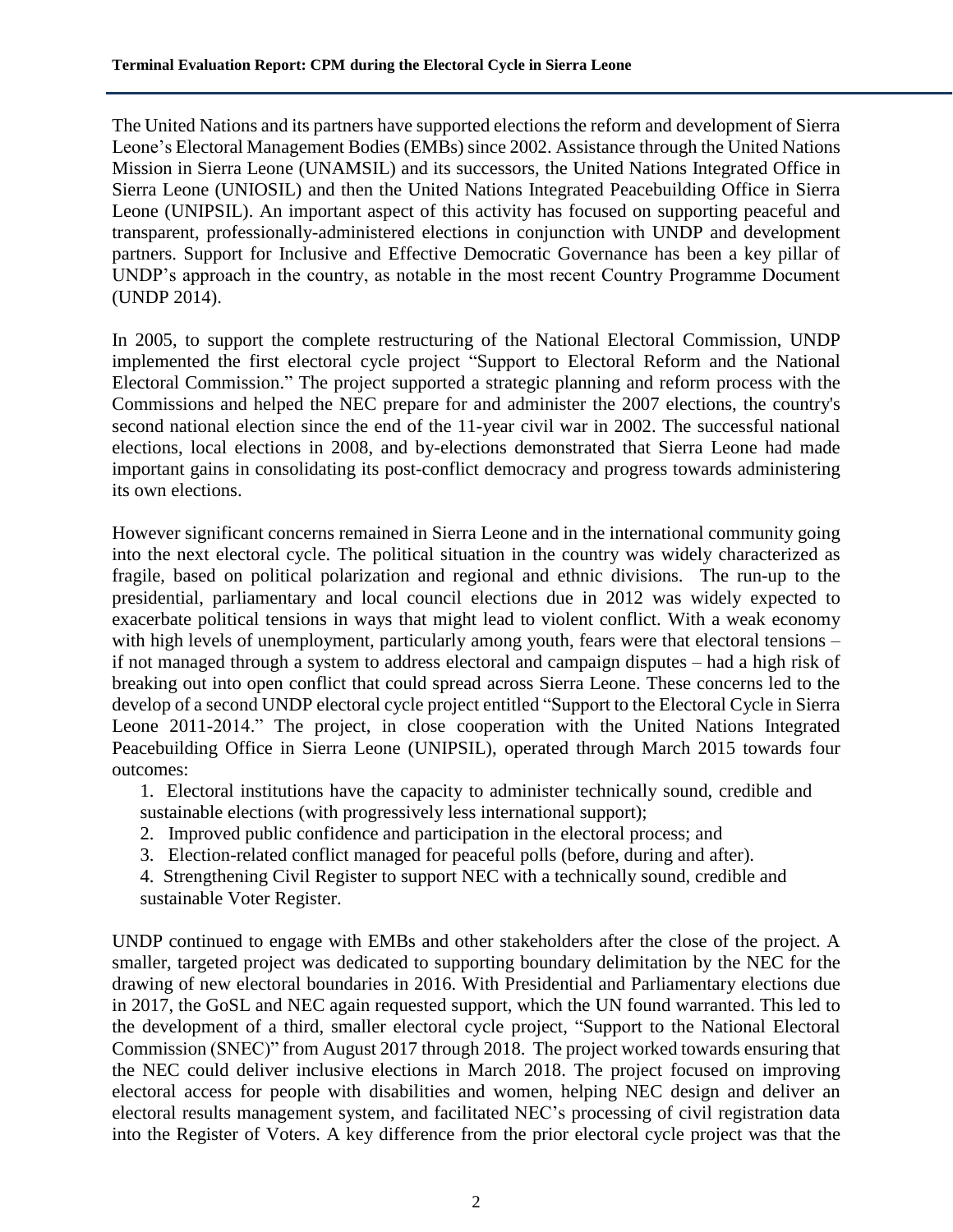SNEC project did not work on conflict prevention in elections or support electoral security. Instead a separate project was developed by the UN Resident Coordinator's office for conflict prevention and mitigation, the CPM project. The CPM project design included elements of election-related programming that were previously implemented within wider UNDP electoral projects in Sierra Leone, specifically support to planning and training for electoral security actors, improving the mediation abilities for political dialogue of national independent commissions, including PPRC, and efforts to establishing early warning systems to prevent electoral violence (including electoral violence against women).

The post-civil war political history of Sierra Leone is substantially a story of political party competition between two main parties, the APC and the SLPP. Political loyalties in postindependence Sierra Leone have been polarised along ethnic and regional lines. The largest ethnic groups, the Mende and Temne, each comprise about 30% of Sierra Leone's population. The Mende and other smaller tribes in the south and east have traditionally supported the SLPP, while the Temne, Limba and other tribes in the north and the Krio community in the west have traditionally supported the APC. Loyalty to political parties in Sierra Leone is sustained by – and in turn sustains – entrenched patronage networks, and corruption.

Elections have been closely contested between the two main political parties and their partisan supporters. Successive post-war presidential and parliamentary elections have been won by different parties. In 2002, Ahmad Tejan Kabbah and the Sierra Leone People's Party (SLPP) won the first post-conflict election. In 2007, Ernest Bai Koroma and the All People's Congress (APC) won the election; Koroma and the APC then won re-election in 2012. The two major "swing" districts in the country – areas where the results of voting carried by the two main parties have varied - are Kono in the east and Western Area Rural and Urban (the location of Freetown, the capital). While there are other political parties, these smaller parties have been mostly peripheral in elections. However, in 2007 a split in the SLPP that led to the creation of the People's Movement for Democratic Change proved decisive in leading to victory for the APC (Hitchen 2011). This experience may have contributed to the pressures the leading parties have put on leaders that left the two main parties and formed new or joined existing smaller parties, notably the National Grand Coalition (NCG) and Coalition for Change (C4C) for the 2019 elections. In 2017 and 2018, both of the main political parties had serious internal infighting and disagreement over their leadership, leadership succession processes, and candidates. This was noted as making the electoral context more tense, more unpredictable and more prone to violence.

While there has not been large-scale political violence in Sierra Leone since the civil war, every election has seen notable incidents of violence which have been accompanied by concerns that violence could become widespread. Independent analysts have noted that there is "a popular perception that the use of violence is an acceptable – even legitimate – means of securing power" in the country (Africa Research Institute 2011). All post-civil war election results have been controversial and contested, but have ultimately been grudgingly accepted by the losing parties and presidential candidates. Multiple international observation missions have evaluated all of these elections as credible.

Socio-economic conditions in the country in the years in the run-up to the 2018 elections were difficult. The economy was hit hard by sharp declines in the price of primary export commodities that dominate the formal economy and the Ebola Virus Disease in 2014 and 2015, which overwhelmed the country and limited economic activity - in addition to officially leading to almost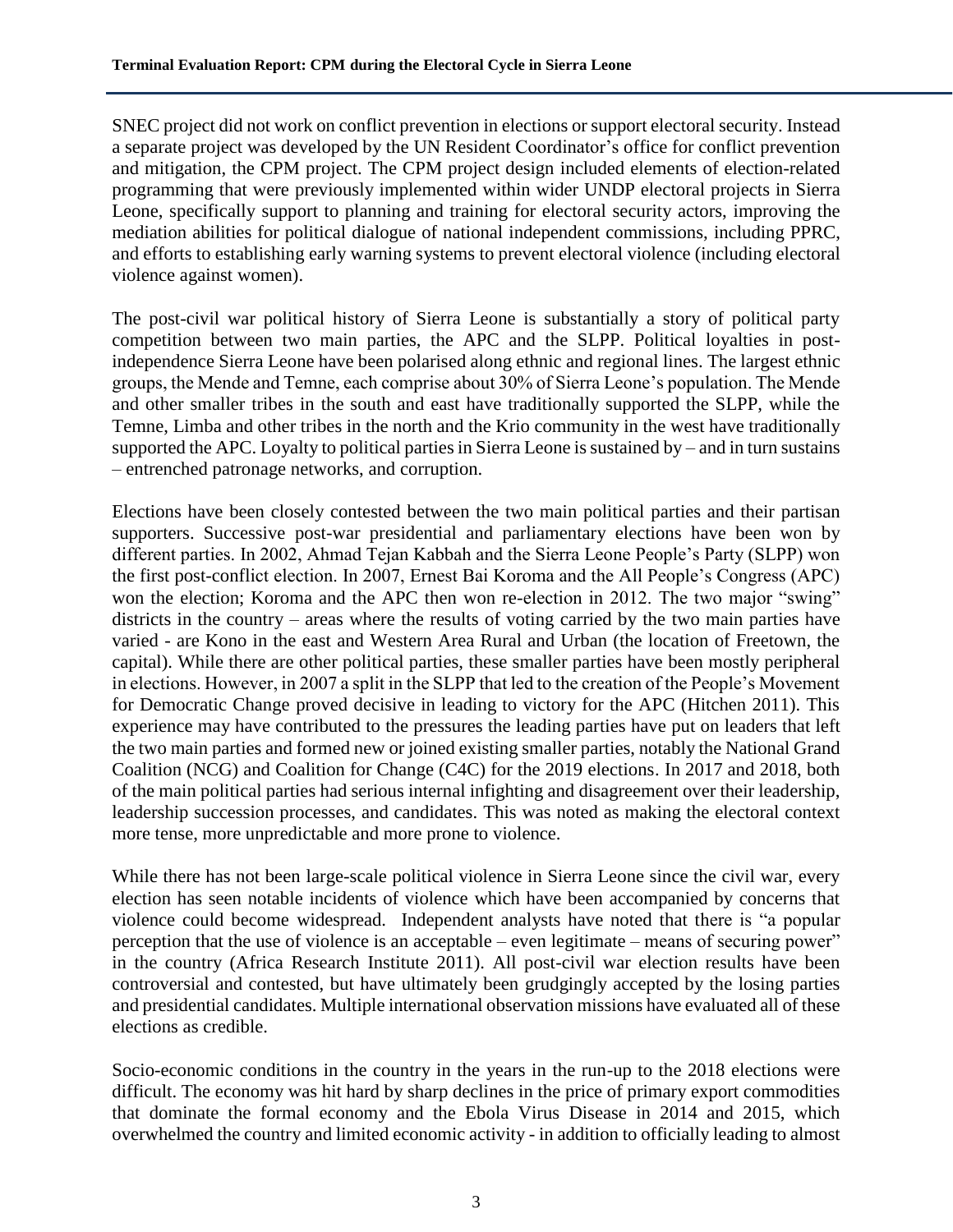4,000 deaths. These twin crises led to a sharp decline in the economy, accompanied by depreciation of the currency, inflation, and continued difficult times in 2016 and 2017 with a weak recovery in mineral production.

The Project Document (ProDoc). for the CPM in the Electoral Cycle in Sierra Leone Project provided the program logic. This included explanations for the centrality of women and youth in the country and in the project. Sexual and gender-based violence against women and girls was notorious in the civil war "has continued to worrying degrees" (7). Youth were seen as particularly salient in sustaining peace. One argument around the maintenance of peace in West Africa has been that people remember the devastation of conflict, and do not want to return to those horrific times. With rapid population grown, 75% of the population of the country are said to be under the age of 35, which thus leaves many of them with little to no direct memories of conflict. This may weaken or end this dampening effect of prior violence. The ProDoc succinctly noted that "The civil war and current socio-economic inequality have created a generation of excluded and disadvantaged youth, whose grievances during previous elections, were exploited by unscrupulous political leaders that lured the marginalized youth into political violence against their opponents." (7) The ProDoc also identified the media as a critical area for engagement, based on the history of political violence incited by hate speech and the spread of false news, which is intensified during elections season. The growth of social media use in the country in the last few years was also noted as a new and growing risk for rumour-mongering and grievances that could incite violence.

However, the Project Document emphasized that observer findings noted that "security sector response to both peaceful protests and riotous conduct has frequently been repressive" and that "incidents of disproportionate use of force by the SLP have been notable in the years since the last election in 2012" (8). The project proposed interventions to address these problems.

The project also developed the need for and potential to support the efforts of state institutions and civil society organizations (CSOs) to open spaces for dialogues and promote the peaceful resolution of political differences (7-8).

# **Purpose**

The Conflict Prevention and Mitigation (CPM) during the electoral cycle in Sierra Leone Project was developed to support the overall objective of building of a peaceful and secure environment during the 2018 electoral process through preventive and mitigating measures. The project developed two outcomes:

Outcome one (1): enhanced political dialogue, peace advocacy and violence prevention throughout the electoral cycle; and

Outcome two (2): promotion of public security, civil protection, human rights and strong national and local capacities for resolving disputes and building peace.

The Project had three phases:

Phase 1: The induction phase, which focused on establishing the management structure, recruiting staff and consultants, developing and awarding activities to implementing partners, and capacity building, including support for training of trainers and preparing equipment (like re-activating and equipping situation rooms);

Phase 2: The implementation phase which focused on the full rollout of the project;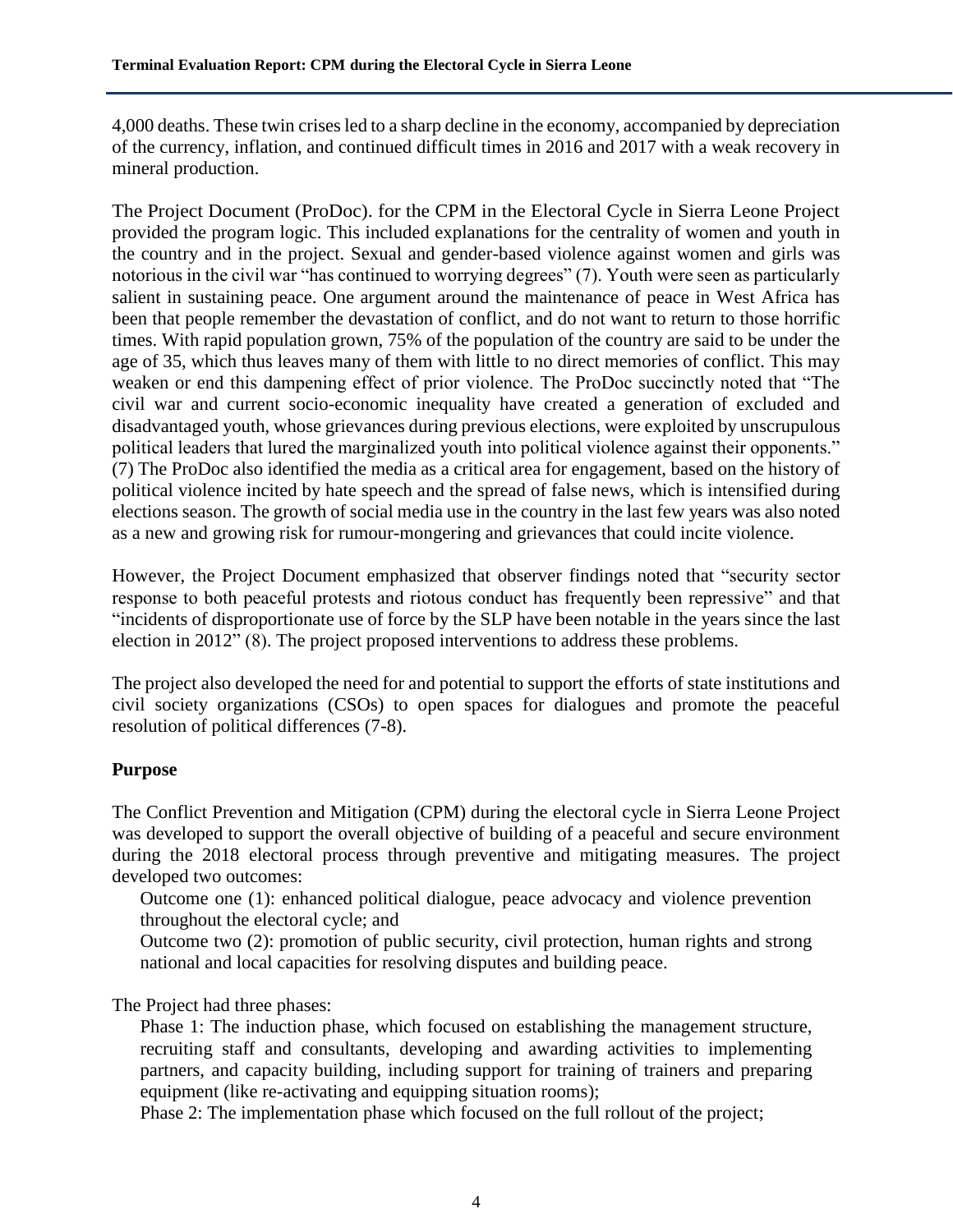Phase 3: Post-election period which focused on building national cohesion as well as overall learning through the mid-term and terminal evaluations.

The PBF funded the project via USD 2,764,398 to UNDP and USD 255,400 to OHCHR, a total of just under USD 3 million (USD 2,999,798). This funding was later augmented by support from the United Kingdom (USD 1,872,675 from UKAid through DFID for the period September 2017 to June 2018) and Canada (USD 401,517 for January to March 2018). The total budget for the project thus reached USD 5,038,590. As noted above, UNDP also implemented a larger electoral cycle project, Support to the 2018 Electoral Cycle in Sierra Leone, funded also substantially by DFID. DFID managed another award to civil society organizations through Search for Common Ground; this also activity included many of the CSOs also funded by CPM.

Support from the project was delivered to support a wide range of government and civil society partners. Government ministries and independent commissions supported included the Ministry of Internal Affairs (MIA), Ministry of Political and Public Affairs (MPPA), Office of the Vice President (OVP), Office of National Security (ONS), Judiciary, Sierra Leone Police (SLP), Political Parties Registration Commission (PRRC), Legal Aid Board (LAB), Human Rights Commission (HRC-SL), and the National Commission for Democracy (NCD). CSOs funded were BBC Media Action, Media Reform Coordination Group (MRCG), Women's Forum, West African Network for Peacebuilding (WANEP), Campaign for Good Governance (CGG), Fambul Tok, National Election Watch (NEW), and the Institute for Governance Reform (IGR). Annex 2 lists the awards made to partners in 2017, 2018, and 2019; other project funding was done to support partners via direct execution (such as connecting the ONS to fibreoptic cable to support early warning, early response (EWER) capabilities).

2018 was to be the country's second transition of power since the return to multi-party democracy in 1991, as the incumbent president could not run for a third term. As in 2007, when a party in power lost the presidency, political campaigns were shaped by popular discontent with the government. Resentments were apparent with the incumbent All People's Congress (APC) government, which had almost decade in power. Criticism in the press and by other parties focused on the APC government's handling of the 2014-15 Ebola crisis, 2016 Freetown mudslide and accusations of high-level corruption.

The outcome in the first and second rounds of the Presidential Elections were the closest in the history of Sierra Leone. Despite the competitive nature of the elections and the close outcomes, the party that lost accepted the results. The run-off election proved close between the candidates of the two major parties (to which contested legal proceedings added to the uncertainty about timing). However, the NEC was allowed to hold the run off, which was again held with some violence.

On 4 April 2018, the NEC declared the candidate from the Sierra Leone People's Party (SLPP) Julius Maada Bio the winner with 51.81% of the vote. He was sworn in hours later. Bio won by a narrow margin and his party did not win a majority in Parliament. In an expanded parliament now with 132 rather than 112 elected seats - the SLPP won 49 seats, up from 42 in 2012. The APC won 68 seats, down from 70. The remaining seats went to other parties: eight to the Coalition for Change (C4C), four to the National Grand Coalition (NGC), and the remaining three to independents.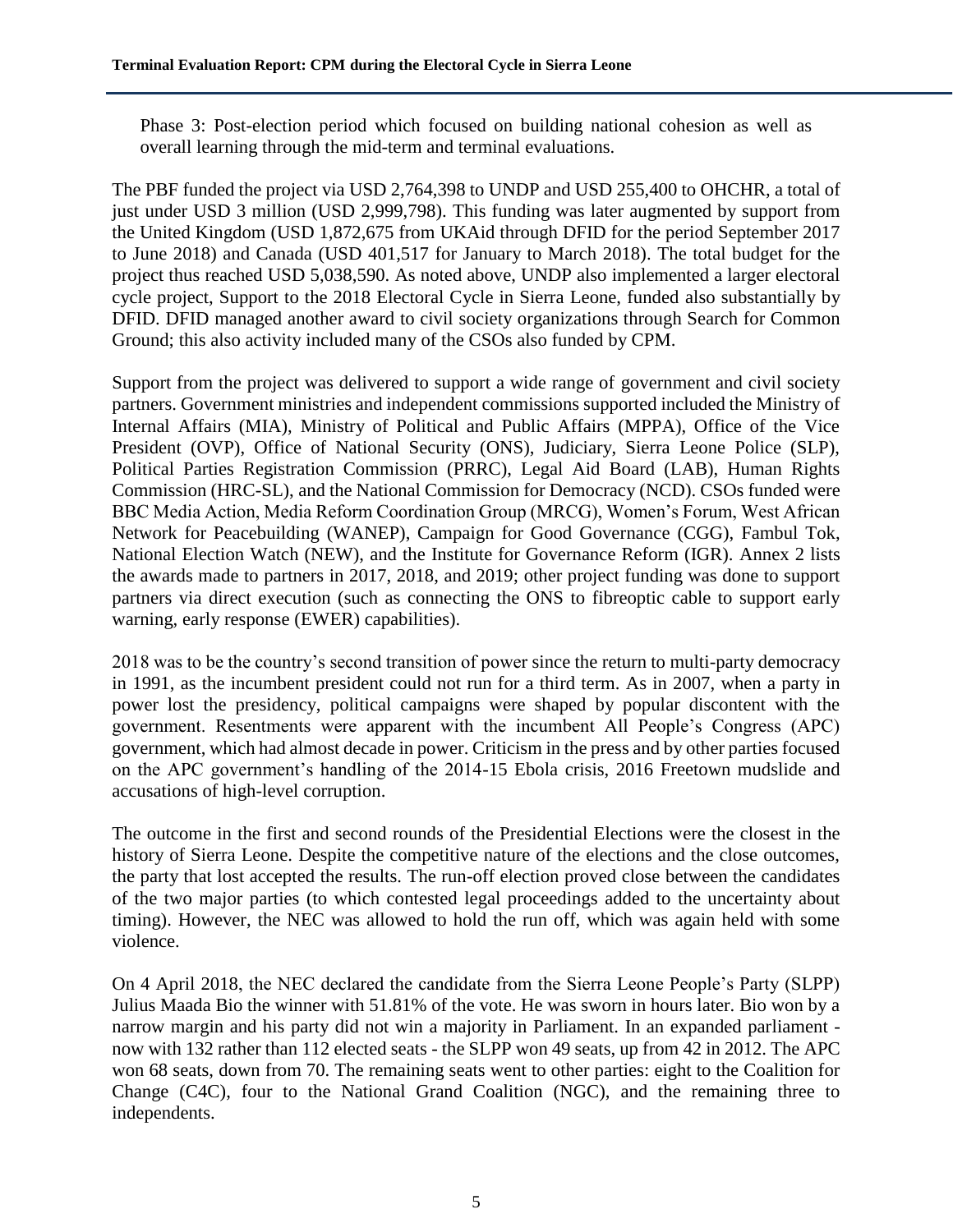This result was an unprecedented situation for the country and West Africa: a President governing without a majority in parliament, which was seen as likely to make governing difficult and raising risks of conflict. APC leaders had also vowed to make Sierra Leone ungovernable if they lost (James 2018). The continued challenging socioeconomic conditions in the country and continued practices and perceptions a zero-sum competition in politics between the two main parties were seen as all contributing to the susceptibility of young people to electoral or post-election violence (Mukunto 2019). President Bio appealed for cross-party cooperation and to the APC to drop its legal challenge against the election results. He met with defeated APC candidate Samura Kamara and established a joint commission to investigate the post-electoral violence. However, the potential for conflict in areas represented by the two dominant political parties that they consider to be "their territory" remains (EISA 2017) - and risks of conflict are thought to be especially high in the more contested "swing" regions where victors have come from different parties in different elections (IGR 2018). These risks and problems have been apparent in Parliamentary by-elections since March 2018, which have been tense and sometimes violent.

The CPM project used the second tranche of the PBF-fund towards peace and conflict management post-election, with numerous activities building peace and accord between parties and social forces. The project supported the main national reconciliation efforts of the new government, announced by the President in his initial address to Parliament. The CPM project s through support for the preparation and holding of a National Dialogue on Peace, the May 2019 "Bintumani III" conference - a key part of President Bio's plans to establish a Peace Commission to address the outstanding issues that continue to threaten the stability and development of the country.

# <span id="page-16-0"></span>**2. METHODOLOGY**

The ToR for the Terminal evaluation explained that the purpose of the evaluation was to assess all activities undertaken within the framework of the project - including comparing planned to actual outputs and assessing the actual results to determine their contribution to the attainment of project objectives – and explore the underlying causes and issues that contributed to any outcome or output targets not being achieved. The ToR also sought:

- Documentation of good practices, innovations and lesson learned;
- Concrete and actionable recommendations for future programming; and
- Recommendations on how lessons and recommendations can be incorporated into similar initiatives in the future.

The evaluation may be helpful to UNDP, OHCHR, PBSO, the PBF Secretariat, the UN Country Team (UNCT) in Sierra Leone (including the PBF Secretariat), the Government of Sierra Leone, and other organisations working to support peace and development in the country, including international development partners (IDPs).

The TOR identified four main categories for the evaluation: relevance and appropriateness; efficiency; effectiveness; and impact, sustainability, and ownership. The TOR listed specific questions to be answered under these headings, as well as additional questions about. implementation approach, stakeholder participation and benefits accrued, relevance and timeliness, sustainability, replication approach, financial planning, cost effectiveness, and monitoring and evaluation.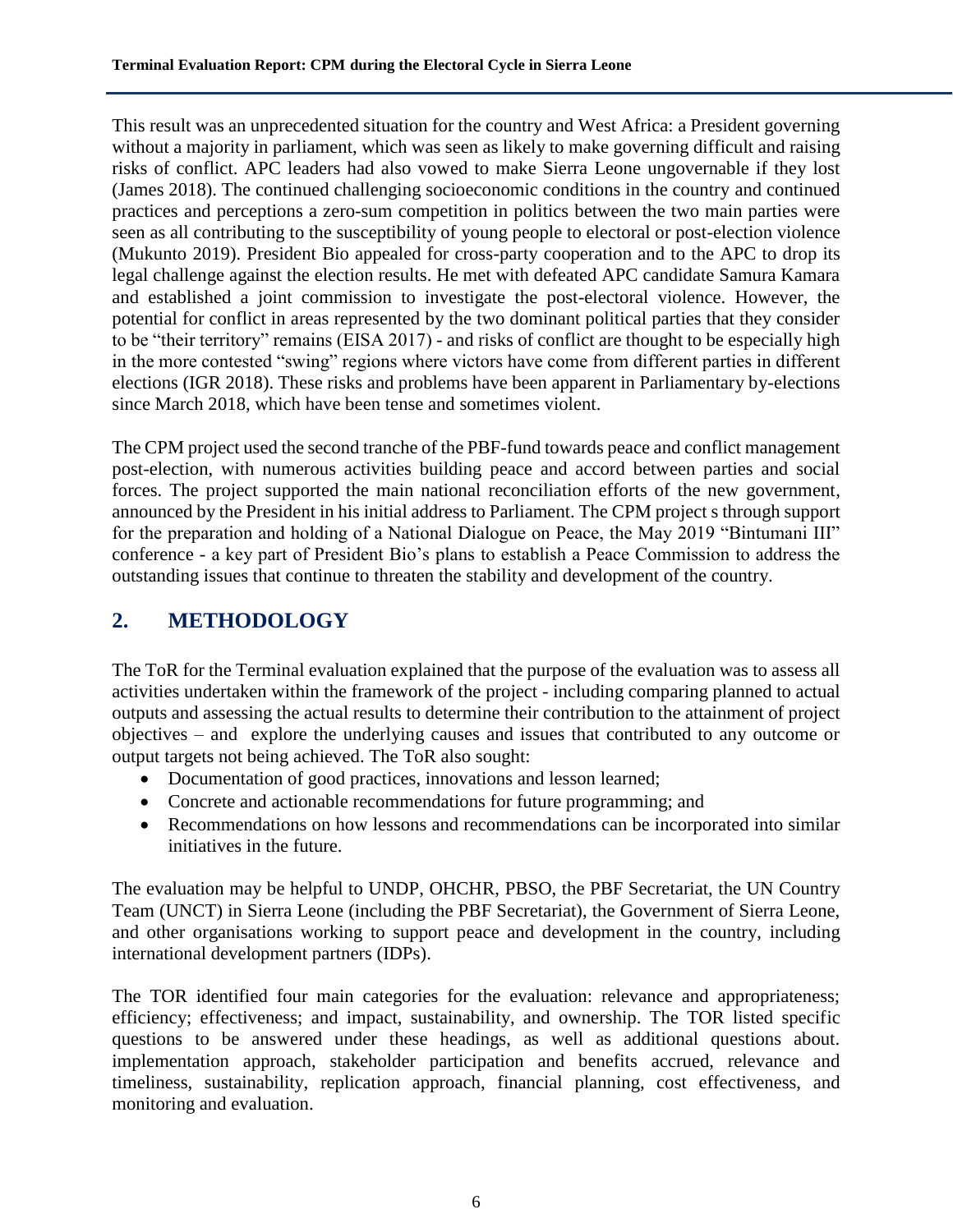The 30-day assignment began in August 2019; fieldwork was conducted in Sierra Leone 7 September through 21 September, including trips to Bo, Kenema, and Kono Districts to meet with partners, stakeholders, and beneficiaries outside of Freetown. The evaluation has been conducted through transparent and participatory processes with UNDP staff, UNCT and PBSO staff, OHCHR staff; GoSL, CSs, and development partners; other stakeholders; and project beneficiaries. The evaluation has been conducted in accordance with United Nations Evaluation Group (UNEG) Norms and Standards and the UNEG Code of Conduct for Evaluations in the UN System.

The evaluation used mixed methods (document review and interviews) as well as general best practices of evaluation to gather qualitative and quantitative data relevant to the purposes of the evaluation and answering all of the evaluation questions. The evaluation has two levels of analysis and validation of information. The evaluator has used written programme documentation and information and independent data collected by the evaluator through fieldwork in Sierra Leone. The purposes of the evaluation and objectives of the project were used to generate evaluation questions in an Evaluation Matrix that developed the methodologies for gathering objective, valid, reliable, precise, and useful data with integrity. The evaluator has triangulated data gathered through these different methodologies as well as data from different categories of informants to validate findings and make conclusions.

Fieldwork focused on gathering data from key institutions, individuals and communities that worked with the project. Interviews focused on how partners, stakeholders and beneficiaries view the project and on verifying and triangulating data on programme results. Data from programme staff, documentation and stakeholder interviews was used to determine plausibility of the programme model, the extent that it was properly implemented, sufficiently developed, and appropriate. Findings were used to examine the contribution of activities to the results of the project, with a particular emphasis on output level results.

Documents reviewed include the Project Document, semi-annual and annual reports to the PBF, planning documents (including Letters of Agreement (LoAs) and Micro-Credit Grant (MCG) and Low-Value Grant (LVA) awards with partners), partner reports, other project-produced and used materials, and independent external analysis of Sierra Leone. Annex 3 is a complete bibliography. Document review was used to understand the objectives of the project, the development of the project, the implementation of activities, and the outputs and outcomes from activities – and to gather data for findings to answer the evaluation questions.

Semi-structured interviews were held with 69 people (17 women, 52 men) listed in Annex 4. Interviews were held with UN personnel, UNDP management and staff, CPM project staff, partner organizations in government and civil society, stakeholders, and beneficiaries as well as with development partners using an interview protocol (Annex 5). The evaluator received informed consent prior to all interviews. Anonymity and non-attribution were granted to all interviewees. Thus, only general identifying information about organizations and geographic locations are used in the report– and only when they preserve anonymity. Interviews were conducted in English, with a few in Krio via an interpreter. Interviews were conducted in person, with a few via phone or Skype when in person interviews were not possible.

Interviews were used to gather qualitative information from key individuals directly relevant to the purposes of the evaluation. The evaluator has followed up on structured questions from the draft interview guide with respondents to learn more from particularly interesting responses and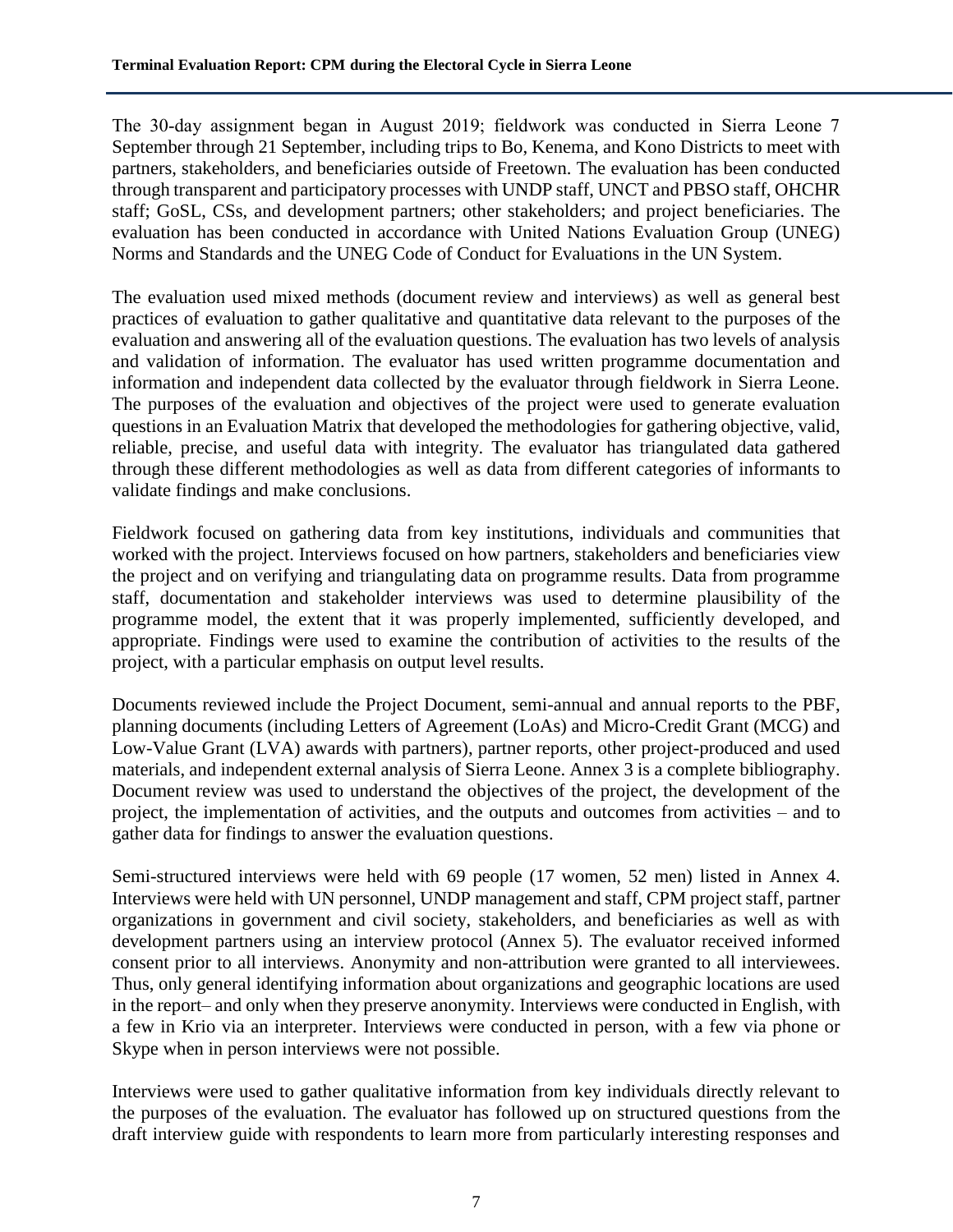to dig deeper into their perspectives. Not all informants were asked all questions, as there were too many questions in the SOW for the evaluation for an hour to one-and-a-half-hour interview. Since knowledge and experience with the CPM project varied among respondents, this different knowledge and experience shaped which questions were appropriate to ask informants. For example, UN organisation staff knew more about the design of PBF programming than CSO beneficiaries. Interviews thus paid more attention to design question with UN staff than with informants from CSOs. On the other hand, some interviewees were not asked about components of PBF programming once it was been established that these beneficiaries were not knowledgeable about some aspects of PBF-funded programming (e.g. not asking the MRCG about support for the Office of National Security for electoral security planning). That enabled the evaluator to focus questions on informants' actual experiences with CPM project programming.

Interviews were conducted with UN staff, UNDP CO staff, CPM staff, other UNDP project staff, CPM project partners and beneficiaries. The list of interviews conducted is included as Annex 4. The evaluator has collaborated closely with UNDP and its partners' management and staff in the fieldwork to identify and reach most relevant informants for interviews. After being introduced, the evaluator has excused UN and partner staff and conducted interviews independently to ensure that their presence does not influence interviews with beneficiaries and stakeholders.

The evaluation design was based on a **focus** on the most important aspects of the project, **triangulation, purposive sampling,** and **comparison**. Focus ensured that the evaluation emphasised the most important parts of the project and its major achievements. Triangulation was used through the triangulation of findings from document and interviews as well as to compare findings from different informants. Triangulation adds confidence to the validity and reliability of the data, findings, conclusions, and recommendations. Purposive sampling was used to select individuals for interviews; selection focused on interviewing the most well-informed people to shed the most light on the activities and achievements of the project. Comparison was used to assess results, based on what was planned, any baseline information, and any performance data on what was achieved – as well as to compare interview findings from different interviews and the work of different implementing partners.

All methodologies have some limitations; the evaluator developed ways to manage these limitations. Limitations to the methodologies, data collection, and analysis for the evaluation were managed. These limitations are common in evaluations, as are the measures to manage these risks to evaluation processes and the validity and reliability of data collection, analysis, and causal inferences.

**Limited Resources and Data Collection:** The evaluator has limited resources, particularly time, to conduct the evaluation. These limitations constrained the distribution and number of interviews that can be done in the fieldwork. However, there was sufficient resources and time to gather adequate data to address the purposes of the evaluation.

**Limited Ability to Make Causal Inferences:** While the evaluator will be able to note major external events which might have influenced the course of the project's implementation, the evaluator's ability to draw any conclusions regarding the impacts of those events or influence of other unobserved variables on the project will be limited as the evaluator will not have adequate information to include and/or rule out competing explanation for these impacts.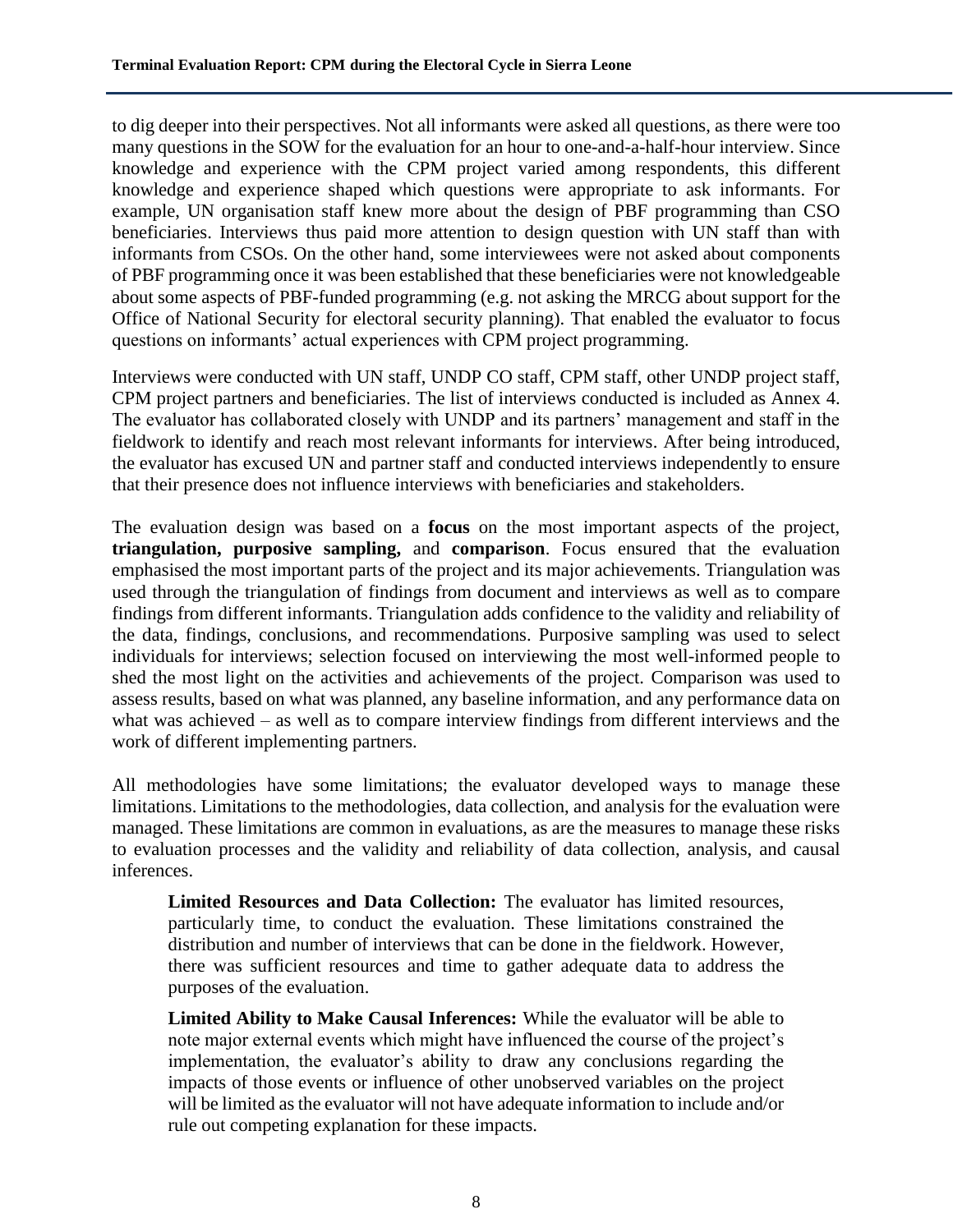**Recall Bias**: Respondents may have limited memories of activities conducted at early stages of the project compared to later ones. The evaluator has inquired specifically about earlier activities with respondents to gather adequate information from this period.

**Acquiescence Bias**: Partner staff, beneficiaries, and stakeholders may be tempted to tell the evaluator what they think he wants to hear. The evaluator has checked on possible acquiescence bias through questions that ask about the same issue in different ways; no biases were detected.

**Attribution**: Other UN, UNDP, and IDP-supported interventions also worked with these partners towards conflict prevention and mitigation in the electoral cycle (e.g. the DFID-funded Search for Common Ground implemented project that worked with CSO partners). This and the limited baselines for the CPM project made make it hard to attribute developments to UNDP or OHCHR and their partners in the CPM project. Other unobserved effects shape staff, partner, stakeholder, and beneficiary views and experiences. The evaluation has thus assessed the contributions of the project to observed outcomes as we cannot attribute results to the project under those conditions.

**Locating informants**: Turnover of staff of UN organisations, governmental institutions, and civil society organisations had the potential to make it difficult to find the best informants, as does potential movement of beneficiaries; This limitation was addressed by using project contacts to locate informants and using the telephone or Skype to contact those outside Sierra Leone for interviews.

The limitations above did not prevent the evaluator from gathering and analysing more than adequate amounts of valid and reliable data that are needed to compile solid findings, draw strong conclusions, and make recommendations that target the purposes of the evaluation. A mix of qualitative and quantitative methodologies and gathering evidence through purposive sampling as well as the triangulation of data from different methods and locations has enabled the evaluator to obtain a comprehensive and in-depth understanding of how the project have been implemented and its achievements in order to be able to respond comprehensively to the purposes of the evaluation.

The Terminal Evaluation Report is a synthesis of the evaluator's analysis of findings drawn from many documents as well as interviews with numerous respondents.

# <span id="page-19-0"></span>**3. FINDINGS AND CONCLUSIONS**

#### **Relevance and Appropriateness**

#### **Relevance and timeliness**

The CPM project was recognized as relevant to Sierra Leone, and UN support for conflict prevention and mitigation in the electoral cycle seen as appropriate. CPM support was seen as timely because conflict risks are associated with elections. The UNDP electoral cycle project for the period up to and including the 2018 elections, in contrast to earlier UNDP electoral cycle projects, had not included support for electoral security within the project. Security providers had limited other support available that was not seen as sufficient to address their needs. CPM project support was thus seen as particularly relevant for electoral security. However, interviewees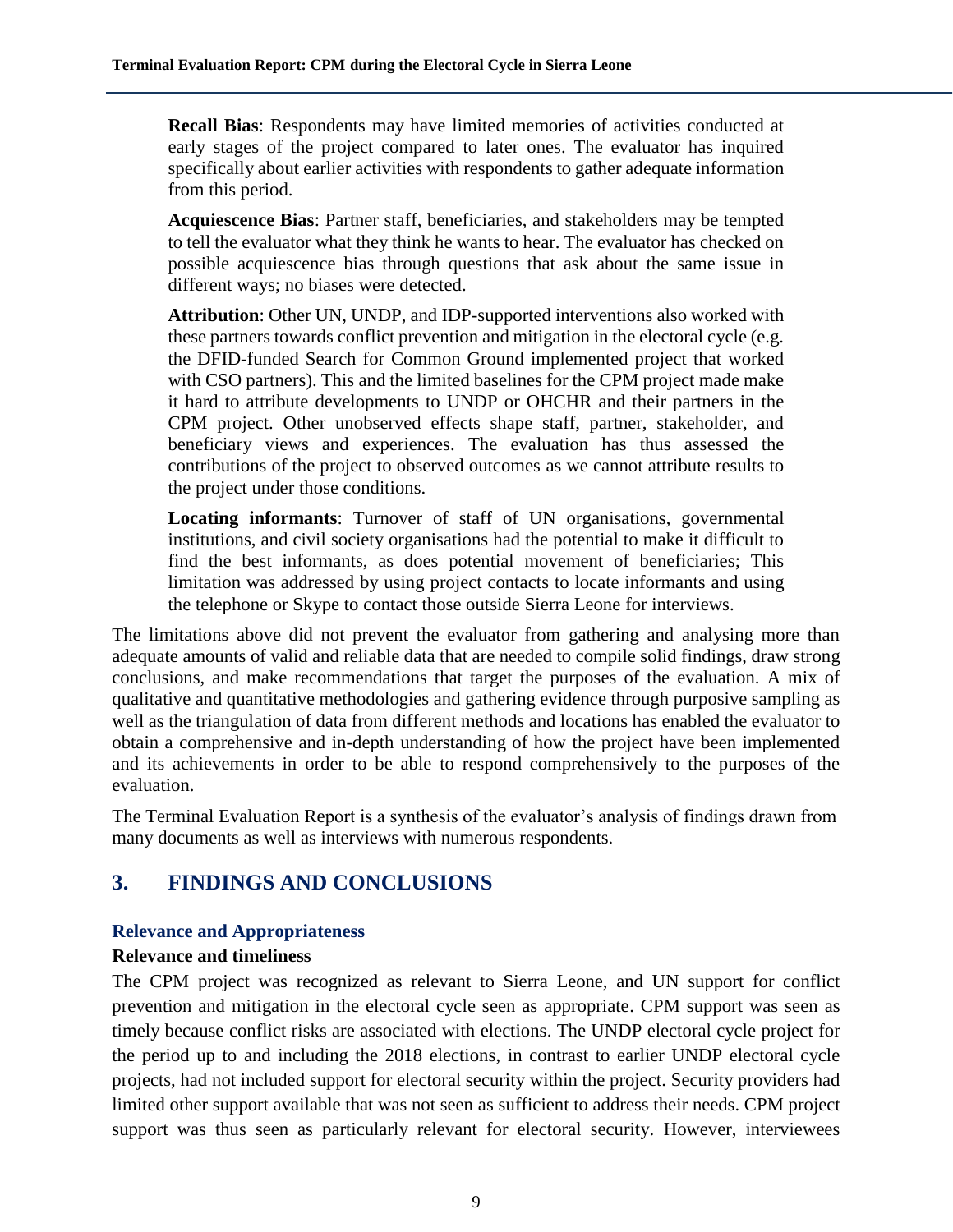emphasized that to electoral security or peacebuilding more broadly, CPM project implementation would have been more relevant if delivered earlier, further before the elections.

The UN has been heavily engaged in the security sector in Sierra Leone since the end of the civil war.<sup>1</sup> UNDP has supported the electoral cycle in the country for the last three national elections, including on electoral security. Other UNDP investments, particularly through the PBF since its inception, have been important to government, international, and civil society peacebuilding efforts post-conflict in Sierra Leone. The approach in the project was similar to many of the initiatives taken by UNDP to support electoral security for the 2012 elections through the previous electoral cycle project. The Project Document explained the need and rationale for UNDP engagement; the ProDoc included a conflict brief analysis, needs analysis, mapping of current peacebuilding activities, and identified gaps in national capacities. Validation of the relevance of the project came through approval for the development of the project through informal meetings between the UNDP Country Office (CO) and UN Peace and Development Advisor (PDA), government partners, and development partners. Formal validation of the relevance of the project came through approval of the project document by the Local Project Appraisal Committee (LPAC) in May 2017, including the formal approval by the GoSL for the project, and funding approved by PBSO through the PBF. The relevance was also recognized through additional contributions to the project by DFID and Canada, which identified CPM as a key priority in the context of the elections and specific initiatives of the project to support electoral security through ONS and the SLP as particularly relevant.

Assistance through the CPM project had to fit into a tight time frame for the electoral campaign, the elections and the tense period immediately after elections. To be relevant in these conditions, the project focused on support for electoral security and supporting partner activities around the elections themselves, rather than taking a capacity building approach.

UNDP developed the general principles and practices of the electoral cycle approach as the UN concluded based on extensive experience that elections needed to be seen as a lengthy (and repeated) process rather than a discrete event in order to improve elections. For the CPM project, however implementation came later in the electoral cycle than anticipated in the ProDoc. Organisations supported by the project also noted that a stronger practice is to do research first and then provide policy advice; interviewees noted that under CPM, awards were short duration ones that came too close to the election for them to employ this good practice. Most 2017 activities were only implemented by partners in October to December; then activities in January and February were held just before the March 2018 elections. The project did not appear to anticipate the run-off presidential election for the end of March. This led to additional scrambling by the CPM project and IDPs to successfully fund and implement some activities that were critical for

 $\overline{\phantom{a}}$ 

<sup>&</sup>lt;sup>1</sup> UN Missions worked with the government reconstitute the central government security institutions - to establish the Office of National Security, reestablish the Sierra Leone Police, and reform the Republic of Sierra Leone Armed Forces (RSLAF) – and develop the system of decentralised security committees that is used across agencies across the country – Provincial Security Committees (PROSECs), District Security Committees (DISECs) and Chiefdom Security Committees (CHISEC,) - after the conclusion of the civil war.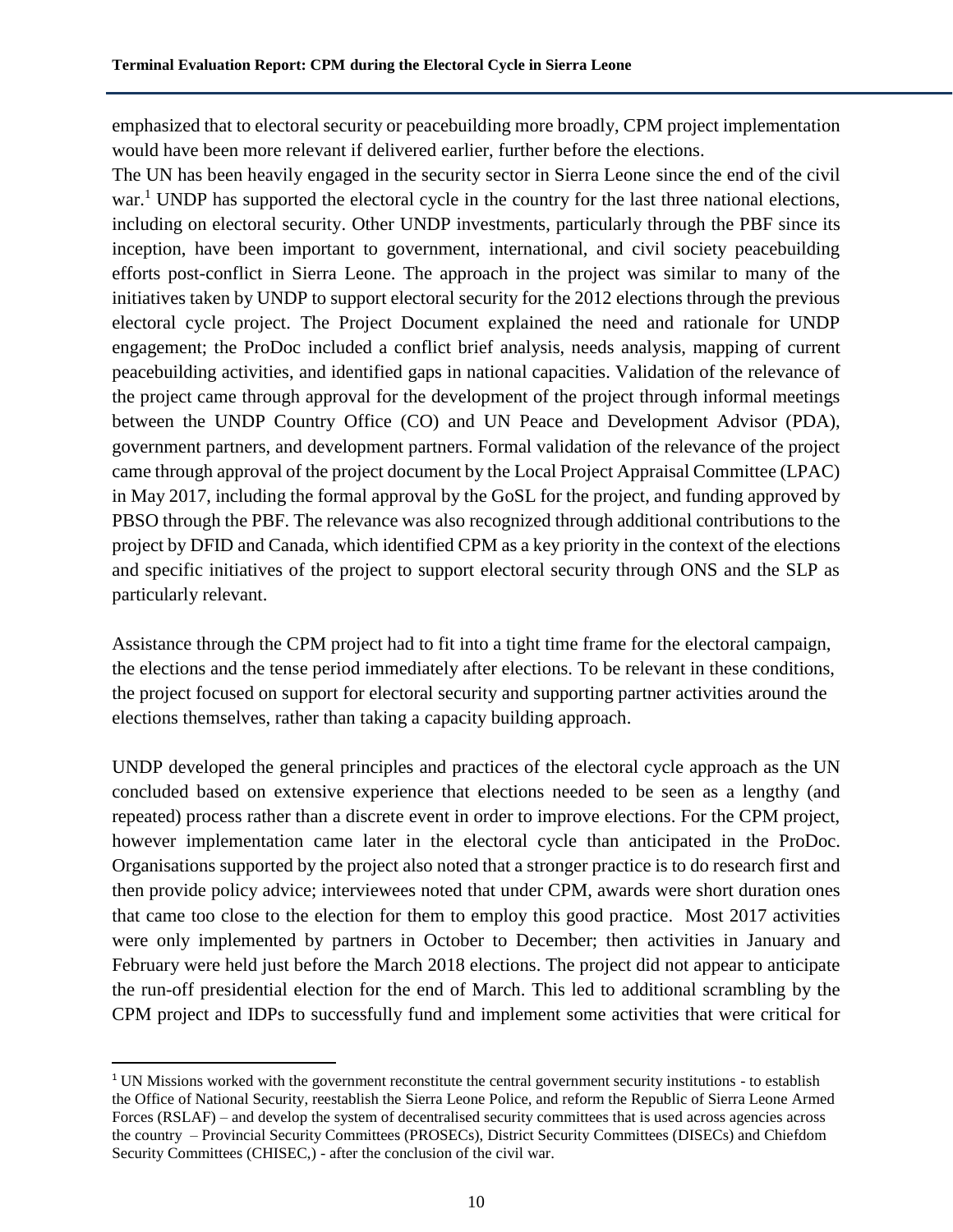key project partners and electoral processes that had not been anticipated, such as providing fuel for SLP transportation for electoral security for the second round of the elections. The project was able to reinforce some of the earlier relatively short-duration, immediate pre-election activities implemented in late 2017 and early 2018 with a second round of support later in 2018. However, these activities were also seen to have lagged in their timing as they were implemented in the fall, rather than immediately following the March 2018 elections when tensions and needs were the most pressing.

UN and UNDP staff recognized that the CPM project was directly relevant to UN's Peacebuilding mandate and UN Sustainable Development Goal (SDG) 16 and SDG 5. Support to national dialogue, peace advocacy and violence prevention (Outcome 1) and supporting public security, civil protection, human rights promotion, and peaceful response capacities (Outcome 2) were seen as important particularly in the context of the 2018 elections which had risks of promoting conflict rather than peace in the country, producing a divided rather than inclusive society and governance, and degrading rather than building governance capacity. The aim of the CPM project was to provide UNDP and OHCHR support to avoid regressing towards the SDG and to instead make progress towards more peaceful and inclusive Sierra Leone through peaceful, inclusive elections. Partners and stakeholders outside of the UN system did not focus on the relevance of the CPM project for the SDGs; instead they emphasized the relevance of the CPM project and its activities for their organisations and electoral security, peace, and reconciliation in the country or their district/town. Partners and stakeholders in Sierra Leone did not emphasize the SDGs in discussing the relevance of the project and its activities because relevance in their perspective was in relation to the challenges of maintaining the peace and providing electoral security in conditions that they operated in within Sierra Leone. SDG relevance was noted and an emphasis of only of the UNCT and UNDP.

CPM project staff, partners and stakeholders noted that CPM interventions were directly relevant to priority needs of beneficiaries. Interviews, partner reports, and project reports all noted the importance of project-supported activities to CPM.

Project staff and the partners of the project as well as key stakeholders recognized and spoke to the direct relevance of CPM supported activities as key priorities for the beneficiaries of their organisations. Beneficiaries interviewed emphasized the importance of peace and the contributions of project partners towards supporting electoral security, which led to more peaceful and better (fairer) elections, helped prevent conflict in and around the elections, and helped some communities that had been divided by conflict around the elections to reconcile and move forward. The preservation of peace and stability is recognized to be critical in the country in the wake of years of civil war that had led to regression in development. Awareness of the importance of peaceful, credible elections in maintaining peace is widely understood by IDPs, CSOs and government agencies in Sierra Leone. Interviews noted that the past and continued divisions within the country continued to be worrisome, and that these differences were key concerns in elections and their aftermath because conflicts risked again setting development back. Beneficiaries and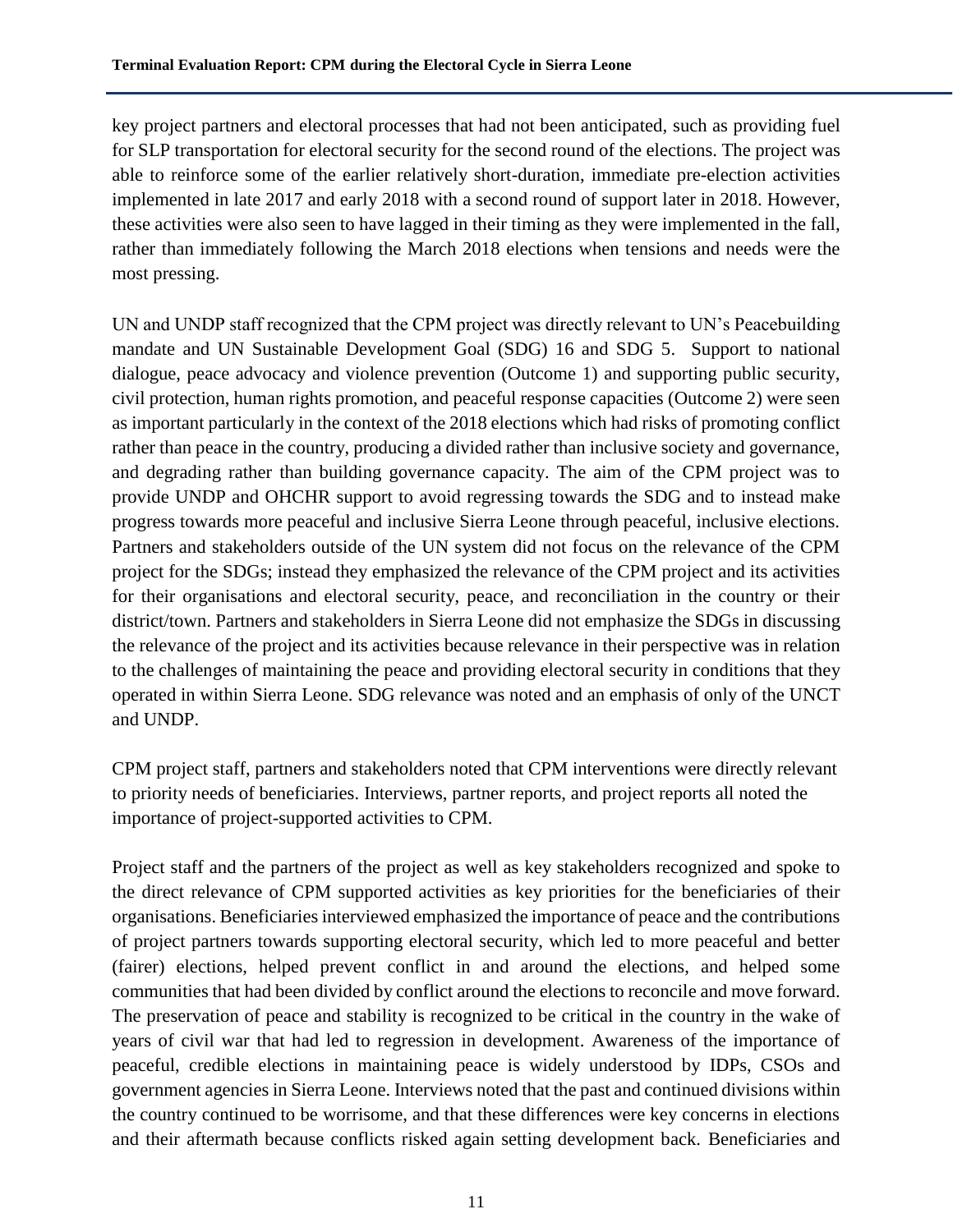partners put peacebuilding support and activities into their contexts, which whether national, regional, or local, emphasized the importance of socio-economic development to meet the needs of the population. Their experience with civil war was asserted to have shown them that development – their goal - was not possible without security and peace. Peace and good governance were now in turn meant to support development priorities at the national, regional, and local level.

The project responded to the peacebuilding priorities of the GoSL and key civil society stakeholders in Sierra Leone. The responsiveness to priorities was validated in the approval of the project by the GoSL and civil society through the LPAC and endorsement of the project. Many of these priorities were the same or similar to those supported by the UN for the 2012 elections with these same partners: ONS management of security, SLP training and deployment for electoral security, civic education to reach women and youth through civil society, voter information to support higher and more informed turnout through independent government commissions (like NCD), support for the judiciary to rule on electoral cases, and political party mediation through the PPRC.

The "theory of change" for the CPM project was recognized as relevant to the project by UN and UNDP staff. However, few project or UNDP staff, partners, stakeholders, or beneficiaries focused on the theory behind the project. Interviewees stressed the relevance of the CPM project based on the problems around security and risks to peace of the elections and need to address gaps in critical frameworks for electoral security, as well as that UNDP was an appropriate provider of support for the immediate, practical challenges of CPM in elections and afterwards. The emphasis on support for national cohesion after the elections was not a component of the theory.

The CPM project was identified as responding to peacebuilding gaps in the country. Some UN staff and partners noted that gap analysis was a component of the ProDoc and considered this analysis validated by partners and stakeholders with the approval of the project. Other UN and UNDP staff felt that this analysis needed to be stronger as well as more widely socialised to build shared understanding of the gaps and how the CPM project would work to address them. The flexibility of the project and the development of the third phase to support peace and national cohesion after the tense elections and change of government was seen as laudable and beneficial. Expectations are high that the new government will focus more on peace and national cohesion as a core plank of President Bio.

While the design of the project helped increase women's involvement in peace building and social cohesion, the design was not seen by many partners and stakeholders as focused on women; instead the project was recognized as focused on elections and key electoral security and peacebuilding priorities that threatened political and social peace needed for development. Partners and stakeholders thus did not criticize the lack of focus on women in the design; this was seen as appropriate under current conditions. The focus on women in some parts of the project was lauded by partners and stakeholders that focused more on gender.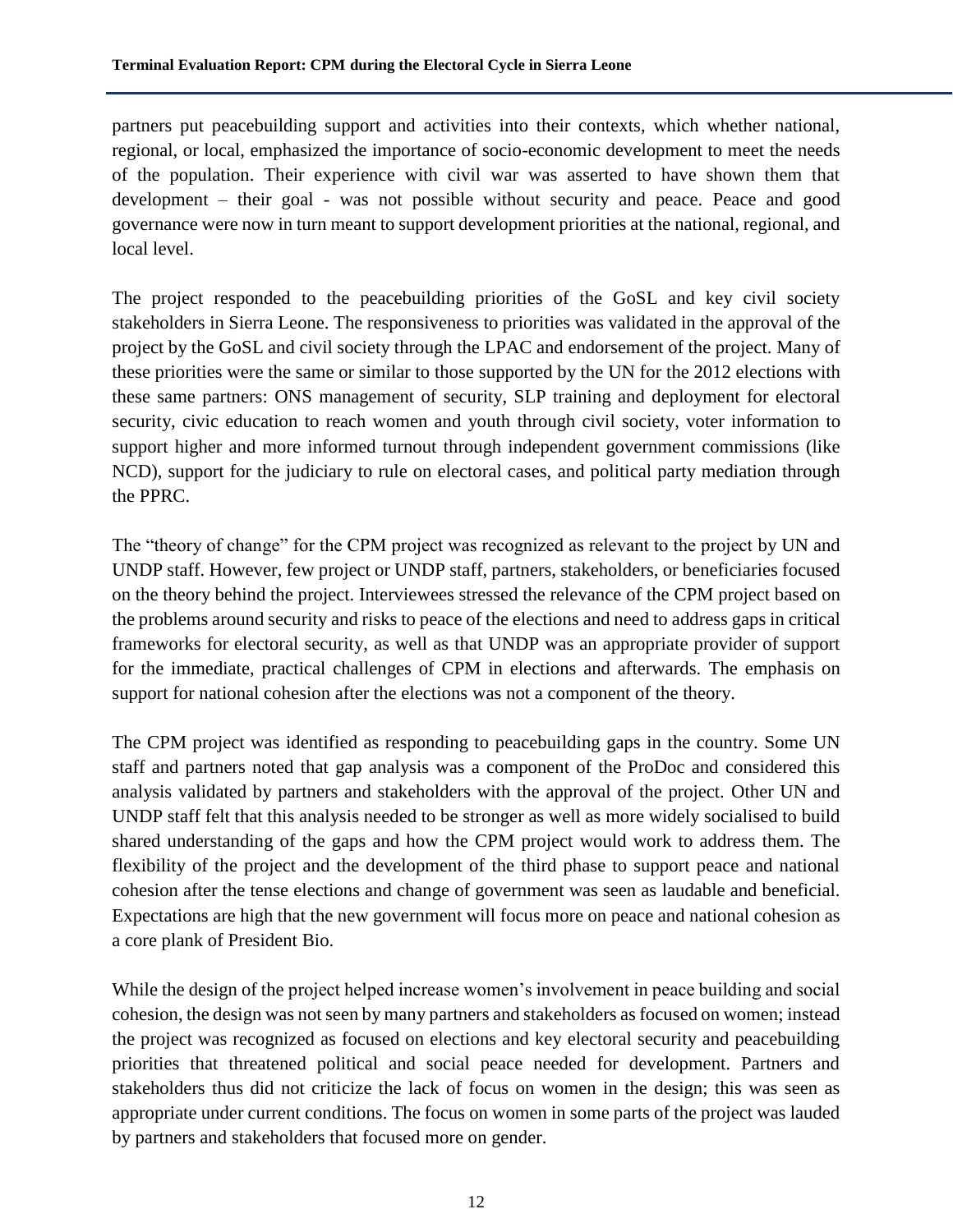#### **Contributions to broader strategic outcomes**

The CPM Project contributed to the broader strategic outcomes identified in the Sierra Leone UNDAF and UNDP's 2015-2018 Country Programme Document (CPD). The broader strategic plans for the UN and UNDP for Sierra Leone noted the importance of the issues addressed by the CPM project and the merits of working to support the agendas of key government partners in improving governance and conflict prevention. UNDP committed in the CPD to supporting inclusive and effective democratic governance, including through supporting residual activities post UNIPSIL such as work with civil society. In the CPD, UNDP operationally agreed to "institutionalize conflict analysis as part of its regular planning and monitoring processes" (UNDP 2015, 6).

#### **Appropriateness**

The approval of the CPM project by the LPAC validated that the GoSL and other partners and stakeholders in Sierra Leone felt the project was appropriate for the country; UNDP willingness to develop and implement the project demonstrated UNDP's recognition that electoral security and CPM in elections were appropriate areas for UNDP to engage given the conditions in Sierra Leone and the capabilities of UNDP to implement the project. PBSO approval of PBF funding validated the appropriateness of the project by the UN. Finally, the additional support to the project from international development partners (DFID and Canada) affirmed that the international community also recognized the appropriateness of UNDP engagement. This appropriateness was based on the analysis of the security and conflict challenges around the elections, the relevance of the project to addressing these challenges and meeting these needs, and the capabilities of UNDP and OHCHR to support Sierra Leone – including based on prior engagement in electoral security, CPM and HR previous electoral cycles – that were part of the project's background and design that was explicitly recognized by all parties.

# **Efficiency**

# **Implementation approach**

The CPM project was not able to achieve all intended results in its proposed timeline; the midterm evaluation focused on the many challenges the project faced in implementing specific activities before and during the elections. The CPM project developed and then delivered a comprehensive set of initiatives post elections to follow up on many of these activities developed new approaches at the request of the new government to support peace and national cohesion in the wake of the change of government. The project also worked with partners after the elections to address tensions in hotspot communities through these civil society partners. However, the implementation approach was still substantially through grants of only a few months duration that left little time for partners to address community disputes.

The efficiency of CPM project implementation was negatively affected by staffing, planning and coordination issues within the project and between the project and other UNDP projects and partners. These issues contributed to some problems with the timely delivery of project funds and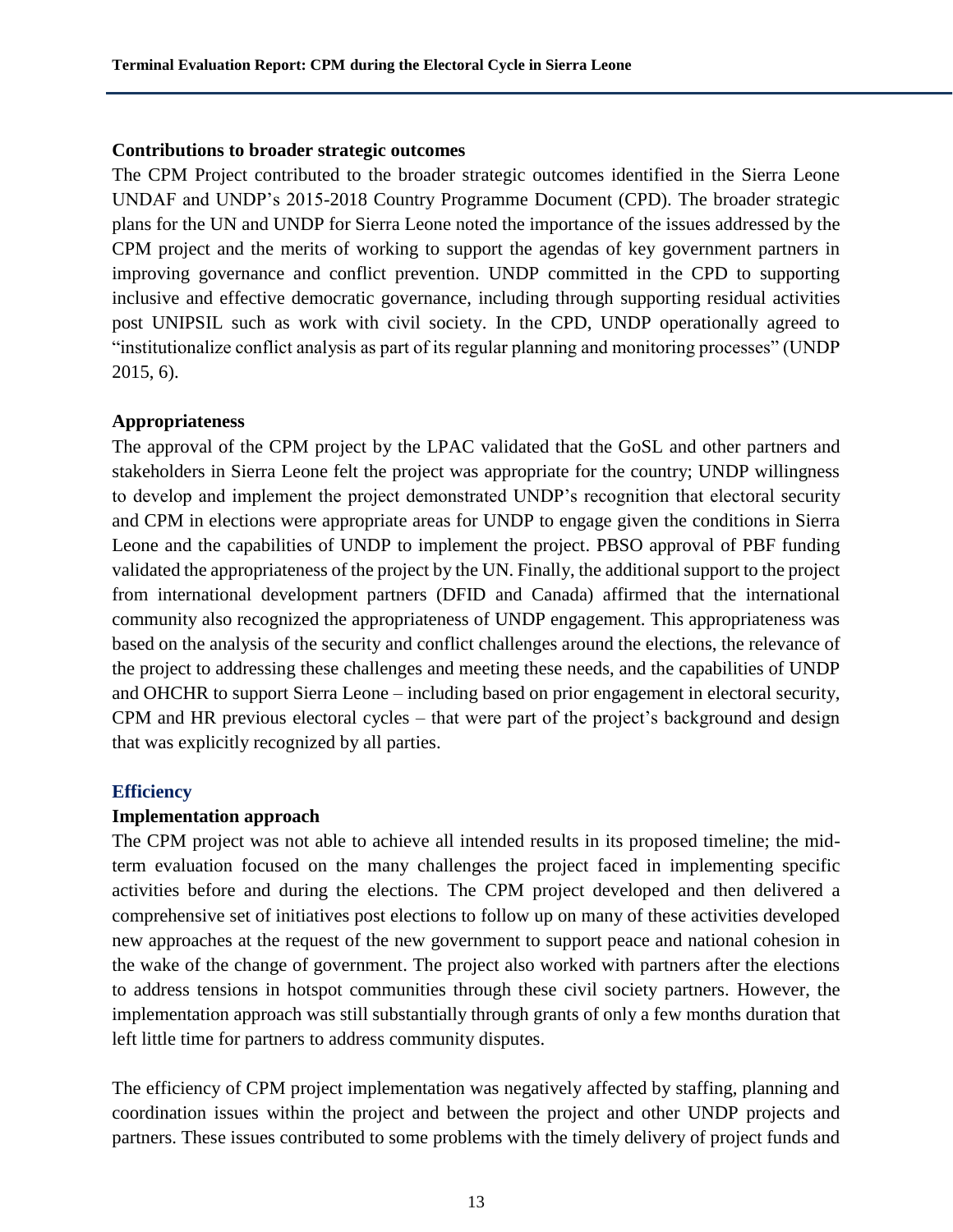implementation of activities in a timely manner that were discussed extensively in the mid-term evaluation report. Partners at that time noted that the design and procurement of activities and grants came too soon before the elections, and that the project was often not able to provide funds in a timely manner – which affected their ability to deliver these activities. Project staff noted that partner preparations were slow or late, as some of the reasons for these timeliness problems.

Some activities were redesigned as awards were not made in a timely way that could be delivered as planned. The Campaign for Good Governance (CGG) award for monitoring of political party compliance was signed two days before the second-round of the Presidential election on 31 March 2018. Instead of monitoring in the campaign and election in ways that could have been actively used to prevent and mitigate conflict as originally planned, CGG developed a post-election data collection and monitoring project on election code-of-conduct compliance to learn about the roles of political parties in threats, acts of intimidation and acts of violence that were reported by both MIA and independent election observers, especially toward the end of the campaign. While the final retrospective report yielded useful information on conflicts and tensions, these data were not usable for managing or preventing electoral violence in this election cycle. It is not clear how this information will be used in the future. Office furnishings for the ONS for PROSECs, DISECs, and CHISECs were not distributed by the ONS until months after the elections. In the period close to elections, ONS may have had other priorities; earlier delivery by the project might have been more useful – or delivery through modalities that distributed these furnishings directly to PROSECs, DISECs, and CHISECs.

The implementation approach of the CPM project – the provision of technical and financial support to GoSL partners through LoAs and civil society organizations through MCGs and LVGs – had the potential to be efficient. With the large number and wide distribution of awards plus the need for amendments to meet urgent needs in the tense compressed time period in the run up to the elections, the period between the first and second rounds, and immediate post-election period, the CPM project did not manage to be efficient. The small project with the support of CO staff was challenged to manage activities and relationships with nine implementing partners in 2017 and 14 partners in 2018. UNCT and UNDP managers and project partners from both government and civil society faced issues with the timeliness and comprehensiveness of project resource delivery and support in the high-pressive, limited time of the election period. Adjustments were made – several of which transformed project achievements from those originally intended (e.g. managing the PPRC mediation training after rather than before elections; CGG code monitoring as research after elections rather than CPM in the campaign and election).

Projects to support national cohesion after the elections also came with a substantial lag. Partners reported tensions in communities in the months immediately after the elections; however, second, follow-up CPM awards were done in August 2018, four months after the election process had concluded. The development of the Social Cohesion Road Map that served as the design document for the third phase of the project was not completed until July 2018, and activities went forward from that point.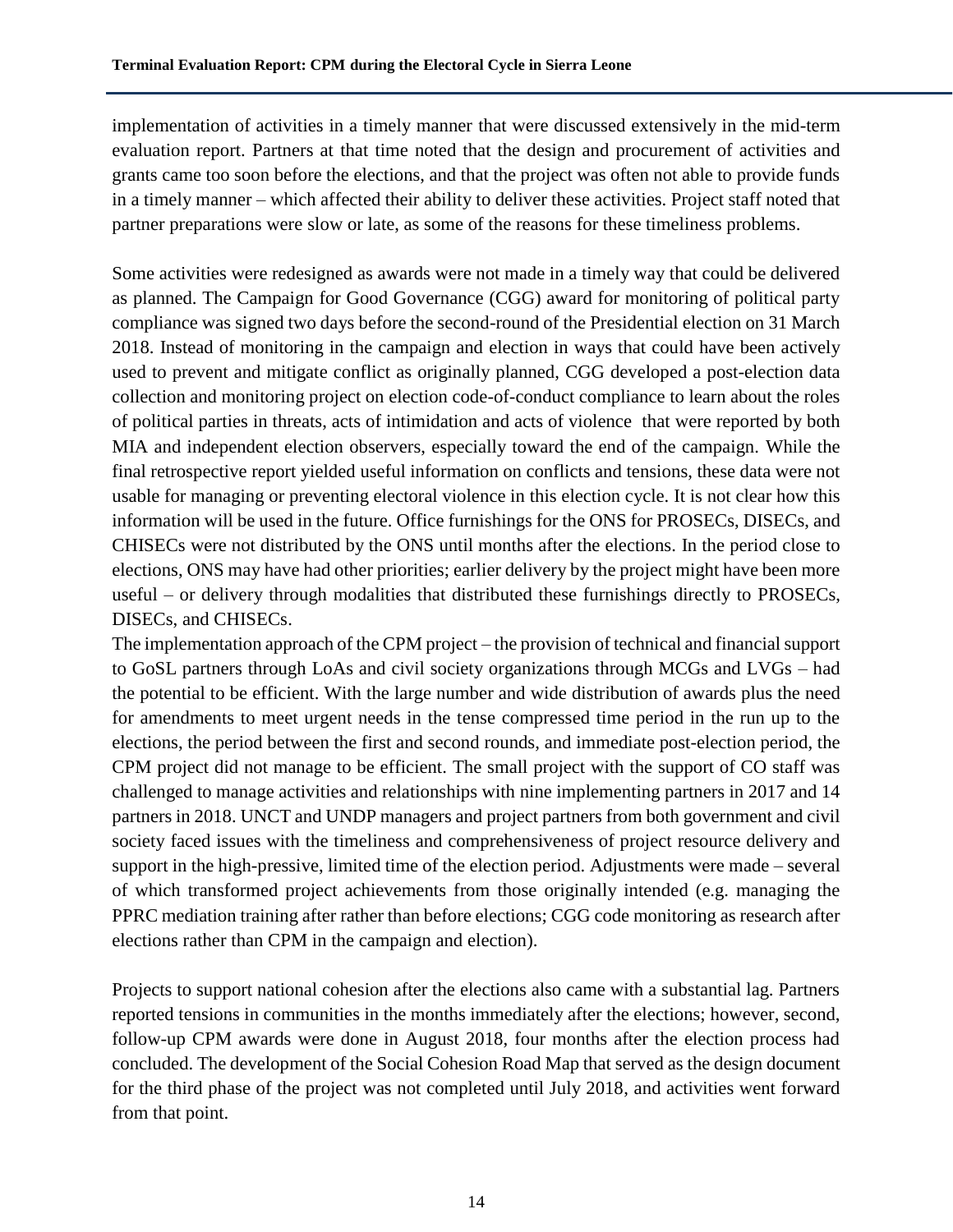The project board came to be used intensively– for the CPM project as well as for the SNEC project – as the board was used to manage relationships broadly around the elections. UNDP and the GoSL jointly chaired the Steering Committee. This experience was seen as so successful in the SNEC evaluation that UNDP commissioned an additional lesson learned study to further learning and support the replication of this successful SC experience (UNDP 2019).

The project focused on time-sensitive implementation of activities and prevention and mitigation of conflict in the elections and their aftermath with limited staff; the press of time and limited staff capacity did not provide allow for substantial investment in the collection of data to monitor CPM results. This appears to have contributed to limited use of monitoring data to inform CPM implementation with partners.

The CPM project was seen as effective in communications with stakeholders via the SC. Project communication on results after SC meetings were held less frequently was seen as limited. The CPM project reported to PBSO, DFID, and Canada on a regular basis; reporting was seen as adequate. Reporting was noted as taxing as three different sets of reports were required. Communication with partners and stakeholders however was less extensive and frequent after the elections.

#### **Financial planning**

The Results and Resources Framework (RRF) in the ProDoc did not include the resources to be allocated to these activities. Without putting the funding to it, the RRF did not do a comprehensive job in translating the concepts behind the project into a plan for achieving specific results to contribute to country programme outcomes. The Concept Note that developed the phase III peace and national reconciliation activities did not include a RRF or align resources to the priorities for this phase of the project.

The CPM project largely allocated resources per annual work plans; the addition of substantial resources from DFID and Canada led to a revision of the 2018 work plan. The flow of funds from the CPM project through UNDP appears to have been proper. The CPM project was to undergo an audit after the fieldwork for the evaluation to examine the proper adherence to financial regulations in detail. Project and UNDP CO staff appear to have followed the rules and regulations as described in LoAs, MCGs, and LVGs as well as in contracts with service providers. However, these rules and procedures – with a limited number of staff to manage the project, a long list of specific partners – each with different agreements, and limited capacity to implement and report on their awards among these partners - appears to have impeded the timeliness of the delivery of some funding from UNDP to partners. The CPM project – either by design in the ProDoc or to support and improve delivery by partners as issues were noted in implementation - dedicated international consultants to support partner institutions (PPRC, SLP, ONS, MRCG, Judiciary) or seconded staff to them (NCD & ONS) to support delivery, including financial reporting. The project used additional avenues through dedicated UNDP Sierra Leone governance cluster staff focal points – with Access to Justice project staff to oversee and support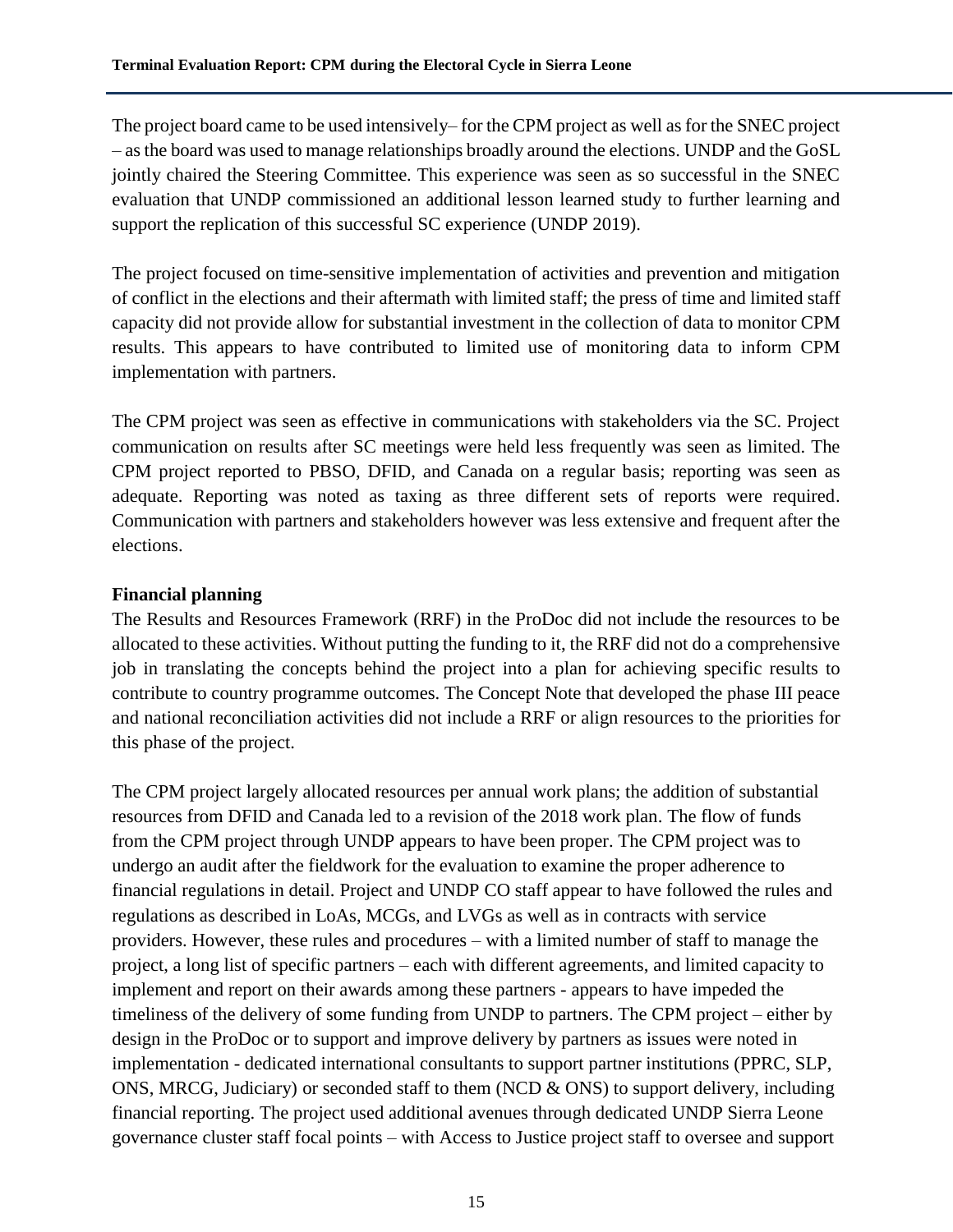implementation of CPM activities with HRCSL and LAB, the UNDP Bureau of International Narcotics and Law Enforcement Affairs-funded project manager supporting CPM activities with the Judiciary, and Support from the Media Project's staff for the implementation of CPM's award to MRCG.

CPM project staff and UNDP staff have evidence to support due diligence in the management of funds and financial expenditures. Per normal UNDP procedures, the CPM project has been audited. The project was due to undergo an audit on the management of funds in September 2019 immediately after the fieldwork for this evaluation. Audit results were not available to the consultant at the time of this report.

#### **Cost effectiveness/Value for money**

Overall, the CPM project was seen by the UN, UNDP, IDPs, partners, and stakeholders as delivering value for money because the project was able to meet critical needs in electoral security and CPM in the electoral cycle, albeit with notable problems with respect to the efficiency and effectiveness of management in the first two phases of the project. Management in the third phase for peace and national cohesion was seen as stronger by UN, UNDP, and partner interviewees. The project awarded many grants and implemented LoAs with a number of partners for short time periods. The short duration of implementation and breaks in project implementation with partners that had more than one award – which was most partners – was seen as inefficient. The way projects lapsed in CPM over the start the new year with new, short-term agreements was seen as hindering cost-effective implementation of the project, as it produced breaks in project implementation by these partners with the elections only a month or two away. The timing gap between the elections in March and the tense aftermath to the award of follow-on CPM awards to partners in August was also seen as inefficient, as partners lost the mobilization they had earlier as well as were not able to programme when the population was most ripe – shortly after the elections to support peace and national cohesion.

The CPM project shared implementing partners with other projects, particularly DFID's to support the electoral process through an award to CSOs, and worked on areas where the SNEC project focused. Coordination and cooperation however were seen by interviews and the mid-term evaluation as limited. The SC and TCs were used towards avoiding overlaps and addressing problems, more than developing and using potential synergies which could have been done in the development and early stages of these projects. Different interviews noted instances where their project was not linked to the efforts of other CPM partners and stakeholders or could have been connected to more strongly integrate CPM into the electoral cycle.

UNDP used the CPM project catalytically to enlist additional support from IDPs for electoral security and peacebuilding. The additions of DFID and Canadian funding expanded the size of the project substantially. However, the project was seen as limited in its staffing which hindered the ability to make the implementation of these additional inputs effective. Some interviewees noted that having additional resources left the project less effective, as the same small CPM staff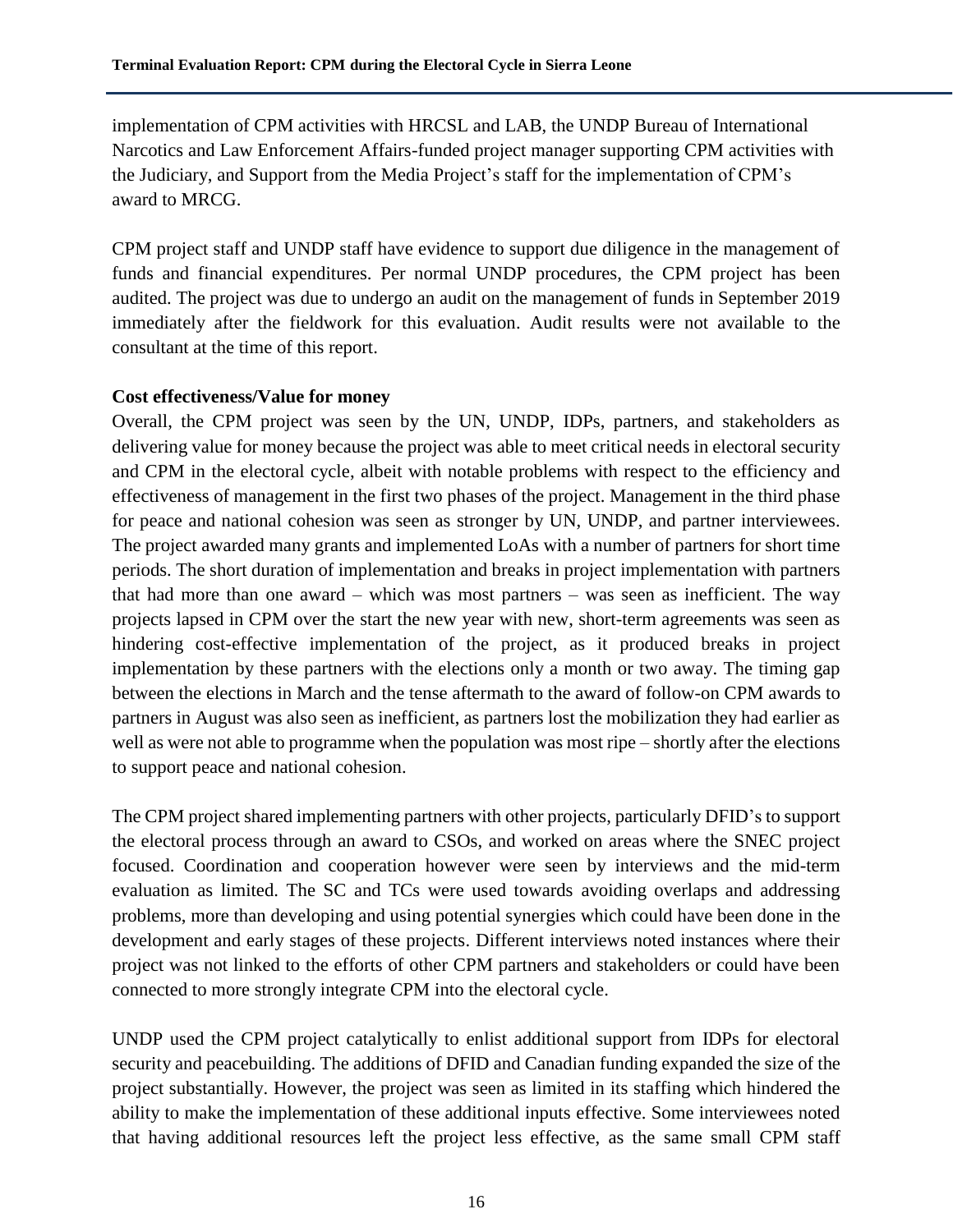complement had to manage more resources. While the addition of resources increased the value for money in project implementation in the sense that the same staff and partners managed more programming, this was not viewed as efficient. Areas where the project managed with the support of UN staff with strong relationships with partners were seen as more efficient. To strengthen delivery and reporting, the CPM project adjusted under pressure to second staff to NCD and ONS to support delivery, including financial reporting. The CPM project also used UNDP Sierra Leone governance cluster staff focal points from other projects to oversee and support implementation of CPM activities with HRCSL and LAB, the Judiciary, and MRCG. In addition, CPM hired a temporary project associate to support the awards to ONS, NCD and BBC Media Action by expediting financial disbursements and improving reporting.

#### **Achievement of results in proposed timeline**

Interviews emphasized that an earlier start to the project and stronger implementation had the potential to have a greater impact on CPM in the electoral cycle. Nevertheless, the activities of the project on the whole were delivered within the tight timeframe of the 18-month project (and then extended by an additional 6 months to support peace and national reconciliation). Many activities however were delayed slightly or substantially by operational issues that partners attributed to CPM staff or UNDP. Problems with timeliness of contracting and implementation led several partners (PPRC and CGG) to deliver different project results in different time frames than originally intended. While these projects were successful in achieving their redesigned goals in the new time frame, the original conception may have been more impactful by engaging during rather than after key electoral events. The lack of anticipation of a second round, and the lack of comprehensive planning by the project and its partners in advance for a second round impeded delivery and demonstrated problems with the proposed timeline of the project.

Additional flexibility in timing may be warranted for some project activities that require an extensive diplomatic effort connected to government reconciliation preparation. Comprehensive national reconciliation activities, such as the Bintumani III conference, need to successfully enlist all key stakeholders to participate. UNDP project may need to have additional project flexibility to match to UN and IDP diplomatic efforts, as it is crucial to take all the time needed to develop and back inclusive government strategies - such as enlisting the past president and the leadership of the former ruling party (the APC) to participate in the peace and national reconciliation efforts as a political party. The divisions between the two main political parties were noted by most interviews as the key split in the country – as well as one that cascaded down to local disputes through national, regional, and local party leaders.

# **Monitoring and evaluation**

Partners and stakeholders valued and appreciated CPM project monitoring – particularly CPM staff attending and monitoring implementation. CPM project partners sought greater engagement by the CPM project staff in their activities because of the ways the presence of CPM staff served as evidence of the importance of their work for the international community to beneficiaries, partners, and stakeholders. Partners also noted that UN presence served to validate the neutrality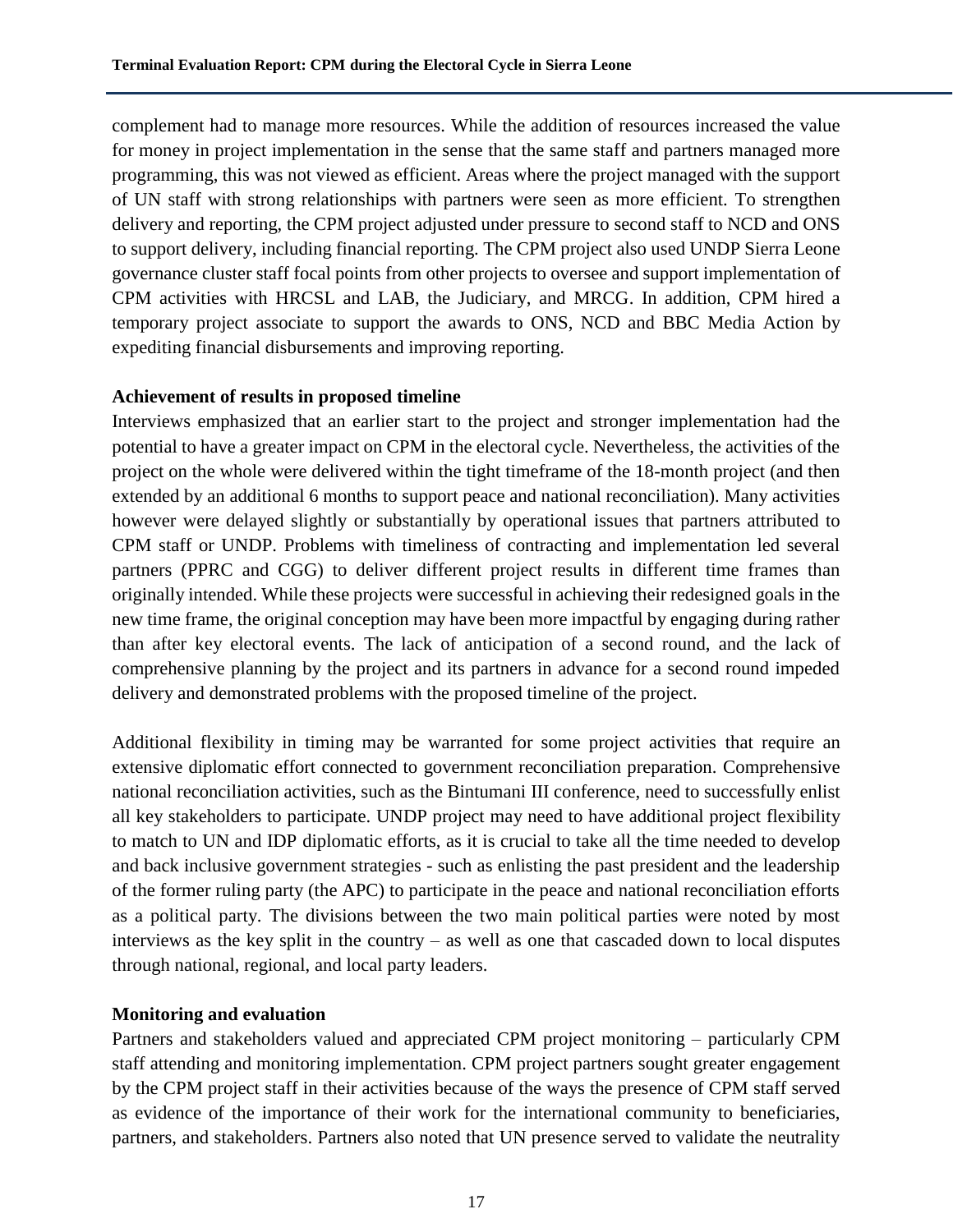of their initiatives in a highly partisan political context in the country, which also supported implementation of the activities.

#### **Effectiveness**

#### **Achievement of intended outcomes**

Notwithstanding the problems in efficiency noted above (and in the mid-term evaluation in detail) and the limited use of results-based management in the development of the ProDoc (which did not have a full Results and Resources Framework to clearly indicate what the project aimed to accomplish), the CPM Project was able to successfully contribute to the achievement of broad intended outcomes around limiting violence in the elections, which made important contributions to the strategic goals of the UN in Sierra Leone. CPM staff and partners interviewed noted that the activities of the CPM project made important contributions to electoral security, violence prevention, and peace and national cohesion as intended in the design of the project – although some activities were redesigned and implemented differently than originally intended, which led to less immediately relevant outcomes.

The ProDoc developed outcomes and outputs for the project. However, the outputs were framed as processes rather than discrete points or targets set that could be set and measured. The ProDoc developed a section "Modalities of Support/Implementation Approach" rather than a comprehensive Results and Resources Framework (RRF). Project reporting to the PBF emphasized narrative explanations of what the CPM Project had done, rather than how this contributed to and/or led to the broad achievement of project outputs. The project's annual project progress report to PBSO at the end of 2017 developed some indicators and baselines that were used to measure progress, but these indicators did not measure some outputs and some of the indicators developed at this time were never subsequently measured or reported on. Some indicators do not seem to be clearly related to the outputs, as discussed below. The indicators used below and data are from the CPM projects final PBF Project Progress Report from June 2019.

All of these challenges negatively affected the evaluability of the project in terms of not specifying what the project set as goals or targets for the outcomes and outputs, not making these goals clear and known to project partners, beneficiaries, and stakeholders, not implementing some of the anticipated activities, and not measuring or reporting on some of these measures. These factors make the evaluation's estimate of the achievement of outcomes and outputs below less than definitive.

#### **Outcome 1: National dialogue, peace advocacy and violence prevention enhanced**

CPM developed three indicators for Outcome 1. For the first, CPM reported on the "number of reported and resolved election related incidents of violence." The indicator was measured by SLP action - not the political parties or the partners funded under output 1.1 (the PPRC and NCD). CPM reported that 100% (all 59) election related cases reported were resolved by SLP in accordance to standard operating procedures. This measure implies the SLP was effective in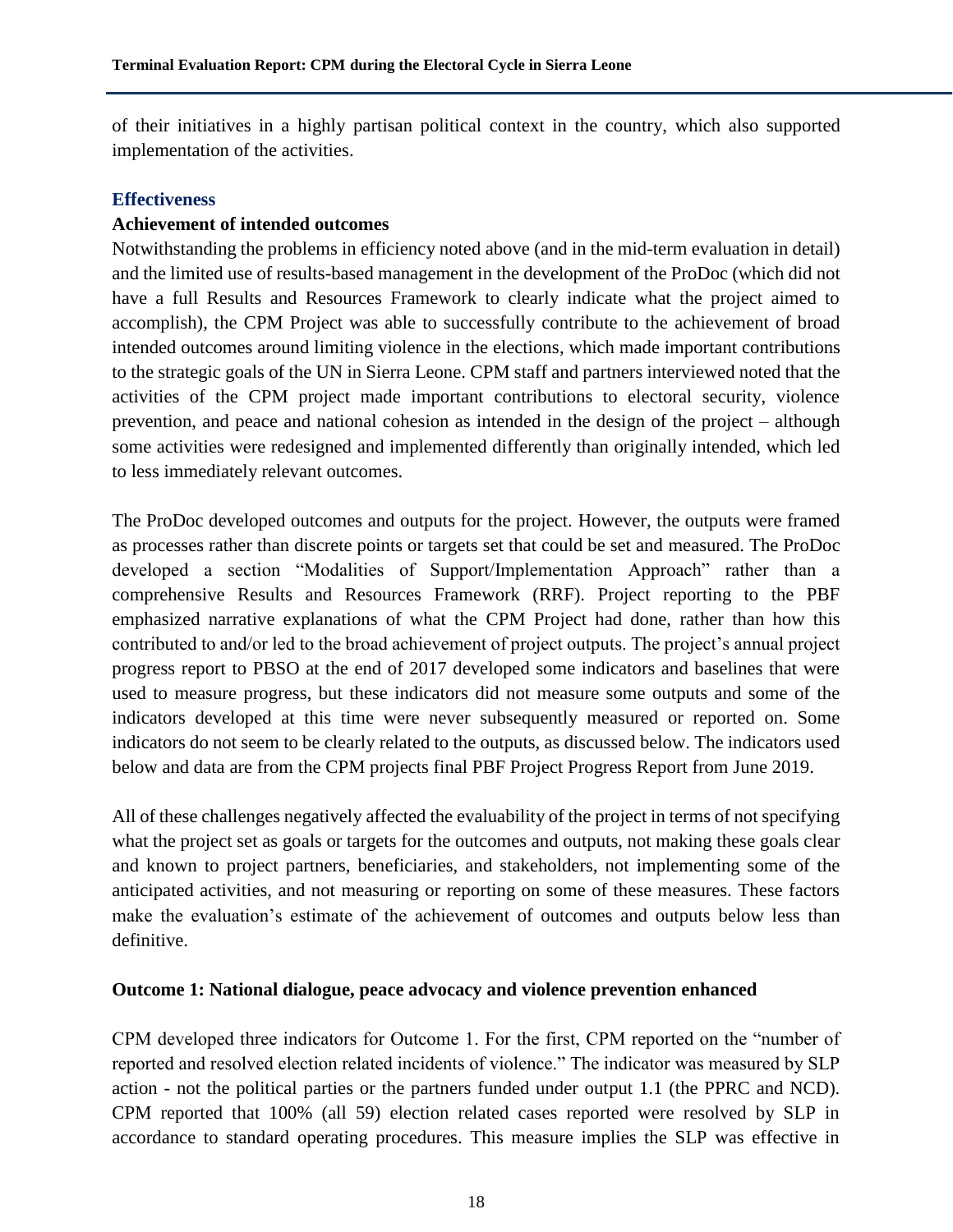addressing electoral related incidents of violence. However, many reports and interviews expressed dissatisfaction with the SLP responses, with some noting that perceived partisanship in the SLP response inflamed situations further and that the SLP were responsible for key incidents of violence.

The second indicator, "the percentage of people who express confidence in safety and security measures to enable them to participate in the electoral processes" was never measured; surveys were described and anticipated in the December 2017 report to PBSO, but not undertaken by the project or others. Interviews for the evaluation noted appreciation for support to increase citizen safety and security in electoral processes from CSOs and beneficiaries; the ONS and SLP asserted that they had been able to provide better security and increase people's confidence in participating safely, which they viewed as important achievements for their agencies for the elections thanks to the support of the CPM project. Turnout in the elections was high, suggesting that people were confident enough in their safety and security on election day to vote.

The third indicator was "level of influence by media campaigns towards the inclusion of marginalised and excluded person (women and PWD)." CPM reporting asserted that post-training evaluations by media participants trained by project partners provided evidence that these beneficiaries felt they had "greater understanding of women and persons with disabilities (PWD) in politics and a willingness to vote for them." This measurement however does not address whether journalists and the media covered PWD and voting in their outlets in ways that conveyed a greater understanding of women and persons with disabilities (PWD) in politics and encouraged a willingness to vote for them among media consumers – which is what should be measured here. Interviews with MCG and reporting from BBC Media Action, the two media awardees under CPM, felt that training had made a difference with journalists, media managers, and their coverage of inclusion in the media which had thus advanced inclusion.

For Output 1.1: Political Parties and Aspirants develop and commit to peaceful and violence-free elections, CPM contributed to having political parties and aspirants committing to dialogue through awards to the PPRC to work with political parties on inter-party dialogue. These results were not measured effectively in the CPM project's indicators. However, interviews noted that CPM-supported PPRC interventions were useful at the national and regional level in reducing violence in the election campaign, election day, and the aftermath.

The Indicator for Output 1.1 did directly consider political parties. The indicator was "percentage of political parties that are represented in national intra- and inter-party dialogues." CPM reported the target of 100% was met, but did explain or describe how this measure was achieved in project reporting. CPM also added a second measurement for this indicator, also including the number of electoral related cases solved by ADR as a measurement of progress, reporting 305. The indicator as developed in the baseline however was measured differently, as was the target. The target there was set as the "percentage of election related contentions among political parties addressed through dialogue." CPM did not report on the indicator in this way or whether the 305 number reported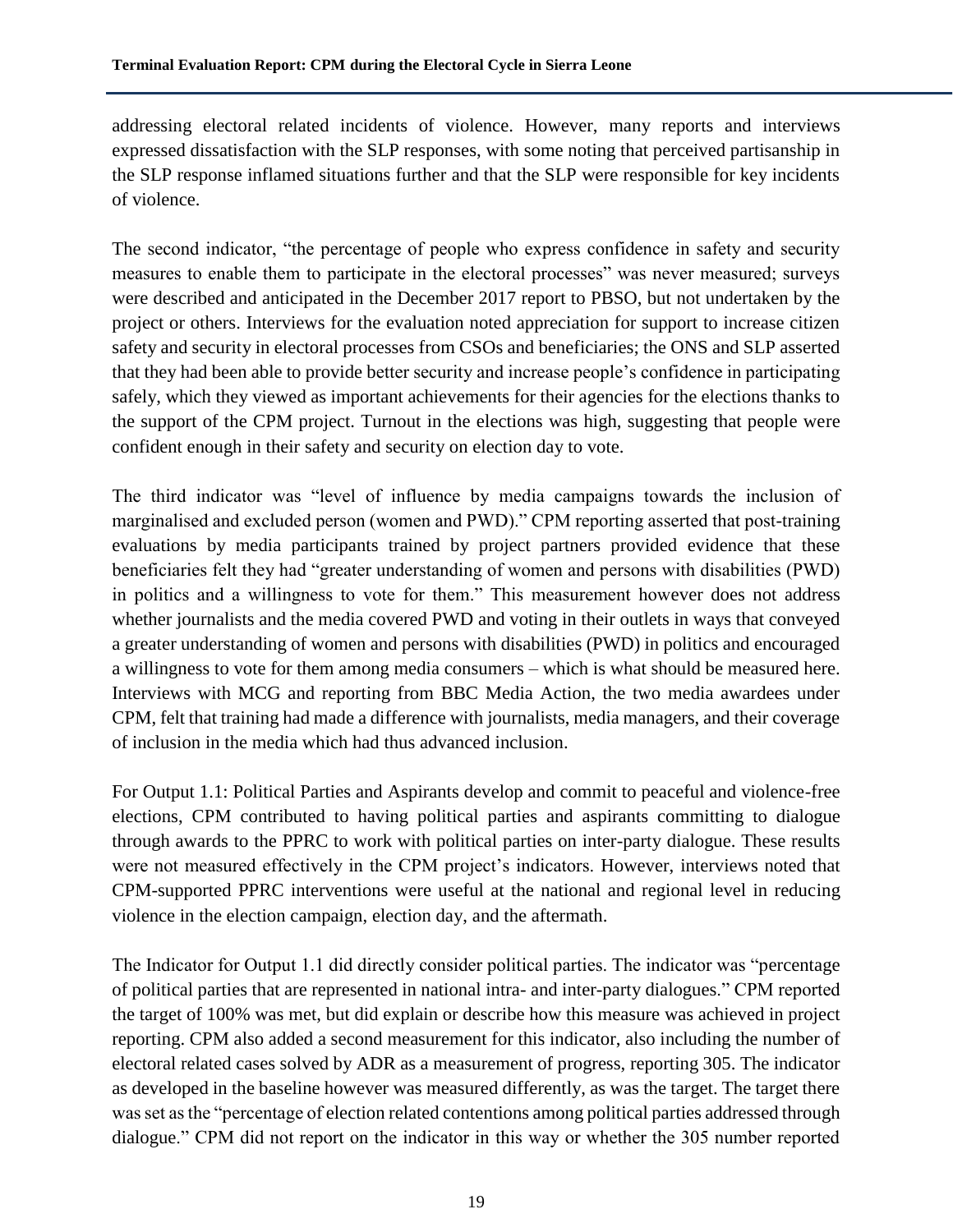exceeded the baseline of 80% or met the target of 90%. Nevertheless, PPRC mediation was seen as helpful by central and regional PPRC officials interviewed, who attributed the training and actions by PPRC after being training with reducing tensions between the parties in the electoral cycle.

Another indicator developed for Output 1.1, "percentage of registered political parties that sign onto the CoC" had a 100% target which CPM reporting indicates was met. This indicator however does not measure adherence, only whether parties signed the CoC - an important but not sufficient step to know about the effects of the CoC. PPRC was able to get parties to sign the CoC, and APPWA and APPYA were able to get party women's wings and youth wings to sign CoCs. These achievements were seen as meaningful by CPM and PPRC.

The findings of the evaluation note that the activities of the CPM project under this output had important contributions to national dialogue, peace advocacy and violence prevention though having political parties and aspirants develop and commit to peaceful and violence-free elections – although the indicators and their measurements do not provide much solid data on the magnitude of these contributions, whether they met or did not meet project targets, and how these indicators and their measurements might add up to reach the output and contribute to the outcome.

Output 1.2: "Sustained non-violence campaigns conducted and messages on human rights and peaceful elections promoted across Sierra Leone" as written should measure activities, not results. The language suggests the output should be whether CPM supported sustained campaigns on these messages or not. However, for the output, the proposed indicator 1.2.1, "percentage of sampled community members that are aware of the importance of election-related non-violence, human rights, protection of women and girls from SGBV" would measure awareness, not the existence of the campaign itself. However, this indicator was not measured or reported on by CPM as the project did not conduct a survey or use other data that could measure awareness. The CPM project did support campaigns on human rights and peaceful elections through awards to HRCSL and NCD.

A second indicator for this output, 1.2.2 was the "number of women and youth organisations sensitised on election-related non-violence and prevention on GBV." This indicator does measure whether the CPM project supported campaigns on these messages or not. The project set a target of 75%, despite the indicator being set and phrased as a number not a proportion. CPM reported that "100% (3) targeted youth and women organisations (1 youth  $& 2$  women)" had "benefitted from specific project activities during the electoral cycle." This target was fulfilled, but is difficult to understand and interpret. The indicator, either as a number or proportion, does not explain the value of the campaigns and their reach to people on these topics.

CPM interviews, interviews with partners, and CPM reporting noted important support to peace advocacy and peaceful communications and convincing stories about how these interventions added valuable information to partner organisations, beneficiary organisations, community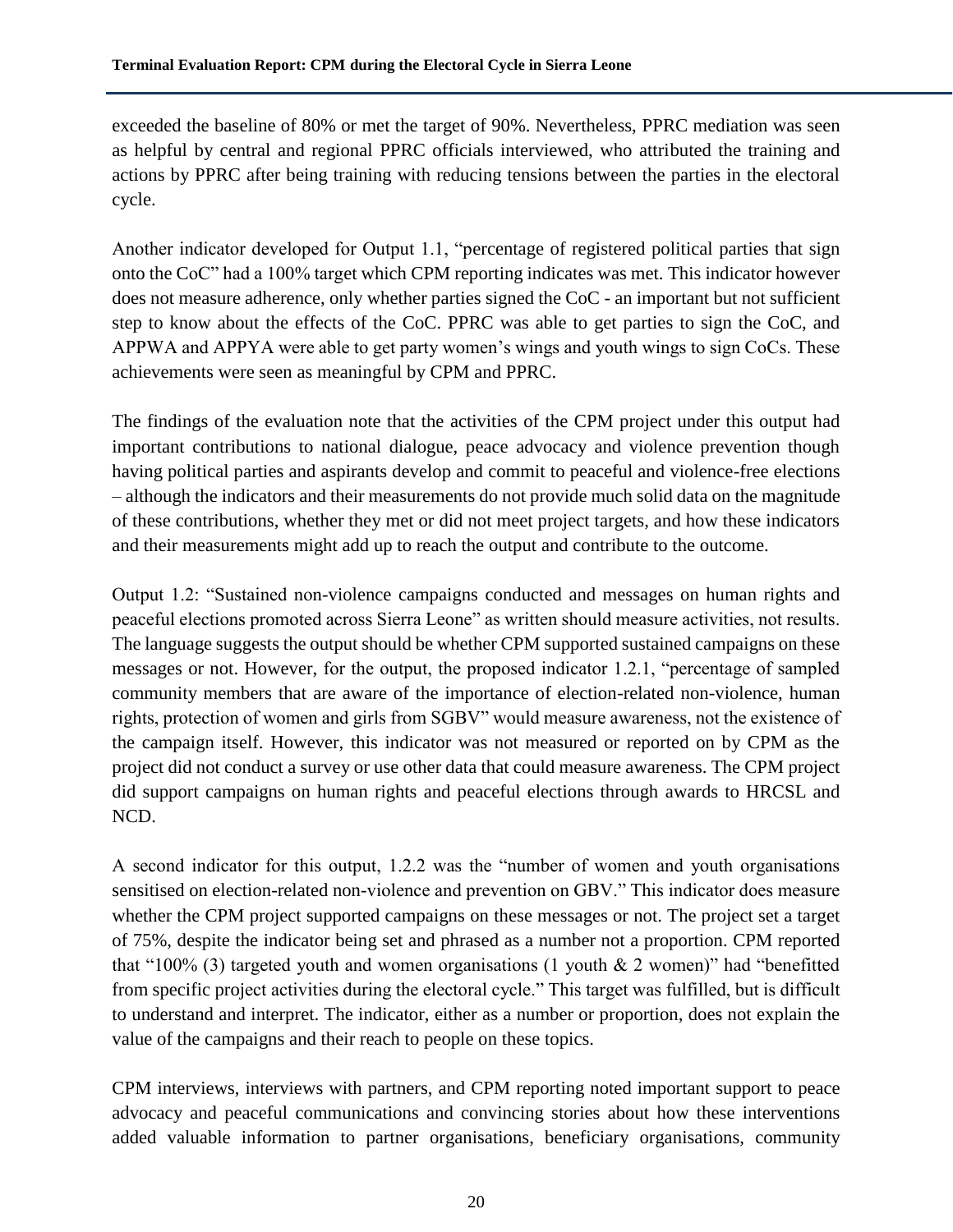leaders, and community members, including examples of how information led to greater understanding and action to prevent or manage conflict and violence, including conflict and violence that targeted women and girls.

For Output 1.3: Access to justice for rights holders, including women and vulnerable groups who may become victims of election-related offences enhanced, CPM supported access to justice through the OHCHR HRA, support for the SLHRC, funding the LAB, and through providing training, equipment, and funding to operate 11 Electoral Offenses High Courts and disseminate information about the Electoral Offenses Courts (EOCs) to the public. To measure access to justice, CPM Indicator 1.3.1 was set as the "number of election-related cases adjudicated and completed by the courts handling electoral cases in accordance with agreed process flow." The end of project target was set at 150. CPM reported 36 based on reports from the courts, explaining that "the successful use of ADR mechanisms significantly reduced the number of cases reaching the courts for adjudication." The judiciary's report to CPM accounting for the award that covered May to July 2018 noted also that "Fifty-two petitions were filed against Parliamentary candidates from both the All Peoples Congress (APC) and the Sierra Leone People's Party (SLPP) in Bo, Makeni, Kenema and Freetown. These petitions are still pending in the courts." Problematically, interviews and news reported noted that key electoral cases were not decided in a timely manner and had persisted into mid-2019. A set of key electoral cases were decided in ways that many observers felt were highly partisan as the courts invalidated nine results where APC candidates had been declared victors seating SLPP candidates as MPs instead. These judicial results provided the SLPP with a majority in Parliament. In this way, the justices fundamentally changed what had been the main result of the election - the unprecedented situation of a President from one party needing to work with a majority in parliament from another party - that observers had hoped would force accommodation, compromise, and reduce partisanship between the two main political parties.

Support to LAB however more directly supports access to justice for rights holders from vulnerable groups, as LAB supports only people that are not able to provide for legal defense from their own resources (which could be defined as vulnerable). LAB reports handling more than 1,300 cases through a variety of methods in the electoral cycle, more than the 800 originally envisioned in their award.

Indicator 1.3.2, the number of reported cases on elections-related human rights violations, as written measures a negative action – the violation of rights. This indicator would thus indicate the magnitude of the problem – not what was done by the project to support remedies for these rights violations. The target was set at 40; CPM reported 24 cases were addressed by the Human Rights Commission – a positive result of action that is different than the indicator originally envisioned by the project. CPM did not report how many cases were reported – the data that would meet the indicator as written. CPM reporting explained that this number was based on HRC reporting and was low since the "ADR mechanism proved effective in handling human right violations hence few cases reported to relevant institution."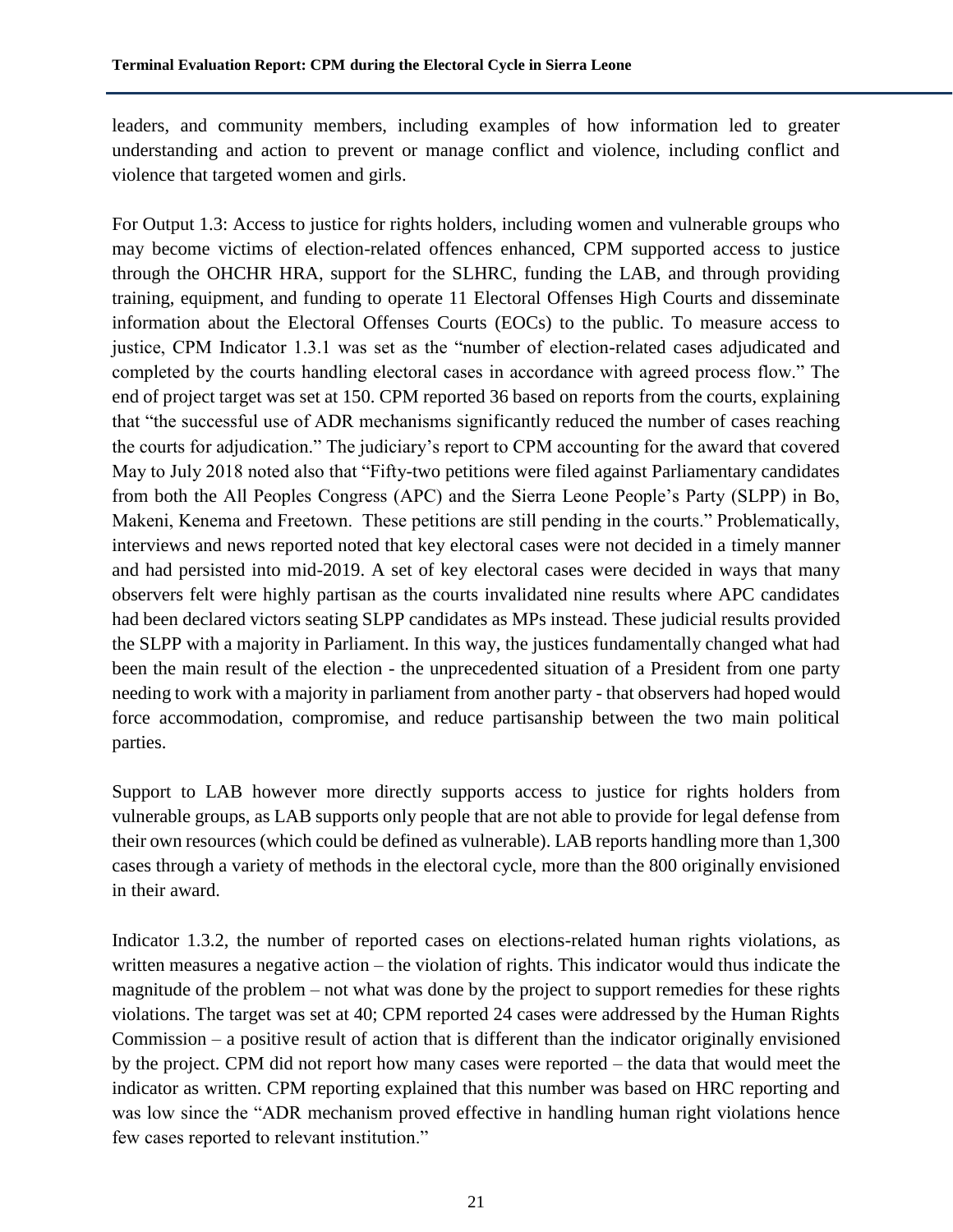# **Outcome 2: Public security, civil protection, human rights promotion, and peaceful response capacities sustained**

The CPM project had two outputs under this outcome for the project's two main security partners, one for the ONS and one for the SLP.

The first was Output 2.1: The national and community-based early warning and response system strengthened. Indicators CPM listed to measure this indicator were "percentage of reported complaints of police response to election-related incidents with excessive use of force" and the "number of reported complaints of police response to incidents with excessive police force." CPM did not report on these data or collect systematic data on police responses to electoral security incidents. ONS however was grateful for CPM support for the national early warning system and felt that the upgrade and use of this system, with technology and support through CPM, was critical in limiting and responding to violence in the electoral cycle. EU and other observer reports asserted one way or another that the management of security for the elections had improved from the prior electoral cycle. The EU observation report noted the ONS positively, crediting them for "at times [having] prompted the police to act with the probity expected of them (p. 30)."

ONS managers noted the extremely limited provision of budget support from the government, which was far less than planned, which made the resources provided through CPM all the more critical in supporting security management. The ONS noted that because they were able to operate the updated situation room, they were able to head off many incidents before they led to violence or an escalation of violence. One noted example was in Kamalo, the chiefdom where the APC presidential candidate was from, faced violence between supporters of the two main parties. WANEP reported the problems up to DSEC which the fed the information to the national situation room which enabled the ONS to coordinate the SLP to respond effectively in the campaign.

The second output under this outcome was Output 2.2: Capacity of the Sierra Leone Police (SLP) for conflict prevention and, peaceful management of violence improved. CPM proposed to use Indicator 2.2, the "percentage of members of public that express confidence with response of police and other security personnel in addressing human rights violations and election-related offences including gender-based violence" to measure progress towards output 2.2. The baseline was asserted: "14% of sampled population confirmed national security agencies are neutral." No data source was provided for this data. The target was set at 25%. The final report used survey data from p. 18 of an Institute for Governance Reform (IGR) report, *Deepening democracy in Sierra Leone*, to report different data: "69.4% of sampled population confirmed their confidence with the response of police and other security personnel in addressing violations and offences during electoral cycle." IGR noted that "Given the strained relationship between citizens and the police in the run-up to, and the course of, the elections, the Sierra Leone Police (SLP) obtained a surprisingly high approval rating." ONS and SLP managers valued the "Security Sector of Sierra Leone Training Manual for the Security Sector on Elections Violence and Security for the 2018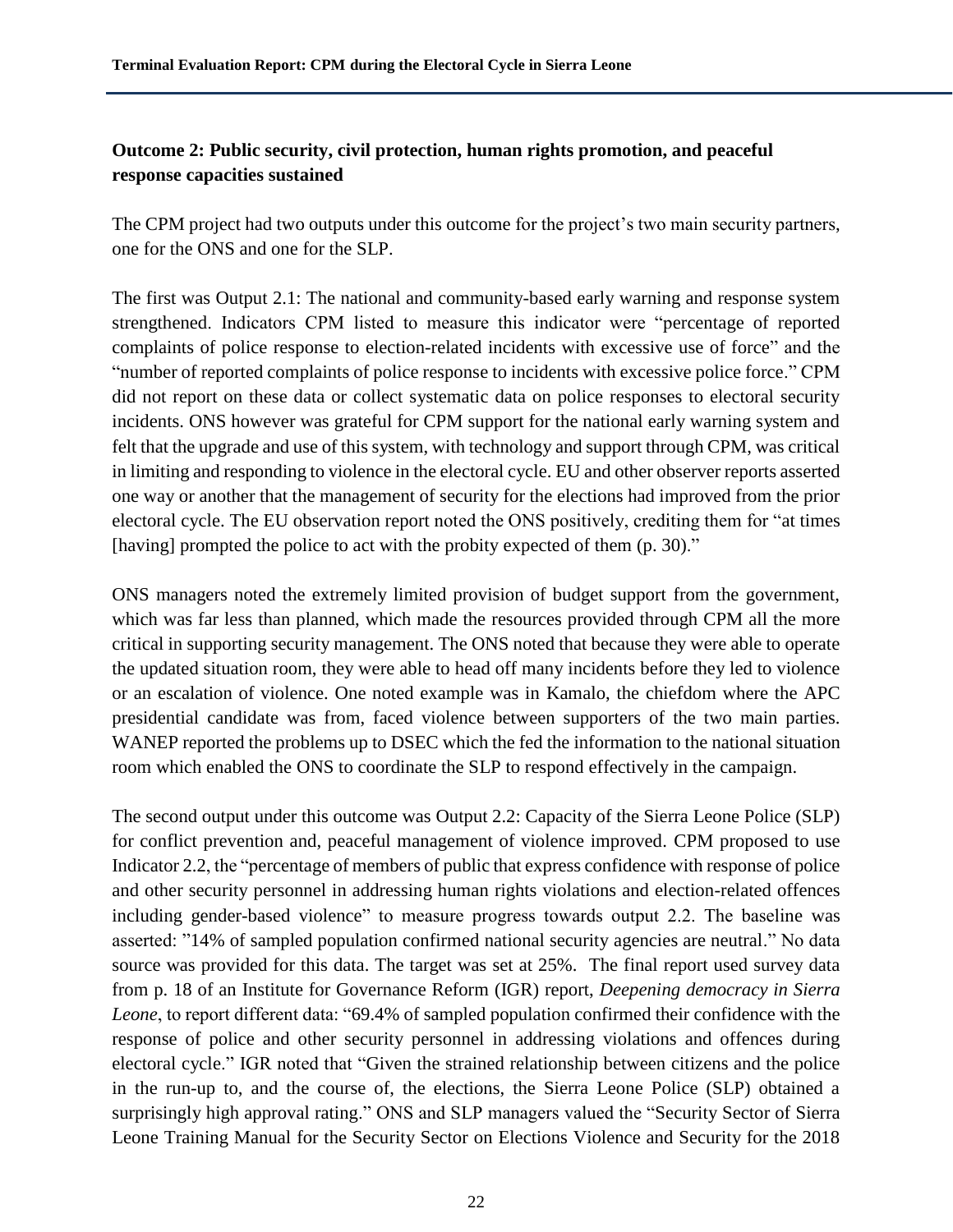General Election and ONS and SLP managers felt that training of trainers had a positive effect on the SLP's ability to deliver electoral security, by emphasising key procedural roles for the SLP in the polls (although the ONS noted that the SLP's ability to deliver training further down to the rest of the police force absent "donor" support through ToT was limited – while the SLP asserted it was effective to communicate these training messages to the rest of the SLP through the regular morning parades). CPM support for the SLP, which was used to fuel the deployment of SLP personnel to polling stations as well as for training of trainers on electoral security, was valued by the SLP which saw this as critical in their successes in electoral security. CPM also recognized this an important success, albeit one achieved with significant tensions because the project had not planned and prepared for SLP deployments for a second-round in the Presidential elections. Other observers, such as the EU, were more skeptical about the neutrality of the SLP. The EU observation report noted that SLP actions in the electoral campaign and elections "disproportionately affected the opposition parties" which "led to the neutrality of the police being questioned despite the many police officers who acted professionally" (p. 30). Reports of SLP actions in bi elections since that time have been critical of SLP performance and seen this as partial, both for overlooking violations by the SLPP and for the use of force against APC supporters.

Project staff interviewed and reports - as well as project partners interviewed and their reports – note implementing their projects and achieving expected results of these specific activities and awards, although sometimes with challenges (particularly in timing of implementation and delivery) that forced them to redesign some activities which thus had different results. The CPM project was thus seen as having achieved outcomes - and was credited with helping reduce the extent of violence and helping prevent violence in the campaign, elections, and aftermath by project staff, project partners, IDPs, and stakeholders. Perceptions were unanimous in interviews that the situation around the elections would have been more violent without the initiatives of the CPM project.

Project support was recognized as complementing UN and IDP diplomatic engagement, which was seen as critical in such high-stakes elections. Project partners also noted that UN support helped provide them with a neutral, respected platform to deliver key messages, like the IGR research, to leaders, including the newly elected President. Project support for a regional and national eminent persons group (EPG) to engage was seen as a key contribution to limiting violence and the change of power in the wake of the election, as was the engagement of other nonproject EPGs and intensive engagement by the diplomatic community in the country, including the RC. However, the project-supported EPG was criticized by some interviewees as insufficiently neutral, as key EPG members had personal relationships with key electoral participants. Support to the Judiciary was seen as contributing to faster and better rulings on electoral matters; however judicial processes were not seen as impartial or independent for the most sensitive rulings by observers.

Human rights advisor (HRA) support through the project was able to mainstream HR into some aspects of the project, but not others. Project support funded half of the salary of an HRA.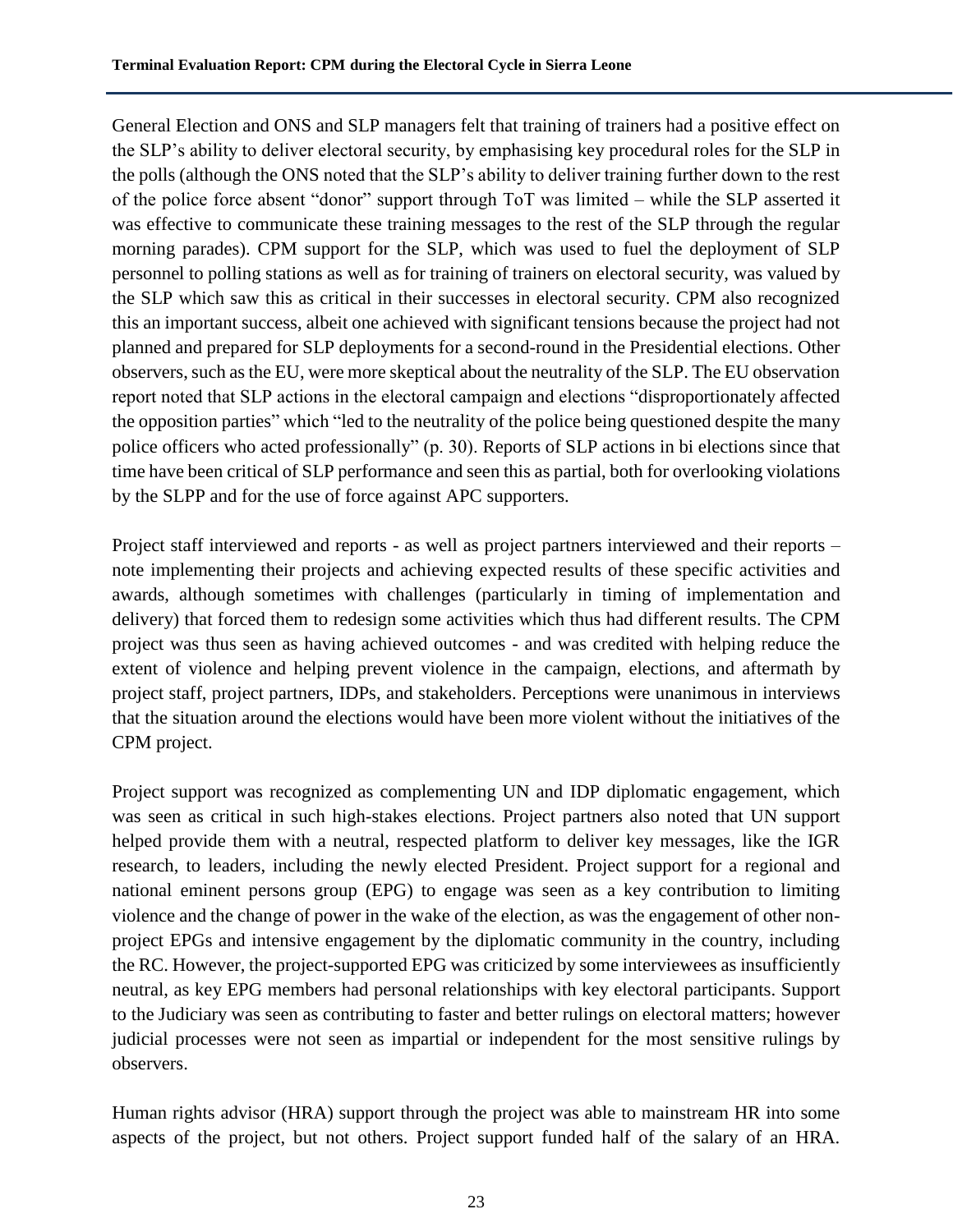However, OHCHR was not able to place an HRA consistently in Sierra Leone which limited the consistency and effectiveness of HR advice provided. Project partners that emphasized HR were able to mainstream some HR into their approaches; other project partners like the HRCSL that already emphasized HR. Support to the SLP was asserted to be more effective when a respected UN Police Advisor had been in place long enough to develop strong relationships with the SLP, which supported implementation.

#### **Stakeholder participation and benefits accrued**

The project's strategy successfully targeted key geographic regions identified as at risk of violence and the right beneficiaries to support electoral security and peacebuilding, particularly the security coordinators (ONS), main security providers (SLP), political party regulator (PPRC), and youth. This targeted of the right regions and proper beneficiaries contributed to electoral security and CPM in the electoral cycle.

The CPM project complemented other UN and IDP efforts to support credible and peaceful elections; The project was designed to focus on CPM. This left the SNEC project with a single partner, the NEC, and ability to focus support for electoral administration to the NEC, which SNEC staff and partners saw as an effective design. The CPM project had all the main partners and stakeholders in electoral security in the project, other than the NEC. The SC was used to address some of the ways the complementarities within the CPM project and between the project and the SNEC project, as well as with the DFID-funded civil society activities towards the elections, could be used. Interviews found the SC was more used to avoid duplication and confusion rather than build on complementarities.

Partners in the CPM project were involved in the development of the project (see relevance and appropriateness sections above). Implementation continued to engage stakeholders through the SC. Partners interviewed all agreed that they benefitted from the CPM project through the provision of funding and/or equipment per their awards as well as sharing of information coordination of the project, particularly through the SC. Partner reports and interviews for the evaluation also noted the wide range of beneficiaries of the project, including general beneficiaries like Sierra Leonians that had better trained SLP officers outside polling places, to specific participants in CPM-supported activities, like political party leaders trained in the CoC for elections.

#### **Gender mainstreaming and gender responsive peacebuilding**

Although the project document argued for work on women for peacebuilding, the CPM Project was less focused on mainstreaming gender and supporting gender-responsive peacebuilding in practice. Interviews noted the focus was much more on youth than women as a key target group for CPM. Some civil society partners organisations with strong, capable women staff or beneficiaries were able to press for women's participation in their activities and in other parts of the project. Some activities in gender were not integrated with other UNDP projects. Both SNEC and CPM developed workshops on gender and elections with the same partners and stakeholders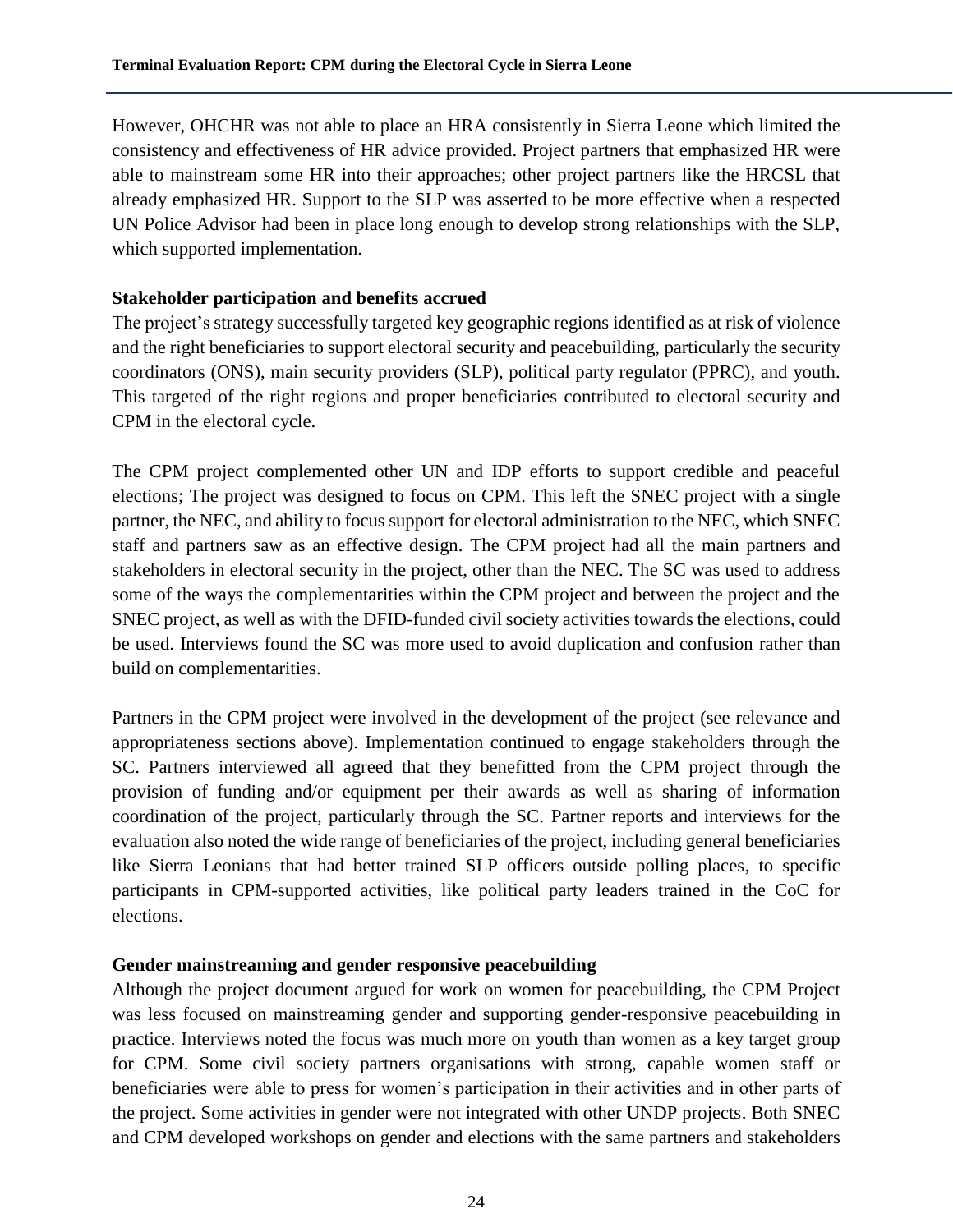without enough coordination. Project staff and most partners and stakeholders focused more on youth as potential risks of electoral violence as they assessed that the perpetrators and victims of much of the past electoral violence were youths. Thus they focused on youth in programming as well. These partners sought to bring women and girls into their activities – but remained focused on youth, particularly male youth, based on their problem analysis. The limited attention to women was thus somewhat of a gap in the project, but one that was partly justified by the focus on youth.

#### **Monitoring and reviewing**

The project focused on monitoring to support project implementation consistent with UNDP's responsibility for oversight of partners. Aspects of the project where particular UN or UNDP staff had existing relationships with partners appear to have had stronger monitoring and reviewing, which appears to have contributed to stronger implementation (e.g. training in the Judiciary supported by the HRA). However, these relationships and partner practices were and are strained by politics and partisanship that are so prevalent in Sierra Leone. While Judicial training was seen as successful, the limits on judicial independence in turn limited the results of activities such as training of the judiciary. While training was designed to support the Judiciary so that rulings could be made on electoral cases in a rapid, impartial way, interviews found scepticism that key rulings had been made in this fashion – and noted that a backlog of electoral cases from 2018 had still not been ruled upon. Interviews asserted that other parts of the program were not monitored as effectively since the CPM staff were few in number and had limited relationships with some partners.

Reviewing of partner products was cited as a weakness in the mid-term review. Interviews with some UNDP and UN staff for the evaluation also noted that CPM staff and CPM partners frequently or often did not provide project-produced or project partner produced materials to key UN and UNDP staff as was expected. This left these materials (publications, public service announcements, and training manuals without review for content and information sharing. This was seen as not only failing to build on synergies and connections between projects and initiatives but also problematic because materials then had not been reviewed for consistency and accordance with UN standards, UN policy frameworks, and international HR standards. Consequently, standards that were sometimes not met in CPM supported or produced materials; some instances of this problem were identified after production – just before dissemination - with printed materials thus not sent out – which is not efficient. Interviews noted that processes needed to be developed and institutionalized by the project and/or CO to manage careful review of project and partner products and support complementarities in the project and with other UN projects.

# **Impact, Sustainability and Ownership**

#### **Sustainability**

The CPM project focused on the urgent need to provide timely support for electoral security and CPM in the electoral cycle; the design of the project did not focus as much on sustainability under these conditions. Expectations within key GoSL institutions, based on the history of UN and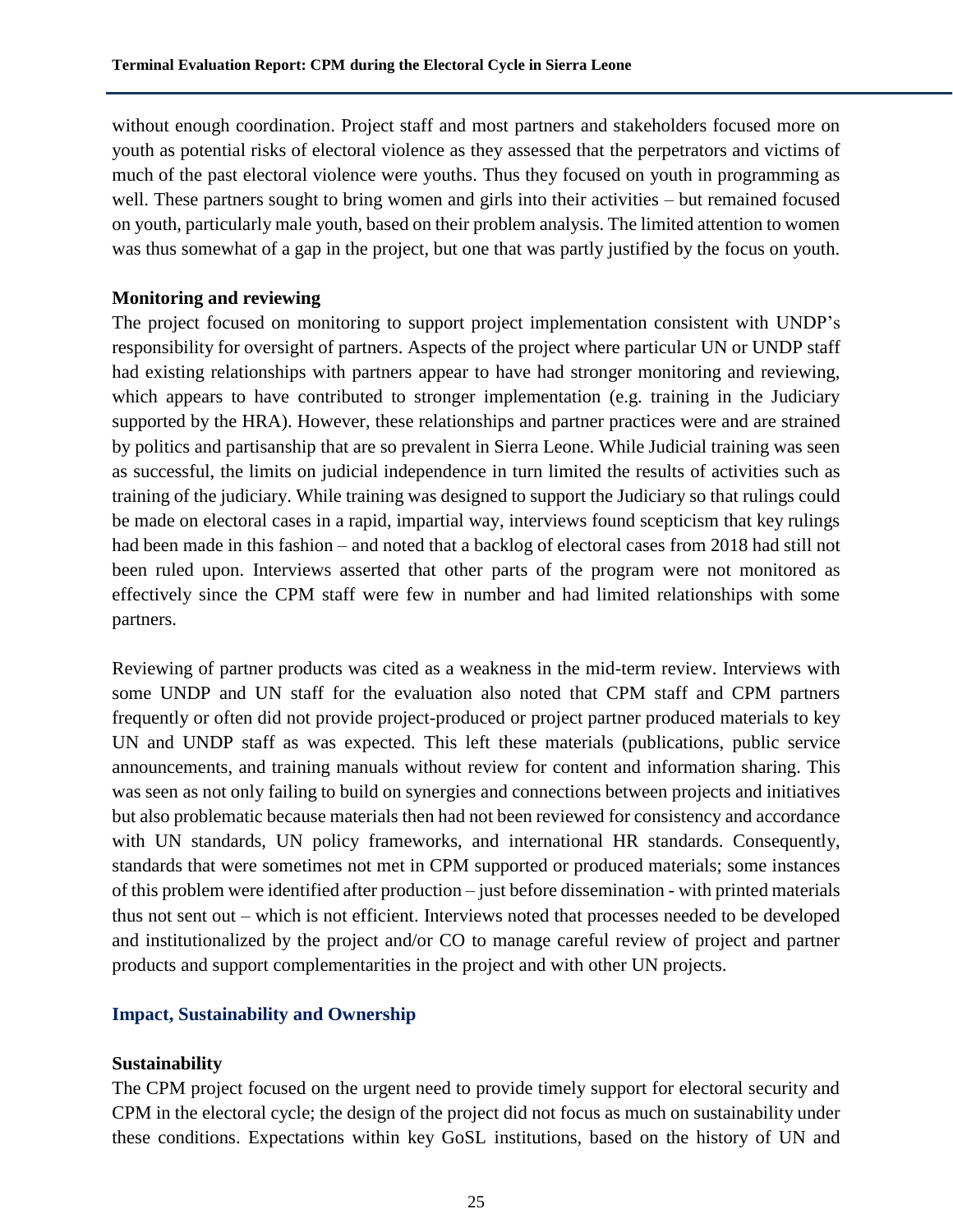UNDP support for electoral security for each election since the end of the civil war in 2002, are that the UN will support each set of elections in the country. Arguably a design that does not focus on sustainability is an appropriate sustainability strategy under the conditions prevailing in Sierra Leone.

The design of some activities was not seen as focused on sustainability. While the SLP LoA committed the SLP to prepare the training materials for electoral security and train 1,500 SLP officers through training of trainer (ToT) methods (and reported training 1,643), the commitment that each trained officer would hold one training at each district for 100 officers was not developed or funded. The lack of SLP capacity to use ToT made the goal "SLP officers on the ground during the electioneering period will be fully trained on their roles and responsibilities" not really credible. The SLP does not make opportunities available for area or unit commanders to train their colleagues. Daily meetings and morning parades do not provide settings to transfer knowledge and skills. UNDP could have considered doing more, and doing more earlier, to ensure a comprehensive roll out of ToT training to the SLP on electoral security by working with the SLP to establish plans for dissemination and funding aspects of this comprehensive plan.

UNDP has been able to keep the small remaining capable project staff in place since the closure of the CPM project at the end of May 2019 through TRAC funds. This has supported sustainability by keeping the team and limited funding to others. UNDP has devoted approximately USD 300,000 to partners to provide residual support for peacebuilding in communities and work with the ONS and OVP. Project staff expect to work under a forthcoming PBF funded project to support government efforts, facilitated by the CPM Project, on peace and national reconciliation. Further funding and the planned prioritisation by the government of peace and national reconciliation encourages the sustainability of partner efforts and achievements in communities in peacebuilding.

#### **Replication Approach**

The GoSL and other stakeholders are committed to sustaining peace in Sierra Leone as a key precondition for development. Sustaining peace in the challenging period of the electoral campaign, elections themselves, and aftermath of close, winner take-all elections are key results that the CPM project contributed to. The approach of the project focused on addressing immediate threats and supporting short-term opportunities around the elections. However, the GoSL, CSO partners, and other stakeholders lack the resources to sustain specific achievements of the project. Civil society partners replicate some key results by using other grant resources and the capacity built or reinforced by the CPM project to work on conflicts in other new communities. However, these resources are limited which limits the sustainability of these results let alone the ability to extend these approaches to additional communities.

Key government partners are committed to and capable of sustaining some project results. The ONS continues to use the technology and updated EWER system. However even partners as strong and well-funded by the GoSL as the ONS, do not believe they are capable of replicating key activities such as trainings and simulations for the next elections without financial support from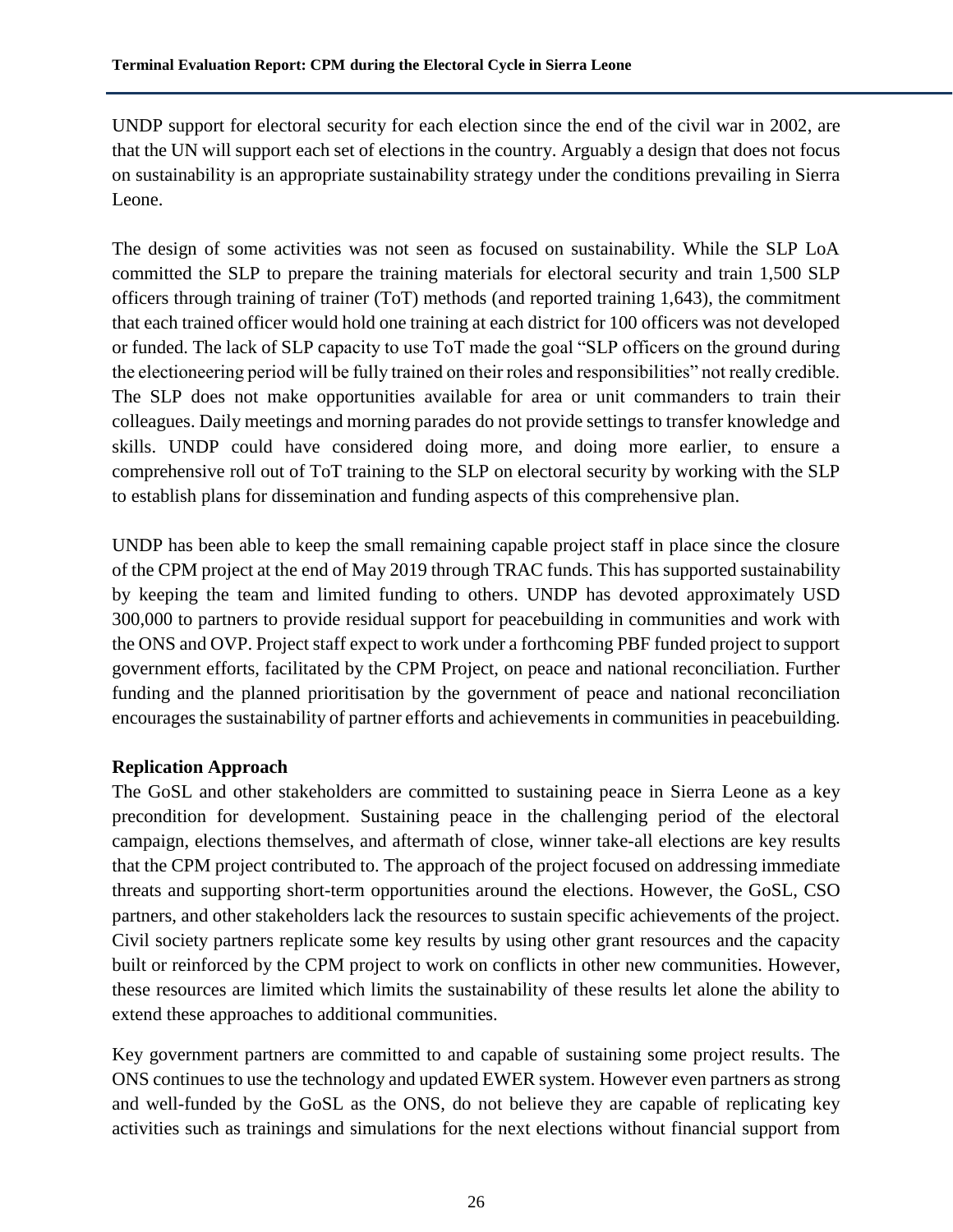IDPs. Other partners noted that they would need support similar to that provided through the CPM project for future electoral security and to manage and mitigate conflict around elections, as well as for supporting national reconciliation activities. This included the SLP that recognized training would again would be required, as would logistics support for electoral security, for the next elections.

Sierra Leone continues to face issues with electoral security and justice on a regular basis. Interviews found continued concerns that government institutions act in biased ways that favour the ruling party. Concerns are widespread that the judiciary has not ruled on the most politically sensitive cases in an unbiased way; other cases from the 2018 parliamentary election remain unresolved. The SLP is seen as not doing enough for security in current elections. For example, a NEW by-election report notes the SLP needs to be "resolute in enforcing elections laws, policies and regulations without fear or favour" and are "concerned that despite the heavy presence of security personnel and several security checkpoints," violations of electoral law that are seen as threatening to voters are not addressed by the SLP" (NEW 16 September 2019).

The project has enhanced and contributed to the development of national capacity in GoSL institutions and in civil society. While these efforts to support CPM focused on addressing risks of conflict and current conflicts, this work has strengthened key partners by reinforcing their experiences with successful CPM efforts. These partners similarly did this work for the 2012 electoral cycle. Partners do use this experience to address other conflicts in Sierra Leone. Fambul Tok and WANEP report continuing to use their mediated dialogue techniques – which they already had and used prior to the CPM Project - to address disputes in Sierra Leone. Now however they deploy community leaders from some of the communities that these partners assisted in the CPM project to support their work with other communities that face conflicts.

# **4. LESSONS LEARNED AND RECOMMENDATIONS**

# **LESSONS LEARNED**

# **Relevance and timeliness**

**Electoral stakeholders in Sierra Leone expect and need continued UN support for electoral security; The UNCT, by working with UNPOL, and UNDP have the institutional capacity to work on electoral security. The UNCT should continue to work with UNPOL to deploy police advisors and UNDP needs to develop project capacity well in advance to provide for strong implementation of this key support in a timely way.**

UNDP support for electoral security has been an expected component of elections in Sierra Leone since the end of the civil war in 2002. Although the roles of national authorities have grown over successive elections since UNIPSIL ran the 2002 elections, there is still an expectation that the UN will support general elections and key electoral partners, including the key security providers (the ONS and SLP). The UNCT, working through the UN to identify and deploy experienced police advisors, and UNDP, through project support, have this capacity and expertise and have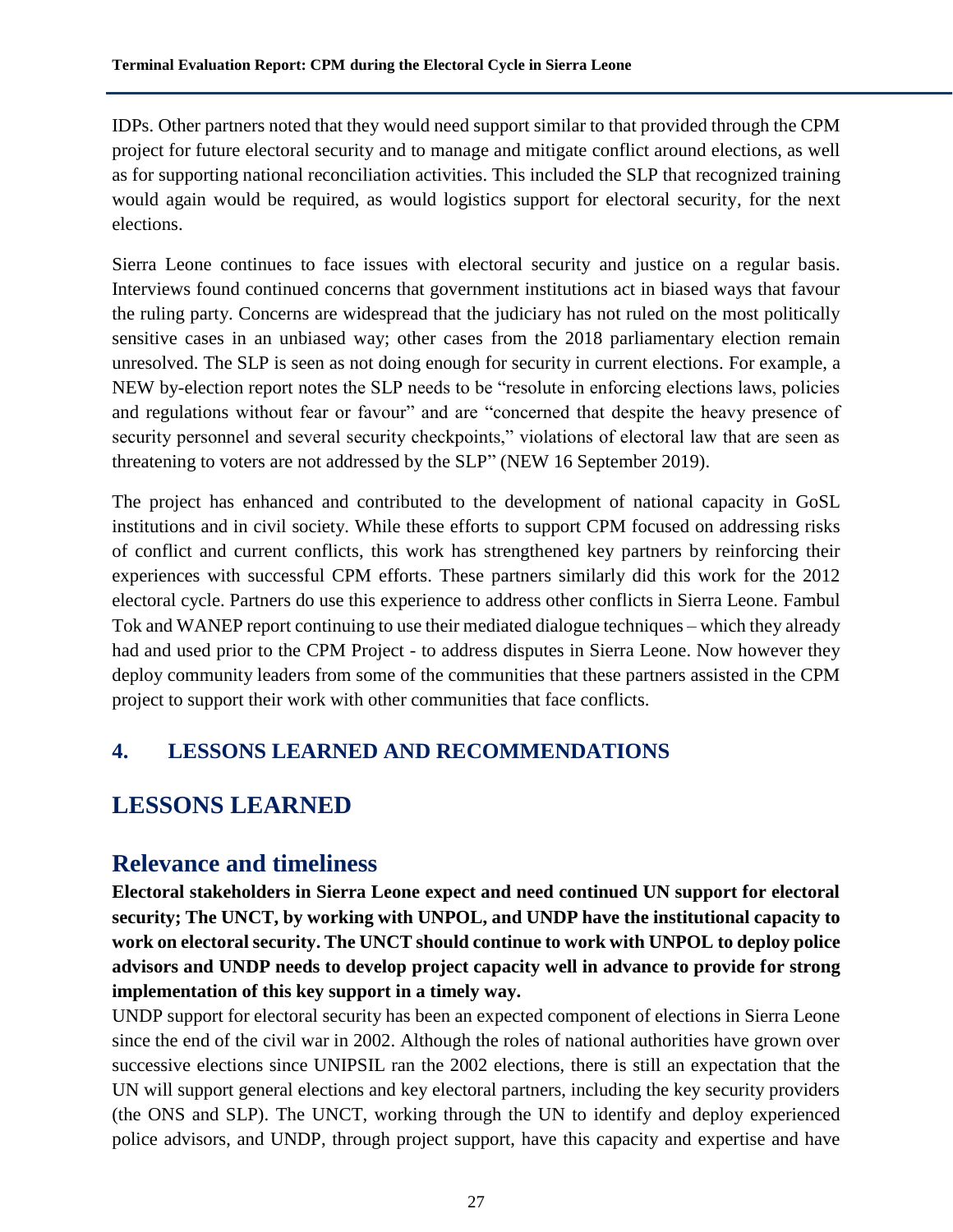been able to support elections and electoral security for 2007, 2012, and now the 2018 elections as expected and needed. National and international stakeholders recognize that Sierra Leone lacks the resources to fully administer elections and provide the security required for credible elections under current conditions.

# **UNDP can play critical roles for international and national stakeholders by organizing and co-chairing timely steering committees with national counterparts in sensitive political areas like elections.**

UNDP projects that support key time-sensitive political processes such as elections and conflict prevention and mitigation in elections provide important opportunities for the UN to organize and co-lead key coordinating bodies with host governments. Steering committees that support elections and electoral security with national and international partners that are critical for providing information, addressing issues, and coordinating the activities of the many partners and stakeholders that contribute to credible elections and work to reduce the level of violence in electoral processes.

# **UNDP should staff up and conduct a comprehensive, participatory conflict analysis through its staff that engages with partners and stakeholders as part of project development in order to comprehensively understand the landscape, risks, and opportunities.**

The CPM project did not appear to conduct a comprehensive participatory conflict analysis. This may have contributed to the lack of attention to anticipated electoral events with high risks of violence, like the Presidential run-off election, in the development of the project. Wider participation in the analysis could not only provide this comprehensive assessment, but also build shared understanding with partners and stakeholders in ways that contribute to CPM activities and coordination among activities.

# **Efficiency**

#### **Implementation approach**

# **Projects need to staff up early to manage implementation effectively, and have a robust staff complement to effectively manage projects with many partners and solid prospects for additional donor support.**

The CPM project was challenged by staffing needs, particularly in the first two stages of implementation: the in the elections and their immediate aftermath. Hiring a well-qualified CTA or CTS prior to the finalization of projects has the potential to strengthen project development and implementation.

## **CPM projects need to have strong coordination with complementary UN and other projects to avoid confusion and amplify program impact.**

There were many areas where CPM project activities were closely related to other UNDP Projects in electoral assistance (SNEC) and rule of law/human rights (Support to the Human Rights Commission of Sierra Leone); however, coordination was seen as limited and lacking. Stronger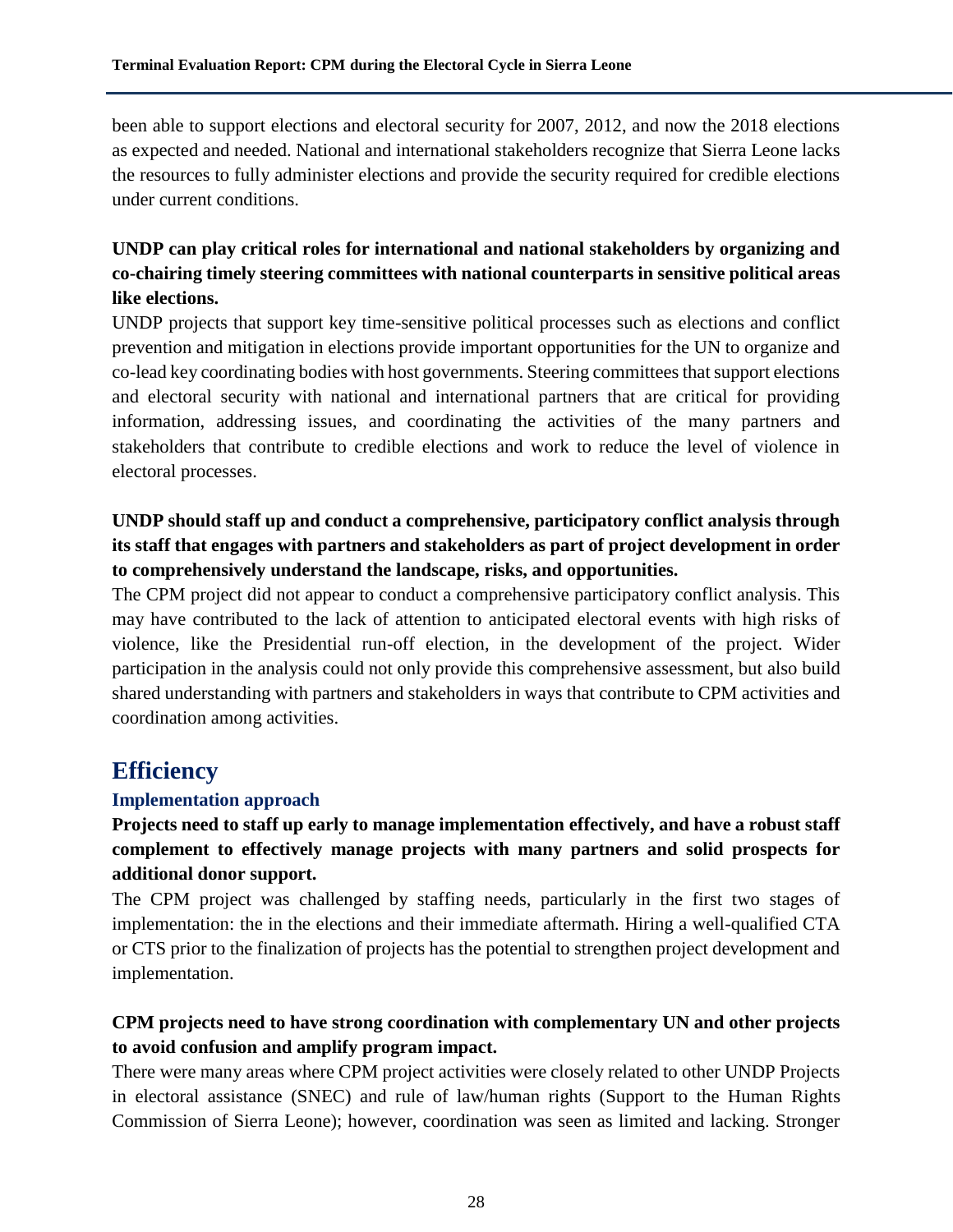coordination processes should be developed and used by CO and project teams to support stronger project implementation, results, and sustainability.

## **Projects that work in an electoral cycle need to consider the full range of electoral processes and the risks of violence/opportunities for prevention, mitigation, and management within the whole framework.**

The CPM project did not seem to have analysed electoral laws and forecasts to prepare for secondround, run-off presidential elections. Analysis should assess the past electoral record as well as current institutions and the expectations of all stakeholders to have a comprehensive program that prepares for all likely contingencies.

# **Projects and implementing partners have limited capacity to roll out and use methods that multiply project impact and make project achievements more sustainable in the conditions of Sierra Leone.**

The CPM project used ToT methods with some key partners to magnify program impact; but partners like the SLP do not have the processes and procedures to effectively use ToT across the SLP for themselves or other security providers. Manuals developed in the past for training of trainers do not get used in the next elections and are instead developed a new, and technology used to support processes like situation rooms for one General Election is often out of date and/or in poor repair five years later.

#### **Cost effectiveness/Value for money**

# **Developing a comprehensive project on CPM in the electoral cycle through PBF and UNDP (TRACK) resources provides a valuable framework for national stakeholders and IDPs to coordinate, add resources, and match resources to emerging priorities.**

UNDP investments via TRACK funds and PBF funding to develop projects in key areas is a costeffective strategy to enlist other donor support behind key donor and country priorities such as preventing and mitigating electoral violence.

#### **Achievement of results in proposed timeline**

## **Conflict prevention and mitigation in election cycle projects should begin implementation substantially prior to key election processes.**

The implementation of the CPM project began late in the electoral cycle; limited time for program implementation before the election campaign and elections themselves had negative effects on the efficiency of project delivery and the results. Activities had the potential to have larger effects, more significant effects, and more sustainable impact with an earlier start. An earlier start also had the potential for activities to be designed to have a longer term of implementation, greater effectiveness, and more sustainability.

#### **Monitoring and evaluation**

**Monitoring and evaluation should be used towards achieving project outcomes as well as broader learning in Sierra Leone and UNDP.**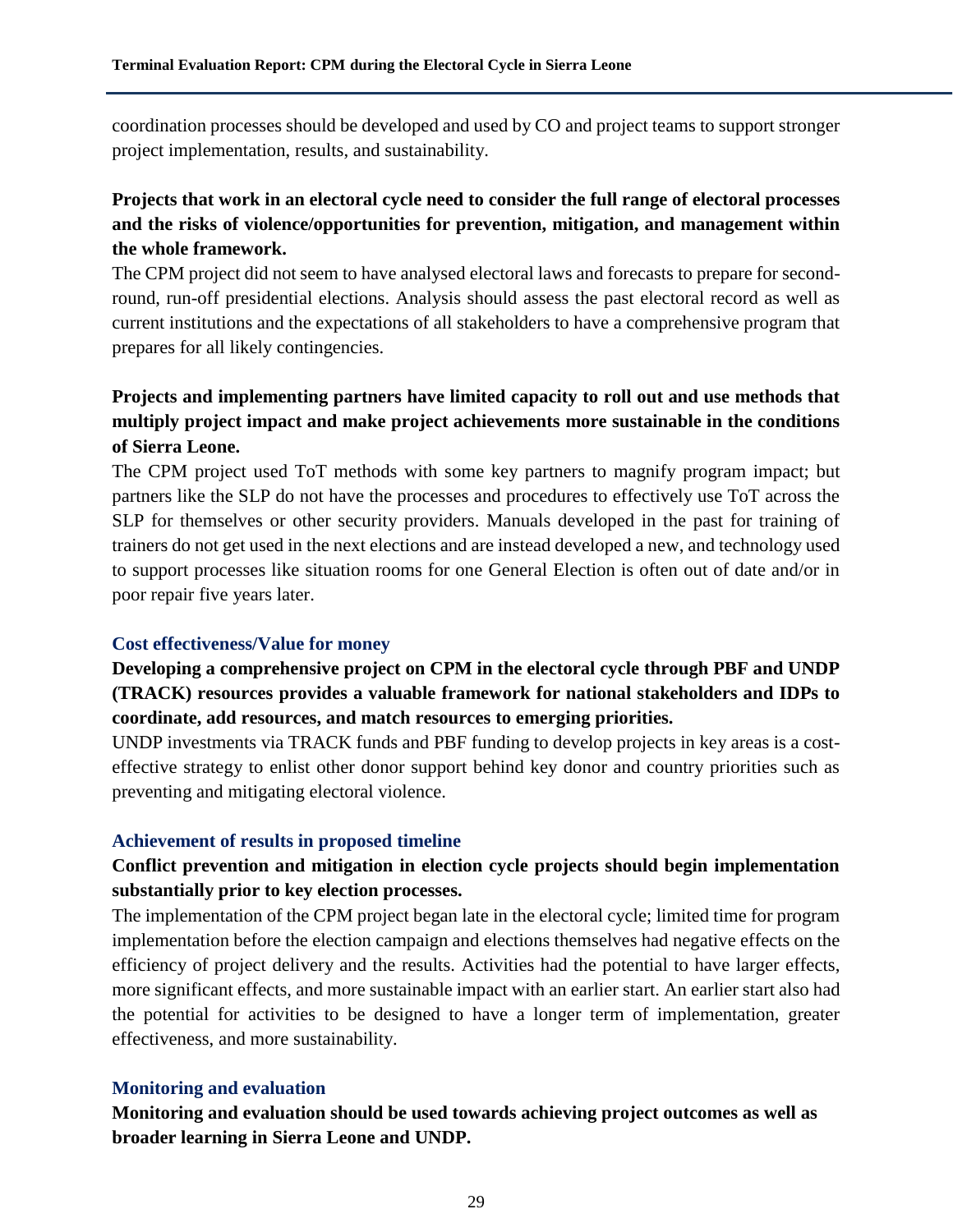The CPM project monitored program implementation; however, there is less evidence that this monitoring was used for managing the CPM project itself.

## **Additional monitoring and evaluation are desired by project partners and stakeholders in Sierra Leone.**

CPM partners and stakeholders valued UNDP staff participation and visibility in CPM activities and sought more engagement by UNDP staff in activities. A larger staff for the project could deliver this additional, visible support to initiatives and complement the work of partners in important ways by adding evidence of UN support and a neutral blessing for what can be sensitive political engagements.

# **Effectiveness**

## **Achievement of intended outcomes**

**UNDP support to partners that use well-established, tested processes and procedures augments their capacity to provide electoral security in critical ways which helped limit electoral violence in 2018.** 

ONS and SLP used similar systems and procedures in the 2007 and 2012 General Elections to minimize violence. These organizations however operate with limited government funding that is not sufficient for them to implement their standard operating procedures. While they could provide less security at this government-funded level, UNDP support is critical to provide the resources for these systems and processes to work better than this minimal level (by for example improving training, speeding and systematizing communications, supporting exercises, and providing the fuel and other resources that are needed for transportation and deployment).

# **Project-level support to the Judiciary to address one component of their work – albeit a key component in managing electoral cases effectively – has limited ability to lead to credible, transparent justice in key electoral cases.**

Support to the Judiciary, while appreciated and valued by key counterparts of the project in the sector, does not appear to have changed key ways that the Judiciary has proceeded in sensitive elections-related matters. Interviews, newspaper reports, and analysis demonstrates that the Judiciary has not ruled on electoral complaints, particularly high-level complaints that involve disputes about constituency-level results (the election of MPs) in a transparent or timely way. Scepticism is thus widespread in Sierra Leone about whether rulings are being made justly.

#### **Stakeholder participation and benefits accrued**

# **Well-structured technical committees and steering committees provide important benefits to all stakeholders in elections.**

The CPM project and SNEC project shared useful SC; the TC for CPM was also seen as very useful. These structures were seen as best practices of the CO and the projects.

#### **Gender mainstreaming and gender responsive peacebuilding**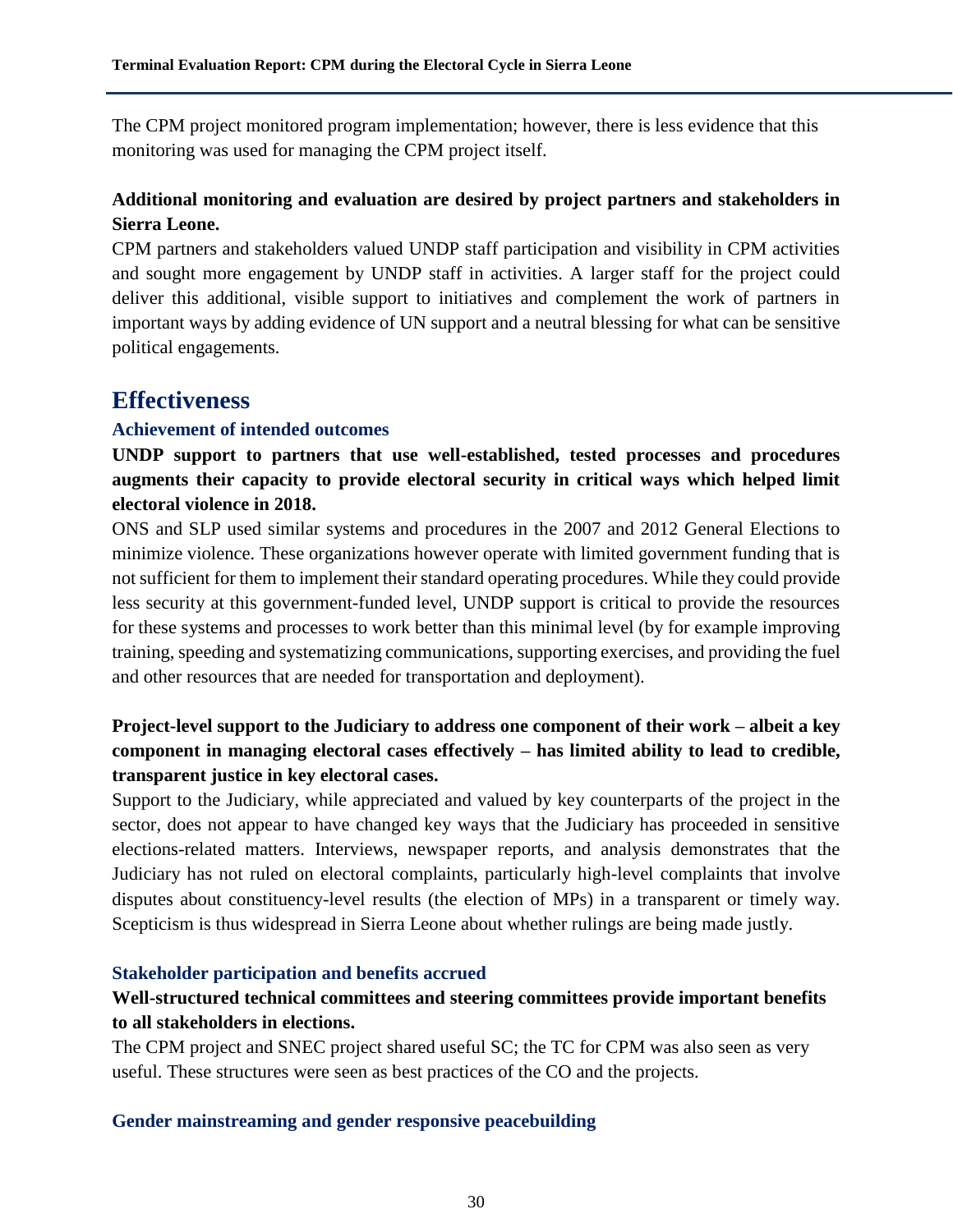## **Partner approaches that prioritise women supports significantly greater participation of women in peacebuilding activities.**

Some CPM in the electoral cycle partners developed deployed approaches that emphasized reaching women (Fambul Tok, LAB) while others did not (ONS, SLP). Whether activities were gender-responsive or not varied by partner based on this approach and how it was implemented (e.g. through capable women partner staff and/or approaches that explicitly adjusted to the barriers to the comprehensive participation and leadership of women in Sierra Leone, particularly in aspects of security and conflict).

## **Monitoring and reviewing**

## **UNDP monitoring and presence is valued by CPM project partners.**

Partners in interviews emphasized the value of UNDP presence in activities as adding credibility to their work, and sought additional monitoring by UNDP because it would increase presence and improve their work.

# **Impact, Sustainability and Ownership**

## **Contributions to broader strategic outcomes**

**UNDP, through the CPM in the electoral cycle project, was able to make a significant contribution to conflict prevention and management in the 2018 elections as well as support peace and national cohesion after the elections. Project support towards an OHCHR HRA was able to encourage adherence to international human rights standards in national institutions and project activities but was limited in time and reach.** 

While problems were noted in design and implementation, the results of the project were seen as contributing to better processes and results in electoral security, human rights, and peace and national cohesion.

#### **Sustainability**

**Civil society and government partners in Sierra Leone have substantial experience developing and implementing activities to support electoral security and prevent as well as manage electoral conflict, but their limited financial resources continue to limit their ability to carry out these activities as well as make these them sustainable.** 

The resource limited environment hinders sustainability as partners have focused, with UNDP support, on delivering and supporting particular critical electoral events.

## **Successive investments in electoral security through project-based support suggest that the sustainability of results through these modalities remains limited.**

Project support for time-sensitive electoral events and processes has not proven to carry over to institutional capacity to manage electoral security without additional inputs for the next elections in Sierra Leone. Project provided support for urgent needs for critical electoral events has not translated into institutional changes that are sustained for subsequent elections.

## **Replication Approach**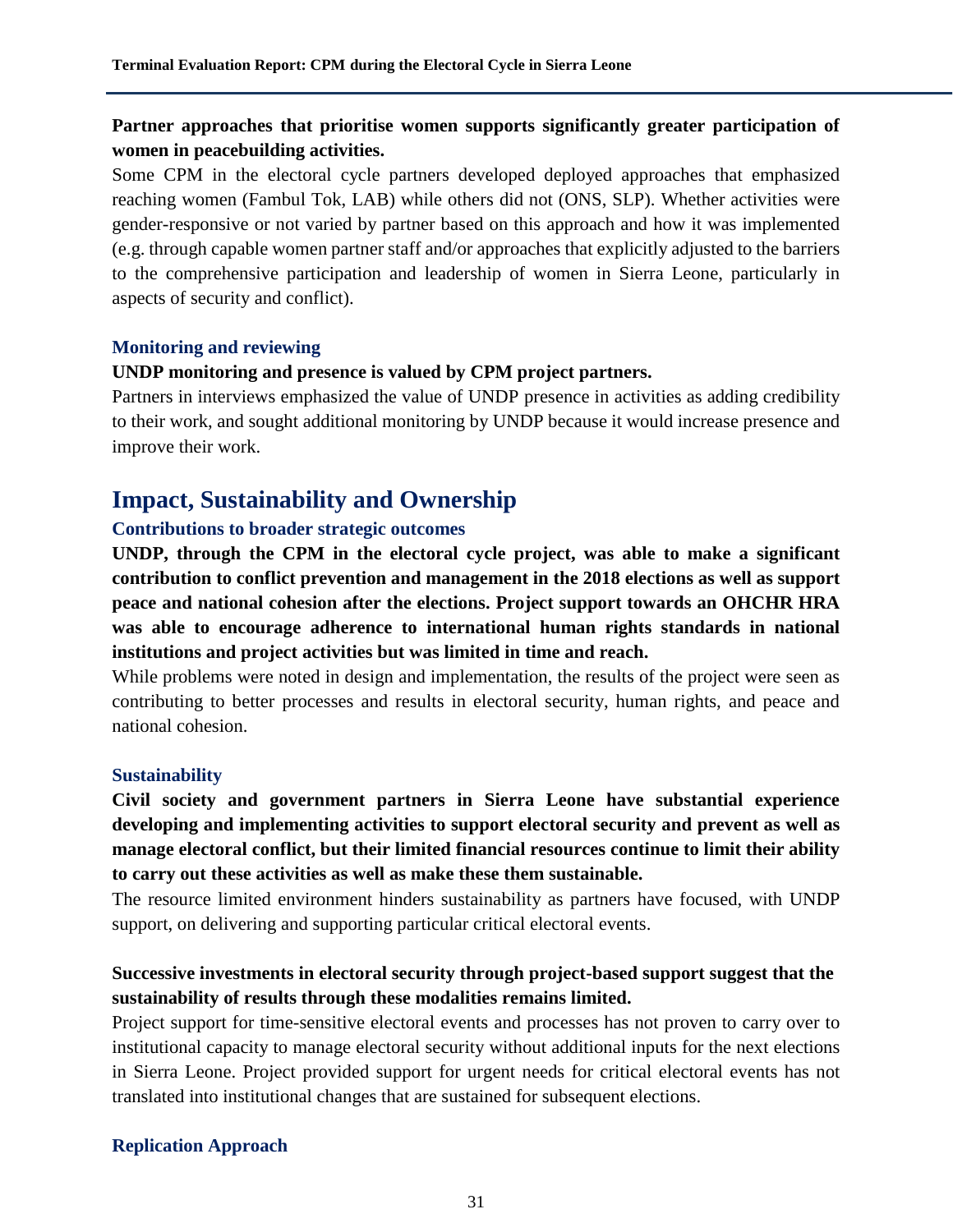**Efforts to sustain peace and national cohesion have been limited in Sierra Leone in the wake of the civil war; consequently, these processes have not been completed and are still needed.** Although the civil war ended in 2002, there has been limited work to address the underlying causes of the conflict and its consequences. These needs were recognized in the Truth and Reconciliation Commission's Report and the processes for the Constitutional Review Commission; however, little has been implemented from either, which means the problems remain and continue to impede the development of Sierra Leone.

# **RECOMMENDATIONS**

# **Relevance and timeliness**

**1. As relevant to electoral security in Sierra Leone, UNDP should continue to develop projects to support the needs of national stakeholders and partners in electoral security.** Sierra Leone has demonstrated that its security providers need support for electoral security for elections in the past; we can anticipate these needs in the future. UNDP has successfully supported these needs in the past and should do so in the future.

# **2. UNDP should continue to support national stakeholders and partners through support to peace and national cohesion as important challenges in the country and priorities of the government, civil society and key development partners.**

Sierra Leone remains post conflict in a number of respects; the tensions and divisions in society were evident and exacerbated in some cases in the election campaign, the elections themselves, and the aftermath. Under these conditions, UNDP should work with key partners to support national cohesion and prevent conflict in the country.

# **3. UNDP and partners need to start designing programming early in the electoral cycle in order to implement substantial programming earlier in the electoral cycle - as well as continuously throughout the electoral cycle - to support CPM.**

To be more timely and relevant, UNDP needs to design programming earlier in order to start CPM program implementation well before electoral events. Design and then implementation need to take into account all electoral events and that tensions and risks rise after elections, which also build needs for peace and national cohesion.

# **4. The UN, UNDP and partners should start program design with a participatory analysis and needs assessment, and use this analysis and shared understanding to build the project and consensus around its goals, modalities, and implementation.**

The UN and UNDP should use programme development processes to build consensus and shared understanding of not only acting early and continuously throughout the electoral cycle on CPM but also working as a more cohesive set or implementing partners under UNDP management towards shared goals.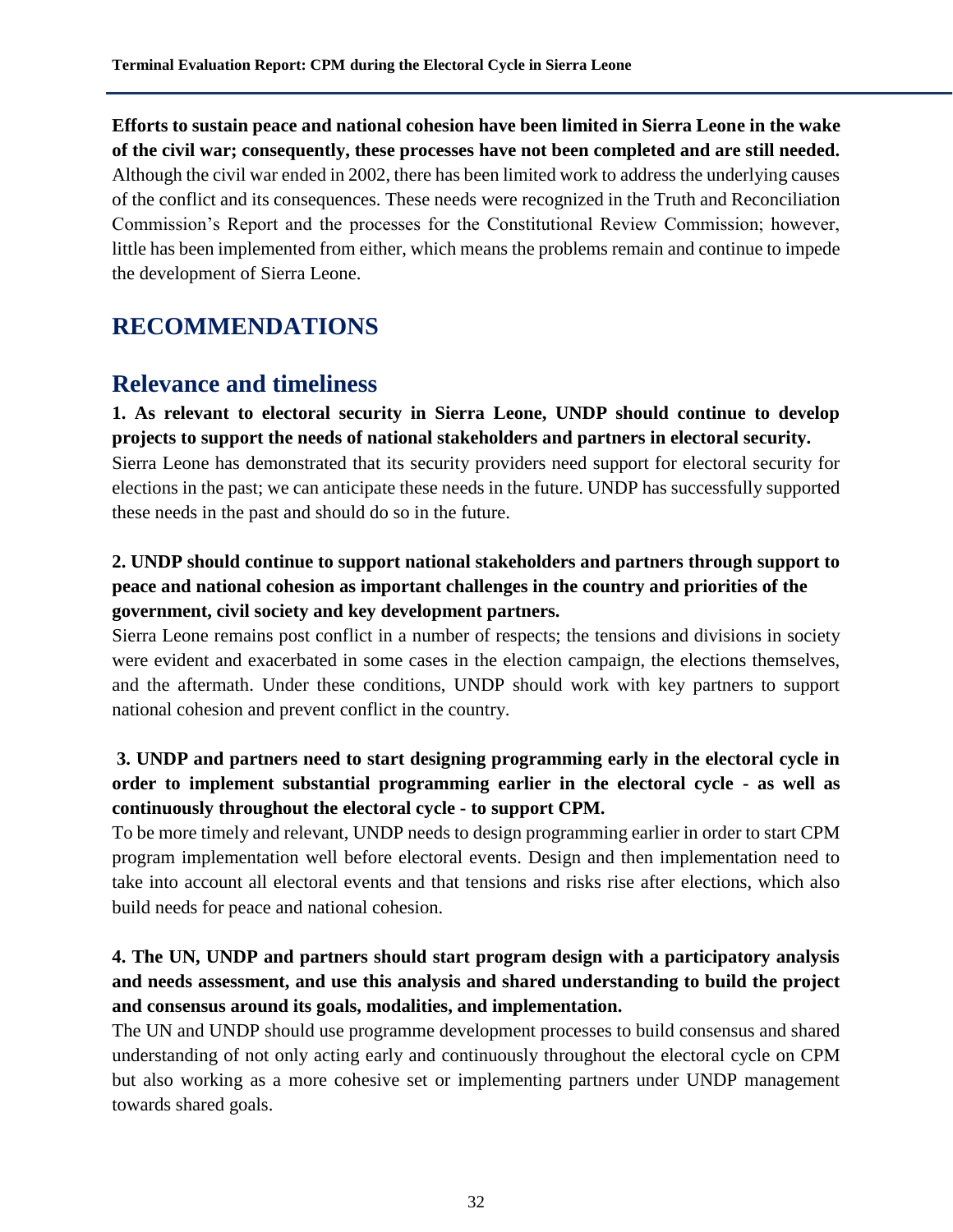# **5. UNDP and the PBPSO should consider developing and funding projects to work towards reducing the levels of partisanship and politicisation is so significant, pervasive and divisive in the country.**

The roles of leading political parties and partisanship in conflict, particularly electoral violence, is readily apparent. The main violent conflicts and risks of conflicts seen in the pre-election period, the elections themselves, and after the elections has been between partisan supporters of different political parties. Project approaches in the CPM project often focused on addressing local conflict so that the influence of these local conflicts did not carry over to the electoral campaign at the local level. However, many conflicts at the local level come from party competition and agitation by outsiders. UNDP should consider ways to work with partners to manage and mitigate the central political conflicts between the main political parties directly at the national level – to address them at the top level and prevent these national, political partisan conflicts from spilling-over and exacerbating local issues and conflicts.

## **Appropriateness**

**6. Because partners and stakeholders see UNDP engagement as necessary, relevant and appropriate, UNDP should continue develop projects and identify funding for supporting key partners in Sierra Leone in preventing and managing electoral conflict as well as supporting peace and national cohesion.**

UNDP support remains needed and expected in Sierra Leone for electoral security as well as peacebuilding; UNDP's experience and capacity to provide this support should be used again for future elections and broader peacebuilding in the country.

# **Efficiency**

## **Implementation approach**

**7. UNDP should continue to engage PBSO and develop and implement PBF-funded projects.** Although the civil war in the country ended in 2002 and the country has hosted multiple UN peacekeeping missions since that time, Sierra Lone continues to have important conflict prevention and mitigation needs, as well as opportunities to support peace and national cohesion. In an environment of few IDPs and highly-limited funds from Sierra Leonian sources, PBF funding provides important support key civil society and government partners through UNDP that should continue to be an emphasis for the PBSO.

## **8. UNDP projects need to staff up early to manage implementation effectively, and require a robust staff complement to effectively manage projects with many partners and solid prospects for expansion through additional donor support.**

Based on an analysis of the prospects for funding, UNDP should anticipate and plan for projects to be approved – and staff their development and design accordingly. Based on past funding trends and country needs, UNDP can anticipate PBF and IDP support for electoral security and peacebuilding in Sierra Leone and staff up accordingly.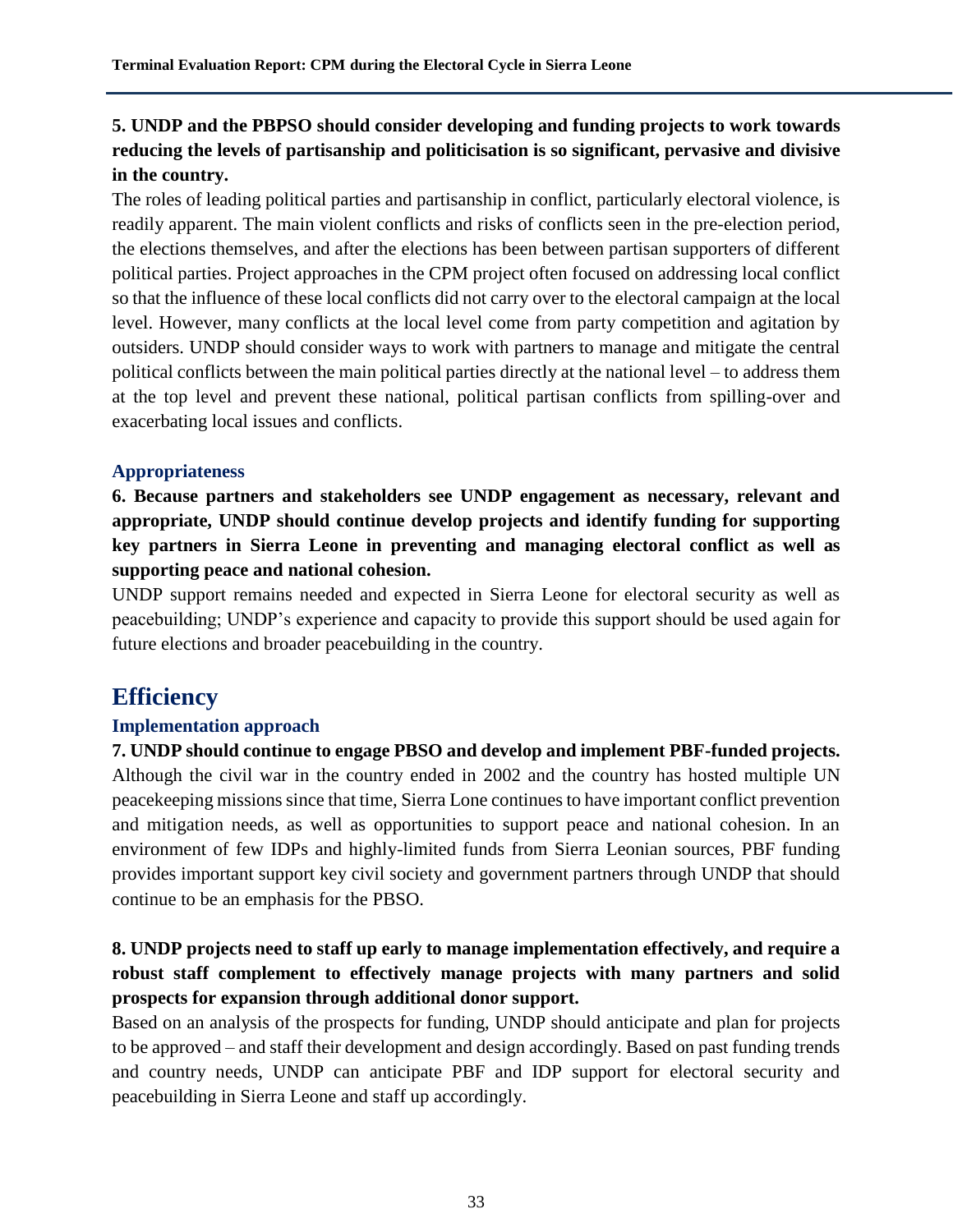## **9. UNDP should work closely with key partners to develop training-of-trainer approaches that are comprehensively rolled out to prevent electoral violence.**

ToT approaches used in project work to date in some key institutions have been applied only to a limited extend. The limited use of ToT in key partners like the SLP has been restricted by partner capacity limits. These limits can be anticipated – and approaches should be developed to overcome these limits and employ ToT in a more systematic, comprehensive, effective way over a longer period of time.

## **Financial planning**

# **10. CPM projects should maintain a level of flexibility to adjust to changing circumstances, including as additional partners and ideas for piloting CPM activities emerge.**

The CPM project was able to adjust in Phase 3 to take on key priorities of the new government at the highest levels – as well as able to adjust to bring in new, local civil society partners. This flexibility benefitted key national and regional stakeholders and contributed to peace and national cohesion in important ways. Projects should be staffed at a level that allows for capacity to take on additional resources, partners, and areas of activity.

# **11. UNDP Country Offices should work closely with project teams to ensure that they effectively manage the challenges of supporting LoAs and grants to key partners to work over the end of one financial year and the start of the next financial year to support projects that make critical contributions to time-sensitive processes that span the end of the financial year.**

UNDP should work closely with project management teams to ensure that project manage key transitions, such as yearly close out and start up procedures for LoAs and MCG/LVGs. This is particularly the case for projects that target elections scheduled soon after the start of the new annual cycle.

## **Cost effectiveness/Value for money**

# **12. UNDP should develop robust staffing for project implementation as part of anticipating the potential for additional donor resources and need for/benefits of flexibility in implementation in contexts like Sierra Leone.**

UNDP was able to mobilize additional funding from IDPs for CPM project implementation, which addressed gaps and magnify project impact; The project could have done so more effectively with a more robust staff. At the end of Phase 3, UNDP has been able to keep the CPM project team in place through TRACK resources after the close of the award based on anticipating a follow-on PBF grant which provides high value for money.

**13. UNDP CO teams should review and oversee the preparation, management, and implementation of project teams' work to ensure partners are able to continue implementation in time-sensitive programming from year to year if short-term instruments are used in program implementation.**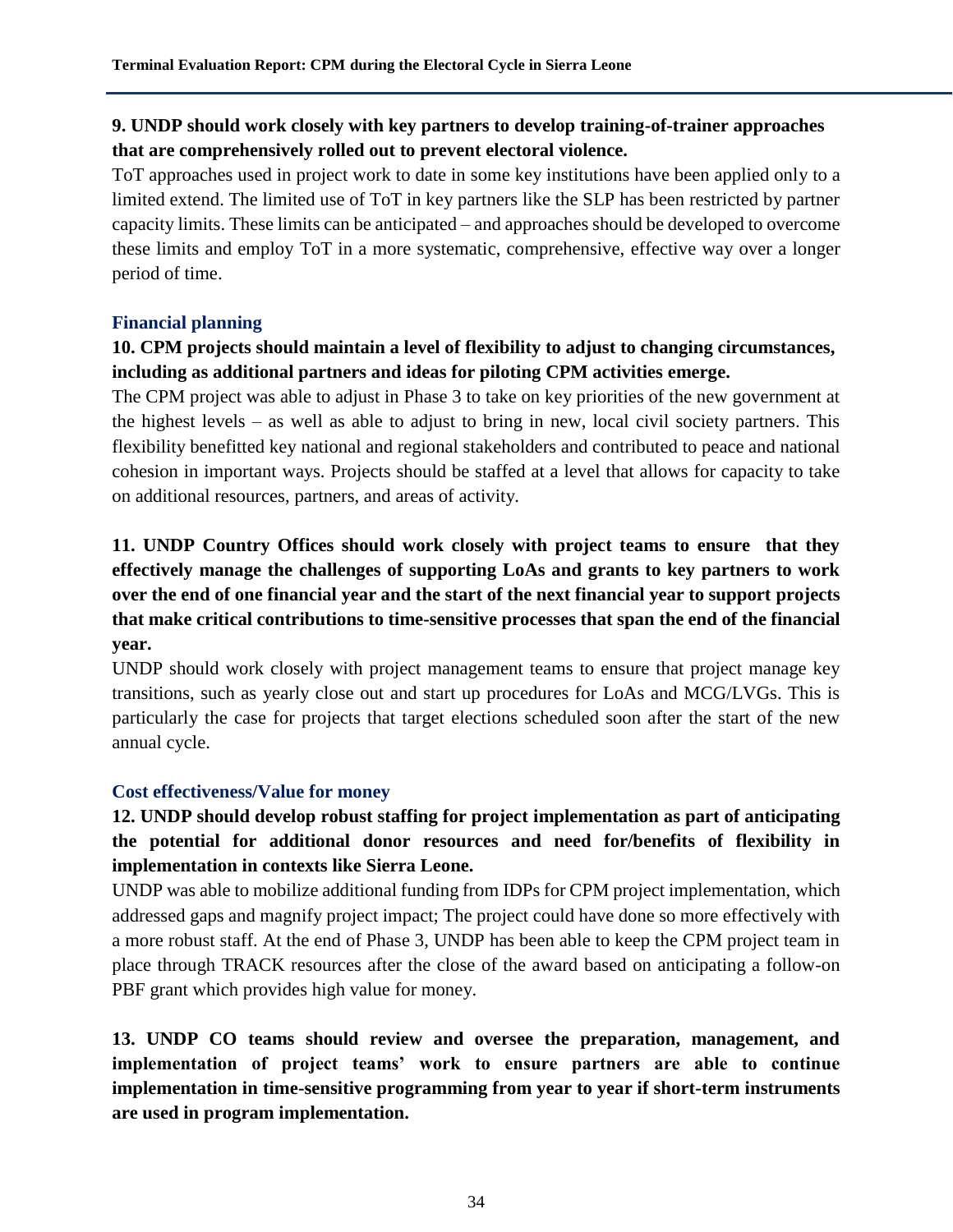UNDP needs to ensure that project teams are able to manage effectively; COs should make sure that project funding and management practices are effective and able to focus on value for money and cost effectiveness in their work with implementing partners, particularly over the end of the financial year.

#### **Achievement of results in proposed timeline**

**14. To better support CPM in the electoral cycle, UNDP should begin program implementation substantially before the elections themselves – as well as for the full range of electoral events and their aftermath.**

UNDP developed and institutionalized the electoral cycle approach in its work with electoral management bodies from the realization that elections are a longer process, not a discrete event. CPM work around elections needs to take this same approach and engage over a substantially longer period of time before, during, and after elections.

## **15. UNDP and OHCHR should begin project implementation with a robust complement of staff and maintain sufficient staff throughout the implementation of projects.**

While UNDP and OHCHR were able to deliver project results, the way the CPM project was staffed – and beginning implementation with limited time before the election campaign and elections themselves – had negative effects on efficiency of project delivery. Staffing limits contributed to challenges with UNDP processes of reaching and signing agreements with partners and transferring funds in a timely manner, which led to postponements in partner activities (such as early January 2018 NCD sensitization activities). Some partners were not able to deliver the planned results in the planned timeframe, which led to changes in their projects that resulted in results somewhat different than those anticipated *ex-ante*. Holding PPRC mediation training after rather than prior to elections, CGG monitoring political party compliance with codes of conduct retrospectively through research rather than during elections reduced the efficacy left these activities unable to prevent or mitigate conflict in this electoral cycle, although they may help in the post-election environment.

#### **Monitoring and evaluation**

## **16. UNDP/Sierra Leone should develop, train in, and institutionalize the use of monitoring processes and procedures for project and Country Office management.**

UNDP, PBSO, and the project should also work closely with evaluators, both mid-term and terminal, so that lessons learned and recommendations can be more useful for current projects, successor projects, other PBF-funded projects, and for UNDP and other RUNOs (including for relations with IDPs and fundraising).

# **Effectiveness**

#### **Achievement of intended outcomes**

**17. UNDP and IDPs should consider integrating electoral justice into a larger, comprehensive effort to support the development of judicial independence and access to transparent, credible, equitable justice through the judicial system in Sierra Leone.**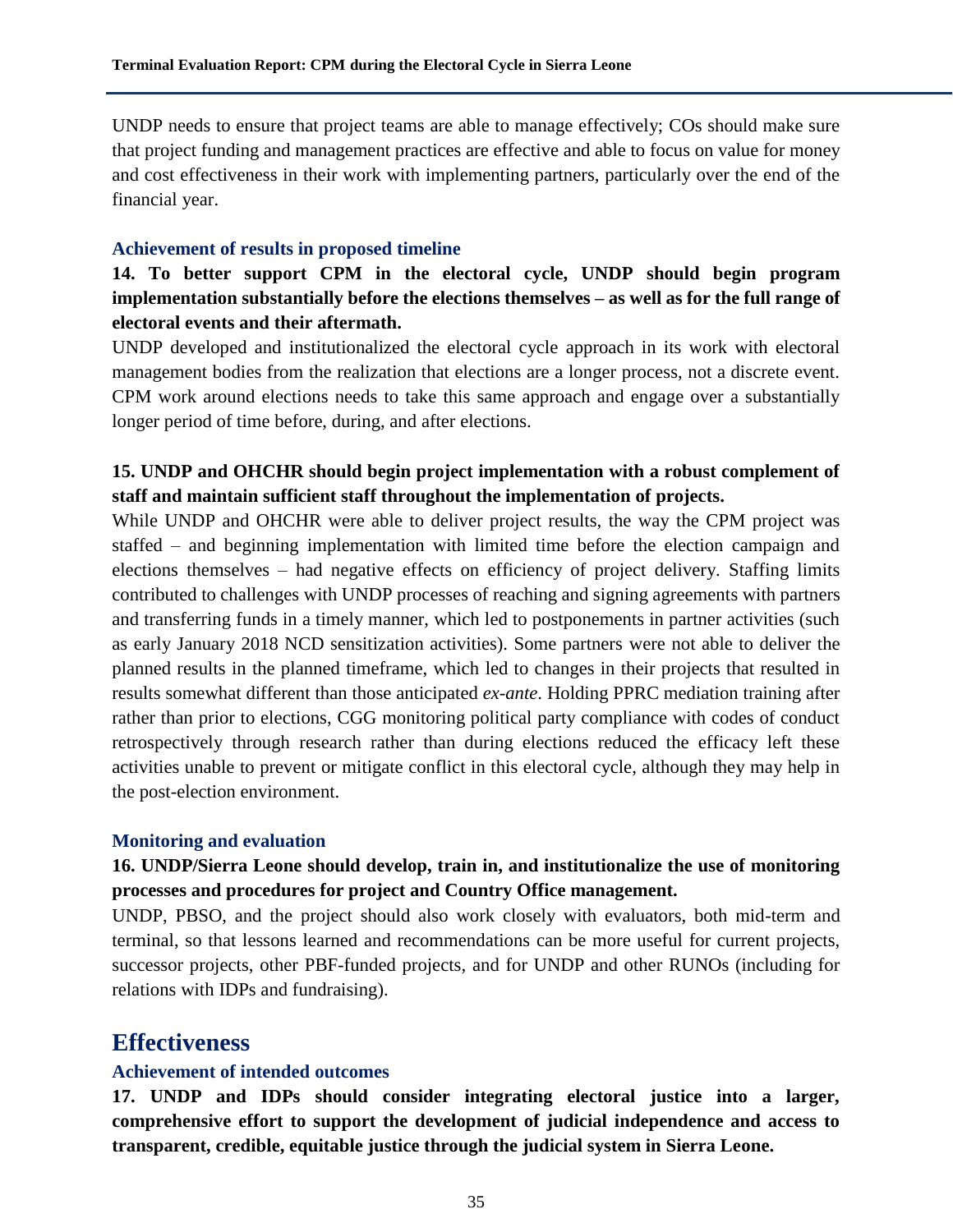CPM project support to the judiciary had limited ability to support the independence of the judiciary in critical, sensitive electoral matters. Support for the judicial independence and access to transparent, credible, equitable justice is a larger, longer-term challenge that should be developed and implemented with IDP support through a long-term approach that links successive projects in the rule of law with high-level UN and IDP diplomatic efforts.

#### **Stakeholder participation and benefits accrued**

**18. UNDP should continue to use and co-lead technical committees and steering committees with national partners to share information and address challenges and opportunities in a transparent, inclusive ways.**

UNDP should build on the successful use of SCs and TCs under the project for other projects in the country.

#### **Gender mainstreaming and gender responsive peacebuilding**

**19. UNDP should develop and use staff capacity in projects to mainstream gender systematically into the development of projects and the activities of project partners based on a clear analysis and understanding of the relevance of gender to project goals and outcomes.**

The CPM project incorporated youth systematically throughout the project based on the analysis of the conflict challenges in the country and a theory of change that placed youth at the centre of violence prevention and mitigation. Women do not seem to have been incorporated into project planning and implementation in this way, which led to less of a focus on women and differential incorporation of women into project activities based on differences in partner approaches, capacity, and staff.

#### **Monitoring and reviewing**

#### **20. UNDP projects should staff up to increase monitoring and presence.**

UNDP can boost partner credibility and the impact and potentially sustainability of partner approaches through more staff monitoring and presence at partner activities. UNDP should seize these opportunities to strengthen the work of partners.

# **Impact, Sustainability and Ownership**

## **Contributions to broader strategic outcomes**

**21. UN and UNDP strategic planning processes should continue to anticipate work in and incorporate electoral security as well as peace and national cohesion in key planning documents for Sierra Leone.** 

Future UNDAFs and CPDs should expect to include electoral security and peace and national cohesion as important issues in Sierra Leone and areas where the UN and UNDP have past investments and current capabilities to support national priorities.

#### **Sustainability**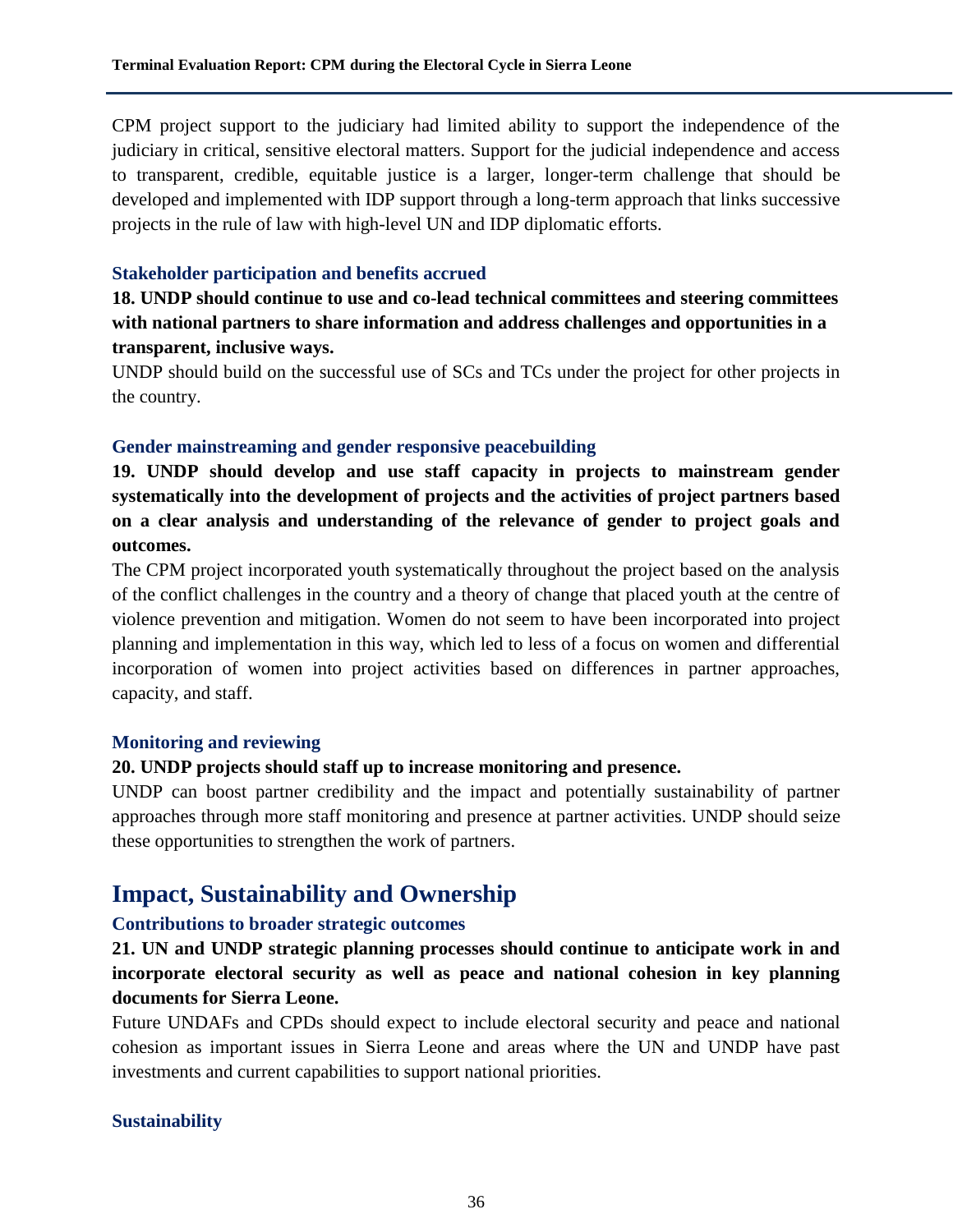# **22. While UNDP should continue to build towards sustainability and a larger role for GoSL funding for electoral security, the UN should anticipate continued needs for financial support – particularly from civil society – and prepare well in advance to meet these financial needs.** The ways that Sierra Leone has managed elections and electoral security over the past elections strongly suggest that the same needs are likely to exist for the next electoral cycle; The UN and UNDP should prepare well in advance to support key partners in meeting these needs.

## **23. UNDP Sierra Leone should develop and promote a dedicated web site to promote the use of and learning from CPM project experience and products.**

The CPM project's partners developed important products for peacebuilding and electoral security and their experiences in implementation – as well as research studies on the elections – that should be used again to inform not only by-elections but the next general elections. These products are not accessible and little-known outside of the partner that produced them. UNDP should make these products accessible on the internet and publicize their availability widely in Sierra Leone.

## **Replication Approach**

**24. UNDP project teams should identify key best practices and lessons learned as appropriate from project development and implementation and draft and share brief guidance notes based on these experiences to support replication. UNDP should develop internal processes to vet and verify practices as well as share these experiences across country teams.**

Project teams, as the developers and implementers of discrete ideas, should be tasked with knowledge management and learning. Systematic practical learning is needed about what works in peacebuilding – and why. Practices such as the Eminent Persons Group of the CPM project may be a best practice. UNDP should develop and institutionalize regular processes by which project teams write up what they see as best practices, which UNDP should verify and validate and then share across UNDP to support learning.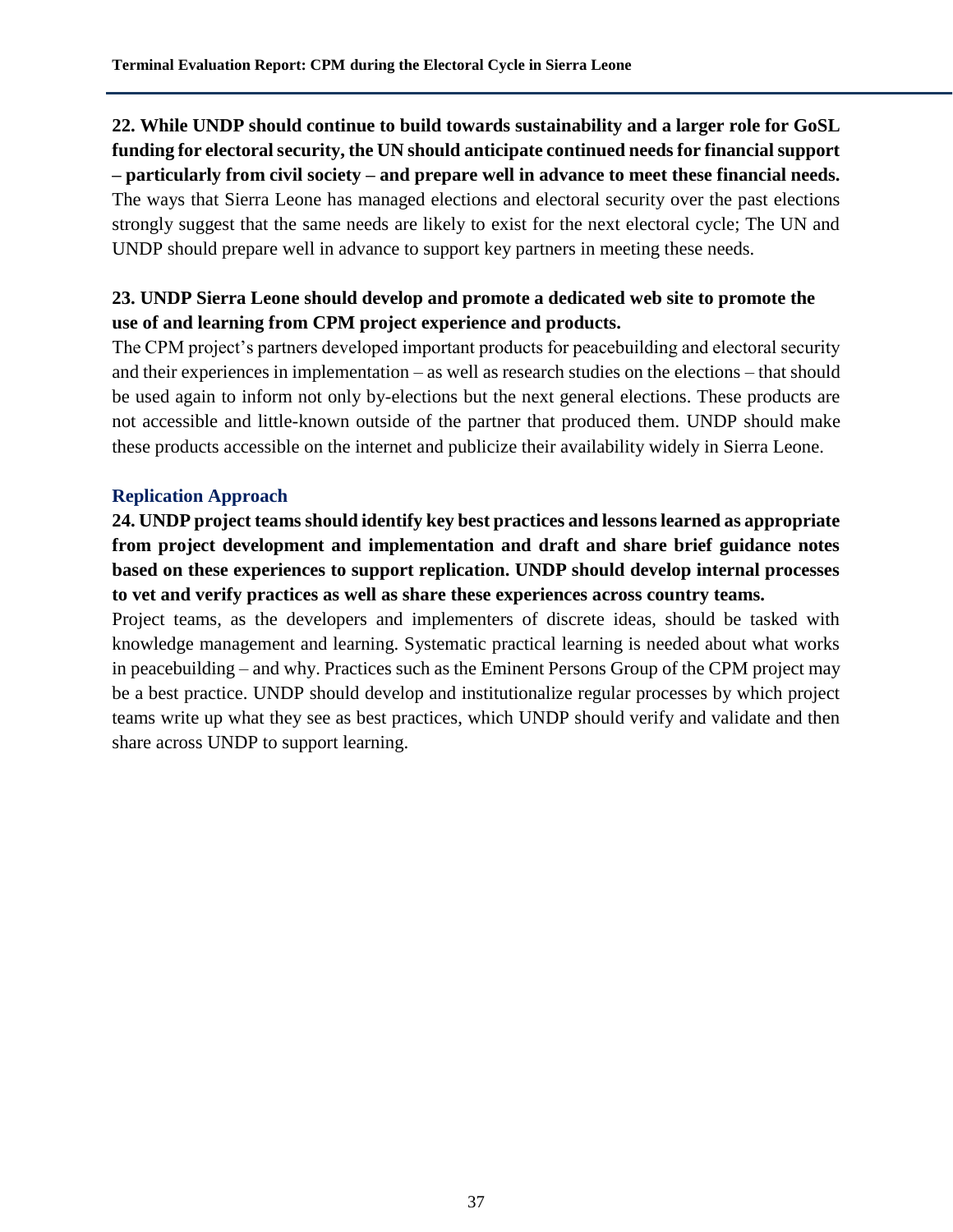# **ANNEX 1: EVALUATION TERMS OF REFERENCE**



#### **Empowered lives Resilient nations.**

# **TERMS OF REFERENCE**

for independent **Terminal Evaluation (TE)** for the UNDP Sierra Leone project "Conflict Prevention and Mitigation (CPM) during electoral cycle in Sierra Leone".

| Country:                  | Sierra Leone                                                         |  |  |  |
|---------------------------|----------------------------------------------------------------------|--|--|--|
| Job title:                | International Consultant (IC) - Terminal Evaluation of the           |  |  |  |
|                           | Peacebuilding Fund (PBF) project "Conflict prevention and mitigation |  |  |  |
|                           | during electoral cycle in Sierra Leone"                              |  |  |  |
| <b>Reports to:</b>        | Deputy Resident Representative (Programmes and Operations)           |  |  |  |
| <b>Type of Contract:</b>  | Individual Contract (Consultant)                                     |  |  |  |
| Language(s) Required:     | English                                                              |  |  |  |
| <b>Expected duration:</b> | August / September 2019: Approximate duration of 30 working days     |  |  |  |
|                           | comprising of: Initial home-based (5 days) + one field mission to    |  |  |  |
|                           | Freetown, Sierra Leone (20 days) + home based (5 days).              |  |  |  |

## **1. Background**

The United Nations Development Programme (UNDP) in Sierra Leone in collaboration with development partners and civil society organizations, supported the Government of Sierra Leone (GoSL) and relevant institutions to conduct elections in 2018. The support was channeled through the *"Conflict Prevention and Mitigation (CPM) during the electoral cycle*" project. The applicable Project Document (ProDoc) was signed by the Ministry of Internal Affairs (MIA) in April 2017. The project operationally started June 2017 and ended March 2019.

In accordance with UNDP and donor Monitoring and Evaluation (M&E) policies and procedures, the project is required to undergo a Terminal Evaluation (TE) upon completion of implementation. These terms of reference (TOR) set out the expectations for a TE of the project.

UNDP wishes to engage the services of an **International Consultant (IC)** to conduct a Terminal Evaluation of the project. The IC will be required to assess all activities undertaken within the framework of the project including comparing planned to actual outputs and assessing the actual results to determine their contribution to the attainment of the project objectives. The consultant will also attempt to evaluate the efficiency of project management, including the delivery of outputs and activities in terms of quality, quantity, timeliness and cost efficiency as well as features related to the process involved in achieving those outputs and the impacts of the project. The evaluation will also address the underlying causes and issues contribution to targets not adequately achieved.

#### *Project description*

The details of the project to be evaluated are as follows: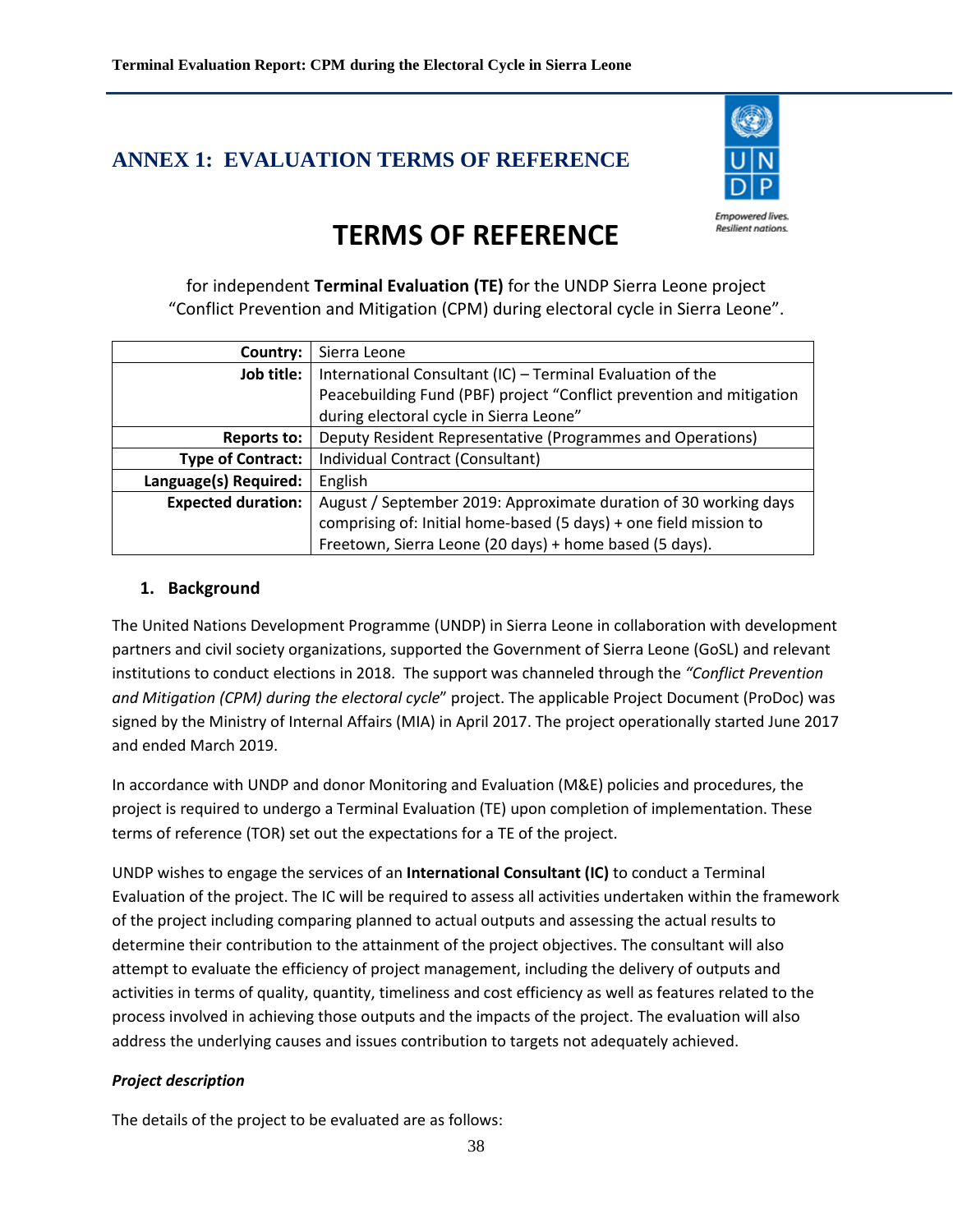| <b>Project Summary:</b>                                                                                                                                                                                                              |                         |                     |                                                                  |  |  |  |
|--------------------------------------------------------------------------------------------------------------------------------------------------------------------------------------------------------------------------------------|-------------------------|---------------------|------------------------------------------------------------------|--|--|--|
| Project title: Conflict prevention and mitigation during electoral cycle in Sierra Leone.                                                                                                                                            |                         |                     |                                                                  |  |  |  |
| PBF project No:                                                                                                                                                                                                                      | 00105794                | Donor               | Peace Building Fund (PBF):                                       |  |  |  |
|                                                                                                                                                                                                                                      |                         | (at endorsement):   | US\$ 2,764,398 (June 2017 - March 2019)                          |  |  |  |
| DFID project No:                                                                                                                                                                                                                     | 203878-106              | Co-financing:       | Canada: US\$ 401,517 (Jan - Mar.2018);                           |  |  |  |
| Canada Agreement No:                                                                                                                                                                                                                 | 7383741                 |                     | DFID: US\$ 1,872,675 (Sept. 2017 - June 2018)                    |  |  |  |
|                                                                                                                                                                                                                                      |                         |                     | Total Budget: US\$ 5,038,590                                     |  |  |  |
| <b>UNDP Atlas Award ID:</b>                                                                                                                                                                                                          | 00077436                | Pro Doc signature   | 01 June 2017                                                     |  |  |  |
| UNDP Atlas Project ID:                                                                                                                                                                                                               | 00105765                | (start date):       |                                                                  |  |  |  |
| Participating UN                                                                                                                                                                                                                     | UNDP and                | <b>Closing Date</b> | Initial: 31 December 2018                                        |  |  |  |
| Organizations:                                                                                                                                                                                                                       | <b>OHCHR</b>            | (operational):      | Current: 31 March 2019 (including 3 months<br>No Cost Extension) |  |  |  |
| Lead national                                                                                                                                                                                                                        | Ministry of             |                     |                                                                  |  |  |  |
| counterpart:                                                                                                                                                                                                                         | <b>Internal Affairs</b> |                     | <b>Total duration: 18 Months</b>                                 |  |  |  |
| Implementation Partners: Office of the Vice President, Ministry of Political and Public Affairs (MPPA), Office of<br>National Security (ONS), Judiciary, Sierra Leone Police (SLP), Political Parties Registration Committee (PRRC), |                         |                     |                                                                  |  |  |  |

Legal Aid Board (LAB), Human Rights Commission (HRC-SL), National Commission for Democracy (NCD), BBC Media Action, Media Reform Coordination Group (MRCG), Women's Forum, West African Network for Peacebuilding (WANEP), Campaign for Good Governance (CGG), Fambul Tok, National Election Watch (NEW), Institute for Governance Reform (IGR), and Kono District Youth Council (KDYC).

The Project involves the implementation of a range of interconnected activities across several target institutions, including Ministries, Departments and Agencies (MDAs) and Civil Society Organizations.

The project covered three phases:

**Phase 1:** The induction phase which focused on establishing the management structure, providing support to the training of trainers, re-activating and equipping the situation rooms and the recruitment of staff and consultants.

**Phase 2**: The implementation phase which focused on the full rollout of the project.

**Phase 3**: The concluding stages which focused on post-election activities, mid-term and terminal evaluations, audit and lessons learned.

#### *Project objectives and outcomes*

The overall objective of the project was to: support the building of a peaceful and secure environment during the 2018 electoral process through preventive and mitigating measures. The project aimed at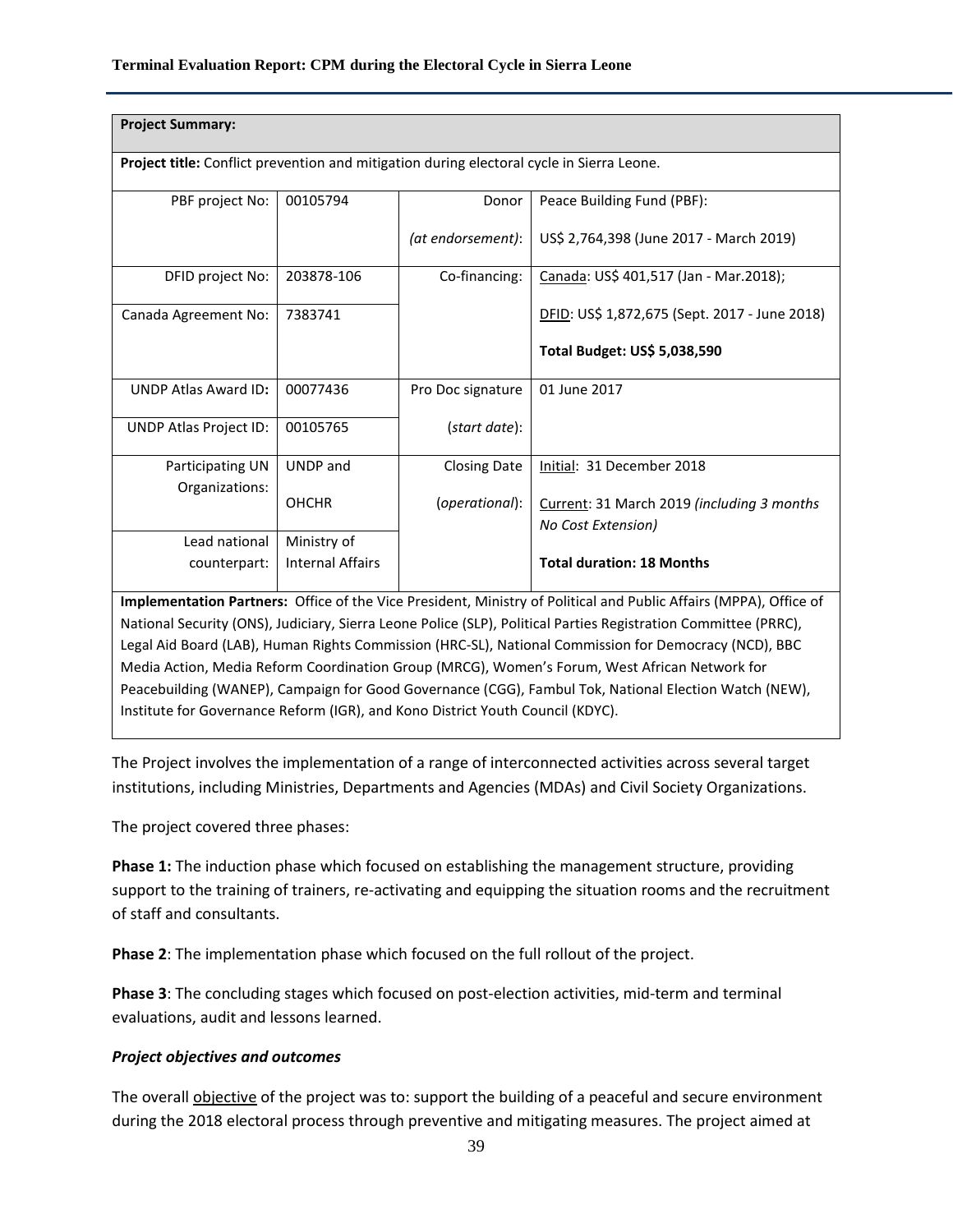contributing towards realization of to two outcomes: *Outcome one (1)*: enhanced political dialogue, peace advocacy and violence prevention throughout the electoral cycle; and *outcome two (2)*: promotion of public security, civil protection, human rights and strong national and local capacities for resolving disputes and building peace.

## **2. Evaluation scope and objectives**

The evaluation presents an excellent opportunity to assess PBF's achievements in an inclusive way and its overall added value to peacebuilding in Sierra Leone in the areas of electoral support, peacebuilding, conflict mitigation and social cohesion. The evaluation will not only help to better understand how the PBF project has progressed against its intended results, but also help inform future potential contributions of the UN Peacebuilding Fund to Sierra Leone.

Three main elements to be evaluated are Delivery, Implementation and Finances. Each component will be evaluated using the criteria: relevance, effectiveness, efficiency and sustainability.

#### **(a) Implementation approach**

- Review the project efficiency, including its implementation strategy, institutional arrangements as well as its management and operational systems and value for money;
- Review the clarity of roles and responsibilities of the various individuals, agencies and institutions and the level of coordination between relevant players. Assess the level to which the AWP and performance indicators were used as project management tools;
- Evaluate any partnership arrangements established for implementation of the project with relevant stakeholders involved in the country /region;
- Describe and assess the efforts of UNDP and other stakeholders in support of the implementation partners, regional and national institutions;
- Make recommendations as to how to improve future project' performance in terms of effectiveness and efficiency in achieving impact on institutional and capacity development and the targeted concerns.

#### **(b) Stakeholder participation and benefits accrued**

- Assess the extent to which the representatives of the country (including MDAs, civil society, local communities etc.) were actively involved in project implementation and comment as to whether the scope of their involvement has been appropriate given the broader goals and objectives of the project;
- Review and evaluate the extent to which project benefits have reached and contributed to successful elections.

#### **(c) Relevance and timeliness**

• Assessthe relevance and appropriateness of the project in terms of: addressing the most relevant peacebuilding issues, identifying and undertaking the right interventions during the electoral process, alignment with the priorities of the Government of Sierra Leone, the project's ability in supporting sustaining peace priorities and addressing cross-cutting issues such as gender and human rights in Sierra Leone.

#### **(d) Sustainability**

• Assess to what extent the PBF Project has made a concrete contribution in terms of building and consolidating peace in Sierra Leone and to the SDGs particularly SDG 16 & 5 and provide clear supporting evidence;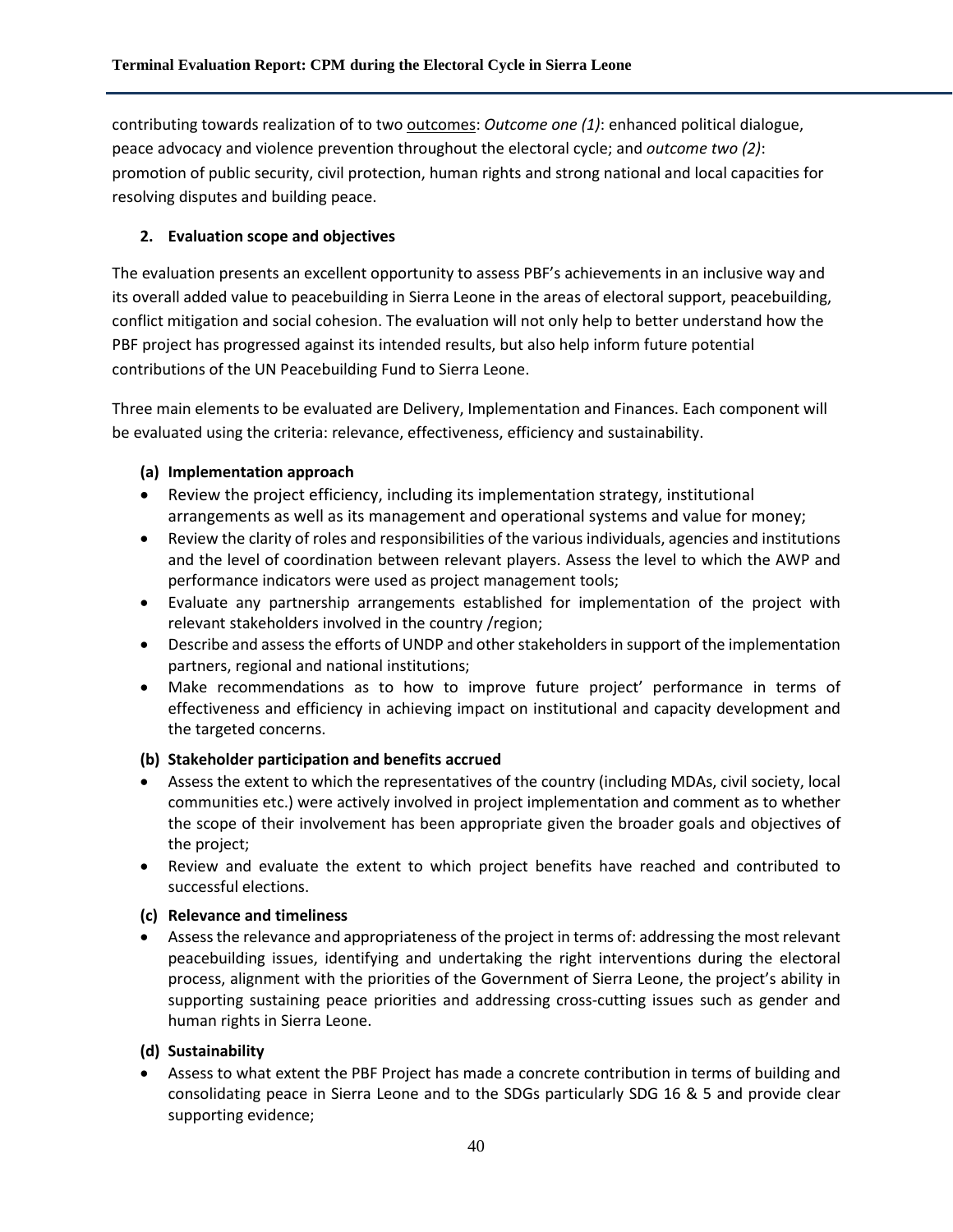- Assessthe likelihood of continuation of project outcomes/benefits after completion of the conflict prevention and mitigation funding; and describe the key factors that will require attention to improve prospects for sustainability of project outcomes. Factors of sustainability that should be considered include: institutional capacity (systems, structures, staff, expertise, etc.) social sustainability, and policy and regulatory frameworks that further the project objectives, financial sustainability.
- Document good practices, innovations and lesson learnt. Provide concrete and actionable recommendations for future programming.

#### **(e) Replication Approach**

- Describe main lessons that have emerged in terms of strengthening: ownership; stakeholder participation; capacity building; application of adaptive management strategies; the role of M&E in project implementation. In describing all lessons learned emphasis should be made on those lessons applicable to this project.
- Make recommendations on how the lessons and experience can be incorporated into similar initiatives in the future.

#### **(f) Financial Planning**

- Assess the financial control systems, including reporting and planning, that allowed the project management to make informed decisions regarding the budget;
- Assess the extent to which the flow of funds had been proper and timely from UNDP;
- Evaluate the extent of due diligence in the management of funds and financial expenditures.

#### **(g) Cost effectiveness**

• Assess the extent to which the project has completed the planned activities and met or exceeded the expected outcomes according to schedule and as cost effectively as initially planned.

#### (h) **Monitoring and Evaluation**

• Assess utilization of project's results based-monitoring systems and implementation of monitoring and evaluation plans including any adaptation to changing conditions (adaptive management) – and specifically, assess whether the lessons, insights and recommendations of the mid-term evaluation were applied successfully to re-direct the project.

#### *Evaluation approach and method*

The evaluator is expected to frame the evaluation effort using the **relevance, effectiveness, efficiency, and sustainability** criteria. The evaluation will consider the overall performance of the PBF Project's support considering the project's result framework and other strategic priorities spelled out in project document. The broad questions to be answered are based on the OECD DAC evaluation criteria and the UN Evaluation Group standards (including those on gender mainstreaming), which have been adapted to the context at hand as follows:

#### **Relevance and Appropriateness:**

- Was the project relevant, appropriate and strategic to the main peacebuilding goals and challenges in the country at the time of the PBF Project's implementation?
- Was the project relevant to UN's Peacebuilding mandate and UN SDGs, particularly SDG 16 & 5?
- To what extent are the interventions relevant to the needs and priorities of the target groups/beneficiaries?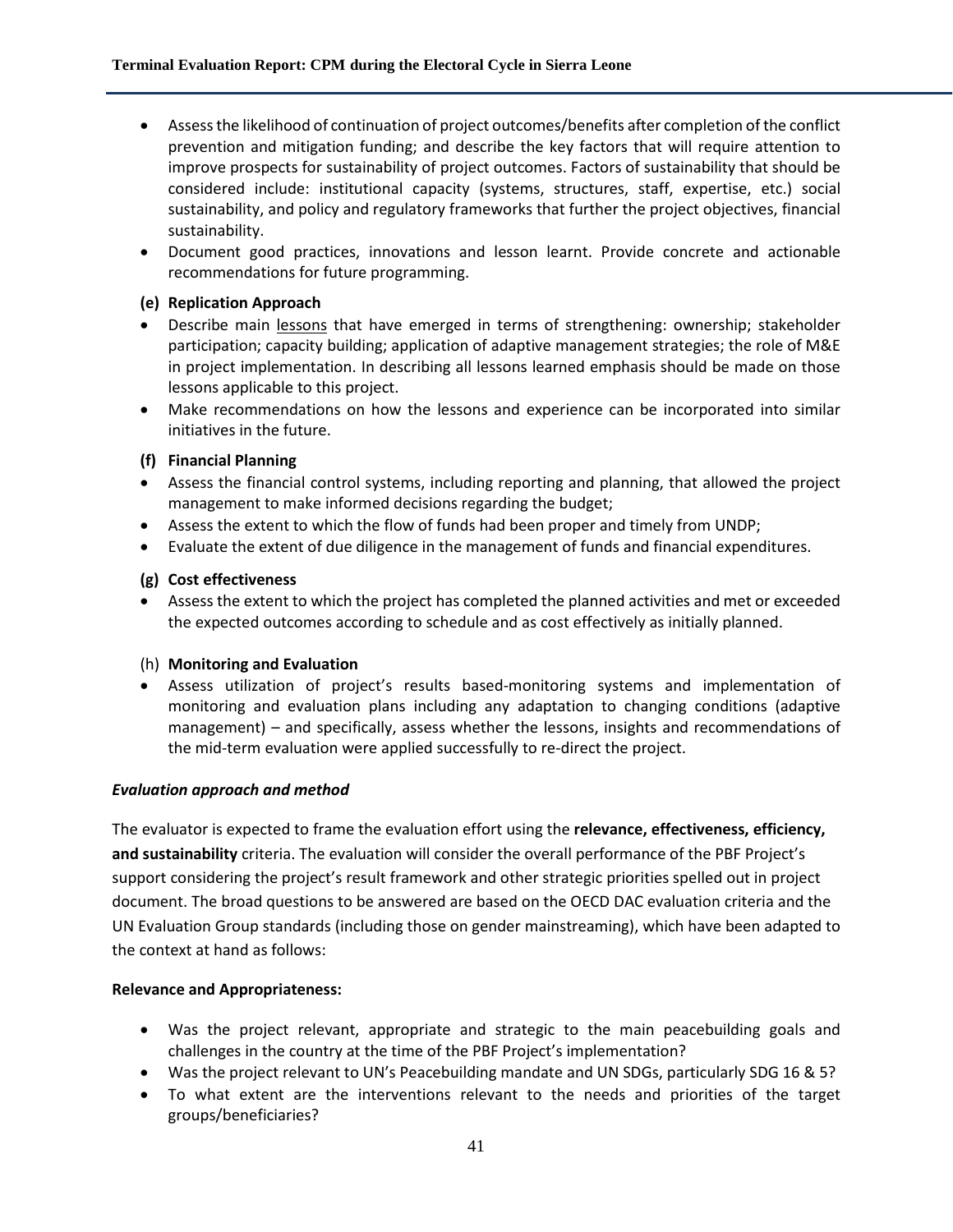- How relevant & responsive has the PBF project been to supporting peacebuilding priorities in Sierra Leone?
- What was the relevance of the proposed 'theory of change' for the PBF Project?
- To what extent did the PBF project respond to peacebuilding gaps?
- To what extent did the PBF project help address women's involvement in peace building & promotion of social cohesiveness and decision-making processes to strengthened peace building and social cohesiveness in Sierra Leone.

#### **Efficiency:**

- To what extent did PBFs' project support achieve the results in its proposed timeline?
- How efficient was the overall staffing, planning and coordination within the project (including between the two implementing agencies and with stakeholders? Have project funds and activities been delivered in a timely manner?
- How efficient and successful was the project's implementation approach, including procurement and other activities?
- How efficiently did the project use the project board?
- How well did the project collect and use data to monitor results? How well did it communicate with stakeholders and project beneficiaries on its progress? Did it use data to inform its implementation strategy?
- How well did the project communicate on its implementation and results?
- Overall, did the PBF project provide value for money? Have resources been used efficiently?
- To what extent the PBF (Phase-II) project ensured synergies within different programmes of UN agencies and other implementing organizations and donor with the same portfolio?
- Did the PBF Project make attempts and manage to ensure catalytic results, including unblocking important processes through its interventions and bringing in funding and support from other sources to its activities, areas of support and beneficiaries?

#### **Effectiveness:**

- To what extent did the PBF Project achieve its intended outcomes and contribution to strategic vision?
- To what extend did the PBF Project mainstream a gender dimension and support genderresponsive peacebuilding?
- How effective and clear was the PBF Project's targeting strategy in terms of geographic and beneficiary targeting?
- To what extent did the PBF Project complement work with different entities, especially with UNDP and UN WOMEN, and have a strategic coherence of approach?
- How have stakeholders have been involved in the programme's design and implementation?
- How was the program monitored and reviewed?

#### **Impact/Sustainability/Ownership:**

- To what extent did the PBF Project contribute to the broader strategic outcomes identified in the country level strategic plans and policies?
- Did the intervention design include an appropriate sustainability and exit strategy (including promoting national/local ownership, use of national capacity etc.) to support positive changes in peacebuilding in Sierra Leone after the end of the project?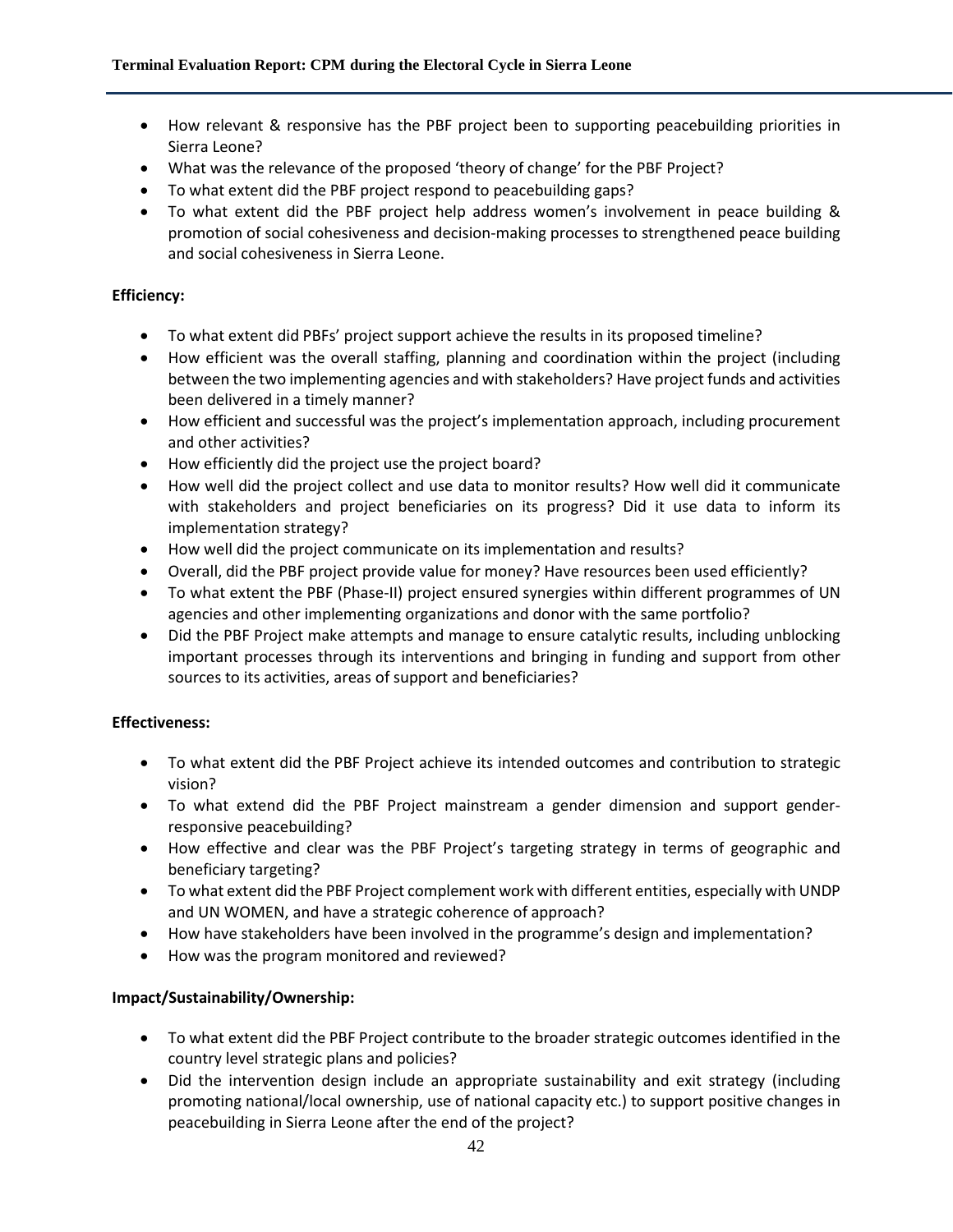- How strong is the commitment of the Government and other stakeholders to sustaining the results of PBF support and continuing initiatives, especially women's participation in decision making processes, supported under PBF Project?
- How has the project enhanced and contributed to the development of national capacity in order to ensure suitability of efforts and benefits?

A set of questions fine-tuned to the context should be drafted and submitted with the inception report for input and approval. The evaluator is expected to amend, complete it as part of an evaluation inception report, and shall include it as an annex to the final report.

#### *Methodology:*

The evaluation will be summative and will employ a participatory approach whereby discussions with and surveys of key stakeholders provide/ verify the substance of the findings. Proposals submitted by prospective consultants should outline a strong mixed method approach to data collection and analysis, clearly noting how various forms of evidence will be employed vis-à-vis each other to triangulate gathered information.

Proposals should be clear on the specific role each of the various methodological approaches plays in helping to address each of the evaluation questions. The methodologies for data collection may include but not necessarily be limited to:

- Rigorous desk review of documentation supplied by country PBF team (UNDP & UN WOMEN) including: Project documents, evaluation of PBF (Phase-I), project reports, key intervention reports and policies, minutes of project board meetings and Government Peace Building meetings etc.
- Key informant interviews and focus group discussions, as appropriate, with major stakeholders including country PBF team, officials from key ministries, representatives of Civil Society Organizations, Community Leaders (females & males) etc.
- Survey of key stakeholders, if relevant.

#### **3. Evaluation products (key deliverables)**

The evaluator will be accountable for delivery of the following key outputs and products:

(a) **Evaluation inception report:** This should be prepared before field mission and should detail evaluators' understanding of the evaluation process. The report should include a proposed schedule of tasks, activities and deliverables, designated responsibilities for each task/product. It should also reflect all substantive and logistical issues to be addressed to ensure the success of the evaluation. The consultant will provide the workplan and schedule to be followed throughout the assignment.

#### **(b) Data Collection:**

- Data collection and field visits as per agreed methodology.
- Presentation of preliminary findings.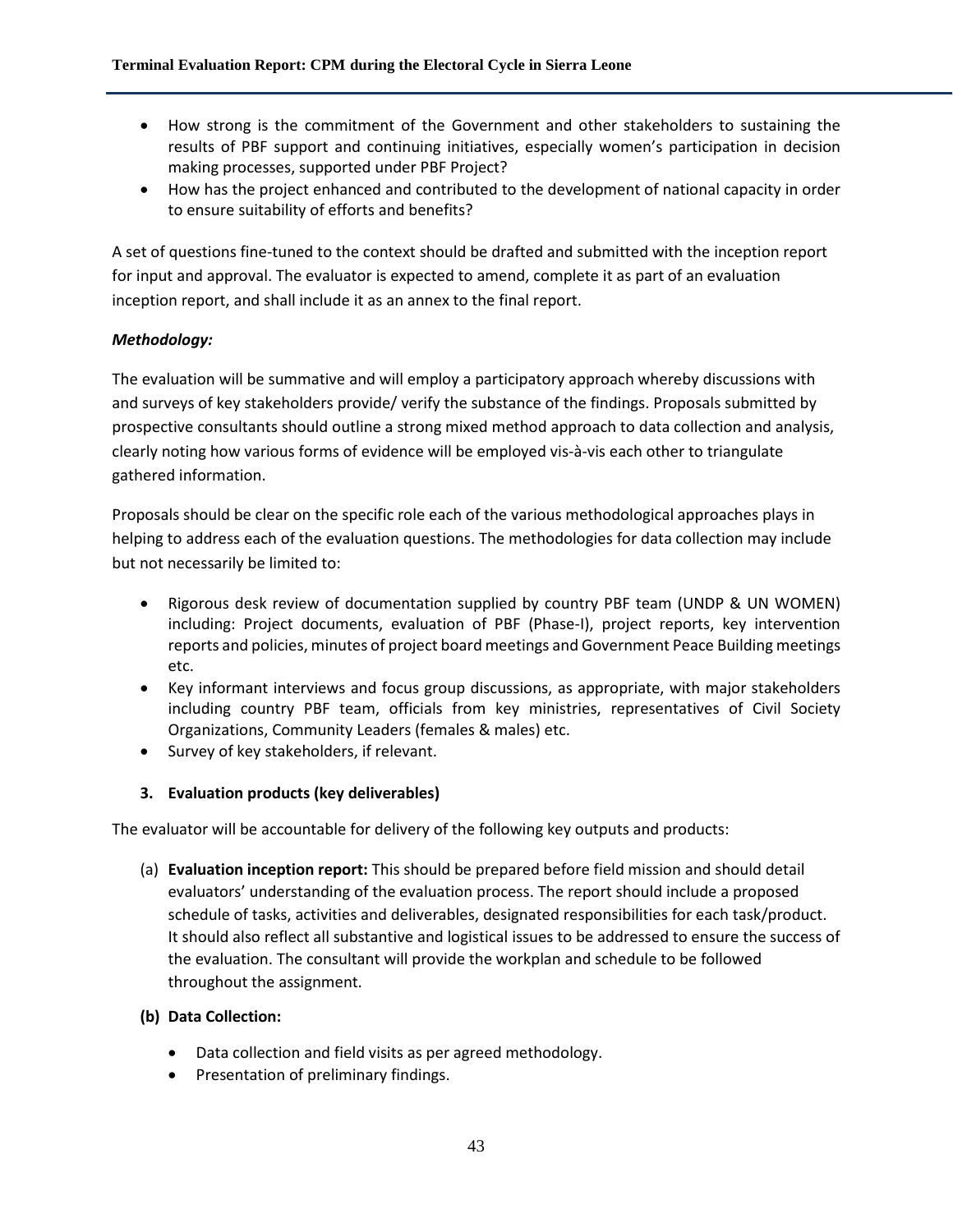- (c) **Draft evaluation report**: The project team, Evaluation Reference Group (ERG) members and key stakeholders should review and provide input to the draft report to ensure that it meets the required quality criteria and standards.
- (d) **Presentation of the findings:** The key findings of the evaluation should be presented to relevant stakeholders in a joint meeting to obtain participatory comments from them. A brief progress report should be submitted during consultancy detailing: activities and tasks completed to date, any challenges faced, any adjustments made in response to challenges, any deviations from timeline and explanations for deviations and any other risks and issues
- (e) **Final evaluation report:** A stand-alone document of approximately **30-40 pages** (excluding any annexes/attachments) that substantiates its recommendations and conclusions. The report will include mainly the following:
	- A detailed record of consultations with stakeholders to be provided as part of the information gathered by the evaluator, as an annex to the main report,
	- If there are any significant discrepancies between the impressions and findings of the evaluation team and stakeholders these should be explained in an Annex to be attached to the final report,
	- A Monitoring Effectiveness Tracking Tool (METT) with evaluators comments.

The evaluation report must provide *evidence‐based information* that is credible, reliable and useful. The evaluator is expected to follow a participatory and consultative approach ensuring close engagement with government counterparts, donor focal points, UNDP Country Office, project team and other key stakeholders including Ministries, Departments and Agencies (MDAs) and project Implementation Partners (IPs). The evaluator is expected to conduct a field mission to the provinces in Sierra Leone to meet and interact with beneficiaries and field-based actors.

#### *Management arrangements for the evaluation.*

The project' Chief Technical Specialist (CTS) is the evaluation manager who will manage day-to-day responsibilities of the evaluation and play the central role of connecting the other key players. An evaluation reference group will be constituted comprising of key stakeholders and will work closely with the evaluation manager to guide the evaluation process and provide guidance throughout.

#### **4. Required skills and experience**

The Consultant must have demonstrated expertise and experience in advanced techniques of conducting evaluation and quantitative & qualitative research. More specifically, the consultants must be an established leader in social research with demonstrated experience in;

- (i) Designing qualitative and quantitative research methods and sampling strategies, especially with respect of gender sensitive approach.
- (ii) Designing and conducting similar evaluations particularly in peace-building, gender equity promotion and youth empowerment promotion initiatives related project with national and international organizations.
- (iii) Statistical analysis with strong proficiency in data analysis packages such as SPSS, excel, or NVivo.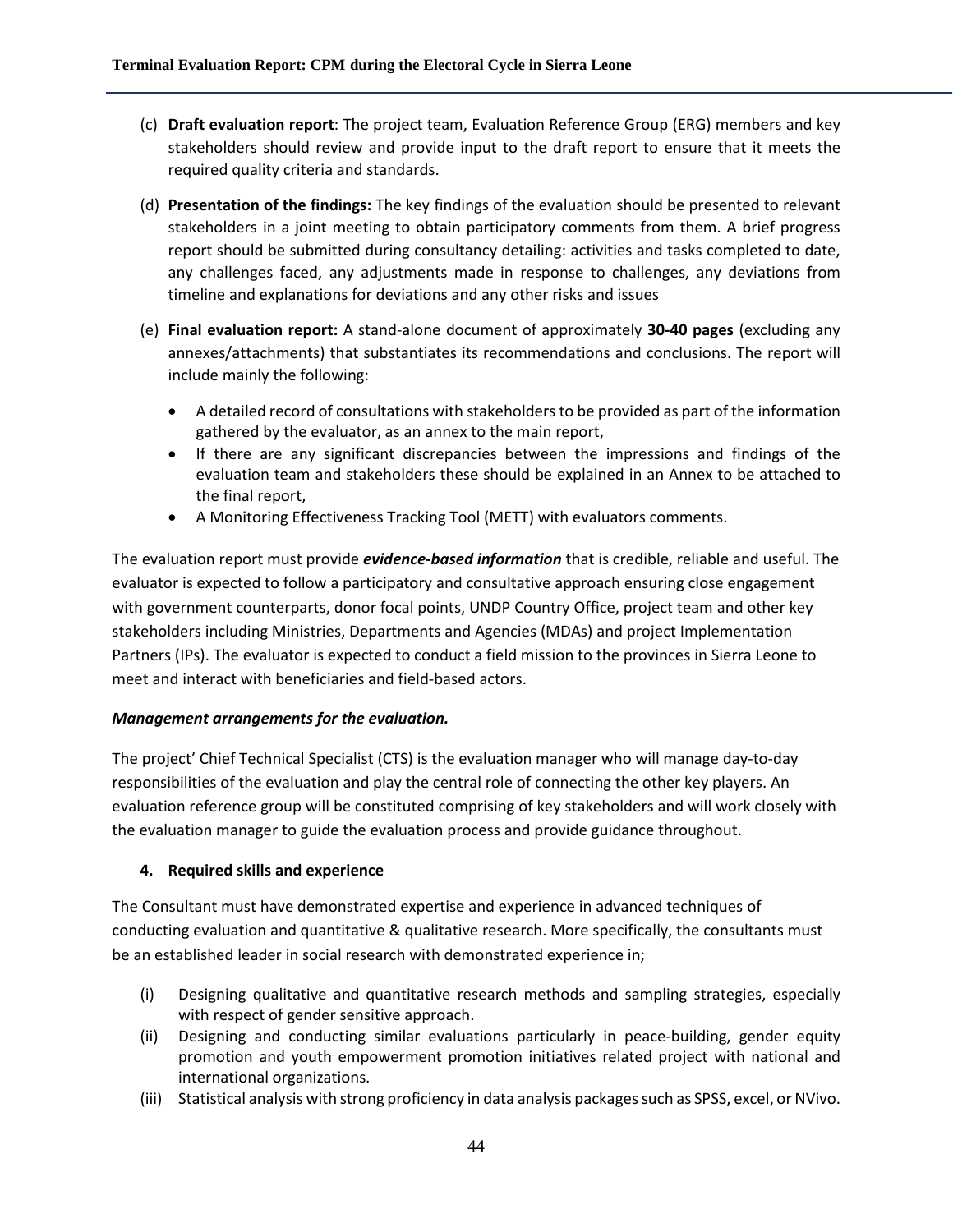- (iv) Conducting evaluations, social research studies and impact studies, preferably on peacebuilding, reconciliation, promotion of coexistence and harmony, gender promotion and youth promotion initiatives project.
- (v) Excellent communication and written skills in English

#### **Competencies**

- Good listening skills
- Strong drafting skills
- Ability to discuss sensitive topics at any level, from village to provincial to ministerial stakeholders using various public platforms
- Familiarity with current government policy and strategy in terms of reparations
- Ability to work as part of a multi-sectoral, cross-cultural team
- A sound comprehension of conflict and gender sensitivities
- Excellent communication skills (both written and oral), with fluency in English
- Focuses on impact and results for the client and responds positively to feedback

#### **Academic qualifications:**

• A Master's degree in Social Sciences, Law, Public Policy, Political Science, Peace Studies or related field. A combination of a Bachelors' degree with an additional 8 years of relevant work experience may be accepted in lieu of the Masters' degree.

#### **Professional Experience:**

- Proven record of conducting similar assessments
- At least 8 years' experience in peace building and conflict resolution activities.
- Experience dealing with UN agencies, non-profits or advocacy campaigns
- Demonstrated ability to work independently and adhere to deadlines

In addition to the above criteria, the terminal evaluation international consultant should be aware of and conduct the evaluation in accordance to the UNEG ethical guideline for evaluation to ensure the credibility and integrity of the evaluation process and products.

This is available here: <http://www.unevaluation.org/document/download/548>

#### **5. Timeframe for the evaluation process**

Below is the recommended duration of the assignment. The detailed schedule will be finalized with the consultant prior to the assignment. The estimated duration of the assignment is a maximum of 30 working days and the tentative schedule is as follows:

| <b>Deliverable</b>                                              | <b>Timing</b>        | <b>Actual date</b> |
|-----------------------------------------------------------------|----------------------|--------------------|
| Preparation (home-based)                                        | Recommended: 5 days  | TBD                |
| Evaluation mission and draft evaluation<br>report (field-based) | Recommended: 20 days | TBD                |
| Final report (home-based)                                       | Recommended: 5 days  | TBD                |
| ΤΟΤΑL                                                           | 30 days              |                    |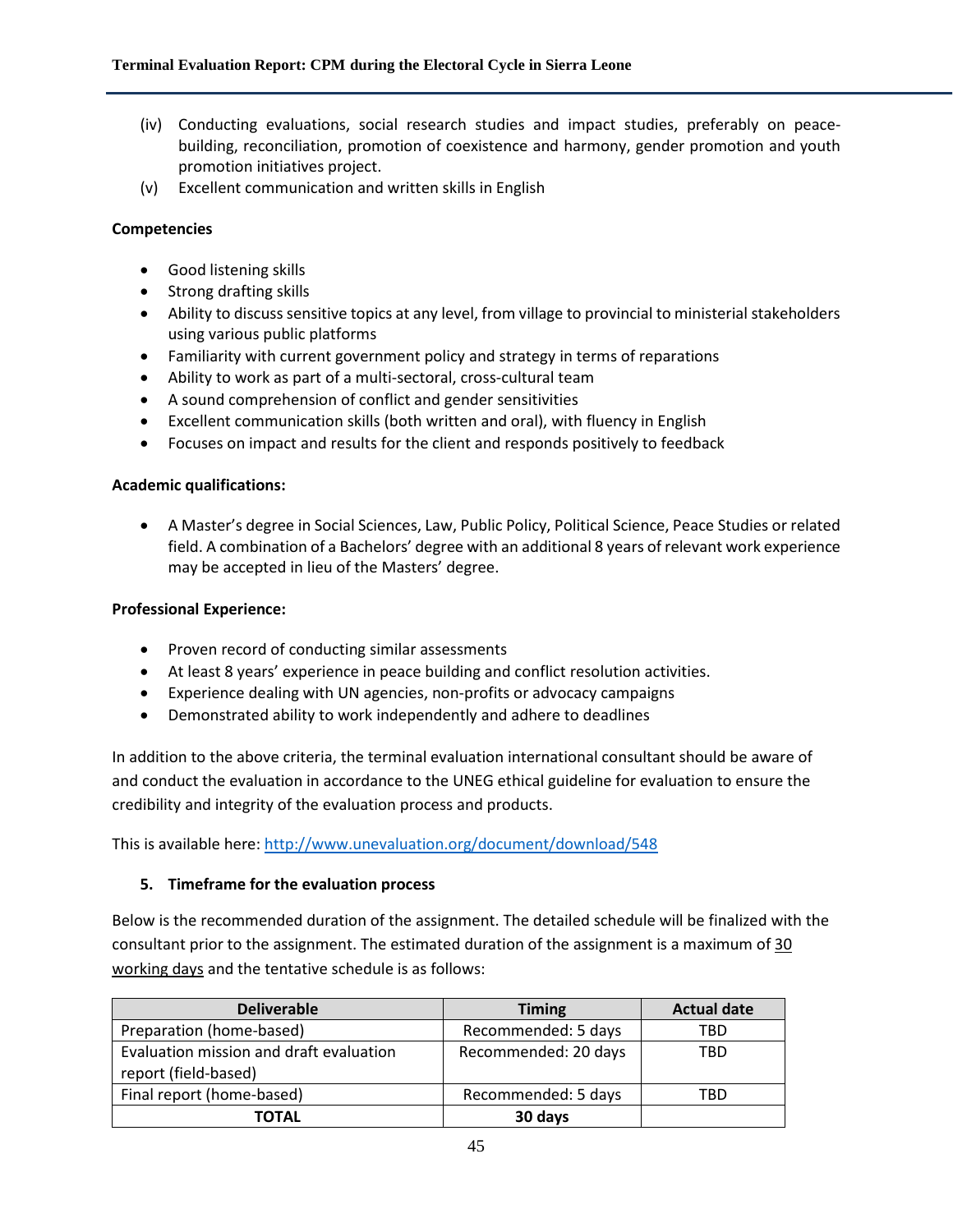#### **6. Payment modalities**

Payments **will be lumpsum and** will be made only upon confirmation of Deputy Resident Representative (Operations and Programmes) on delivering on the contract obligations in a satisfactory manner. The review and approval of all payments will be made by the DRR.

#### **7. Submission process**

The application should contain:

- i) **Cover letter** explaining why you are the most suitable candidate for the assignment, a description of your understanding of the consultancy assignment, a summary of the comments on the TOR, and a brief methodology on the proposed approach and conduct of the required work,
- ii) **Confirmation of Interest** document (template attached),
- iii) **Updated and signed P-11 along with your CV** to include qualifications/competencies and relevant experience in similar project and contact details of at least 2 professional referees who can certify your competencies, professionalism, quality of writing, presentation and overall suitability to this TOR,
- iv) Individual consultants will be evaluated based on a combination of factors including cover letter, credentials on offer and an interview (optional). and the offer which gives the best value for money for the UNDP.
- v) A duly filled financial proposal attached to the last page of the CV along with all other required documentation above.

**Note**: Consultants are responsible for ensuring they have any necessary **vaccinations/inoculations** when travelling. Consultants are also required to comply with the UN **security directives** set forth under dss.un.org.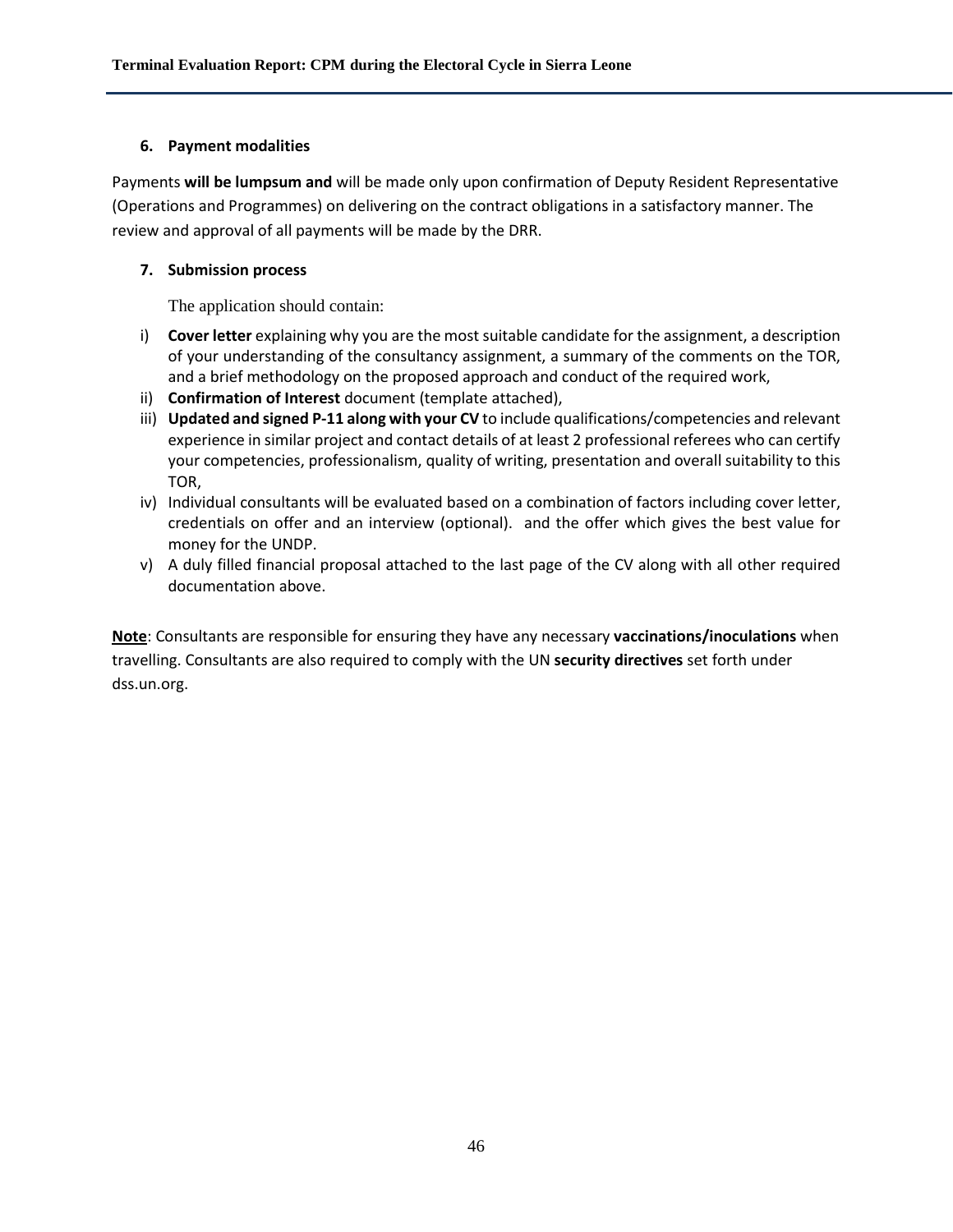#### **Annex A: List of documents to be provided (not exhaustive)**

- Project Document (ProDoc),
- Annual Work Plans (AWPs),
- Results and Resources Framework (RRF),
- Project progress reports,
- Minutes of meeting for the Technical Committee,
- Mid-Term evaluation report,
- UNDP Strategic plan (2018-2021),
- Country Programme Document (CPD) for Sierra Leone (2015-2018/19),
- United Nations Development Assistance Framework (UNDAF) for Sierra Leone (2015-2018/19).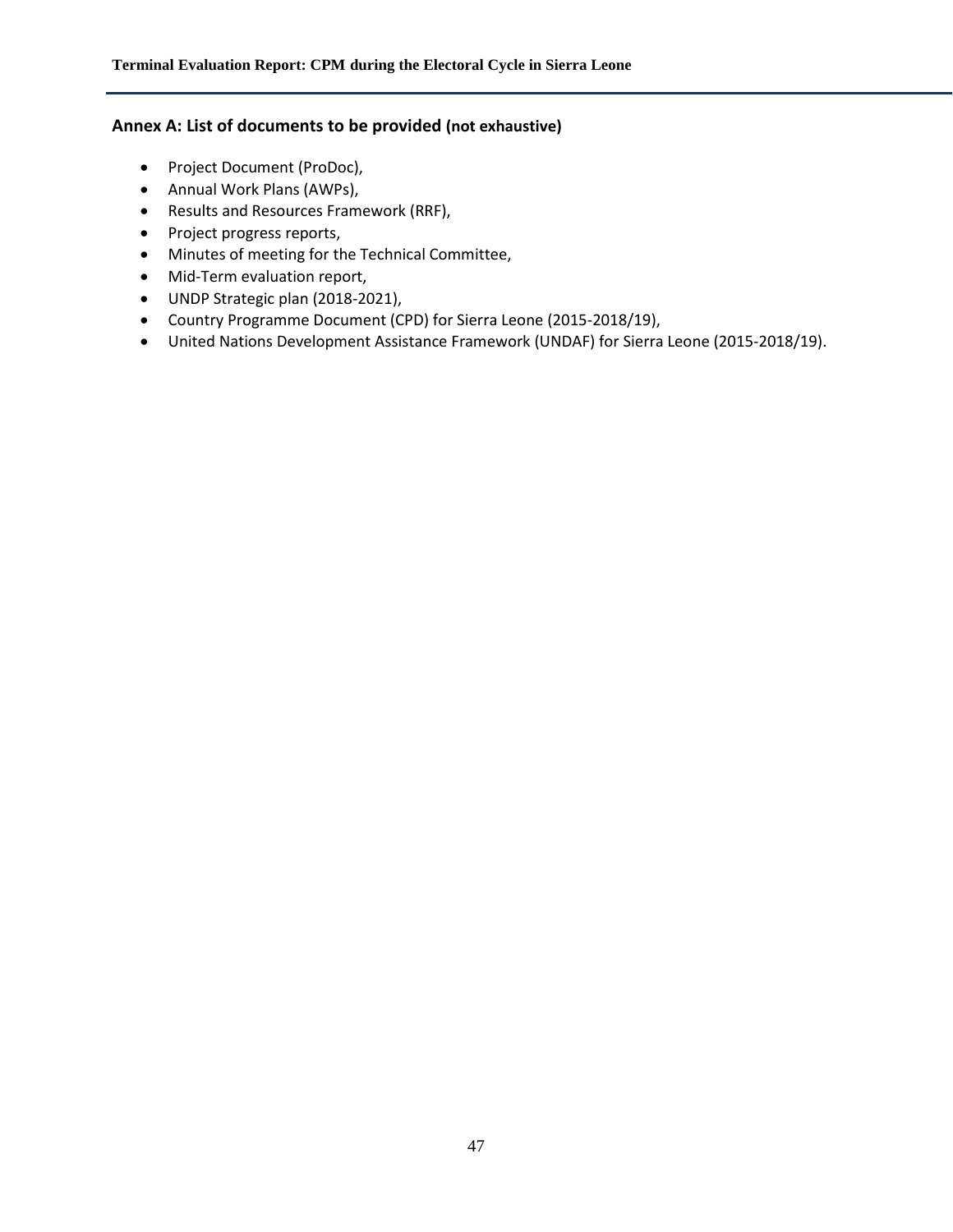#### **ANNEX B: UNEG Code of Conduct for Evaluators/Midterm Review Consultants**

#### **Evaluators/Consultants:**

- 1.Must present information that is complete and fair in its assessment of strengths and weaknesses so that decisions or actions taken are well founded.
- 2.Must disclose the full set of evaluation findings along with information on their limitations and have this accessible to all affected by the evaluation with expressed legal rights to receive results.
- 3.Should protect the anonymity and confidentiality of individual informants. They should provide maximum notice, minimize demands on time, and respect people's right not to engage. Evaluators must respect people's right to provide information in confidence, and must ensure that sensitive information cannot be traced to its source. Evaluators are not expected to evaluate individuals, and must balance an evaluation of management functions with this general principle.
- 4.Sometimes uncover evidence of wrongdoing while conducting evaluations. Such cases must be reported discreetly to the appropriate investigative body. Evaluators should consult with other relevant oversight entities when there is any doubt about if and how issues should be reported.
- 5.Should be sensitive to beliefs, manners and customs and act with integrity and honesty in their relations with all stakeholders. In line with the UN Universal Declaration of Human Rights, evaluators must be sensitive to and address issues of discrimination and gender equality. They should avoid offending the dignity and self-respect of those persons with whom they come in contact in the course of the evaluation. Knowing that evaluation might negatively affect the interests of some stakeholders, evaluators should conduct the evaluation and communicate its purpose and results in a way that clearly respects the stakeholders' dignity and self-worth.
- 6.Are responsible for their performance and their product(s). They are responsible for the clear, accurate and fair written and/or oral presentation of study limitations, findings and recommendations.
- 7.Should reflect sound accounting procedures and be prudent in using the resources of the evaluation.

#### **MTE Consultant Agreement Form**

| Agreement to abide by the Code of Conduct for Evaluation in the UN System: |                                                                                                        |  |
|----------------------------------------------------------------------------|--------------------------------------------------------------------------------------------------------|--|
|                                                                            |                                                                                                        |  |
|                                                                            |                                                                                                        |  |
| Evaluation.                                                                | I confirm that I have received and understood and will abide by the United Nations Code of Conduct for |  |
|                                                                            | (Date)                                                                                                 |  |
|                                                                            |                                                                                                        |  |
|                                                                            |                                                                                                        |  |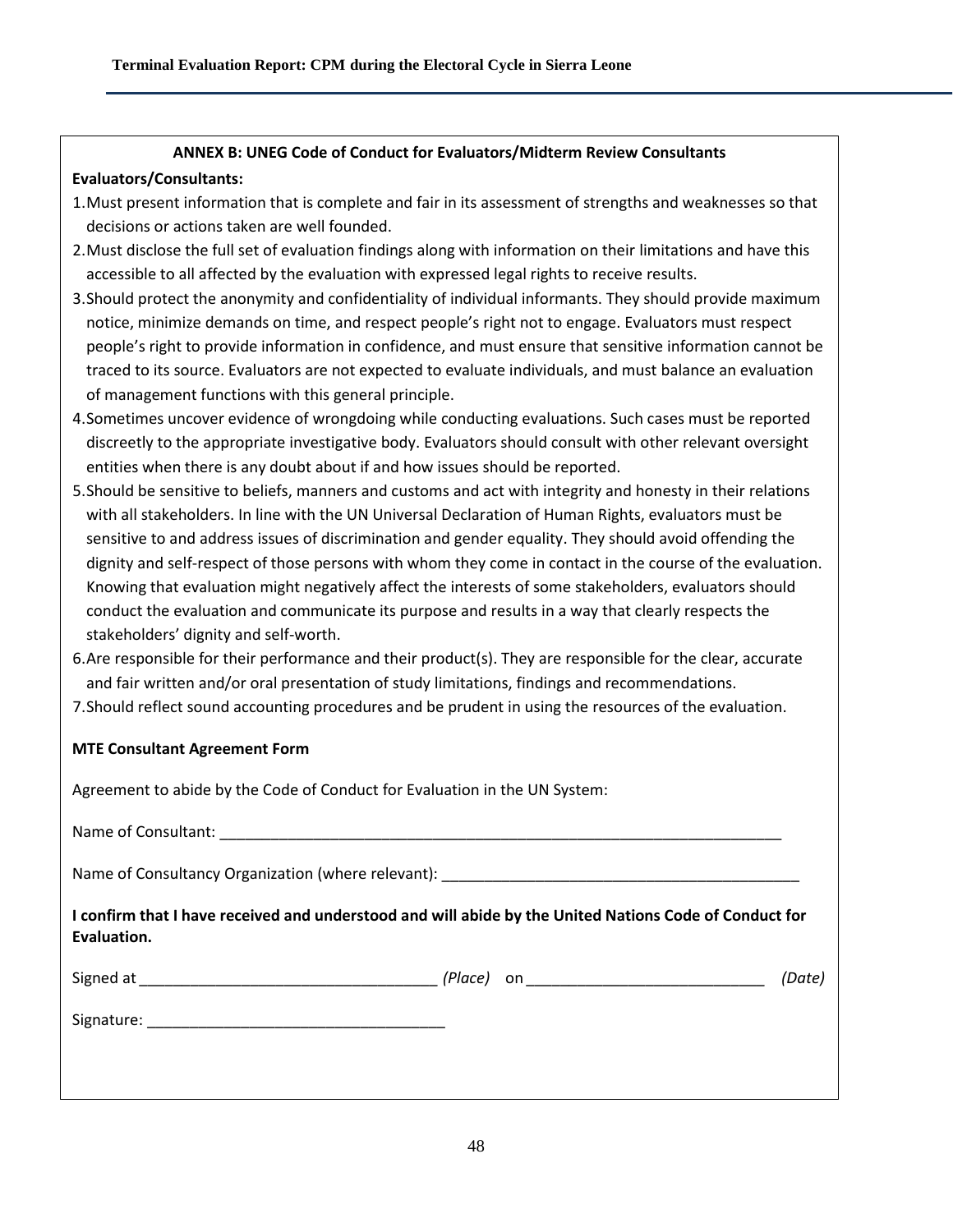| Prepared by:<br>Name: | Agus Wandi                              |
|-----------------------|-----------------------------------------|
| Designation:          | <b>Chief Technical Specialist (CTS)</b> |
| Date:                 |                                         |
| Signature:            |                                         |
|                       |                                         |

## **Reviewed and approved by:**

| Name:      | Josephine Scott-Manga                     |
|------------|-------------------------------------------|
|            | Designation: Governance Team Leader (a.i) |
| Date:      |                                           |
| Signature: |                                           |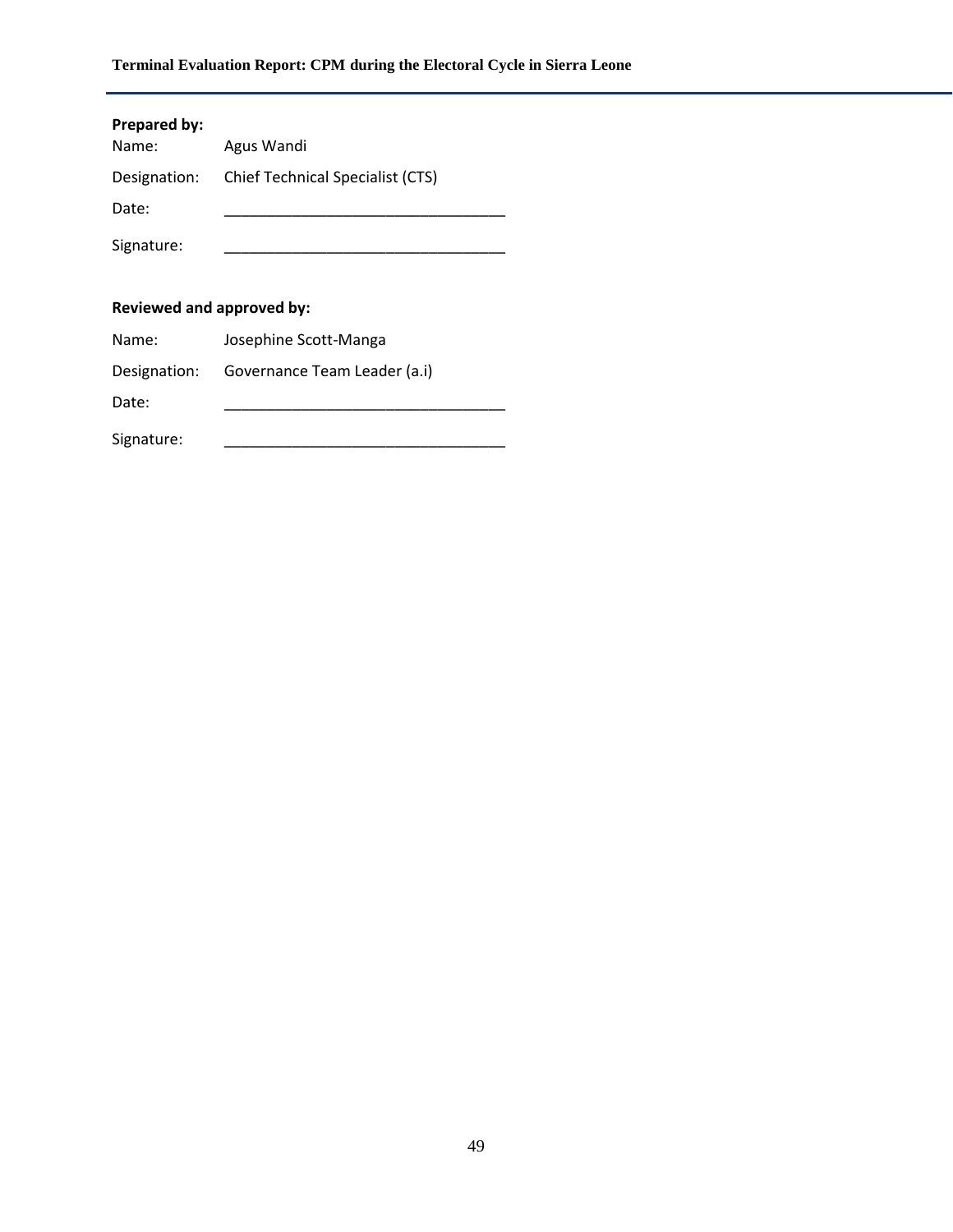# **ANNEX 2: LIST OF PROJECT AWARDS**

| 2017 Agreements - 6 Letter of Agreements (LoA), 2 Micro-Credit Grants (MCG); Nine Partners |  |  |  |  |
|--------------------------------------------------------------------------------------------|--|--|--|--|
|                                                                                            |  |  |  |  |

| <b>Recipient</b>         | Date of    | <b>Type of</b> |                                                        | Amount    | <b>Duration</b> |
|--------------------------|------------|----------------|--------------------------------------------------------|-----------|-----------------|
|                          | Award      | Award          |                                                        | (USD)     |                 |
| Human Rights             | 28 August  | LoA            | HR in Elections Manual, training,                      | 52,526    | 4 months (to    |
| Commission               |            |                | complaints handling, awareness raising,                |           | end of 2017)    |
| Sierra Leone             |            |                | M&E, HR report after election                          |           |                 |
| (HRCSL)                  |            |                |                                                        |           |                 |
| Legal Aid                | 24 August  | LoA            | Workshop legal aid and elections, train                | 69,072    | 4 months        |
| Board (LAB)              |            |                | party members, partners, community                     |           |                 |
|                          |            |                | advisory bureaus, case targets including               |           |                 |
| Office of                | 3 August   | LoA            | <b>ADR</b><br>Electoral security strategy, town halls, | 285,000   | 5 months        |
| National                 |            |                | district threat assessments, situation                 |           |                 |
| Security (ONS)           |            |                | room, trainings and simulation                         |           |                 |
| <b>Political Parties</b> | 10 October | LoA            | Code of Conduct (CoC) for PPs                          | 171,667   | 3 months        |
| Registration             |            |                | reviewed, adopted, signed;                             |           |                 |
| Commission               |            |                | APPYA/APPWA CoCs, District Code                        |           |                 |
| (PPRC)                   |            |                | Monitoring Committees reactivated                      |           |                 |
| Sierra Leone             | 30 August  | LoA            | Stationary, election security manual and               | 22,423    | 4 months        |
| Police (SLP)             |            |                | train 1,500 SLP for ToT                                |           |                 |
| National                 | 24 August  | LoA            | Design/dissemination of jingles/audio-                 | 256,991   |                 |
| Commission for           |            |                | visual messages, town halls, citizen's                 |           |                 |
| Democracy                |            |                | planform, election monitoring                          |           |                 |
| (NCD)                    |            |                |                                                        |           |                 |
| <b>BBC</b> Media         | 11         | Direct         | Social media, journalists, electoral                   | 347,222   | 6 months        |
| Action                   | December   | cash           | administrator/security/monitoring                      |           |                 |
|                          |            | transfer       | trainings; social media films, weekly                  |           |                 |
|                          |            |                | radio show, Facebook posts                             |           |                 |
| Media Reform             | 6          | <b>MCG</b>     | Train conflict-sensitive reporting,                    | 145,918   | 6 months        |
| Coordination             | December   |                | monitoring and situation room                          |           |                 |
| Group (MRCG)             |            |                |                                                        |           |                 |
| West African             | 6          | <b>MCG</b>     | Needs/capacity assessment of                           | 43,327    | 2 months        |
| Network for              | December   |                | decentralized security committees                      |           |                 |
| Peacebuilding            |            |                |                                                        |           |                 |
| (WANEP)                  |            |                |                                                        |           |                 |
| <b>Total</b>             |            |                |                                                        | 1,394,146 |                 |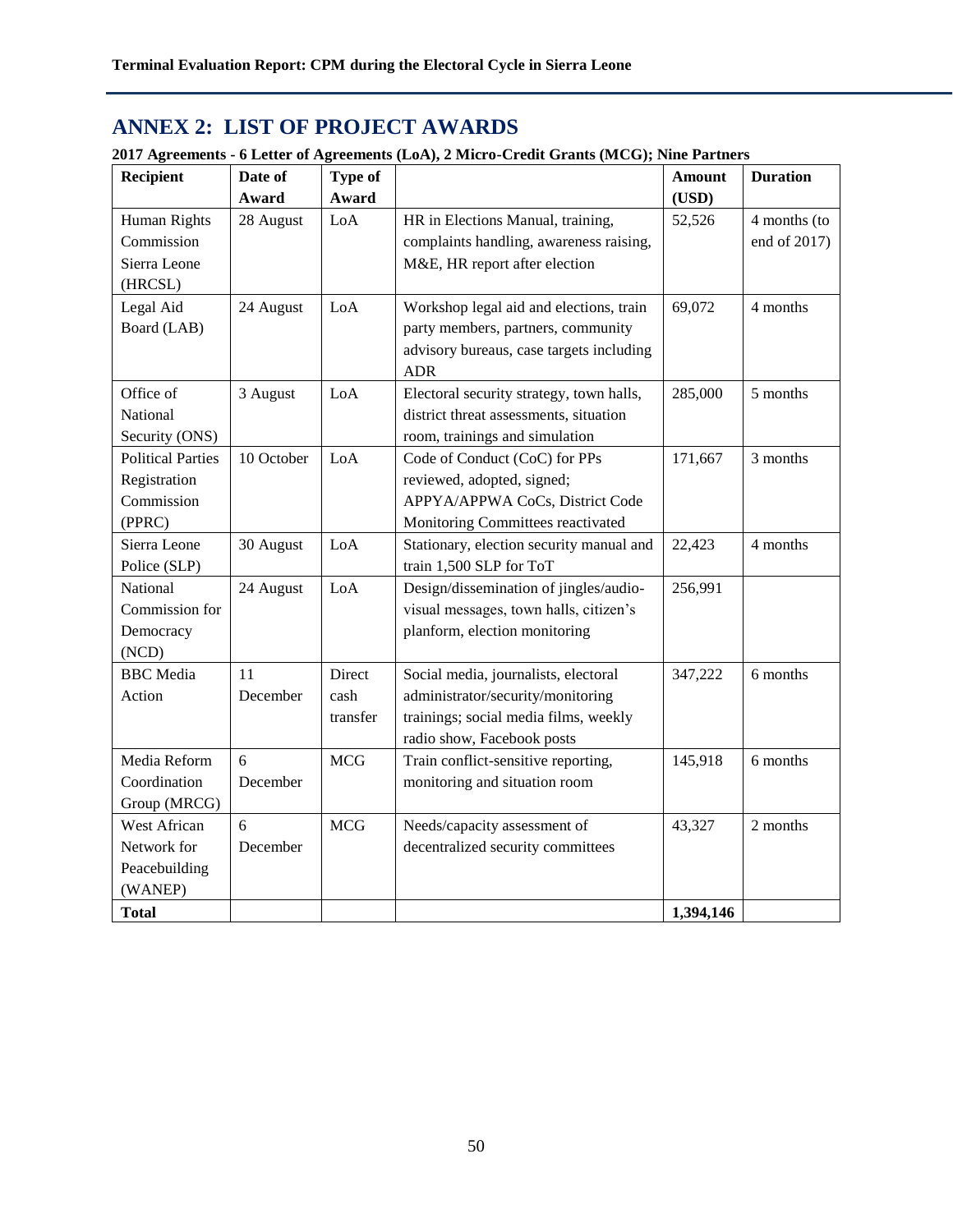| Recipient             | Date of        | Type of    |                                       | <b>Amount</b> | <b>Duration</b> |
|-----------------------|----------------|------------|---------------------------------------|---------------|-----------------|
|                       | Award          | Award      |                                       | (USD)         |                 |
| <b>HRCSL</b>          | $\overline{2}$ | LoA        | Training, monitoring, engaging on HR  | 37,000        | 4 months        |
|                       | February       |            | in elections                          |               |                 |
| Judiciary             | 27             | LoA        | Support for Electoral Offenses High   | 106,811       | 4 months        |
|                       | February       |            | Courts                                |               |                 |
| <b>LAB</b>            | 18             | LoA        | Election-related offences service     | 30,000        | 5 months        |
|                       | January        |            | delivery                              |               |                 |
| Ministry of           | 8              | LoA        | Monitor CPM project in 16 districts,  | 20,000        | 2 months        |
| Internal              | February       |            | promote synergies, manage TC          |               |                 |
| Affairs (MIA)         |                |            |                                       |               |                 |
| <b>NCD</b>            | 23 Jan.        | LoA        | Continue                              | 150,000       | 5 months        |
| <b>NCD</b>            | 13 March       | LoA        | Reimburse for February VE spending    | 7,400         | NA              |
|                       |                | Addendum   |                                       |               |                 |
| Office of the         | 5              | LoA        | National Consultant to generate Green | 16,423        | 2 months        |
| <b>Chief Minister</b> | October        |            | Paper on National Dialogue            |               |                 |
| <b>ONS</b>            | 13 March       | LoA        | Not previously budgeted               | 32,409        | 2 months        |
|                       |                | Addendum   | communications and outreach for       |               |                 |
|                       |                |            | situation room                        |               |                 |
| <b>ONS</b>            | 9 April        | LoA        | Not previously budgeted contingency   | 38,696        | 2 months        |
|                       |                | Addendum   | fuel costs, staff costs & allowances, |               |                 |
|                       |                |            | vehicle maintain acne, coordination   |               |                 |
|                       |                |            | support                               |               |                 |
| <b>PPRC</b>           | 11 April       | LoA        | APPWA/APPYA facilitated               | 430,441       | 6 months        |
|                       |                |            | dialogues, meetings/radio discussion, |               |                 |
|                       |                |            | EPG, mediation training               |               |                 |
| Ministry of           | 7 Sept.        | LoA        | Support Concessions, Tax & Waver      | 48,000        | 2 months        |
| Finance               |                |            | Committee, compendium of laws         |               |                 |
| Centre for            | 29 March       | <b>MCG</b> | Political party code of conduct       | 30,673        | 2 months        |
| Good                  |                |            | monitoring                            |               |                 |
| Governance            |                |            |                                       |               |                 |
| (CGG)                 |                |            |                                       |               |                 |
| CGG                   | 31             | <b>MCG</b> | Promoting peace and national          | 30,000        | 2 months        |
|                       | August         |            | cohesion                              |               |                 |
| Fambul Tok            | 31             | <b>MCG</b> | Support Peace Mothers, town hall and  | 35,000        | 3 months        |
|                       | August         |            | outreach meetings, radio discussions  |               |                 |
| Institute for         | 31             | MCG        | Map national electoral violence and   | 20,000        | 3 months        |
| Governance            | August         |            | responses; 5 hot spot cases           |               |                 |
| Reform (IGR)          |                |            |                                       |               |                 |
| National              | 31             | MCG        | Promote understanding of elections    | 20,000        | 3 months        |
| Election              | August         |            | observation in divided communities    |               |                 |
| Watch                 |                |            |                                       |               |                 |
| Women's               | 22             | <b>MCG</b> | Train female councilors, parliament   | 30,000        | 3 months        |
| Forum                 | January        |            | candidates; radio discussions         |               |                 |
| <b>Total</b>          |                |            |                                       | 1,082,853     |                 |

**2018 Agreements (11 LoA, 6 MCG): 14 Partners**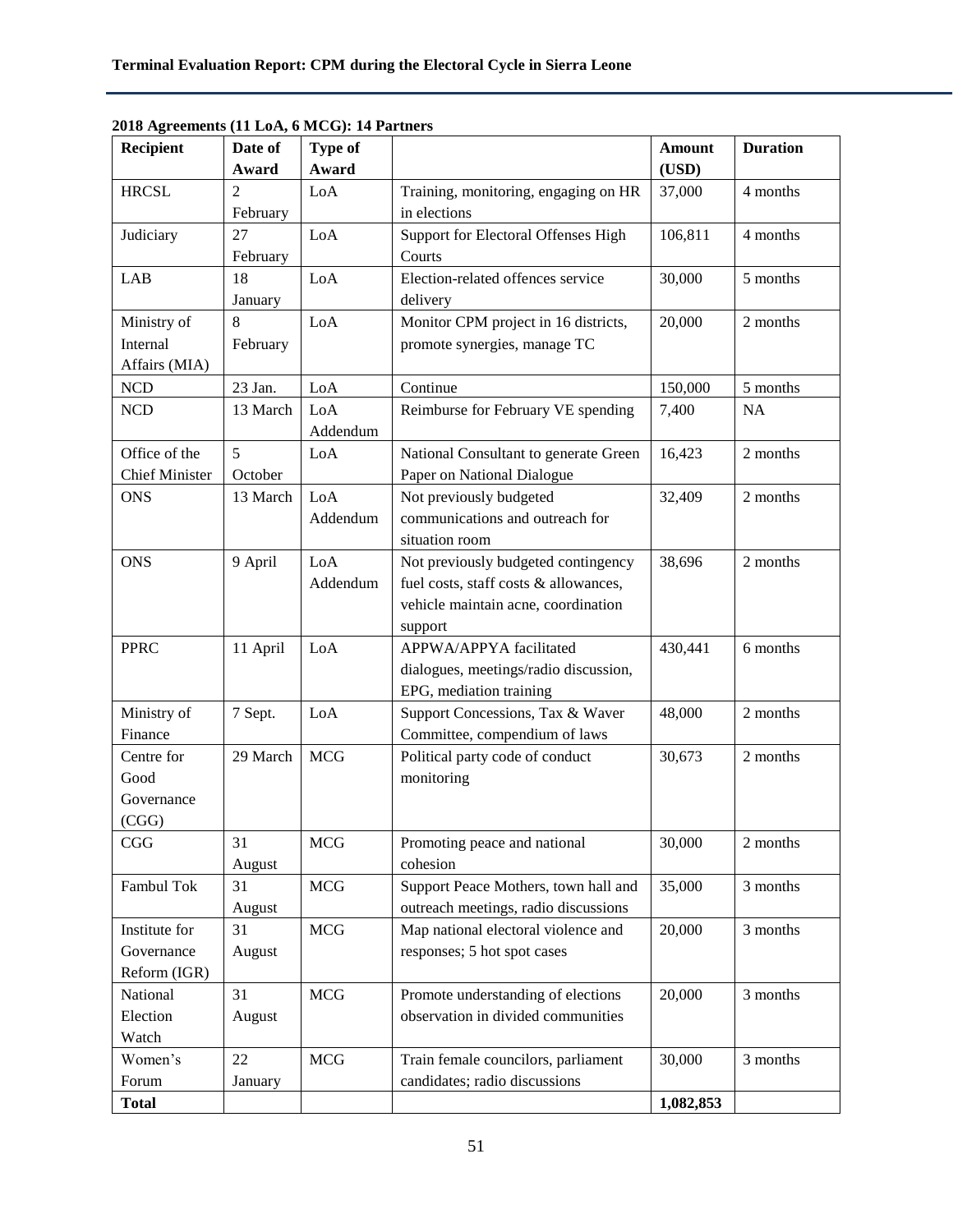## **Terminal Evaluation Report: CPM during the Electoral Cycle in Sierra Leone**

| Recipient                                                         | Date of<br>Award | Type of<br>Award |                                                                                                       | Amount<br>(USD) | <b>Duration</b>           |
|-------------------------------------------------------------------|------------------|------------------|-------------------------------------------------------------------------------------------------------|-----------------|---------------------------|
| Ministry of<br>Politics and<br><b>Political Affairs</b><br>(MPPA) | 14 May           | LoA              | Secretariat and planning for $\&$<br>carrying out National Peace<br>and Social Cohesion<br>conference | 114,080         | 2 months                  |
| <b>MPPA</b>                                                       | May              | LoA<br>Addendum  | Support engagement of civil<br>society in National Dialogue                                           | 60,000          | 2 months                  |
| <b>ONS</b>                                                        | 20 May           | LoA              | Establish/reestablish 20<br>Chiefdom Security<br>Committees                                           | 45,000          | 2 months (or 1)<br>month) |
| CGG                                                               | 30 April         | <b>LVG</b>       | Dialogues and town halls                                                                              | 50,000          | 2 months                  |
| <b>Fambul Tok</b>                                                 | 30 April         | <b>LVG</b>       | Follow on 2018 award                                                                                  | 50,000          | 2 months                  |
| <b>WANEP</b>                                                      | 30 April         | LVG.             | Peace and social cohesion for<br>hotspots post-violence                                               | 45,000          | 2 months                  |
| <b>Total</b>                                                      |                  |                  |                                                                                                       | 422,591         |                           |

2019 Agreements - 5 LoA, 4 Low-Value Grants (LVG): Nine Partners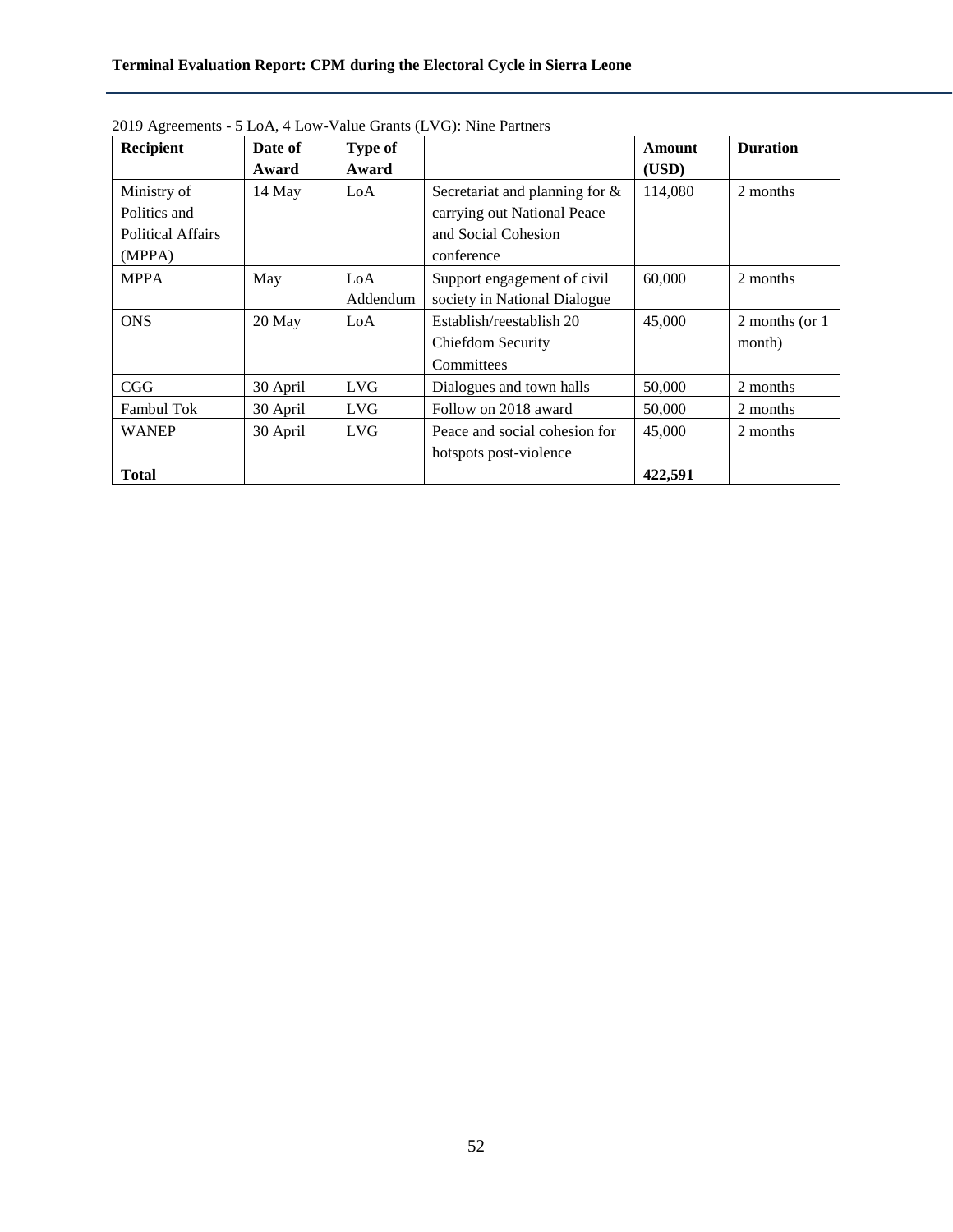# **ANNEX 3: BIBLIOGRAPHY**

## **UN Documents**

Peacebuilding Commission. 22 January 2019. "PBC Ambassadorial-level meeting on Sierra Leone: Chairperson's summary of the Discussion." New York: United Nations (UN). [https://www.un.org/peacebuilding/sites/www.un.org.peacebuilding/files/documents/20190122\\_p](https://www.un.org/peacebuilding/sites/www.un.org.peacebuilding/files/documents/20190122_pbc_csc_sierra_leone_chairs_summary_22nd_january_2019_2.pdf) [bc\\_csc\\_sierra\\_leone\\_chairs\\_summary\\_22nd\\_january\\_2019\\_2.pdf](https://www.un.org/peacebuilding/sites/www.un.org.peacebuilding/files/documents/20190122_pbc_csc_sierra_leone_chairs_summary_22nd_january_2019_2.pdf)

United Nations. 2015. The United Nations Development Assistance Framework (UNDAF) 2015- 2018): Sierra Leone. New York: UN.

[http://www.sl.undp.org/content/sierraleone/en/home/operations/legal\\_framework/\\_jcr\\_content/ce](http://www.sl.undp.org/content/sierraleone/en/home/operations/legal_framework/_jcr_content/centerparsys/download_8/file.res/UNDAF%20Result%20Matrix.pdf) [nterparsys/download\\_8/file.res/UNDAF%20Result%20Matrix.pdf](http://www.sl.undp.org/content/sierraleone/en/home/operations/legal_framework/_jcr_content/centerparsys/download_8/file.res/UNDAF%20Result%20Matrix.pdf)

United Nations Evaluation Group (UNEG). June 2010. *Quality Checklist for Evaluation ToR and Inception Report*. New York: UN. <http://www.uneval.org/document/detail/608>

UNEG. June 2016. *Norms and Standards for Evaluation*. New York: UN. <http://www.unevaluation.org/document/detail/1914>

UNEG. August 2014. *UNEG Handbook for Integrating Human Rights and Gender Perspectives in Evaluations*. New York: UN. <http://www.uneval.org/document/detail/1616>

UNEG. June 2010. *UNEG Quality Checklist for Evaluation Reports*. New York: UN. <http://www.unevaluation.org/document/detail/608>

## **Office of the High Commissioner for Human Rights (OHCHR)**

Zabel, Monica, and Elizabeth Gibbons. February 2016. "Evaluation of the Programmes supported by the Human Rights Advisors (HRAs): Final Report -Volume I, Main Text. New York: OHCHR.

<https://www.ohchr.org/Documents/AboutUs/Evaluation/EvaluationProgrammesHRA.pdf>

## **United Nations Development Programme (UNDP) Documents**

UNDP. 14 May 2014. "Draft Sierra Leone Country Programme Document (2015-2018)." New York: UNDP.

[http://www.sl.undp.org/content/sierraleone/en/home/operations/legal\\_framework/\\_jcr\\_content/ce](http://www.sl.undp.org/content/sierraleone/en/home/operations/legal_framework/_jcr_content/centerparsys/download_9/file.res/Sierra%20Leone%20CPD%2014%20May%202014%20.pdf) [nterparsys/download\\_9/file.res/Sierra%20Leone%20CPD%2014%20May%202014%20.pdf](http://www.sl.undp.org/content/sierraleone/en/home/operations/legal_framework/_jcr_content/centerparsys/download_9/file.res/Sierra%20Leone%20CPD%2014%20May%202014%20.pdf)

## **Conflict Prevention and Mitigation (CPM) during electoral cycle in Sierra Leone Documents**

Project Document, United Nations Peacebuilding Support Office (PBSO)/Peacebuilding Fund (PBF), Project Title: Conflict Prevention and Mitigation (CPM) during electoral cycle in Sierra Leone

Draft Concept Note: Promote and Sustain Peace and National Cohesion in Post-Election Sierra Leone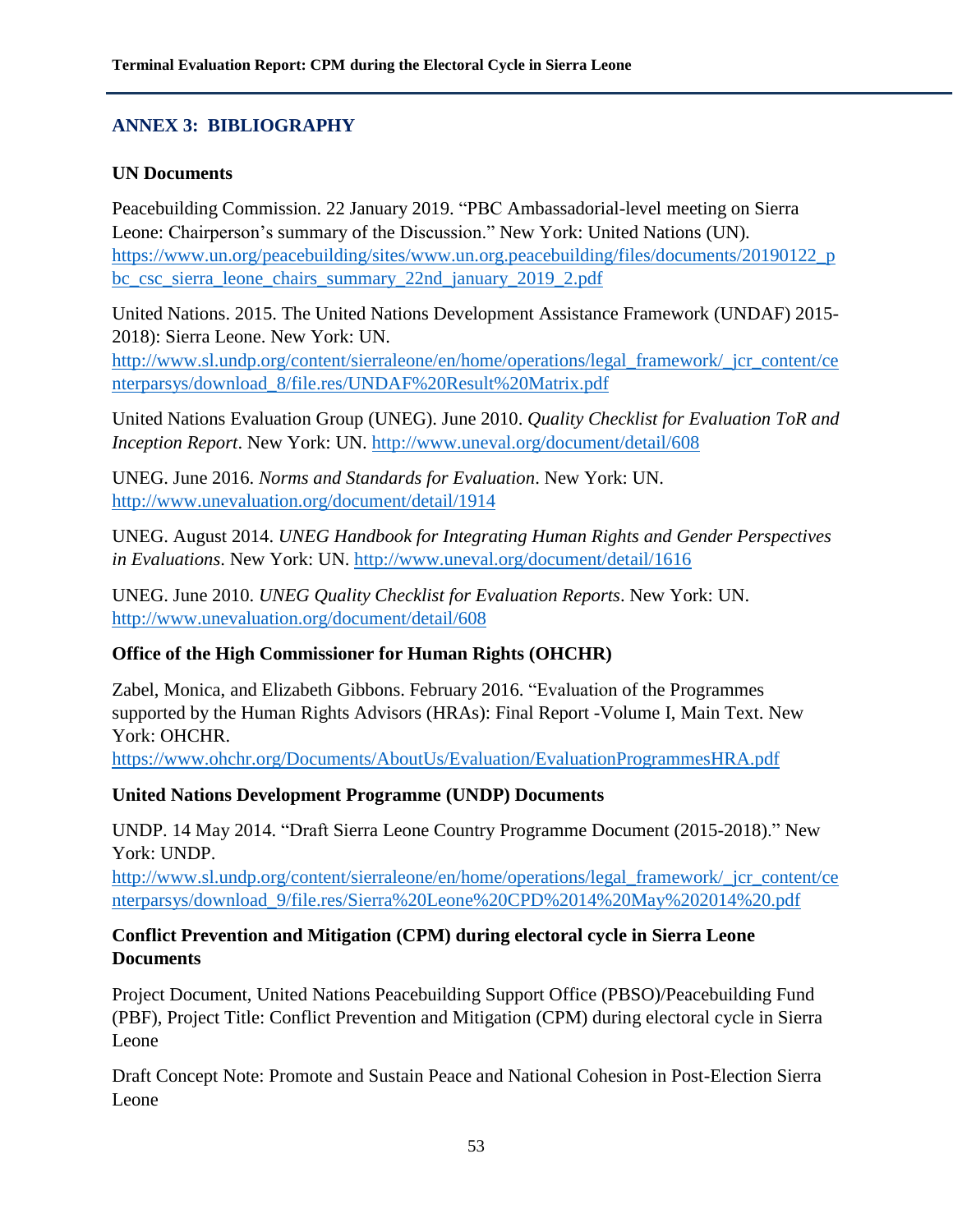PBF Project Progress Report, Country Sierra Leone, Final, June 2019

Annex D: PBF project budget, 31 May 2019

PBF Project Progress Report, Country Sierra Leone, Annual, 15 November 2018

Annex D: PBF project budget, 10 November 2018

PBF Project Progress Report, Country Sierra Leone, Semi Annual, 31 July 2018

Annex D: PBF project budget, 19 June 2018

Peacebuilding Fund (PBF) Annual Project Progress Report, Country Sierra Leone, Reporting Period: 1 January – 31 December 2017

Rosenblum‐Kumar, Gay. 20 September 2018. "Mid-term Evaluation of the Conflict Prevention and Mitigation during the Electoral Cycle in Sierra Leone Project ‐ 2017‐2018." UNDP.

Nelson, Sue. 1 November 2018. "Electoral Steering Committee SIERRA LEONE 2016 – 2018: Lessons Learned FINAL REPORT." UNDP.

Nelson, Sue. 29 January 2019. "Support to the National Electoral Commission Project 2016 – 2018: Final Evaluation Report." UNDP.

## **Project Partner Documents**

High Level Dialogue and signing of the Peace Pledge. [https://www.pprcsierraleone.org/images/docs/progmed/PBF\\_Story\\_final.pdf](https://www.pprcsierraleone.org/images/docs/progmed/PBF_Story_final.pdf)

Detailed report on the Eminent Persons Group. [https://www.pprcsierraleone.org/index.php/ct](https://www.pprcsierraleone.org/index.php/ct-menu-item-19/71-epg)[menu-item-19/71-epg](https://www.pprcsierraleone.org/index.php/ct-menu-item-19/71-epg)

PPRC calls together political parties. [https://awoko.org/2017/07/14/sierra-leone-news-pprc-calls](https://awoko.org/2017/07/14/sierra-leone-news-pprc-calls-togetherpolitical-parties/)[togetherpolitical-parties/](https://awoko.org/2017/07/14/sierra-leone-news-pprc-calls-togetherpolitical-parties/)

Report on the launch of the All Political Parties Women's Association (APPWA) Code of Conduct (CoC).

[https://www.pprcsierraleone.org/images/docs/progmed/REPORT\\_ON\\_THE\\_ALL\\_POLITIC](https://www.pprcsierraleone.org/images/docs/progmed/REPORT_ON_THE_ALL_POLITIC%20AL_PARTIES_WOMEN_ASSOCIATION_CODE_OF_CONDUCT_APPWA.pdf)  [AL\\_PARTIES\\_WOMEN\\_ASSOCIATION\\_CODE\\_OF\\_CONDUCT\\_APPWA.pdf](https://www.pprcsierraleone.org/images/docs/progmed/REPORT_ON_THE_ALL_POLITIC%20AL_PARTIES_WOMEN_ASSOCIATION_CODE_OF_CONDUCT_APPWA.pdf) 

Report on the launch of the All Political Parties Youth Association (APPYA) CoC. [https://www.pprcsierraleone.org/images/docs/progmed/REPORT\\_ON\\_THE\\_ALL\\_POLITIC](https://www.pprcsierraleone.org/images/docs/progmed/REPORT_ON_THE_ALL_POLITIC%20AL_PARTIES_YOUTH_ASSOCIATION_CODE_OF_CONDUCT_2018.pdf) [AL\\_PARTIES\\_YOUTH\\_ASSOCIATION\\_CODE\\_OF\\_CONDUCT\\_2018.pdf](https://www.pprcsierraleone.org/images/docs/progmed/REPORT_ON_THE_ALL_POLITIC%20AL_PARTIES_YOUTH_ASSOCIATION_CODE_OF_CONDUCT_2018.pdf)

Human Rights Commission Special Newsletter. <http://www.hrcsl.org/PDF/Resources/HRCSL%20Newsletter.pdf>

Human Rights Commission Special Elections Report. <http://www.hrcsl.org/PDF/Resources/Special%20Elections%20Report.pdf>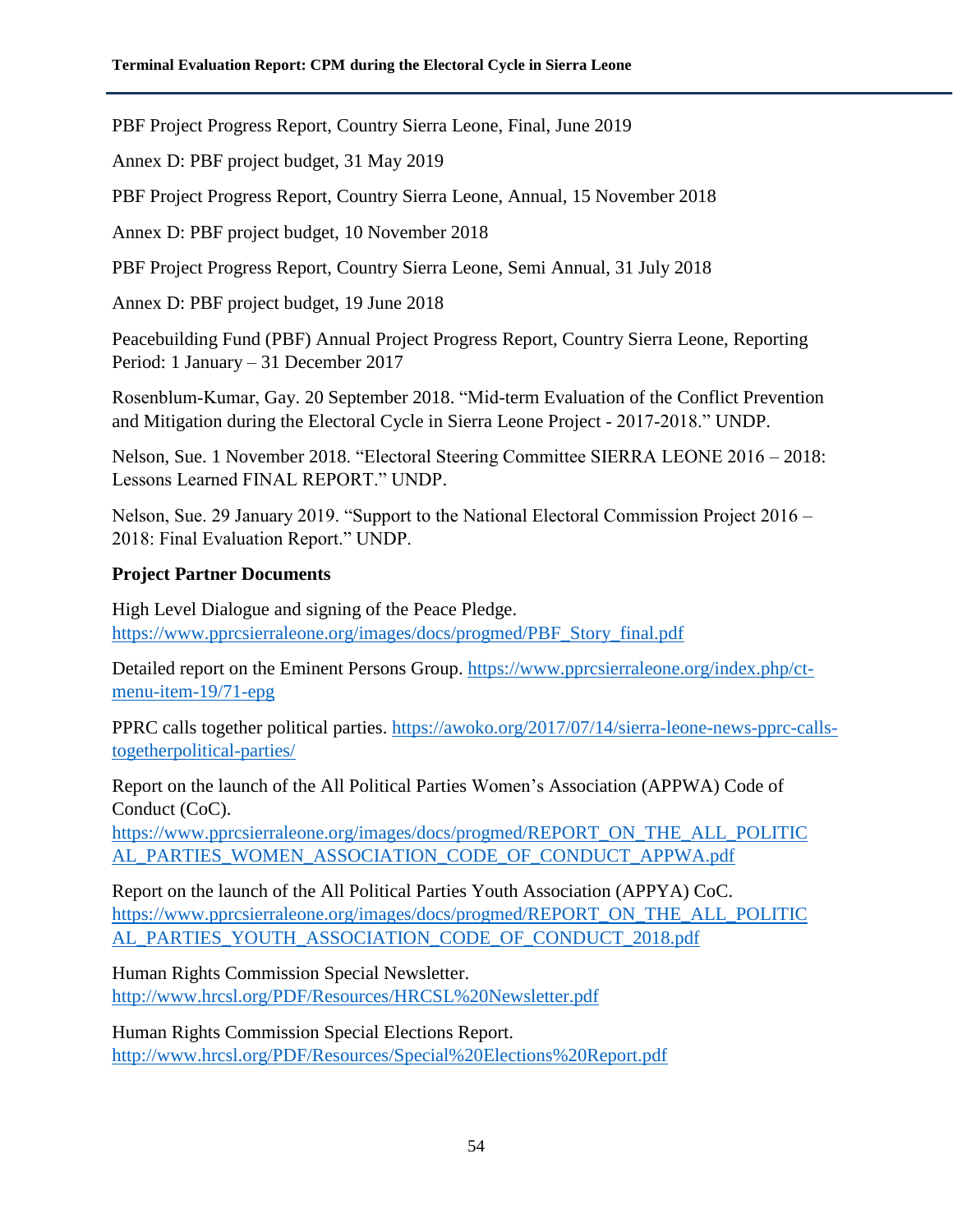Institute for Governance Reform (IGR). August 2018. "Deepening Democracy in Sierra Leone." Freetown. IGR. [http://igrsl.org/wp-content/uploads/2018/08/Deepening-Democracy-in-](http://igrsl.org/wp-content/uploads/2018/08/Deepening-Democracy-in-SL_IGR.pdf)[SL\\_IGR.pdf](http://igrsl.org/wp-content/uploads/2018/08/Deepening-Democracy-in-SL_IGR.pdf)

IGR. September 2017. "Sierra Leone: Managing an Independent Elections Process in a Time of Economic Austerity." Policy Brief: 0003/09/17: Marking the Celebration of World Democracy Day. Freetown: IGR. <http://igrsl.org/wp-content/uploads/2018/08/IGR-Elections-Brief.pdf>

## **Government of Sierra Leone Documents**

NEC. 20 June 2019. Annual Report 2018. Freetown: NEC. <http://necsl.org/PDF/Media/final%20combine%20draft.pdf>

Keynote Address by His Excellency, Julius Maada Bio, President of the Republic of Sierra Leone during the National conference on peace and social cohesion. [https://statehouse.gov.sl/wp](https://statehouse.gov.sl/wp-content/uploads/2019/05/Keynote-Address-by-His-ExcellencyJulius-Maada-Bio-President-of-the-Republic-of-Sierra-Leone-at-the-Consultative-DialogueConference-Bintumani-III.-Freetown-Bintumani-Conference-Centre-23-May-2019.pdf)[content/uploads/2019/05/Keynote-Address-by-His-ExcellencyJulius-Maada-Bio-President-of](https://statehouse.gov.sl/wp-content/uploads/2019/05/Keynote-Address-by-His-ExcellencyJulius-Maada-Bio-President-of-the-Republic-of-Sierra-Leone-at-the-Consultative-DialogueConference-Bintumani-III.-Freetown-Bintumani-Conference-Centre-23-May-2019.pdf)[the-Republic-of-Sierra-Leone-at-the-Consultative-DialogueConference-Bintumani-III.-](https://statehouse.gov.sl/wp-content/uploads/2019/05/Keynote-Address-by-His-ExcellencyJulius-Maada-Bio-President-of-the-Republic-of-Sierra-Leone-at-the-Consultative-DialogueConference-Bintumani-III.-Freetown-Bintumani-Conference-Centre-23-May-2019.pdf) [Freetown-Bintumani-Conference-Centre-23-May-2019.pdf](https://statehouse.gov.sl/wp-content/uploads/2019/05/Keynote-Address-by-His-ExcellencyJulius-Maada-Bio-President-of-the-Republic-of-Sierra-Leone-at-the-Consultative-DialogueConference-Bintumani-III.-Freetown-Bintumani-Conference-Centre-23-May-2019.pdf) 

Final Communique issues at the end of a 3 days national conference on peace and social cohesion. [https://statehouse.gov.sl/wp-content/uploads/2019/05/Final-Communique-](https://statehouse.gov.sl/wp-content/uploads/2019/05/Final-Communique-NationalDialogue-on-Democratic-Consolidation-for-Peace-and-National-Cohesion-in-Sierra-LeoneBintumani-III.-Freetown-23-25-May-2019-2.pdf)[NationalDialogue-on-Democratic-Consolidation-for-Peace-and-National-Cohesion-in-Sierra-](https://statehouse.gov.sl/wp-content/uploads/2019/05/Final-Communique-NationalDialogue-on-Democratic-Consolidation-for-Peace-and-National-Cohesion-in-Sierra-LeoneBintumani-III.-Freetown-23-25-May-2019-2.pdf)[LeoneBintumani-III.-Freetown-23-25-May-2019-2.pdf](https://statehouse.gov.sl/wp-content/uploads/2019/05/Final-Communique-NationalDialogue-on-Democratic-Consolidation-for-Peace-and-National-Cohesion-in-Sierra-LeoneBintumani-III.-Freetown-23-25-May-2019-2.pdf)

## **Independent Analytical Documents**

Abess, Gassan, Joseph Marcarthy, and Andrew Konneh. September 2018. "Final Evaluation of the Project: Standing Together for Free, Fair and Peaceful Elections in Sierra Leone." Search for Common Ground. Freetown: SFCG. [https://www.sfcg.org/wp-content/uploads/2018/11/SLE505-](https://www.sfcg.org/wp-content/uploads/2018/11/SLE505-Final-DFID-Project-Evaluation-.pdf) [Final-DFID-Project-Evaluation-.pdf](https://www.sfcg.org/wp-content/uploads/2018/11/SLE505-Final-DFID-Project-Evaluation-.pdf)

Africa Research Institute. 2011. "Old tricks, young guns: Elections and violence in Sierra Leone." [http://www.africaresearchinstitute.org/newsite/publications/briefing-notes/old-tricks](http://www.africaresearchinstitute.org/newsite/publications/briefing-notes/old-tricks-young-guns-elections-and-violence-insierra-leone/)[young-guns-elections-and-violence-insierra-leone/](http://www.africaresearchinstitute.org/newsite/publications/briefing-notes/old-tricks-young-guns-elections-and-violence-insierra-leone/) 

African Union (AU). 7 March 2018. "Preliminary Statement." AU. [https://au.int/en/pressreleases/20180309/preliminary-statement-7-march-2018-general-elections](https://au.int/en/pressreleases/20180309/preliminary-statement-7-march-2018-general-elections-republic-sierra-leone)[republic-sierra-leone](https://au.int/en/pressreleases/20180309/preliminary-statement-7-march-2018-general-elections-republic-sierra-leone) 

Afrobarometer. 4 February 2016. "Economic and living conditions and Government economic performance – what Sierra Leoneans say." Media briefing. [https://afrobarometer.org/sites/default/files/media-briefing/sierra](https://afrobarometer.org/sites/default/files/media-briefing/sierra-leone/srl_r6_presentation_economic_and_living_conditions_04022015.pdf)[leone/srl\\_r6\\_presentation\\_economic\\_and\\_living\\_conditions\\_04022015.pdf](https://afrobarometer.org/sites/default/files/media-briefing/sierra-leone/srl_r6_presentation_economic_and_living_conditions_04022015.pdf)

Afrobarometer. 16 December 2015. "Corruption, trust, and performance of political leaders." Media briefing. [https://afrobarometer.org/sites/default/files/media-briefing/sierra](https://afrobarometer.org/sites/default/files/media-briefing/sierra-leone/srl_r6_presentation1_corruption_16122015.pdf)[leone/srl\\_r6\\_presentation1\\_corruption\\_16122015.pdf](https://afrobarometer.org/sites/default/files/media-briefing/sierra-leone/srl_r6_presentation1_corruption_16122015.pdf)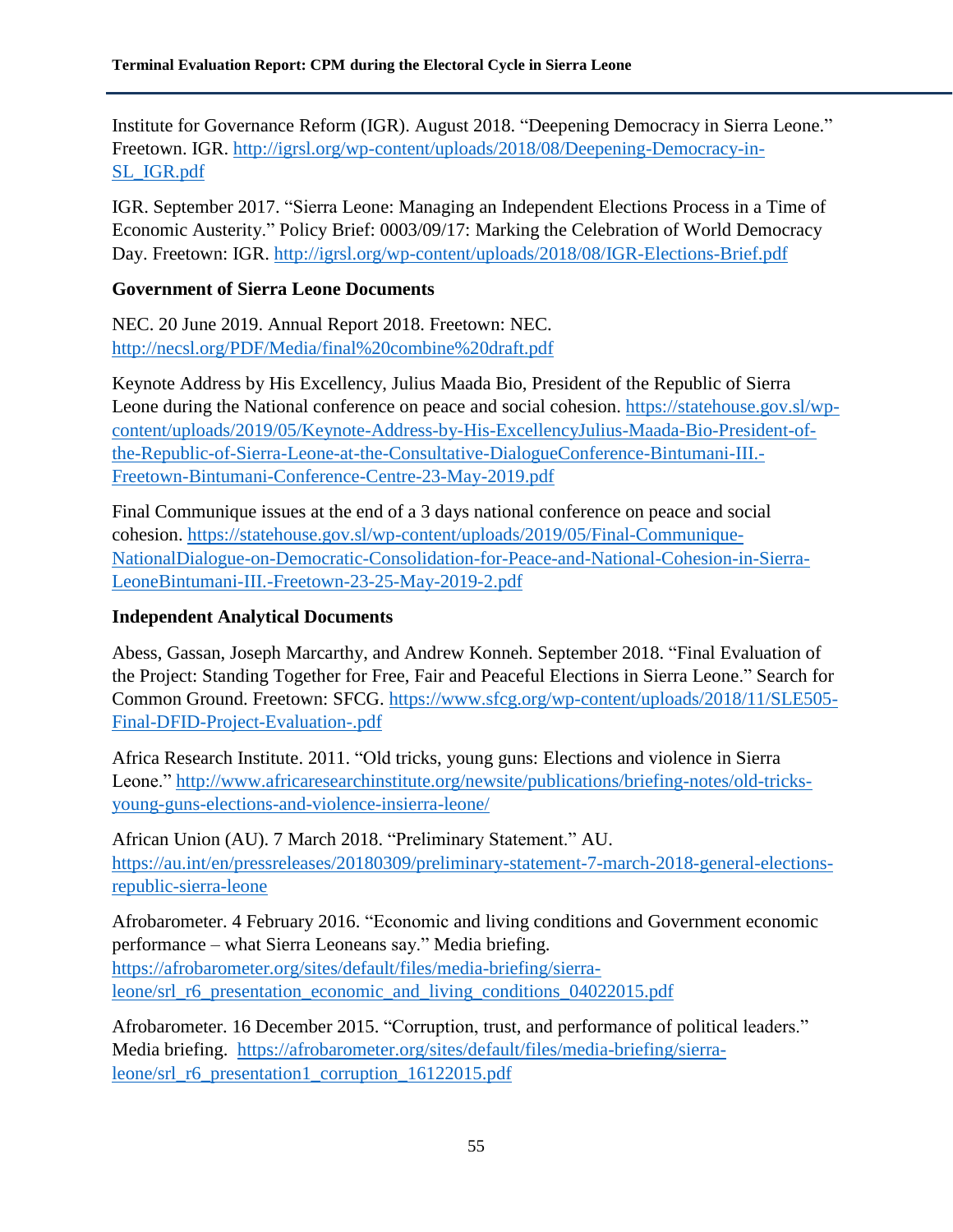Afrobarometer. 11 November 2015. "Sierra Leonean perceptions of democracy." Media briefing. [https://afrobarometer.org/sites/default/files/media-briefing/sierra](https://afrobarometer.org/sites/default/files/media-briefing/sierra-leone/srl_r6_presentation1_democracy_11112015.pdf)[leone/srl\\_r6\\_presentation1\\_democracy\\_11112015.pdf](https://afrobarometer.org/sites/default/files/media-briefing/sierra-leone/srl_r6_presentation1_democracy_11112015.pdf)

Bangura, Ibrahim. 2017. "The Gradual Emergence of Second Generation Security Sector Reform in Sierra Leone." CSG Papers No. 15.

[https://reliefweb.int/sites/reliefweb.int/files/resources/Second%20Generation%20SSR%20in%20](https://reliefweb.int/sites/reliefweb.int/files/resources/Second%20Generation%20SSR%20in%20Sierra%20Leone%20%28January%202017%29.pdf) [Sierra%20Leone%20%28January%202017%29.pdf](https://reliefweb.int/sites/reliefweb.int/files/resources/Second%20Generation%20SSR%20in%20Sierra%20Leone%20%28January%202017%29.pdf)

Batty, Foedi. March 1, 2018. "What's at stake in Sierra Leone's critical elections." African Arguments. [https://africanarguments.org/2018/03/01/whats-at-stake-in-sierra-leones-critical](https://africanarguments.org/2018/03/01/whats-at-stake-in-sierra-leones-critical-elections/)[elections/](https://africanarguments.org/2018/03/01/whats-at-stake-in-sierra-leones-critical-elections/)

Carter Center. March 23, 2018. "March 7, 2018 Presidential and Parliamentary Elections in Sierra Leone: Final Report."

[https://www.cartercenter.org/resources/pdfs/news/peace\\_publications/election\\_reports/sierra](https://www.cartercenter.org/resources/pdfs/news/peace_publications/election_reports/sierra-leone-report-032318.pdf)[leone-report-032318.pdf](https://www.cartercenter.org/resources/pdfs/news/peace_publications/election_reports/sierra-leone-report-032318.pdf) "

Cilliers, Jacobus, Oeindrila Dube, and Bilal Siddiqi May 2018. "Can the wounds of war be healed? Experimental evidence on reconciliation in Sierra Leone." Impact Evaluation Report 75, International Initiative for Impact Evaluation (3ie)

<https://reliefweb.int/sites/reliefweb.int/files/resources/ie75-sierra-leone-reconciliation.pdf>

Crisman, Benjamin. 25 August 2017. "Disease, disaster, and disengagement: Ebola and political participation in Sierra Leone." Afrobarometer WP174.

[https://afrobarometer.org/sites/default/files/publications/Documents%20de%20travail/afropapern](https://afrobarometer.org/sites/default/files/publications/Documents%20de%20travail/afropaperno174_ebola_and_political_participation_in_sierra_leone.pdf) [o174\\_ebola\\_and\\_political\\_participation\\_in\\_sierra\\_leone.pdf](https://afrobarometer.org/sites/default/files/publications/Documents%20de%20travail/afropaperno174_ebola_and_political_participation_in_sierra_leone.pdf)

Civil Society Platform for Peacebuilding and Statebuilding. 10 October 2018. "What is needed to prevent electoral violence: Spotlight on Sierra Leone 2018 elections." [https://www.cspps.org/news/what-needed-prevent-electoral-violence-spotlight-sierra-leone-](https://www.cspps.org/news/what-needed-prevent-electoral-violence-spotlight-sierra-leone-2018-elections)[2018-elections](https://www.cspps.org/news/what-needed-prevent-electoral-violence-spotlight-sierra-leone-2018-elections)

Commonwealth Observer Group. 19 October 2018. "Report of the Commonwealth Observer Group, Sierra Leone General Elections 7 March 2018 and Sierra Leone Presidential Run-Off Elections 31 March 2018."

<http://thecommonwealth.org/sites/default/files/inline/COG%20REPORT%20SL.pdf>

De Bruijne, Kars. April 18, 2019. "Sierra Leone: The new government's tense struggle for control a year on." African Arguments. [https://africanarguments.org/2019/04/18/protests-walk](https://africanarguments.org/2019/04/18/protests-walk-outs-inquiries-sierra-leone-politics-simmers/)[outs-inquiries-sierra-leone-politics-simmers/](https://africanarguments.org/2019/04/18/protests-walk-outs-inquiries-sierra-leone-politics-simmers/)

Economic Community of West African States (ECOWAS). 1 April 2018. "Sierra Leone 2018 Run-Off Presidenital Eletion - Preliminary Declaration. [https://www.ecowas.int/sierra-leone-](https://www.ecowas.int/sierra-leone-2018-run-off-presidential-election-preliminary-declaration/)[2018-run-off-presidential-election-preliminary-declaration/](https://www.ecowas.int/sierra-leone-2018-run-off-presidential-election-preliminary-declaration/)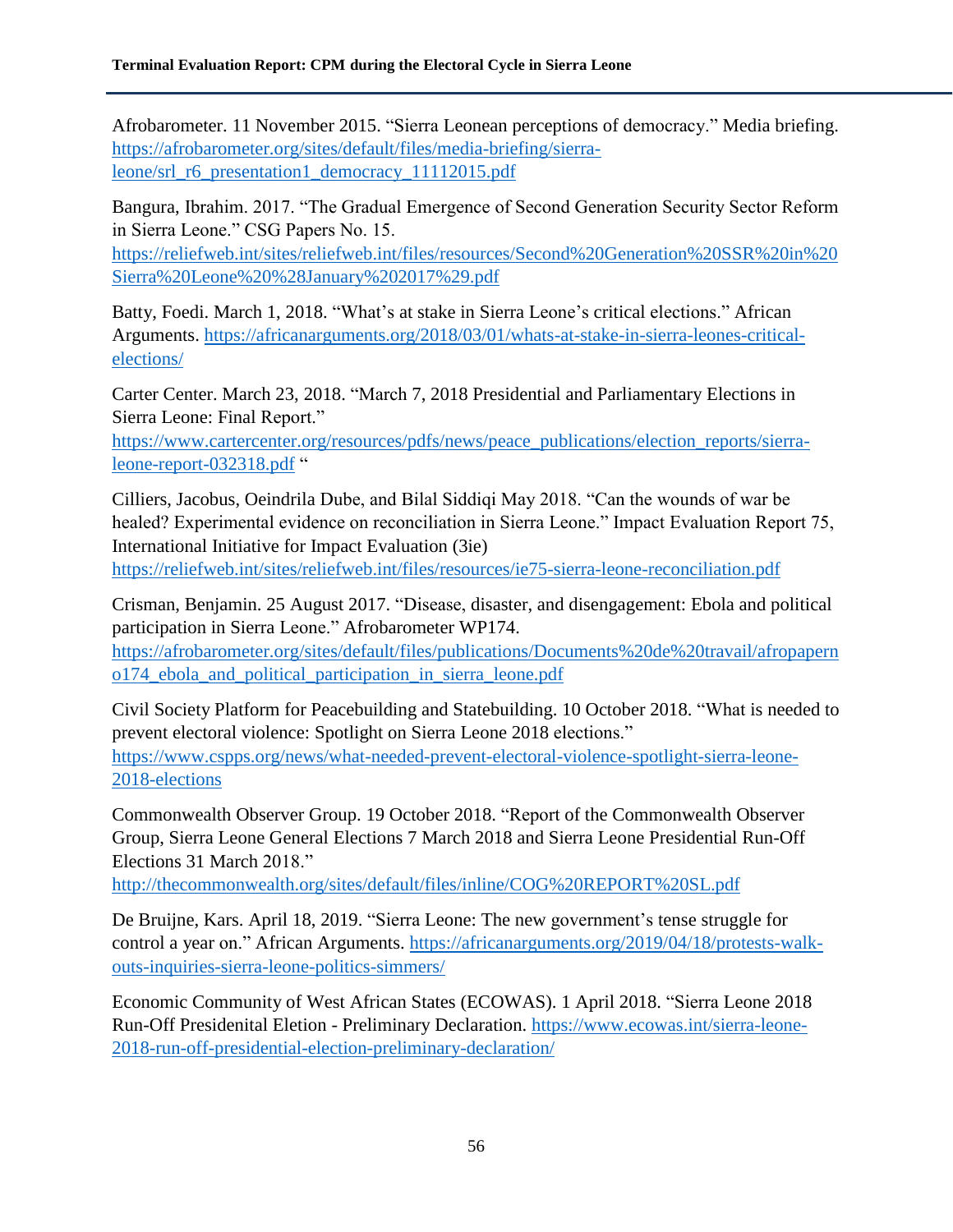Electoral Institute for Sustainable Democracy in Africa (EISA). 9 March 2018. "EISA Election Observation Mission to the 2018 Elections in Sierra Leone: Preliminary Statement." <https://www.eisa.org.za/pdf/sie2018eom1.pdf>

EISA. November 2017. "Pre-Election Assessment Report, 19-24 Nov 2017." <https://www.eisa.org.za/pdf/sie2018pam.pdf>

Enria, Luisa & J. Hitchen. February 28, 2018. "#SaloneDecides: Will new parties end Sierra Leone's two-party dominance?" African Arguments. [https://africanarguments.org/2018/02/28/salonedecides-will-new-parties-end-sierra-leone](https://africanarguments.org/2018/02/28/salonedecides-will-new-parties-end-sierra-leone-elections-two-party-dominance/)[elections-two-party-dominance/](https://africanarguments.org/2018/02/28/salonedecides-will-new-parties-end-sierra-leone-elections-two-party-dominance/)

European Union. 13 June 2018. "EU EOM Sierra Leone Final Report." [https://eeas.europa.eu/election-observation-missions/eom-sierra-leone-](https://eeas.europa.eu/election-observation-missions/eom-sierra-leone-2018_en/46482/EU%20EOM%20Sierra%20Leone%202018%20Final%20Report,%2013%20June%202018)[2018\\_en/46482/EU%20EOM%20Sierra%20Leone%202018%20Final%20Report,%2013%20Ju](https://eeas.europa.eu/election-observation-missions/eom-sierra-leone-2018_en/46482/EU%20EOM%20Sierra%20Leone%202018%20Final%20Report,%2013%20June%202018) [ne%202018](https://eeas.europa.eu/election-observation-missions/eom-sierra-leone-2018_en/46482/EU%20EOM%20Sierra%20Leone%202018%20Final%20Report,%2013%20June%202018)

Freedom House. 2019. "Sierra Leone 2019" In *Freedom in the World*. <https://freedomhouse.org/report/freedom-world/2019/sierra-leone/>

Freedom House. 2018. "Sierra Leone 2018." In *Freedom in the World*. <https://freedomhouse.org/report/freedom-world/2018/sierra-leone/>

Hitchen, Jamie. April 10, 2018. "The WhatsApp rumours that infused Sierra Leone's tight election." African Arguments. [https://africanarguments.org/2018/04/10/the-whatsapp-rumours](https://africanarguments.org/2018/04/10/the-whatsapp-rumours-infused-sierra-leone-tight-election-social-media/)[infused-sierra-leone-tight-election-social-media/](https://africanarguments.org/2018/04/10/the-whatsapp-rumours-infused-sierra-leone-tight-election-social-media/) 

Hitchen, Jamie. 2018. "Sierra Leone Expert Briefing." Africa Research Institute. <https://www.africaresearchinstitute.org/newsite/sierra-leone-expert-briefing/>

Human Rights Defenders Network – SL (HRDN-SL) and Human Rights, Advancement, Development and Advocacy Centre (HURIDAC). n.d. "A human rights audit Sierra Leone General Elections 2018."

[https://www.huridac.org/uploads/3/4/7/9/34798400/a\\_human\\_rights\\_audit\\_of\\_the\\_2018\\_sierra\\_l](https://www.huridac.org/uploads/3/4/7/9/34798400/a_human_rights_audit_of_the_2018_sierra_leone_election_final_pdf__1_.pdf) eone election final pdf 1 .pdf

IFES. March 2, 2018. Fact Sheet: Elections in Sierra Leone – 2018 General Elections." [http://www.ifes.org/sites/default/files/2018\\_ifes\\_sierra\\_leone\\_general\\_elections\\_faqs\\_final.pdf](http://www.ifes.org/sites/default/files/2018_ifes_sierra_leone_general_elections_faqs_final.pdf)

IGR. December 2018. "How Informal Norms & Value Systems Aid and Restrain Corruption in Sierra Leone." Freetown: IGR. [http://igrsl.org/wp-content/uploads/2018/12/Understanding-](http://igrsl.org/wp-content/uploads/2018/12/Understanding-Corruption-in-Sierra-Leone.pdf)[Corruption-in-Sierra-Leone.pdf](http://igrsl.org/wp-content/uploads/2018/12/Understanding-Corruption-in-Sierra-Leone.pdf)

IGR. May 2017. "Preparing a Citizens' Manifesto for Sierra Leone's 2018 Elections: Baseline Study of Citizen's Knowledge, Attitudes and Practices towards Politics." Freetown: IGR. [http://igrsl.org/wp-content/uploads/2018/08/SL-KAP-Report-Final\\_May-30.pdf](http://igrsl.org/wp-content/uploads/2018/08/SL-KAP-Report-Final_May-30.pdf)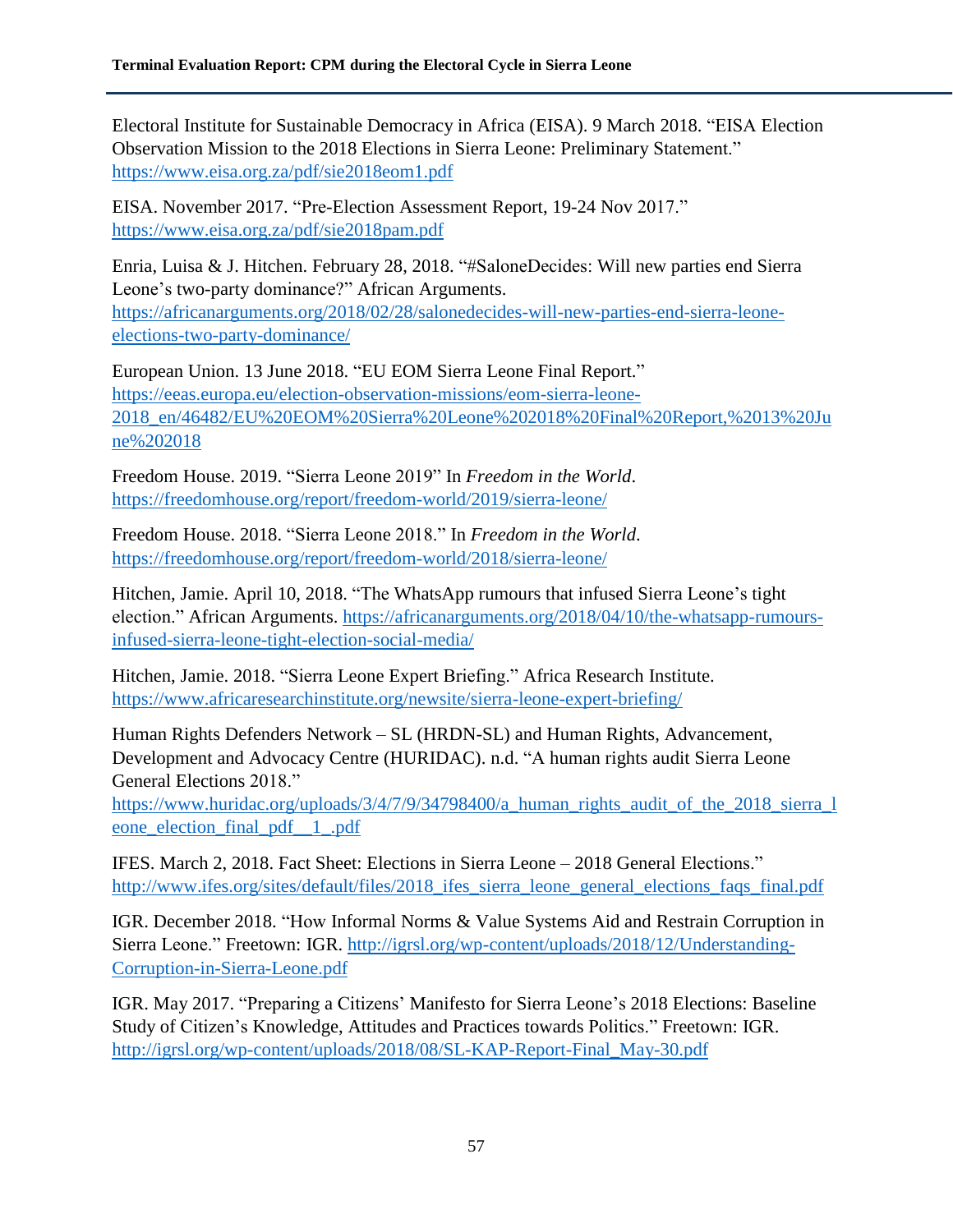IGR. August 2016. "Cost of Politics in Sierra Leone: Understanding Violence & Divisions." Critical Perspectives of Governance Vol. 7. Freetown: IGR. [http://igrsl.org/wp](http://igrsl.org/wp-content/uploads/2018/07/Cost-of-Politics-Vol-1-Violence1.pdf)[content/uploads/2018/07/Cost-of-Politics-Vol-1-Violence1.pdf](http://igrsl.org/wp-content/uploads/2018/07/Cost-of-Politics-Vol-1-Violence1.pdf)

Lucey, Amanda, and Liezelle Kumalo. February 2018. "Policy Brief: Sustaining peace in practice - Liberia and Sierra Leone." Institute for Security Studies. <https://reliefweb.int/sites/reliefweb.int/files/resources/policybrief114.pdf>

James, Lucy. April 26, 2018. "Sierra Leone: Are brawls in parliament a sign of things to come? African Arguments. [https://africanarguments.org/2018/04/26/sierra-leone-are-brawls-in](https://africanarguments.org/2018/04/26/sierra-leone-are-brawls-in-parliament-a-sign-of-things-to-come/)[parliament-a-sign-of-things-to-come/](https://africanarguments.org/2018/04/26/sierra-leone-are-brawls-in-parliament-a-sign-of-things-to-come/)

Mukunto, Kabale Ignatius. 2019. "Electoral Violence and Young Party Cadres in Zambia." *Journal of African Elections*. Vol. 18, No. 1. <https://www.eisa.org.za/pdf/JAE18.1Mukunto.pdf>

National Election Watch (NEW). 16 September 2019. "Constituency 040 Parliamentary Bye-Election Ends Peacefully, But NEW Calls For More Strict Enforcement of Security Regulations. Freetown: NEW. [http://nationalelectionwatchsl.org/wp-content/uploads/2019/09/CONST-040-](http://nationalelectionwatchsl.org/wp-content/uploads/2019/09/CONST-040-BYE-ELECTION-PRESS-STATEMENT.pdf) [BYE-ELECTION-PRESS-STATEMENT.pdf](http://nationalelectionwatchsl.org/wp-content/uploads/2019/09/CONST-040-BYE-ELECTION-PRESS-STATEMENT.pdf)

NEW. July 2018. "Observation Report of the 2018 Electoral Cycle in Sierra Leone." Freetown: NEW.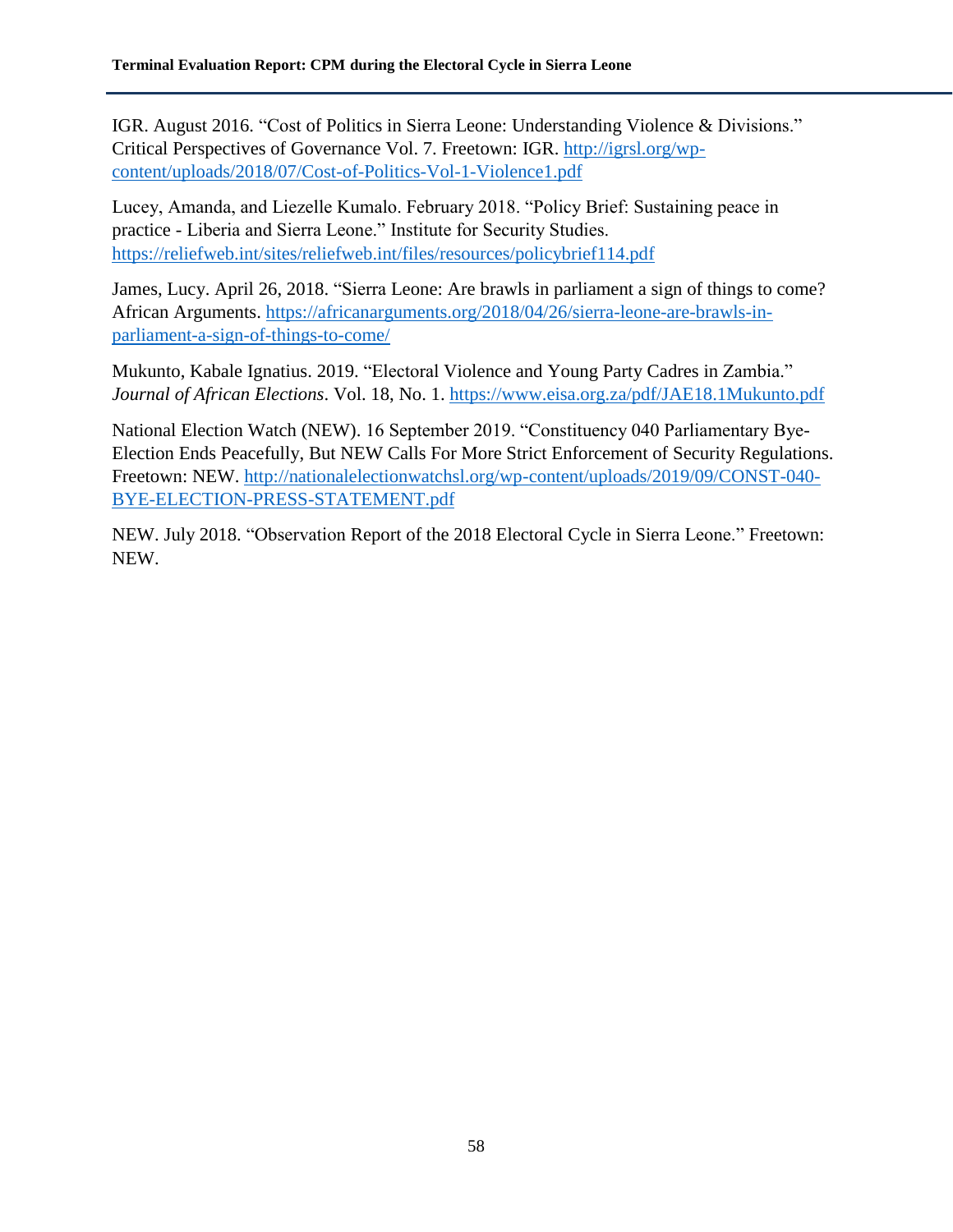# **ANNEX 4: LIST OF INTERVIEWS**

#### **UN Organisations**

Sunil Saigal, UN Resident Coordinator Samuel Doe, Country Director, UNDP Rokya Dieng, Deputy Country Director, UNDP Agus Wandi, CTS CPM Project, UNDP Patrick Johnny, Programme Associate, CPM Project, UNDP Josiah Mutah, M&E Advisor, CPM Project Simonetta Rossi, UN Peace and Development Adviser Lousie Aaen, former UN Rule of Law Advisor Erica Bussey, former Human Rights Advisor, OHCHR Kate Sullivan, former CTA, SNEC Project Josephene Scott-Manga, acting Team Leader, Governance UNDP Annette Nawolga, former Team Leader, Governance UNDP Patrice Chiwota, Program Officer, Peacebuilding Support Office (PBSO) Gizem Sucuoglu, Program Officer, PBSO

#### **Civil Society Organisations**

Andrew Lavali, Executive Director, IGR Jon Cauker, Executive Director, Fambul Tok Francis Sowa, Chari/National Coordinator, MRCG Bernadete French, Programme Officer, CGG Melvin Comba, Chair, Kono Youth Development Council Ishmael Jalloh, MRCG Kono Lilian Morsay, Fambul Tok, Kono Christiana Baun, National Election Watch (NEW) Balga Al Dari, Programme Staff, NEW Maude Peacock, Chair , Women's Forum Abubakar Tailo, CGG Kenema National Coordinator, West African Network for Peace (WANEP) Edison, WANEP Bo

#### **GoSL Institutions**

Edward Kwame Yankson, Permanent Secretary, MPPA Francis Keili, Director of Planning, ONS Zainab Umu Kamara, Acting Registrar, Political Parties Registration Commission (PPRC) Abubakar Kargbo, Chair, National Commission for Democracy (NCD) Bai John Conteh, Commissioner, NCD Benjamin Macfoy, Commissioner, NCD Momoh Bockarie, Commissioner, NCD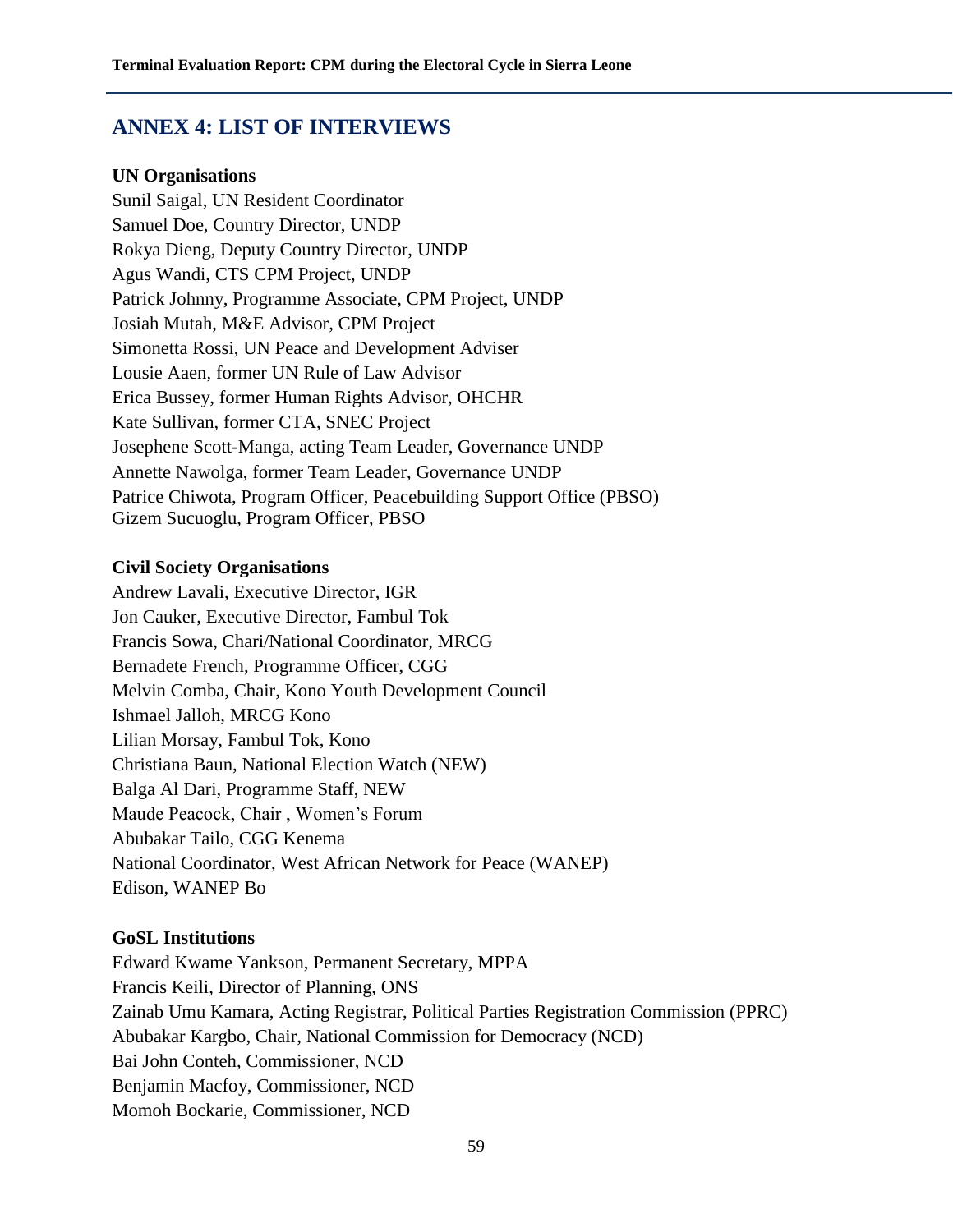Gibrilla Kargbo, Communications & PR Manager, NCD Idrissa Din-Gabisi, Research & Project Coordinator, NCD Sallu Jusu, Director, Legal Aid Board (LAB) \_\_\_\_\_\_, Project Manager, LAB Frederick Kamara, Director of Education, Communication, and Training, HRC-SL Francisco Tucker, PPRC Bo Patrick Lambo, PPRC Bo Hawa Samai, Consultant, OVP Sahr Yomba Senesie, Assistant Inspector General, former Deputy Director of Operations, SLP

#### **International Development Partners**

Jerusha Kerubo, UK Department for International Development (DFID) Sarah Karim, DFID

#### **Beneficiaries**

*Gbense (Kono District)*  Town Chief Mami Queen Section Chief Section Chief Section Chief Pastor Imam

*Kokquima (Kono District)* Chief Deputy chief Former SLPP Ward aspirant Area Chief

*Giema (Kenema District)* Town Chief Councilor Youth Leader Youth Leader Youth Leader Pastor

*Tikonko (Bo District)* Chair, Youth Council Youth Leader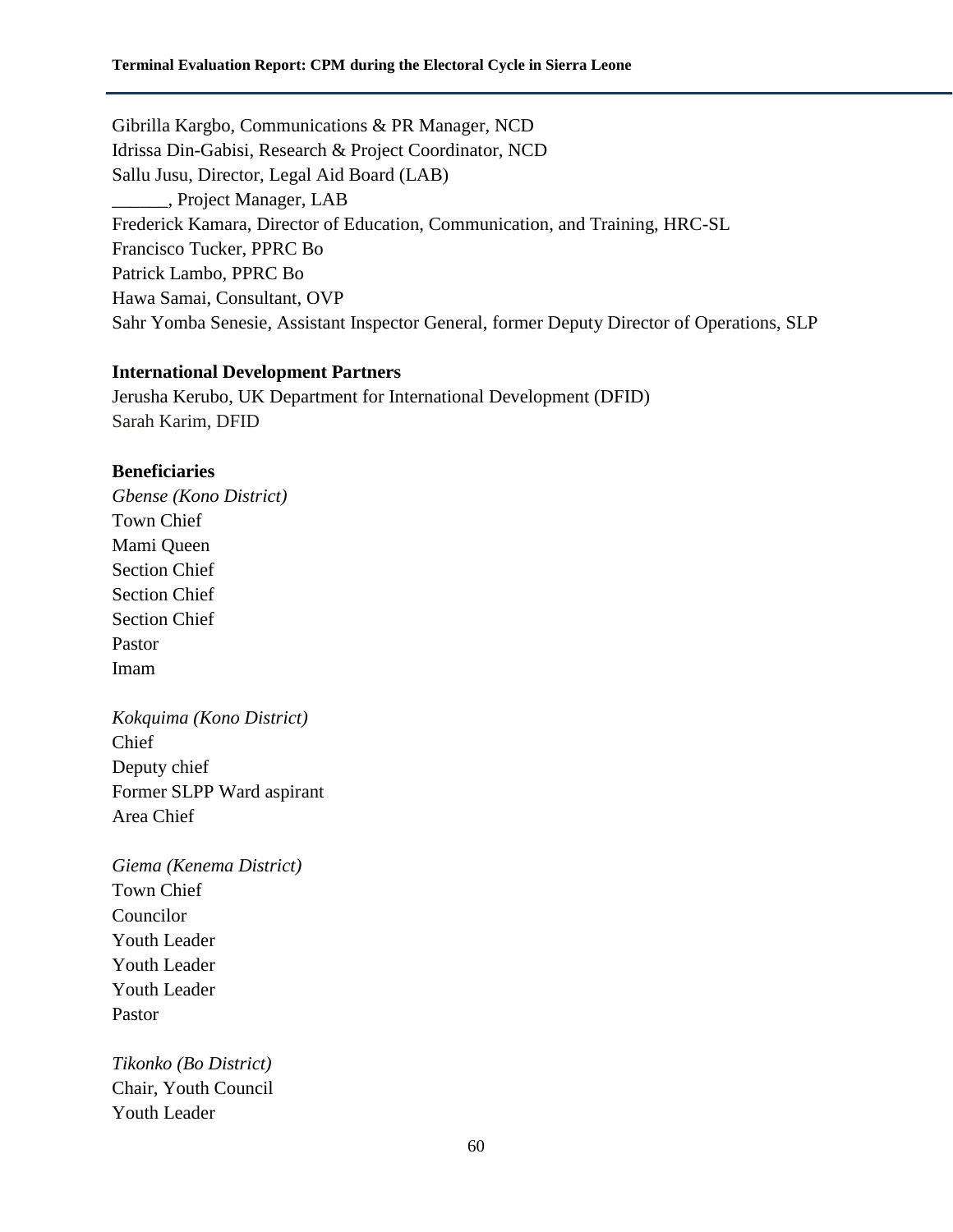*Koigu (Kono District)* C4C Youth Wing Chair SLPP Youth Wing Chair APC Youth Wing Chair NCG Youth Wing Chair SLPP Youth Wing Deputy Chair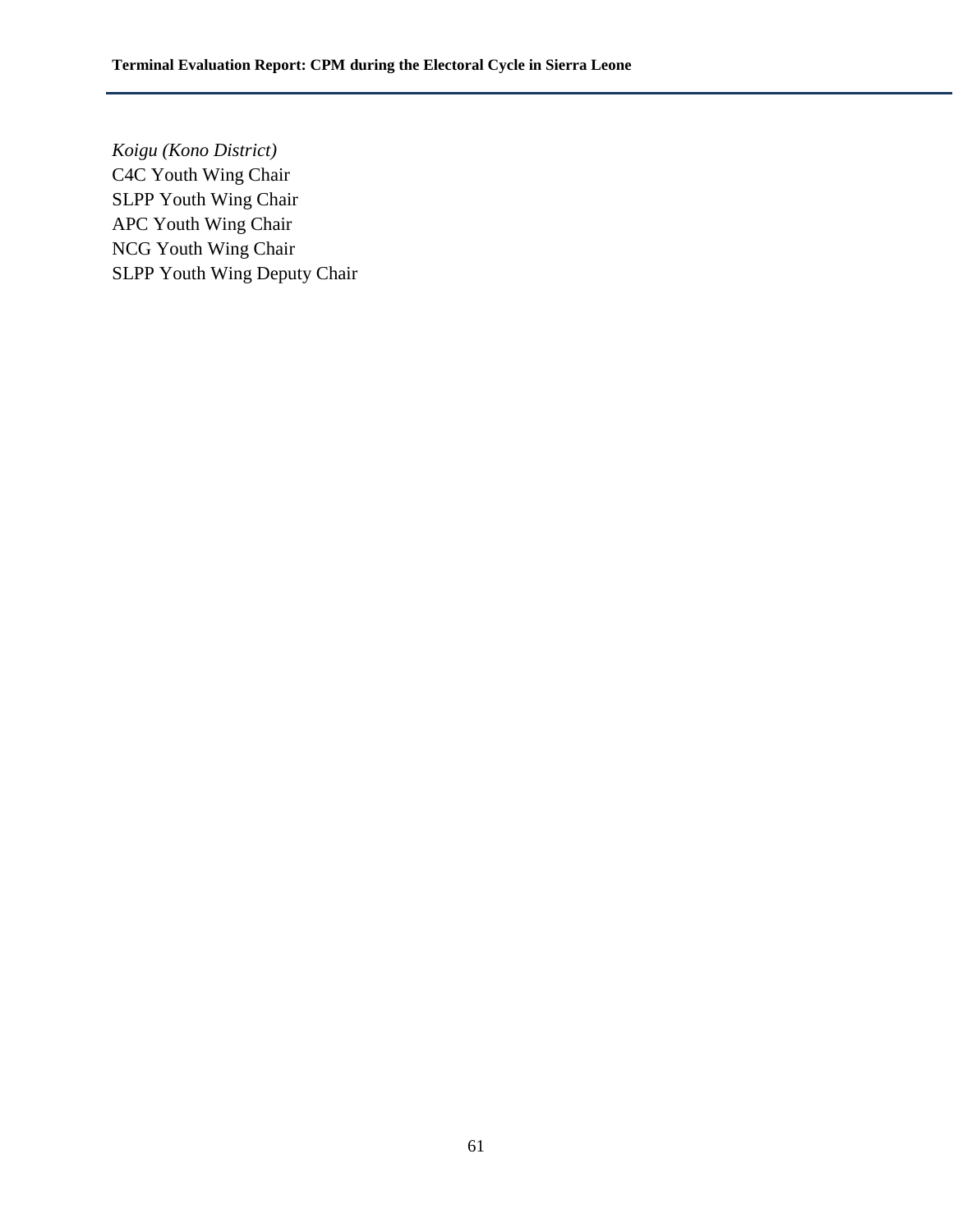# **ANNEX 5: EVALUATION INSTRUMENTS**

# DOCUMENT REVIEW PROTOCOL

The evaluator has reviewed project produced and partner produced materials for qualitative and quantitative data directly useful for answering the evaluation questions and fulfilling the purpose of the evaluation. The review focused on evidence to fit the following categories:

Relevance and Appropriateness Relevance and timeliness Appropriateness

### **Efficiency**

Implementation approach Financial planning Cost effectiveness/Value for money Achievement of results in proposed timeline Monitoring and evaluation

# Effectiveness

Achievement of intended outcomes Stakeholder participation and benefits accrued Gender mainstreaming and gender responsive peacebuilding Monitoring and reviewing

### Impact, Sustainability and Ownership

Contributions to broader strategic outcomes Sustainability Replication Approach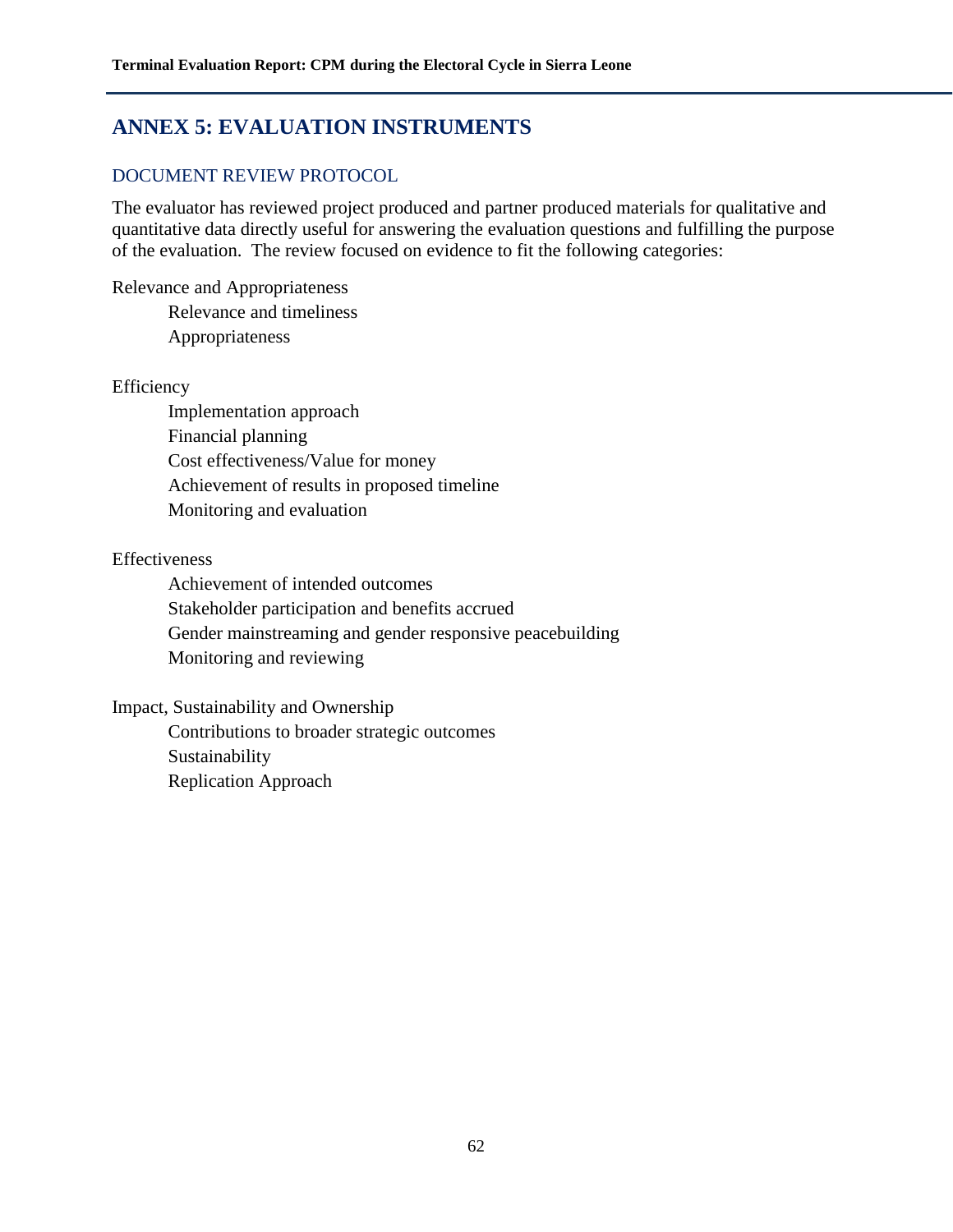# INTRODUCTION AND INFORMED CONSENT

The introduction and consent note introduced the evaluator, the evaluation, and methods to obtain explicit consent from interviewees to participate in the evaluation. The evaluator recited the following to all interviewees and obtained explicit oral consent from all participants*.*

#### **Introduction and Informed Consent**

Thank you for talking with me today.

My name is Lawrence Robertson. I am working independently for the United Nations to conduct an evaluation of the work conducted by UNDP, OHCHR and its partners through the "Conflict prevention and mitigation during electoral cycle in Sierra Leone" project. The goal of the review is to learn about what has been accomplished in the region through the plan, what has worked well, and what has not worked as well. Lessons from this review will used to help the UN, UNDP, and OHCHR and their partners in future work here and around the world.

The information collected today will only be used for the review. I will not use this information in a way that identifies you as an individual (or your specific community) in the report.

I would also like to clarify that this interview is entirely voluntary and that you have the right to withdraw from interview at any point without consequence.

I hope to learn from you from your knowledge and experience with the plan and its activities. Are you willing to participate in this study? [Ensure that participant(s) verbally agree to participate]

Do you have any questions for me before we begin with a short list of questions to learn about the ways that you or your organisation may have worked with activities from the "Conflict prevention and mitigation during electoral cycle in Sierra Leone" project?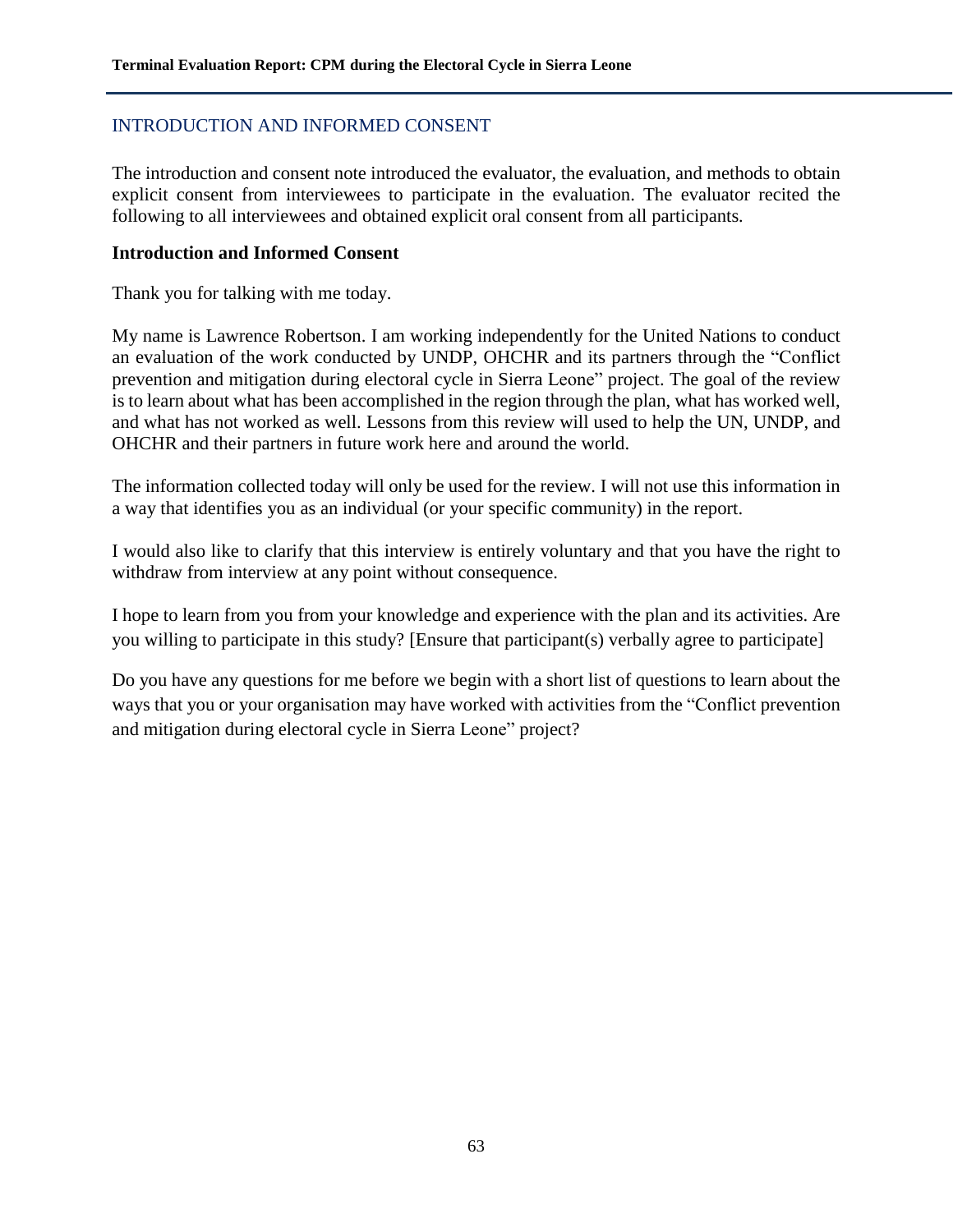# INTERVIEW QUESTIONS

[NOT ALL QUESTIONS WERE ASKED IN ALL INTERVIEWS; INTERVIEWS FOCUSED ON THE AREAS AND QUESTIONS MOST RELEVANT TO PARTICULAR INFORMANT'S KNOWLEDGE OF AND EXPERIENCE WITH THE CPM DURING THE ELECTORAL CYCLE PROJECT]

#### **Relevance and Timeliness**

Do you see it as relevant and timely for the CPM in the electoral cycle project to enhance political dialogue, peace advocacy and violence prevention?

How have CPM in the electoral cycle interventions meet the needs of target groups and beneficiaries in enhance political dialogue, peace advocacy and violence prevention?

Do you see it as relevant and timely for the CPM project to sustain public security, civil protection, human rights promotion, and peaceful response capacities?

How have CPM interventions meet the needs of target groups and beneficiaries for sustain public security, civil protection, human rights promotion, and peaceful response capacities?

Do you see contributions of the CPM project to UN's Peacebuilding mandate and UN SDGs, particularly SDGs 16 & 5? If so, how?

How relevant and responsive has the CPM in the electoral cycle project been towards supporting peacebuilding priorities in Sierra Leone?

Has the project's "theory of change" been relevant to the project? If so, how?

Has the CPM in the electoral cycle project responded to gaps in peacebuilding? If so, how?

How has the CPM in the electoral cycle project helped support women's involvement in peace building & promotion of social cohesiveness and decision-making processes?

### **Appropriateness**

Is it appropriate for the UN to support conflict prevention and mitigation in the electoral cycle in Sierra Leone? If so, why?

### **Efficiency**

### **Implementation approach**

Based on your experience, has the CPM in the electoral cycle project been implemented efficiently? Why or why not?

How did the project manage activities to economically use resources?

Based on your experience, has the CPM in the electoral cycle project been implemented with attention to value for money? Why or why not? [FOLLOW UP TO ASK ABOUT MANAGEMENT AND OPERATIONAL SYSTEMS IF NOT IN ANSWER]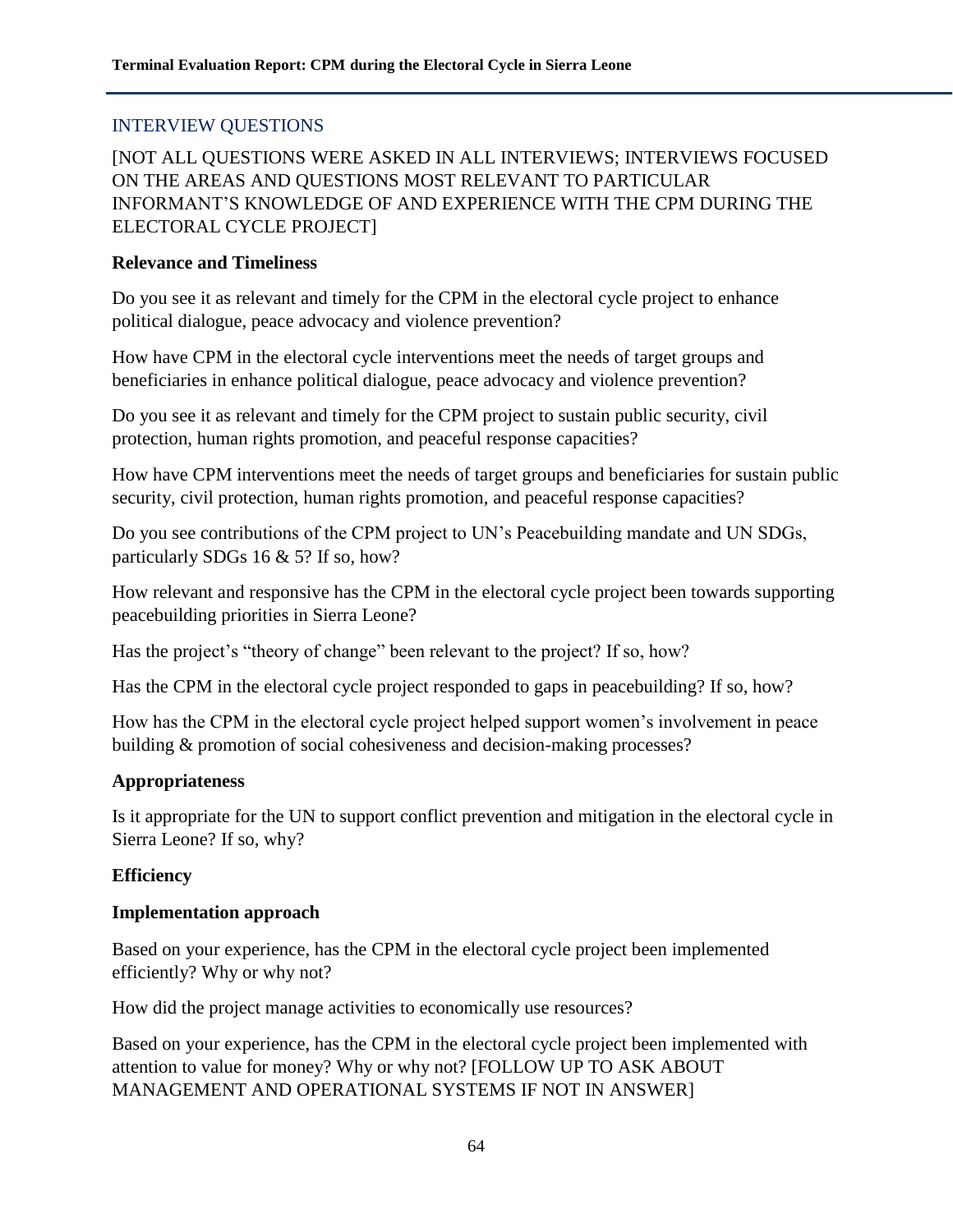Has the project been transparent and clear about the roles and responsibilities of project staff and partners in implementation?

Has the level of coordination between project staff and partners been adequate in implementing the project?

How has the project used the annual work plan and performance indicators to manage the project?

How strong have any partnership arrangements established for implementation of the project been with relevant stakeholders involved in the country/region?

What have UNDP and other stakeholders done in support of the regional and national institutions that are implementing partners? Has this been adequate to support implementation?

How efficiently did the project use the project board?

# **Financial planning**

Based on your experience with the CPM in the electoral cycle project, were the financial control systems, including reporting and planning, of the project adequate to allow project management to make informed decisions regarding the budget?

Have project funds and activities been delivered in a timely manner?

To what extent has the flow of funds had been proper and timely from UNDP?

How efficient and successful was the project's implementation approach, including procurement and other activities?

How did project and UNDP management conduct due diligence and oversee the management of funds and spending?

How did the project coordinate with other programmes with similar portfolios to ensure that synergies were supported?

Did the project attempt to identify and enlist additional support for its activities and beneficiaries?

Did the project attempt to ensure catalytic results? How? What were the results of this effort?

Was the financial expenditure in the project in accordance with that planned?

# **Cost effectiveness/Value for money**

Would you say the CPM in the electoral cycle project provided value for money? Why or why not?

# **Achievement of results in proposed timeline**

Has the project completed its planned activities? Why or why not?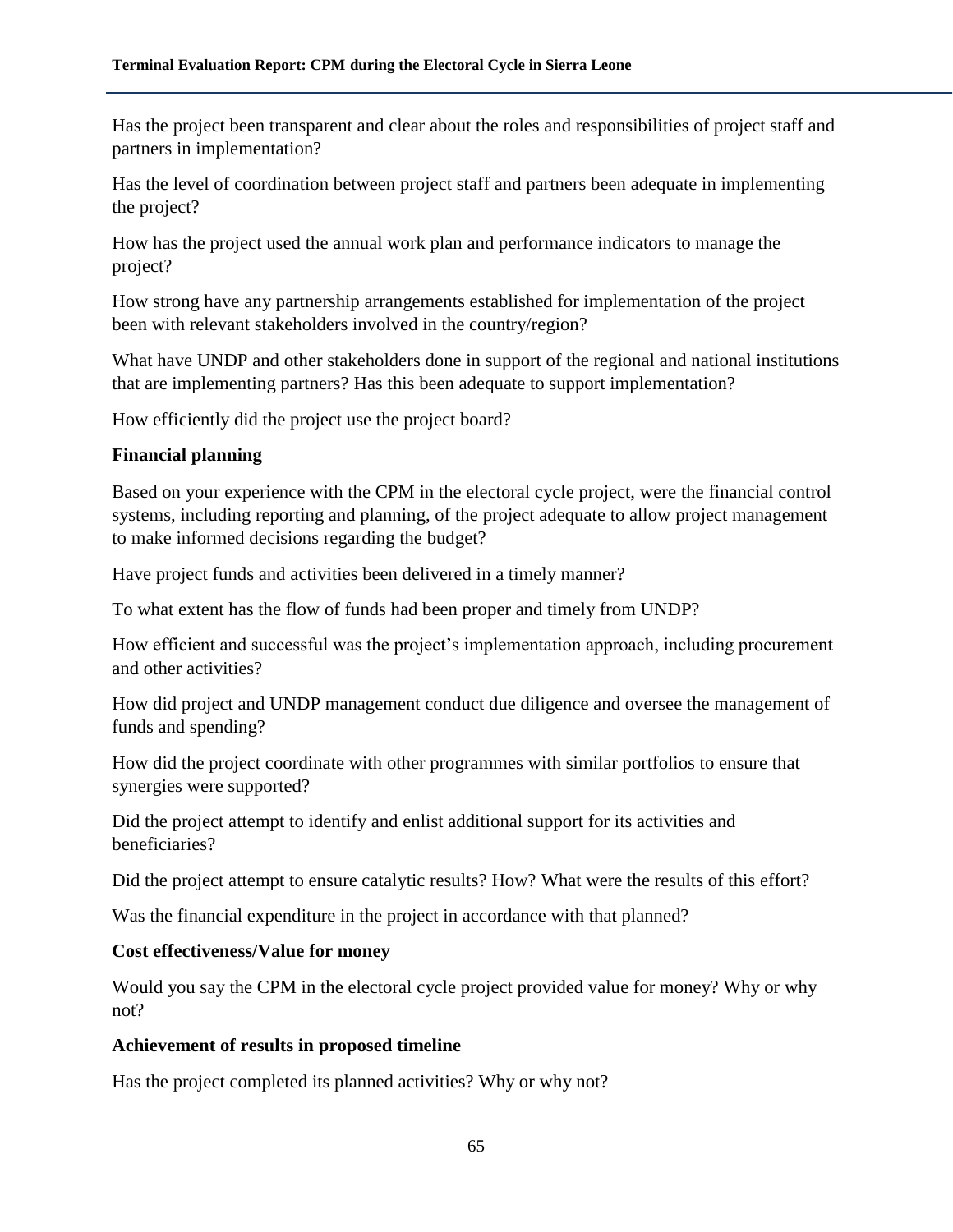Have these activities meet or exceeded the expected outcomes of the project – at the planned schedule and cost?

Did the project achieve the expected results in the planned timeline? Why or why not?

# **Monitoring and evaluation**

How effectively did the project collect and use data to monitor project performance and results?

How effectively did the project communicate with stakeholders and beneficiaries on project progress?

Did the project use data to inform its implementation strategy? If so, how?

Did you see evidence the project was using results based-monitoring, including adapting to changing conditions? If so, what evidence did you see?

Did you see evidence that the lessons, insights and recommendations of the mid-term evaluation were applied successfully to re-direct the project? If so, what evidence and changes did you see?

# **Effectiveness**

# **Achievement of intended outcomes**

Did the project achieve its intended outcomes in enhancing political dialogue, peace advocacy and violence prevention enhanced? Why or why not?

Did the project achieve its intended outcomes in sustaining public security, civil protection, human rights promotion, and peaceful response capacities? Why or why not?

Do you think the project's targeting strategies were clear in terms of who the project targeted in terms of their geographic location and other criteria?

# **Stakeholder participation and benefits accrued**

To what extent did the CPM in the electoral cycle Project complement work with different entities -particularly UNDP and UN Women - and have a coherent strategic joint approach?

How were stakeholders involved in the programme's design and implementation?

# **Gender mainstreaming and gender responsive peacebuilding**

To what extend did the Project mainstream gender and support gender-responsive peacebuilding? What evidence exists that supports this gender approach?

### **Monitoring and reviewing**

How has the CPM in the electoral cycle project been monitored and reviewed?

What if anything would you say should be highlighted best practices or lessons learned in the design, implementation, or results of this project?

# **Impact, Sustainability, and Ownership**